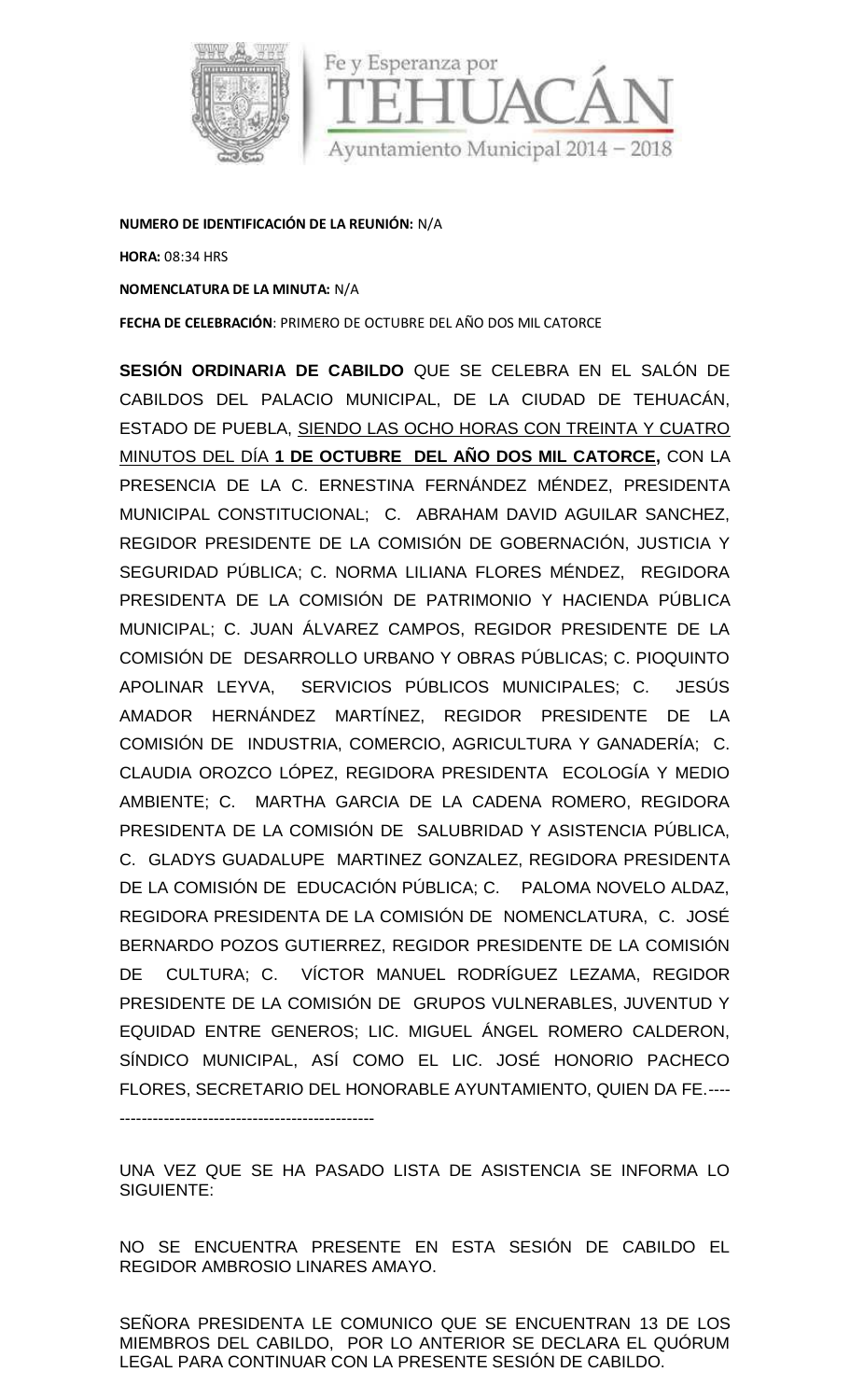EL LIC. JOSÉ HONORIO PACHECO FLORES, PROCEDE A DAR LECTURA AL ORDEN DEL DÍA, MISMA QUE CONTIENE LOS SIGUIENTES PUNTOS:

#### **1.- APERTURA DE LA SESIÓN 2.- LISTA DE ASISTENCIA 3.- DECLARATORIA DEL QUÓRUM 4.- LECTURA DEL ACTA ANTERIOR 5.- PRESIDENCIA.**

- ANÁLISIS, DISCUSIÓN Y EN SU CASO APROBACIÓN DEL PETITORIO QUE CONTIENE LA PROPUESTA PARA QUE EL C. LUIS FELIPE HERNÁNDEZ MARTÍNEZ, FUNJA COMO NUEVO PRESIDENTE DEL SISTEMA MUNICIPAL D.I.F.
- ANÁLISIS, DISICUSIÓN Y EN SU CASO APROBACIÓN DEL PETITORIO QUE VERSA SOBRE LA RENUNCIA QUE PRESENTAN LOS PRESIDENTES AUXILIARES DE: SANTA MARIA COAPAN, SAN PEDRO ACOQUIACO, SAN DIEGO CHALMA, MAGDALENA CUAYUCATEPEC, SAN CRISTOBAL TEPETEOPAN Y SANTA CRUZ ACAPA, RESPECTO DEL ACTA CIRCUNSTANCIADA QUE SE FIRMO CON FECHA PRIMERO DE AGOSTO DE 2014, EN RELACIÓN AL TEMA DEL REGISTRO CIVIL DE LAS PERSONAS.

## **6.- COMISIÓN DE PATRIMONIO Y HACIENDA PÚBLICA MUNICIPAL.**

- ANÁLISIS, DISCUSIÓN Y EN SU CASO APROBACIÓN DEL DICTAMEN QUE CONTIENE LA AUTORIZACIÓN DEL DESCUENTO DEL 30% DEL ADEUDO TOTAL A LA FECHA DE PAGO SOBRE EL COBRO DEL IMPUESTO PREDIAL CORRESPONDIENTE AL EJERCICIO FISCAL 2014 Y AÑOS ANTERIORES.
- ANÁLISIS, DISCUSIÓN Y EN SU CASO APROBACIÓN DEL DICTAMEN QUE CONTIENE LA AUTORIZACIÓN DE LICENCIAS DE FUNCIONAMIENTO:
- SRA. DOLORES LUNA GARCÍA, "SALON ROSS".
- SRA. CONSUELO ALAMA MERINO DELGADO, "SALON QUINTA LAS PALMAS".
- SR. JUAN CARLOS MUÑOZ PÉREZ, "TERRANOVA RECEPCIÓN"
- SR. ANTONIO CORTÉS MEZA "SALÓN CAMPESTRE SAN FRANCISCO"
- DESARROLLO HABITACIONAL EL RIEGO "MOTEL PARIS"

#### **7.- COMISIÓN DE GRUPOS VULNERABLES, JUVENTUD Y EQUIDAD ENTRE GÉNEROS.-**

- ANÁLISIS, DISCUSIÓN Y EN SU CASO APROBACIÓN DE LA MODIFICACIÓN AL ACUERDO DE CABILDO DE FECHA 2 DE JULIO DE 2014, EN EL CAPÍTULO DE ACUERDOS MARCADO COMO TERCERO, RESPECTO DEL APOYO PARA LOS JOVENES DE DAID.
- ANÁLISIS, DISCUSIÓN Y EN SU CASO APROBACIÓN DEL DICTAMEN PARA PODER CREAR UNA ESCUELA DE TENIS Y DEPORTE ADAPTADO A NIÑOS DE 8 A 12 AÑOS EN SITUACIÓN DE VULNERABILIDAD.

#### **8.- ASUNTOS GENERALES.**

EL LIC. JOSÉ HONORIO PACHECO FLORES, DA CUENTA AL CABILDO DEL MEMORANDUM NÚMERO 38/2014, SIGNADO POR EL C. AMBROSIO LINARES AMAYO, MEDIANTE EL CUAL COMUNICA QUE POR CUESTIONES PERSONALES NO PUEDE ASISTIR A LA PRESENTE SESIÓN DE CABILDO.

#### **EL CABILDO SE DA POR ENTERADO.**

**PRESIDENCIA.-** ANÁLISIS, DISCUSIÓN Y EN SU CASO APROBACIÓN DE LA PROPUESTA PARA QUE EL **C. LUIS FELIPE HERNÁNDEZ MARTÍNEZ, FUNJA COMO NUEVO PRESIDENTE DEL SISTEMA MUNICIPAL D.I.F. DE TEHUACÁN, PUEBLA.**

EL LIC. JOSÉ HONORIO PACHECO FLORES, SECRETARIO DEL AYUNTAMIENTO PROCEDE A DAR LECTURA AL PETITORIO DE REFERENCIA, MISMO QUE A LA LETRA DICE:

**HONORABLE CABILDO DE ESTE HONORABLE AYUNTAMIENTO DE TEHUACAN, PUEBLA.**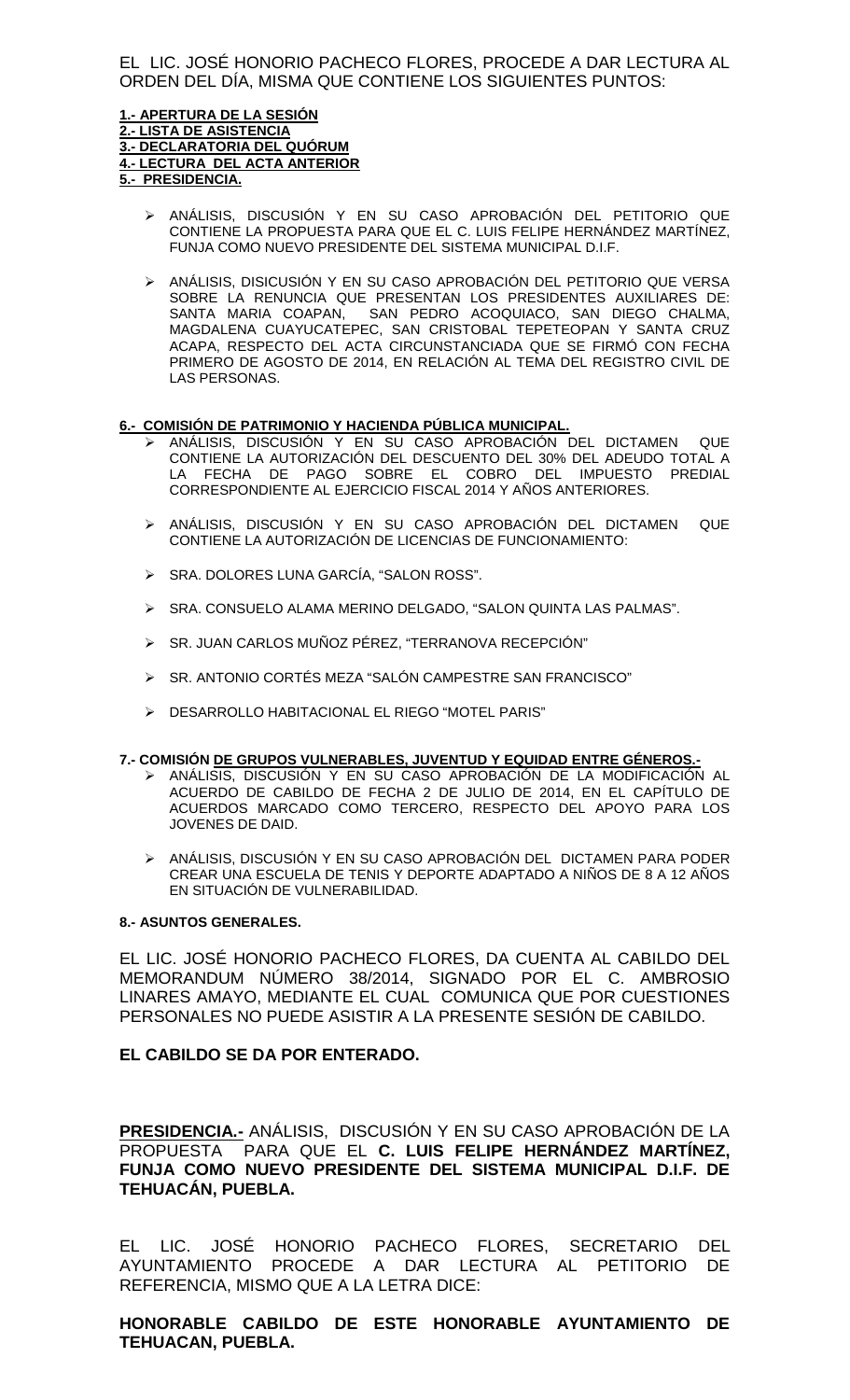LA SUSCRITA **C. ERNESTINA FERNANDEZ MENDEZ,** PRESIDENTA MUNICIPAL DE TEHUACÁN, PUEBLA, EN EJERCICIO DE LAS FACULTADES QUE ME CONFIEREN LOS ARTÍCULOS 90, 91 FRACCIONES III, XLVI, LXI, Y DEMÁS RELATIVOS Y APLICABLES DE LA LEY ORGÁNICA MUNICIPAL, SOMETO A LA CONSIDERACIÓN DE ESTE CUERPO COLEGIADO EL PRESENTE PETITORIO MEDIANTE EL CUAL SOLICITO SE APRUEBE LA PROPUESTA PARA QUE EL **C. LUIS FELIPE HERNÁNDEZ MARTÍNEZ, FUNJA COMO NUEVO PRESIDENTE DEL SISTEMA MUNICIPAL DEL D.I.F.,** EN SUSTITUCIÓN DEL DOCTOR HÉCTOR PERFECTO CANAÁN CASTRO, POR LO QUE:

## **C O N S I D E R A N D O**

**I.-** QUE LA FRACCIÓN II DEL ARTÍCULO 115 DE LA CONSTITUCIÓN POLÍTICA DE LOS ESTADOS UNIDOS MEXICANOS, SEÑALA QUE LOS MUNICIPIOS ESTARÁN INVESTIDOS DE PERSONALIDAD JURÍDICA Y PATRIMONIO PROPIO EL CUAL MANEJARÁN CONFORME A LA LEY Y QUE LOS AYUNTAMIENTOS TENDRÁN LAS FACULTADES PARA APROBAR, DE ACUERDO CON LAS LEYES EN MATERIA MUNICIPAL, QUE DEBERÁN EXPEDIR LAS LEGISLATURAS DE LOS ESTADOS, LOS BANDOS DE POLICÍA Y GOBIERNO, LOS REGLAMENTOS, LAS CIRCULARES Y DISPOSICIONES ADMINISTRATIVAS DE OBSERVANCIA GENERAL DENTRO DE SUS RESPECTIVAS JURISDICCIONES, QUE ORGANICEN LA ADMINISTRACIÓN PÚBLICA MUNICIPAL, REGULEN LAS MATERIAS, PROCEDIMIENTOS, FUNCIONES Y SERVICIOS PÚBLICOS DE SU COMPETENCIA Y ASEGUREN LA PARTICIPACIÓN CIUDADANA Y VECINAL, DISPOSICIÓN QUE ES CONFIRMADA POR LOS ARTÍCULOS 103 Y 104 FRACCIÓN III DE LA CONSTITUCIÓN POLÍTICA DEL ESTADO LIBRE Y SOBERANO DE PUEBLA Y 3 DE LA LEY ORGÁNICA MUNICIPAL.

**II.-** QUE EL ARTÍCULO 78 DE LA LEY ORGÁNICA MUNICIPAL EN SUS FRACCIONES I, XV, XVII Y XVIII DETERMINA QUE DENTRO DE LAS FACULTADES Y OBLIGACIONES DEL HONORABLE AYUNTAMIENTO ESTÁN LAS DE CUMPLIR Y HACER CUMPLIR, EN LOS ASUNTOS DE SU COMPETENCIA, LAS LEYES, DECRETOS Y DISPOSICIONES DE OBSERVANCIA GENERAL DE LA FEDERACIÓN Y DEL ESTADO, ASÍ COMO LOS ORDENAMIENTOS MUNICIPALES; DESIGNAR DE ENTRE LOS REGIDORES A QUIENES DEBAN INTEGRAR LAS COMISIONES QUE SE DETERMINAN EN LA PRESENTE LEY; FOMENTAR LAS ACTIVIDADES DEPORTIVAS, CULTURALES Y EDUCATIVAS, ESTANDO OBLIGADOS A SEGUIR LOS PROGRAMAS QUE EN ESTA MATERIA ESTABLEZCAN LAS AUTORIDADES COMPETENTES Y PROMOVER CUANTO ESTIME CONVENIENTE PARA EL PROGRESO ECONÓMICO, SOCIAL Y CULTURAL DEL MUNICIPIO;

**III.-** QUE EL ARTÍCULO 92 DE LA MISMA LEY ARRIBA INVOCADA ESTIPULA EN SUS FRACCIONES III, IV Y V QUE SON FACULTADES Y OBLIGACIONES DE LOS REGIDORES EL EJERCER LAS FACULTADES DE DELIBERACIÓN Y DECISIÓN DE LOS ASUNTOS QUE LE COMPETEN AL AYUNTAMIENTO, FORMAR PARTE DE LAS COMISIONES PARA LAS QUE FUEREN DESIGNADOS POR ESTE Y DICTAMINAR E INFORMAR SOBRE LOS ASUNTOS QUE SE LES ENCOMIENDE.

**IV.-** QUE EL ARTÍCULO 118 PRIMER PÁRRAFO DE LA LEY ORGÁNICA MUNICIPAL, ESTABLECE QUE LA ADMINISTRACIÓN PÚBLICA MUNICIPAL SERÁ CENTRALIZADA Y DESCENTRALIZADA Y QUE ASÍ MISMO LA ADMINISTRACIÓN PÚBLICA MUNICIPAL CENTRALIZADA SE INTEGRA CON LAS DEPENDENCIAS QUE FORMAN PARTE DEL AYUNTAMIENTO, ASÍ COMO CON ÓRGANOS DESCONCENTRADOS, VINCULADOS JERÁRQUICAMENTE A LAS DEPENDENCIAS MUNICIPALES, CON LAS FACULTADES Y OBLIGACIONES ESPECIFICAS QUE FIJE EL ACUERDO DE SU CREACIÓN;

**V.-** QUE CON FECHA 31 DE JULIO DE 2014, EL DR. HÉCTOR PERFECTO CANAÁN CASTRO, PRESENTÓ EN LA SECRETARÍA DEL AYUNTAMIENTO ESCRITO DIRIGIDO A LA C. ERNESTINA FERNÁNDEZ MÉNDEZ, PRESIDENTA DEL HONORABLE AYUNTAMIENTO DE TEHUACÁN,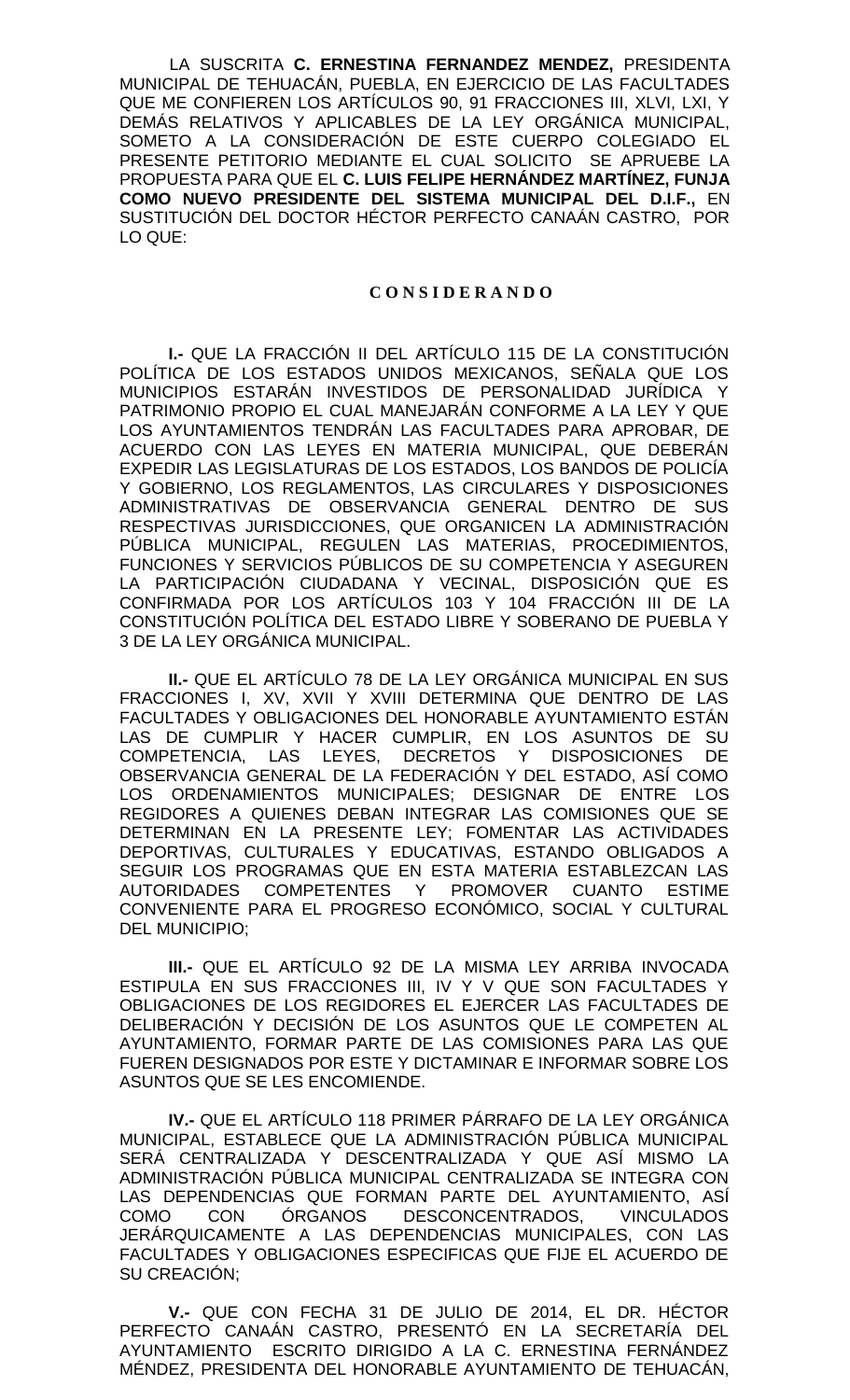PUEBLA; AL HONORABLE CABILDO DEL MUNICIPIO DE TEHUACÁN, PUEBLA Y AL PATRONATO DEL SISTEMA MUNICIPAL PARA EL DESARROLLO INTEGRAL DE LA FAMILIA DE TEHUACÁN, PUEBLA, MEDIANTE EL CUAL MANIFIESTA QUE POR ASÍ CONVENIR A SUS INTERESES PERSONALES Y PROFESIONALES, A PARTIR DEL DÍA 31 DE AGOSTO DEL 2014, SE ENCONTRARÁ IMPOSIBILITADO PARA SEGUIR OSTENTANDO EL CARGO COMO PRESIDENTE DEL SISTEMA MUNICIPAL DIF DE TEHUACÁN, QUE FUERA CONFERIDO. CON EL PRESENTE HACE CONSTAR LA RENUNCIA VOLUNTARIA AL PUESTO QUE VENÍA DESEMPEÑANDO COMO PRESIDENTE DEL SISTEMA MUNICIPAL PARA EL DESARROLLO INTEGRAL DE LA FAMILIA DE TEHUACÁN, PUEBLA.

**VI.-** EN TAL VIRTUD ES NECESARIO QUE EL D.I.F., CUENTE CON UN PRESIDENTE CON SU RESPECTIVO NOMBRAMIENTO QUE LO OSTENTE PARA REALIZAR LOS TRÁMITES Y GESTIONES RESPECTIVOS EN LAS DIFERENTES INSTITUCIONES GUBERNAMENTALES Y PRIVADAS.

QUE CON BASE EN LAS CONSIDERACIONES LEGALES SEÑALADAS Y CON FUNDAMENTO EN LOS DISPOSITIVOS LEGALES MENCIONADOS SOLICITO A ESTE HONORABLE CABILDO EL SIGUIENTE:

#### **PETITORIO**

**PRIMERO.-** SE APRUEBE LA PROPUESTA PARA QUE EL **C. LUIS FELIPE HERNÁNDEZ MARTÍNEZ, FUNJA COMO NUEVO PRESIDENTE DEL SISTEMA MUNICIPAL DEL D.I.F. DE TEHUACÁN, PUEBLA**, A PARTIR DEL DÍA 1 DE OCTUBRE DEL PRESENTE AÑO.

**SEGUNDO.-** SE EXPIDA EL NOMBRAMIENTO CORRESPONDIENTE.- ATENTAMENTE.- TEHUACAN, PUEBLA, A 1 DE OCTUBRE DE 2014.- C. ERNESTINA FERNANDEZ MENDEZ.-PRESIDENTA MUNICIPAL CONSTITUCIONAL.- FIRMA ILEGIBLE".

EL REGIDOR VÍCTOR MANUEL RODRÍGUEZ LEZAMA PREGUNTA, QUIEN ES LUIS FELIPE HERNÁNDEZ MARTÍNEZ.

EL LIC. JOSÉ HONORIO PACHECO FLORES, RESPONDE QUE NO ESTA PRESENTE PARA QUE LO CONOZCAN.

EL PROFR. JOSÉ BERNARDO POZOS GUTIÉRREZ, PIDE QUE SE DE A CONOCER EL PERFIL DEL C. LUIS FELIPE HERNÁNDEZ MARTÍNEZ.

EL REGIDOR JESÚS AMADOR HERNÁNDEZ MARTÍNEZ, EXPLICA QUIEN ES EL C. LUIS FELIPE HERNÁNDEZ MARTÍNEZ

SEÑORA PRESIDENTA MUNICIPAL, REGIDORES Y SINDICO MUNICIPAL, EN VOTACIÓN SE LES CONSULTA SI SE APRUEBA LA PROPUESTA EN CUESTION, LOS QUE ESTÉN POR LA AFIRMATIVA SÍRVANSE MANIFESTARLO LEVANTANDO LA MANO.

HABIÉNDOSE ANALIZADO AMPLIAMENTE EL CONTENIDO DEL DICTAMEN DE REFERENCIA, POR UNANIMIDAD DE VOTOS A FAVOR POR PARTE DE LOS INTEGRANTES DEL HONORABLE CABILDO, SE DETERMINA EL SIGUIENTE:

# **A C U E R D O**

**PRIMERO.-** SE APRUEBA QUE EL **C. LUIS FELIPE HERNÁNDEZ MARTÍNEZ, FUNJA COMO NUEVO PRESIDENTE DEL SISTEMA MUNICIPAL DEL D.I.F. DE TEHUACÁN, PUEBLA**, A PARTIR DEL DÍA 1 DE OCTUBRE DEL PRESENTE AÑO.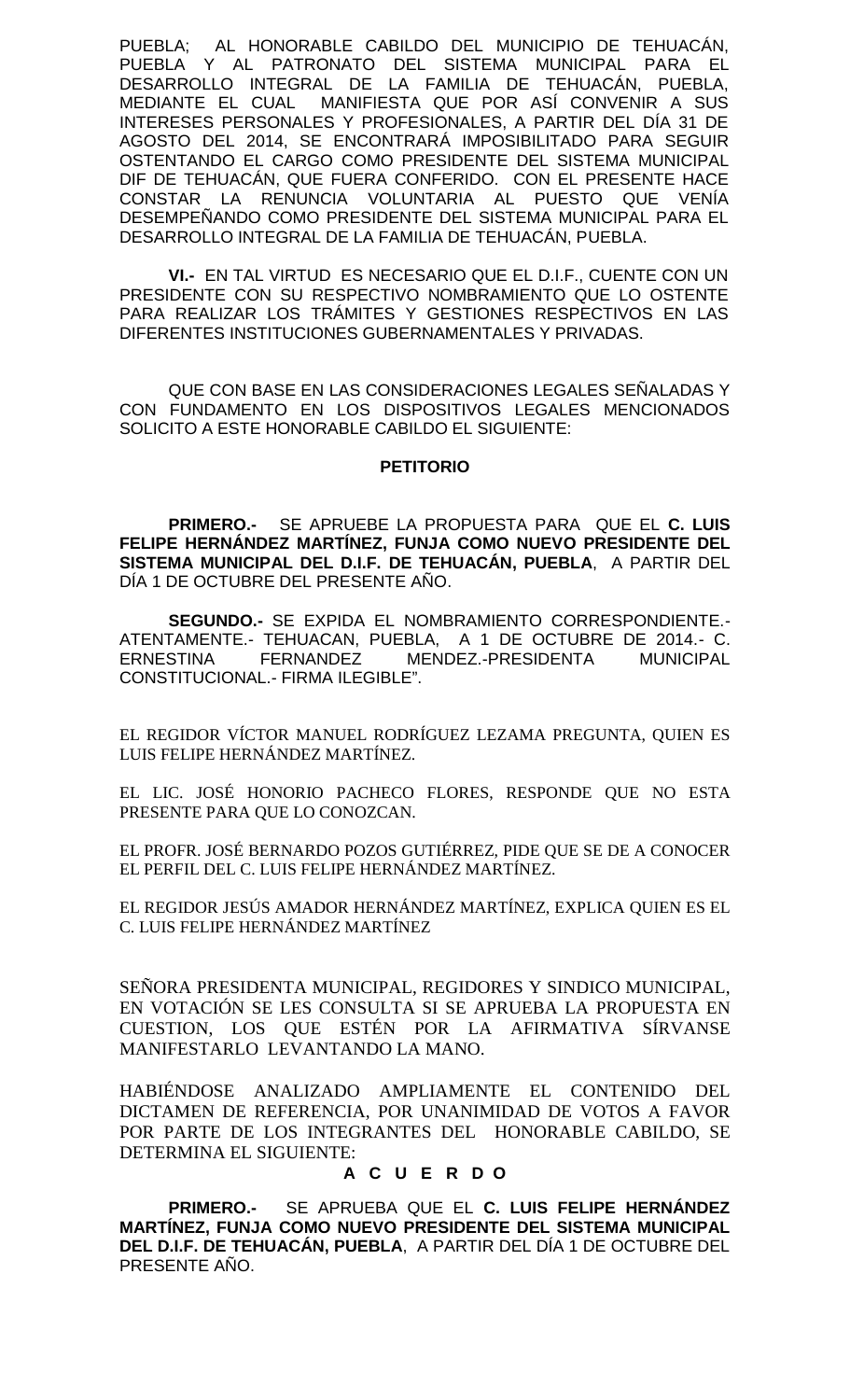**SEGUNDO.-** EXPIDASE EL NOMBRAMIENTO CORRESPONDIENTE.

LO ANTERIOR CON FUNDAMENTO EN LOS DISPOSITIVOS LEGALES INVOCADOS EN EL PETITORIO DE REFERENCIA.

**PRESIDENCIA.- ANÁLISIS, DISICUSIÓN Y EN SU CASO APROBACIÓN DEL PETITORIO QUE VERSA SOBRE LA RENUNCIA QUE PRESENTAN LOS PRESIDENTES AUXILIARES DE: SANTA MARIA COAPAN, SAN PEDRO ACOQUIACO, SAN DIEGO CHALMA, MAGDALENA CUAYUCATEPEC, SAN CRISTOBAL TEPETEOPAN Y SANTA CRUZ ACAPA, RESPECTO DEL ACTA CIRCUNSTANCIADA QUE SE FIRMÓ CON FECHA PRIMERO DE AGOSTO DE 2014, EN RELACIÓN AL TEMA DEL REGISTRO CIVIL DE LAS PERSONAS.**

EL LIC. JOSÉ HONORIO PACHECO FLORES, PROCEDE A DAR LECTURA AL PETITORIO CORRESPONDIENTE, MISMO QUE A LA LETRA DICE:

# **"… HONORABLE CABILDO:**

LA SUSCRITA, **C. ERNESTINA FERNÁNDEZ MÉNDEZ,** PRESIDENTA MUNICIPAL DE TEHUACÁN, PUEBLA, EN EJERCICIO DE LAS FACULTADES QUE ME CONFIEREN LOS ARTÍCULOS 78, 90 Y 91 FRACCIONES III y XXVI, Y DEMÁS RELATIVOS APLICABLES DE LA LEY ORGÁNICA MUNICIPAL, SOMETO A LA CONSIDERACIÓN DE ESTE CUERPO COLEGIADO EL PRESENTE PETITORIO, **POR LO QUE:**

## **C O N S I D E R A N D O**

- I. QUE LA FRACCIÓN II DEL ARTÍCULO 115 DE LA CONSTITUCIÓN POLÍTICA DE LOS ESTADOS UNIDOS MEXICANOS, SEÑALA QUE LOS MUNICIPIOS ESTARÁN INVESTIDOS DE PERSONALIDAD JURÍDICA Y PATRIMONIO PROPIO EL CUAL MANEJARÁN CONFORME A LA LEY Y QUE LOS AYUNTAMIENTOS TENDRÁN LAS FACULTADES PARA APROBAR, DE ACUERDO CON LAS LEYES EN MATERIA MUNICIPAL, QUE DEBERÁN EXPEDIR LAS LEGISLATURAS DE LOS ESTADOS, LOS BANDOS DE POLICÍA Y GOBIERNO, LOS REGLAMENTOS, LAS<br>CIRCULARES Y DISPOSICIONES ADMINISTRATIVAS DE DISPOSICIONES ADMINISTRATIVAS DE OBSERVANCIA GENERAL DENTRO DE SUS RESPECTIVAS JURISDICCIONES, QUE ORGANICEN LA ADMINISTRACIÓN PÚBLICA MUNICIPAL, REGULEN LAS MATERIAS, PROCEDIMIENTOS, FUNCIONES Y SERVICIOS PÚBLICOS DE SU COMPETENCIA Y ASEGUREN LA PARTICIPACIÓN CIUDADANA Y VECINAL, DISPOSICIÓN QUE ES CONFIRMADA POR LOS ARTÍCULOS 103 Y 104 FRACCIÓN III DE LA CONSTITUCIÓN POLÍTICA DEL ESTADO LIBRE Y SOBERANO DE PUEBLA Y 3 DE LA LEY ORGÁNICA MUNICIPAL.
- II. QUE EL ARTÍCULO 78 FRACCIONES I, IV Y XVIII DE LA LEY ORGÁNICA MUNICIPAL, DETERMINA DENTRO DE LAS ATRIBUCIONES DE LOS AYUNTAMIENTOS EL CUMPLIR Y HACER CUMPLIR, EN LOS ASUNTOS DE SU COMPETENCIA, LAS LEYES, DECRETOS Y DISPOSICIONES DE OBSERVANCIA GENERAL DE LA FEDERACIÓN Y DEL ESTADO, ASÍ COMO LOS ORDENAMIENTOS MUNICIPALES; EXPEDIR BANDOS DE POLICÍA Y GOBIERNO, REGLAMENTOS, CIRCULARES Y DISPOSICIONES ADMINISTRATIVAS DE OBSERVANCIA GENERAL, REFERENTES A SU ORGANIZACIÓN, FUNCIONAMIENTO, SERVICIOS PÚBLICOS QUE DEBAN PRESTAR Y DEMÁS ASUNTOS DE SU COMPETENCIA, SUJETÁNDOSE A LAS BASES NORMATIVAS ESTABLECIDAS POR LA CONSTITUCIÓN POLÍTICA DEL ESTADO LIBRE Y SOBERANO DE PUEBLA, VIGILANDO SU OBSERVANCIA Y APLICACIÓN Y PROMOVER CUANTO ESTIME CONVENIENTE PARA EL PROGRESO ECONÓMICO, SOCIAL Y CULTURAL DEL MUNICIPIO;
- III. QUE EL ARTÍCULO 90 DE LA LEY ORGÁNICA MUNICIPAL SEÑALA QUE LOS AYUNTAMIENTOS SERÁN PRESIDIDOS POR UN PRESIDENTE MUNICIPAL, QUIEN SERÁ ELECTO EN LOS TÉRMINOS DE LA CONSTITUCIÓN POLÍTICA DEL ESTADO LIBRE Y SOBERANO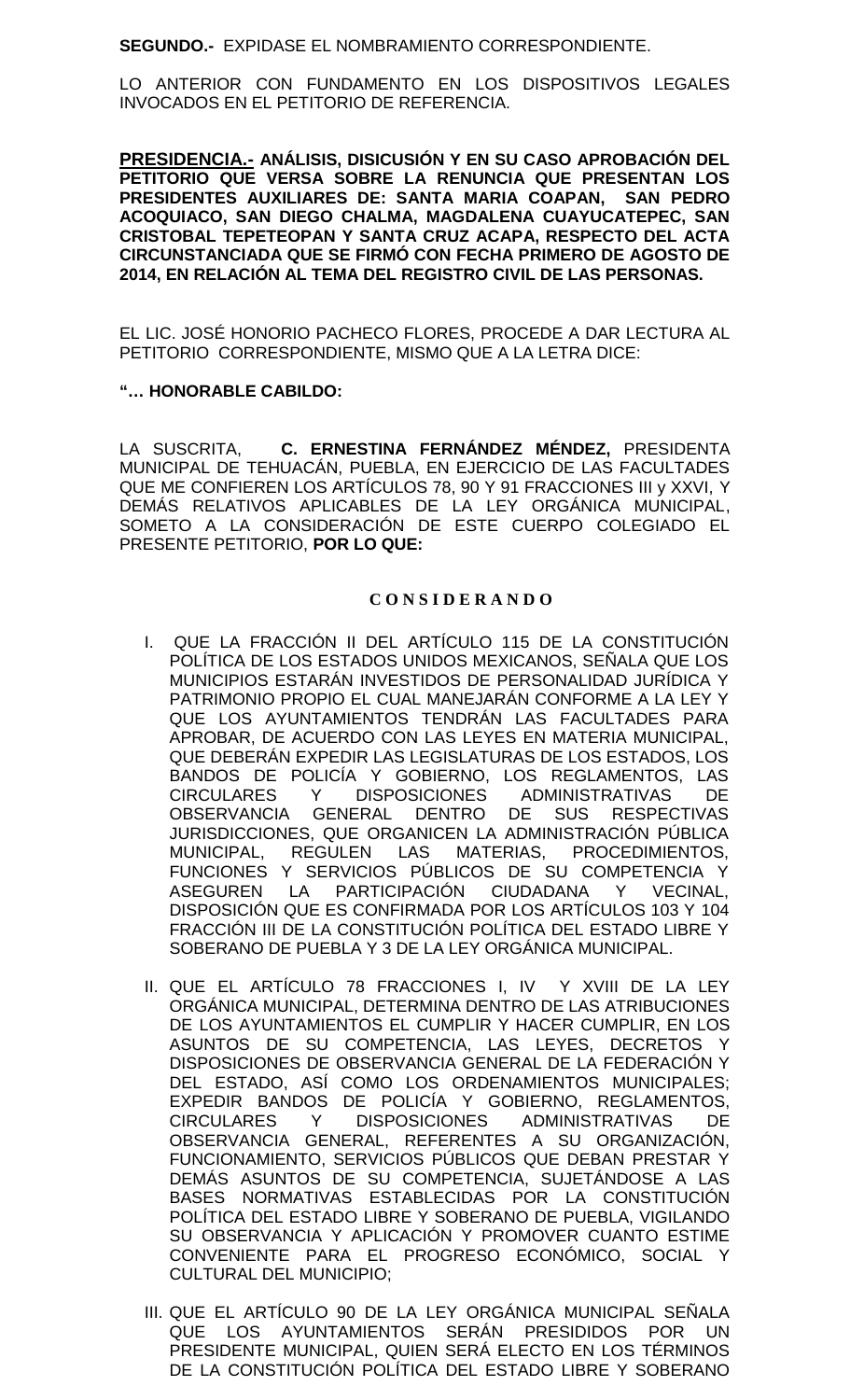DE PUEBLA, LAS DISPOSICIONES APLICABLES DE LA LEGISLACIÓN ELECTORAL Y DE ESTA LEY.

- IV. QUE EN TÉRMINOS DEL ARTÍCULO 91 FRACCIONES II Y XXVI DE LA MISMA LEY ORGÁNICA MUNICIPAL DENTRO DE LAS FACULTADES Y OBLIGACIONES DE LOS PRESIDENTES MUNICIPALES ESTÁN EL CUMPLIR Y HACER CUMPLIR LAS LEYES, REGLAMENTOS Y DISPOSICIONES ADMINISTRATIVAS, IMPONIENDO EN SU CASO LAS SANCIONES QUE ESTABLEZCAN, A MENOS QUE CORRESPONDA ESA FACULTAD A DISTINTO SERVIDOR PÚBLICO, EN TÉRMINOS DE LAS MISMAS; ASÍ COMO PROMOVER LO NECESARIO AL FOMENTO DE LA AGRICULTURA, INDUSTRIA, COMERCIO, EDUCACIÓN, HIGIENE, BENEFICIENCIA Y DEMÁS RAMOS DE LA ADMINISTRACIÓN PÚBLICA MUNICIPAL Y ATENDER AL EFICAZ FUNCIONAMIENTO DE LAS OFICINAS Y ESTABLECIMIENTOS PÚBLICOS MUNICIPALES.
- V. QUE EN LA CONTINUACIÓN DE LA SESIÓN ORDINARIA DE CABILDO INICIADA EL 3 DE SEPTIEMBRE DE 2014, QUE SE EFECTUÓ EL DÍA 8 DE SEPTIEMBRE DE 2014, POR UNANIMIDAD DE VOTOS A FAVOR, EL HONORABLE CABILDO TUVO A BIEN APROBAR LA PETICIÓN DE LOS PRESIDENTES AUXILIARES PARA QUE FUNGAN COMO JUECES DEL REGISTRO CIVIL EN SUS RESPECTIVAS JUNTAS AUXILIARES.
- VI. CON FECHA 25 DE SEPTIEMBRE DE 2014, SE RECIBIÓ EN LA SECRETARÍA DEL AYUNTAMIENTO ESCRITO FECHADO EL 24 DE SEPTIEMBRE DE 2014, DIRIGIDO A LA C. ERNESTINA FERNÁNDEZ MÉNDEZ, PRESIDENTA MUNICIPAL DE TEHUACÁN, PUEBLA, SIGNADO POR LOS C.C. MIGUEL ÁNGEL FLORES ALBINO, PRESIDENTE AUXILIAR DE SANTA MARÍA COAPAN, LUIS ENRIQUE RIVERA RAMOS, PRESIDENTE AUXILIAR DE SAN PEDRO ACOQUIACO, MIGUEL ÁNGEL LLANOS CRUZ, PRESIDENTE AUXILIAR DE SAN DIEGO CHALMA, MANUEL MORALES GUILLERMO, PRESIDENTE AUXILIAR DE MAGDALENA CUAYUCATEPEC, GORGONIO LUIS GARCIA AGUILAR, PRESIDENTE AUXILIAR DE SAN CRISTÓBAL TEPETEOPAN Y FÉLIX GARCÍA RODRÍGUEZ, PRESIDENTE AUXILIAR DE SANTA CRUZ ACAPA; EN EL CUAL MANIFIESTAN QUE POR ASÍ CONVENIR A SUS INTERESES VIENEN A RENUNCIAR A LO ASENTADO EN EL ACTA CIRCUNSTANCIADA QUE SE FIRMÓ CON FECHA PRIMERO DE AGOSTO DE DOS MIL CATORCE, EN RELACIÓN AL TEMA DEL REGISTRO CIVIL DE LAS PERSONAS Y EN CONSECUENCIA SOLICITAN SE DEJE SIN EFECTOS DICHA ACTA, ÚNICAMENTE EN LO QUE RESPECTA A LOS QUE HOY FIRMAN, YA QUE CON MOTIVO DE LA REUNIÓN SOSTENIDA EL DÍA 23 DE SEPTIEMBRE CON LA COORDINADORA GENERAL DEL REGISTRO CIVIL EN EL ESTADO DE PUEBLA, LIC. GRACIELA SAAVEDRA VÁZQUEZ, ES NECESARIO PARA PODER EXPEDIR LOS NOMBRAMIENTOS A LOS FIRMANTES COMO JUECES DEL REGISTRO CIVIL EN SUS RESPECTIVAS COMUNIDADES DICHA RENUNCIA.

POR LO EXPUESTO EN TODOS Y CADA UNO DE LOS CONSIDERANDOS QUE ANTECEDEN Y EN USO DE LAS FACULTADES CONFERIDAS, SE PROPONE A CONSIDERACIÓN DE ESTE HONORABLE CUERPO COLEGIADO EL SIGUIENTE:

## **P E T I T O R I O**

PRIMERO.- SE APRUEBE LA PETICIÓN CONTENIDA EN EL ESCRITO PRESENTADO POR LOS PRESIDENTES AUXILIARES DE: SANTA MARIA COAPAN, SAN PEDRO ACOQUIACO, SAN DIEGO CHALMA, MAGDALENA CUAYUCATEPEC, SAN CRISTOBAL TEPETEOPAN Y SANTA CRUZ ACAPA, EN EL CUAL MANIFIESTAN QUE POR ASÍ CONVENIR A SUS INTERESES RENUNCIAN A LO ASENTADO EN EL ACTA CIRCUNSTANCIADA QUE SE FIRMÓ CON FECHA PRIMERO DE AGOSTO DE 2014, EN RELACIÓN AL TEMA DEL REGISTRO CIVIL DE LAS PERSONAS, SEÑALADO EN EL CONSIDERANDO VI DEL PRESENTE INSTRUMENTO.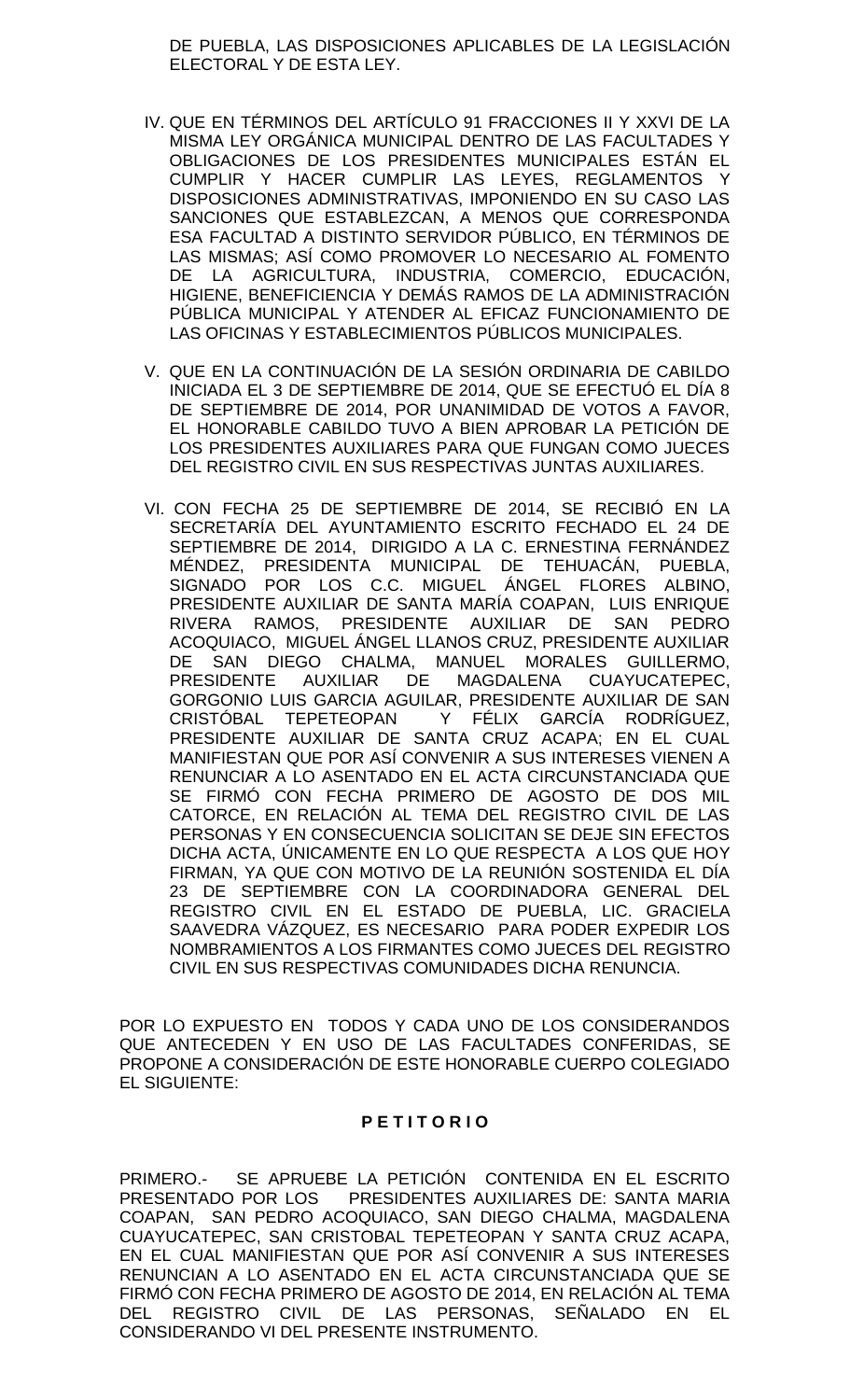SEGUNDO.- HAGASE DEL CONOCIMIENTO DEL PETITORIO, A LA LIC. GRACIELA SAAVEDRA VÁZQUEZ, COORDINADORA GENERAL DEL REGISTRO CIVIL EN EL ESTADO, PARA LOS TRÁMITES A QUE HAYA LUGAR.

TERCERO.- EL PRESENTE ACUERDO PASE A FORMAR PARTE INTEGRANTE DEL ACTA DE LA SESIÓN DE CABILDO DE FECHA 8 DE SEPTIEMBRE DE 2014.- **A T E N T A M E N T E.- POR LA FE Y LA ESPERANZA DE TEHUACAN.- TEHUACÁN, PUEBLA, A 1 DE OCTUBRE DE 2014.- PRESIDENTA MUNICIPAL CONSTITUCIONAL.- C. ERNESTINA FERNÁNDEZ MÉNDEZ.- FIRMAS ILEGIBLES".**

EL REGIDOR VICTOR MANUEL RODRÍGUEZ LEZAMA, CELEBRA QUE SE LES ESTÉ DANDO EL APOYO LEGAL A LOS PRESIDENTES AUXILIARES Y PREGUNTA SI ELLOS ESTÁN RENUNCIANDO AL JUEZ ITINERANTE.

EL LIC. JOSÉ HONORIO PACHECO FLORES, RESPONDE QUE NO, PERO POR ESTA RAZÓN PIDEN EL APOYO.

EL REGIDOR JUAN ALVAREZ CAMPOS, PREGUNTA QUE PROBABILIDAD HAY DE QUE TENGAN NUEVAMENTE EL PODER QUE TENÍAN.

EL LIC. JOSÉ HONORIO PACHECO FLORES, MANIFIESTA QUE PRIMERO SE LOS PIDIERON EN PUEBLA, LES DEJARON ABIERTA LA POSIBILIDAD, EL AYUNTAMIENTO SÓLO ESTÁ SIENDO EL CONDUCTO PARA ESTO.

EL LIC. MIGUEL ÁNGEL ROMERO CALDERON, COMENTA QUE SÓLO ES DAR UNA SOLUCIÓN POLÍTICA LEGAL.

EL REGIDOR PIOQUINTO APOLINAR LEYVA, MANIFIESTA QUE A LOS PRESIDENTES AUXILIARES ES QUITARLES EL CANDADO QUE TIENEN CON EL ACTA DE CABILDO QUE SE FIRMÓ Y DEBEMOS DARLES TODAS LAS FACILIDADEES PARA QUE SIGAN EN ESA LUCHA.

SEÑORES REGIDORES Y SINDICO MUNICIPAL, EN VOTACIÓN SE LES CONSULTA SI SE APRUEBA LA PROPUESTA PRESENTADA EN CUESTIÓN, LOS QUE ESTÉN POR LA AFIRMATIVA SÍRVANSE MANIFESTARLO LEVANTANDO LA MANO.

HABIÉNDOSE ANALIZADO AMPLIAMENTE EL CONTENIDO DEL PETITORIO DE REFERENCIA, POR MAYORÍA CON 12 VOTOS A FAVOR Y 1 VOTO EN CONTRA POR PARTE DE LA REGIDORA PALOMA NOVELO ALDAZ, INTEGRANTES DEL HONORABLE CABILDO, SE DETERMINA EL SIGUIENTE:

# **A C U E R D O**

**PRIMERO.-** SE APRUEBA LA PETICIÓN CONTENIDA EN EL ESCRITO PRESENTADO POR LOS PRESIDENTES AUXILIARES DE: **SANTA MARIA COAPAN, SAN PEDRO ACOQUIACO, SAN DIEGO CHALMA, MAGDALENA CUAYUCATEPEC, SAN CRISTÓBAL TEPETEOPAN Y SANTA CRUZ ACAPA**, EN EL CUAL MANIFIESTAN QUE POR ASÍ CONVENIR A SUS INTERESES RENUNCIAN A LO ASENTADO EN EL ACTA CIRCUNSTANCIADA QUE SE FIRMÓ CON FECHA PRIMERO DE AGOSTO DE 2014, EN RELACIÓN AL TEMA DEL REGISTRO CIVIL DE LAS PERSONAS, SEÑALADO EN EL CONSIDERANDO VI DEL PRESENTE INSTRUMENTO.

**SEGUNDO.-** HAGASE DEL CONOCIMIENTO DEL PETITORIO, A LA LIC. GRACIELA SAAVEDRA VÁZQUEZ, COORDINADORA GENERAL DEL REGISTRO CIVIL EN EL ESTADO, PARA LOS TRÁMITES A QUE HAYA LUGAR.

LO ANTERIOR CON FUNDAMENTO EN LOS DISPOSITIVOS LEGALES INVOCADOS EN EL PETITORIO DE REFERENCIA.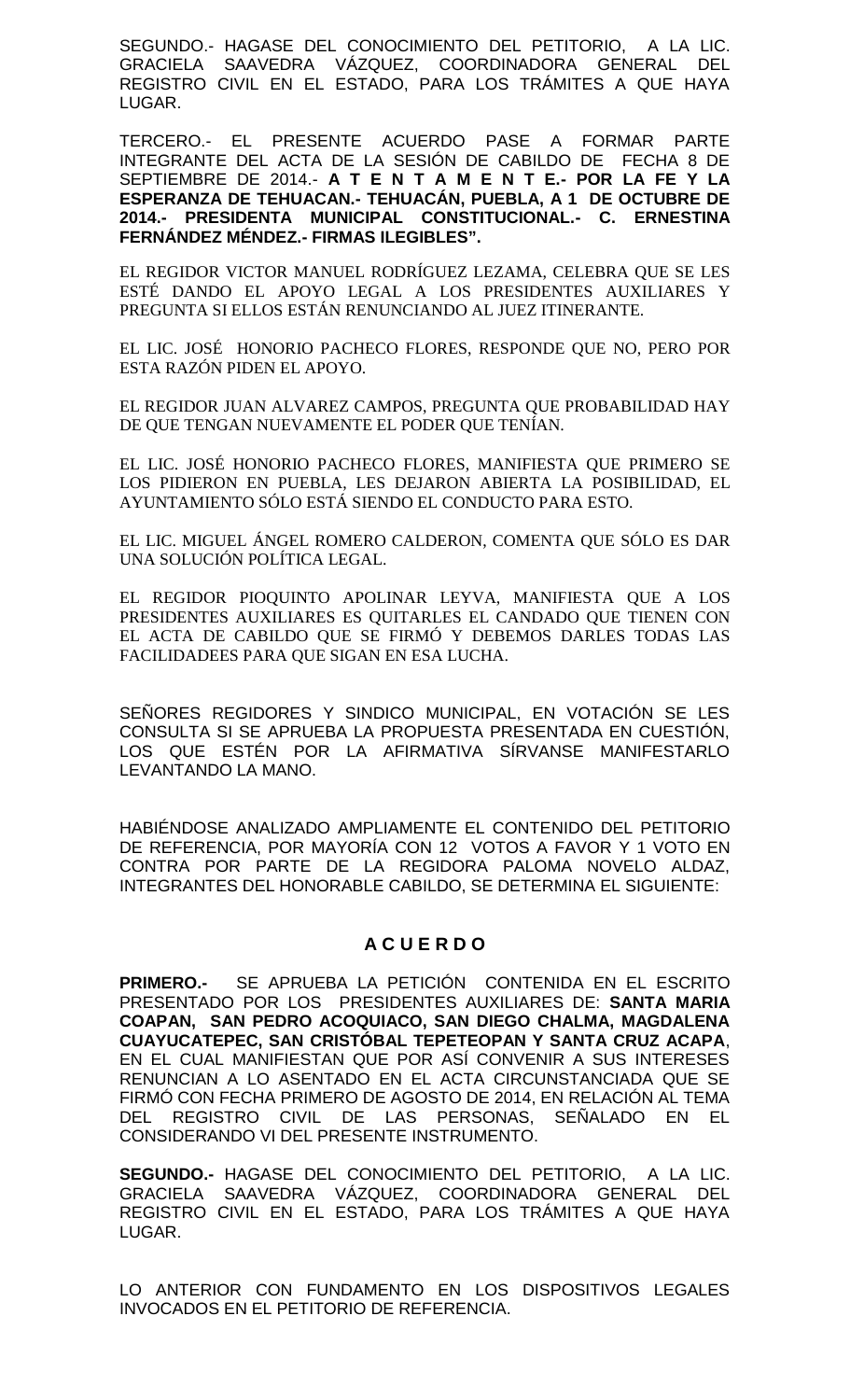**COMISIÓN DE PATRIMONIO Y HACIENDA PÚBLICA MUNICIPAL.- ANÁLISIS, DISCUSIÓN Y EN SU CASO APROBACIÓN DEL DICTAMEN QUE CONTIENE LA AUTORIZACIÓN DEL DESCUENTO DEL 30% DEL ADEUDO TOTAL A LA FECHA DE PAGO SOBRE EL COBRO DEL IMPUESTO PREDIAL CORRESPONDIENTE AL EJERCICIO FISCAL 2014 Y AÑOS ANTERIORES DENTRO DEL PERIODO COMPRENDIDO DEL 01 DE OCTUBRE AL 30 DE NOVIEMBRE DEL 2014, CON TARIFAS VIGENTES EN EL PRESENTE EJERCICIO FISCAL.**

SEÑORA REGIDORA TIENE USTED EL USO DE LA PALABRA.

LA C. NORMA LILIANA FLORES MÉNDEZ, PROCEDE A DAR LECTURA AL DICTAMEN CORRESPONDIENTE, MISMO QUE A LA LETRA DICE:

# **"… HONORABLE CABILDO:**

LOS SUSCRITOS REGIDORES LIC. NORMA LILIANA FLORES MENDEZ, C. JESUS AMADOR HERNANDEZ MARTINEZ, C. GLADYS GUADALUPE MARTINEZ GONZALEZ, C. AMBROCIO LINARES AMAYO, C. JUAN ALVAREZ CAMPOS, C. ABRAHAM DAVID AGUILAR SANCHEZ, PRESIDENTA E INTEGRANTES DE LA COMISION DE PATRIMONIO Y HACIENDA PUBLICA MUNICIPAL DEL HONORABLE AYUNTAMIENTO, POR ESTE MEDIO Y CON FUNDAMENTO EN LO DISPUESTO POR EL ARTICULO 92, FRACCIONES III, IV, V Y VII DE LA LEY ORGANICA MUNICIPAL, SOMETEMOS A ESTE HONORABLE CUERPO COLEGIADO EL PRESENTE DICTAMEN PARA SU ESTUDIO Y APROBACION EN LA SIGUIENTE PROPUESTA: LA AUTORIZACION DEL DESCUENTO DEL 30% DEL ADEUDO TOTAL A LA FECHA DE PAGO SOBRE EL COBRO DEL IMPUESTO PREDIAL CORRESPONDIENTE AL EJERCICIO FISCAL 2014 Y AÑOS ANTERIORES, DENTRO DEL PERIODO COMPRENDIDO DEL 01 DE OCTUBRE AL 30 DE NOVIEMBRE DEL 2014, CON TARIFAS VIGENTES EN EL PRESENTE EJERCICIO FISCAL, CON BASE EN LOS SIGUIENTES:

# **C O N S I D E R A N D O S**

- I. QUE LA FRACCION II DEL ARTICULO 115 DE LA CONSTITUCION POLITICA DE LOS ESTADOS UNIDOS MEXICANOS, SEÑALA QUE LOS MUNICIPIOS ESTARAN INVESTIDOS DE PERSONALIDAD JURIDICA Y PATRIMONIO PROPIO EL CUAL MANEJARAN CONFORME A LA LEY Y QUE LOS AYUNTAMIENTOS TENDRAN LAS FACULTADES PARA APROBAR, DE ACUERDO CON LAS LEYES EN MATERIA MUNICIPAL, QUE DEBERAN EXPEDIR LAS LEGISLATURAS DE LOS ESTADOS, LOS BANDOS DE POLICIA Y GOBIERNO, LOS REGLAMENTOS , LAS CIRCULARES Y DISPOSICIONES ADMINISTRATIVAS DE OBSERVANCIA GENERAL DENTRO DE SUS RESPECTIVA JURISDICCIONES, QUE ORGANICEN LA ADMINISTRACION PUBLICA MUNICIPAL, REGULEN LAS MATERIAS, PROCEDIMIENTOS, FUNCIONES Y SERVICIOS PUBLICOS DE SU COMPETENCIA Y ASEGUREN LA PARTICIPACIÓN CIUDADANA Y VECINAL, DISPOSICION QUE ES CONFIRMADA POR LOS ARTÍCULOS 103 Y 104 FRACCION III DE LA CONSTITUCION POLITICA DEL ESTADO LIBRE Y SOBERANO DE PUEBLA Y 3 DE LA LEY ORGANICA MUNICIPAL.
- II. QUE EL MISMO ARTICULO 115 EN SU FRACCION IV ESTABLECE QUE LOS MUNICIPIOS ADMINISTRARÁN LIBREMENTE SU HACIENDA, LA CUAL SE FORMARÁ DE LOS RENDIMIENTOS DE LOS BIENES QUE LE PERTENEZCAN, ASI COMO DE LAS CONTRIBUCIONES Y OTROS INGRESOS QUE LAS LEGISLATURAS ESTABLEZCAN A SU FAVOR.
- III. QUE EL CODIGO FISCAL MUNICIPAL DEL ESTADO LIBRE Y SOBERANO DE PUEBLA, ESTABLECE EN LA FRACCION VIII DEL ARTICULO 43 QUE SON FACULTADES DE LAS AUTORIDADES FISCALES MUNICIPALES …EL CONDONAR O EXIMIR TOTAL O PARCIALMENTE EL PAGO DE CONTRIBUCIONES Y SUS ACCESORIOS, AUTORIZAR SU PAGO A PLAZO ,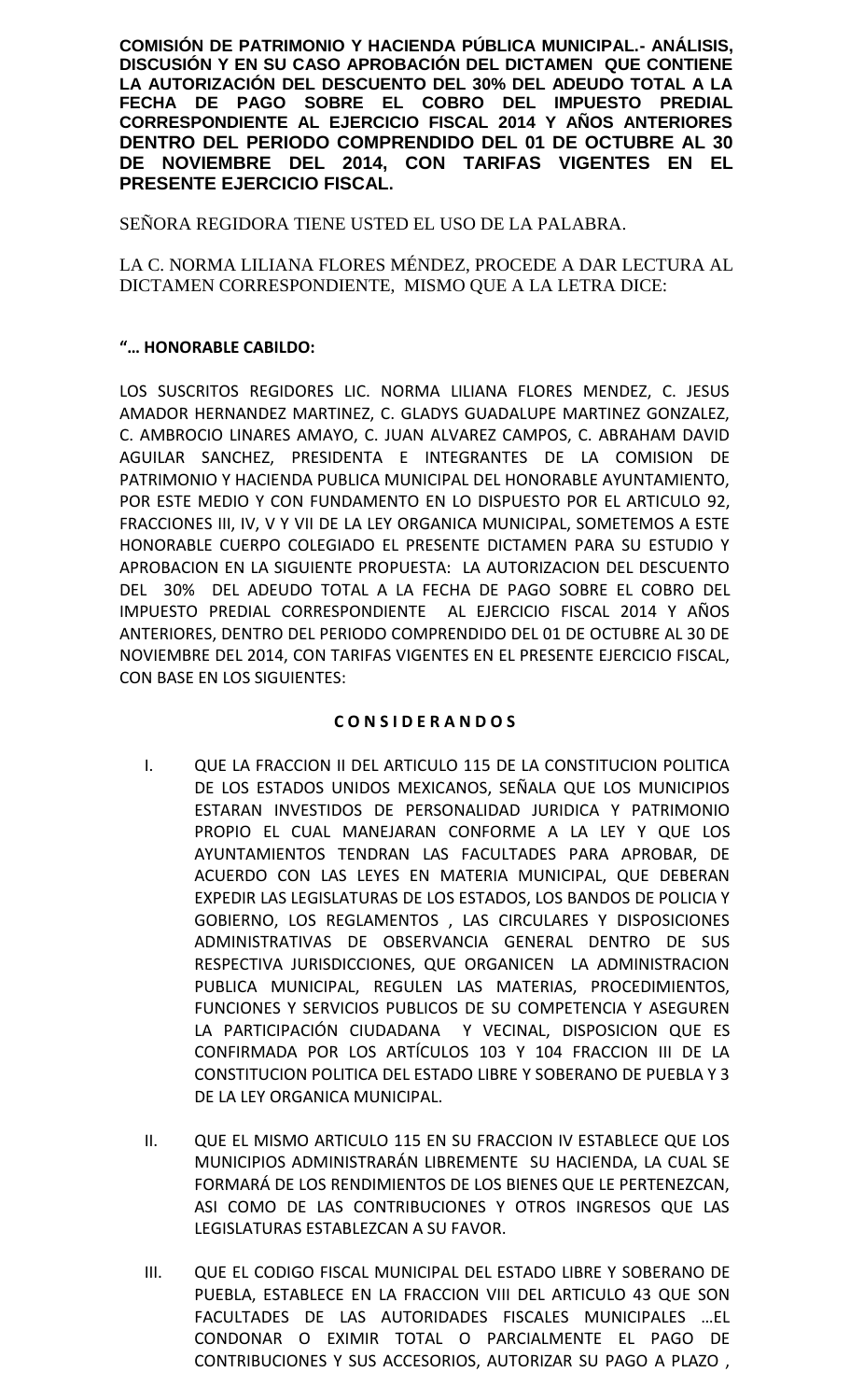DIFERIDO O EN PARCIALIDADES, CUANDO SE HAYA AFECTADO O TRATE DE IMPEDIR QUE SE AFECTE LA SITUACION DE ALGÚN LUGAR O REGIÓN DEL MUNICIPIO, UNA RAMA DE ACTIVIDAD, LA PRODUCCION O VENTA DE PRODUCTOS, O LA REALIZACION DE UNA ACTIVIDAD, ASI COMO EN CASOS DE CATÁSTROFES SUFRIDAS O FENÓMENOS NATURALES, PLAGAS O EPIDEMIAS, SIEMPRE Y CUANDO LO ANTERIOR SEA APROBADO POR EL CABILDO.

- IV. QUE LA LEY DE HACIENDA PARA EL MUNICIPIO DE TEHUACAN EN SU ARTÍCULO 6 SEÑALA QUIENES SON SUJETOS DE COBRO DEL IMPUESTO PREDIAL, Y BENEFICIADOS POR LA PROPUESTA DE CONDONACION, Y QUE A LA LETRA DICE: ARTICULO 6.- SON SUJETOS DEL IMPUESTO PREDIAL: I.- LOS PROPIETARIOS O POSEEDORES DE PREDIOS URBANOS O RÚSTICOS. II.- EL FIDEICOMITENTE O EN SU CASO EL FIDUCIARIO, EN TANTO NO TRANSMITAN LA PROPIEDAD DEL PREDIO AL FIDEICOMISARIO O A OTRAS PERSONAS, EN CUMPLIMIENTO DEL CONTRATO DE FIDEICOMISO. III.- LOS EJIDATARIOS O COMUNEROS QUE DISFRUTEN DE TIERRAS, CONFORME A LAS LEYES AGRARIAS EN VIGOR Y QUE SE ENCUENTREN EN LOS SUPUESTOS QUE SEÑALA LA LEY DE INGRESOS DEL MUNICIPIO.
- V. ASI MISMO EL ARTICULO 9 DE LA LEY EN COMENTO ESTABLECE QUE EL PAGO DE DICHO IMPUESTO SE REALIZARÁ DENTRO DE LOS TRES PRIMEROS MESES DE CADA AÑO, EN LA TESORERIA MUNICIPAL O EN LAS CAJAS U OFICINAS AUTORIZADAS.
- VI. QUE LOS ARTICULOS 92, FRACCIONES III, IV, V, Y 94, DE LA LEY ORGANICA MUNICIPAL, ESTIPULAN QUE SON FACULTADES Y OBLIGACIONES DE LOS REGIDORES EL EJERCER LAS FACULTADES DE DELIBERACION Y DECISION DE LOS ASUNTOS QUE LE COMPETEN AL AYUNTAMIENTO, FORMAR PARTE DE LAS COMISIONES PARA LAS QUE FUEREN DESIGNADOS POR ESTE Y DICTAMINAR E INFORMAR SOBRE LOS ASUNTOS QUE SE LES ENCOMIENDE, DISPOSICIÓN QUE SE ARTICULA CON EL DISPOSITIVO 96 FRACCION I, DEL MISMO ORDENAMIENTO QUE ESTABLECE QUE DENTRO DE LAS COMISIONES PERMANENTES DE REGIDORES SE ENCUENTRA LA DE PATRIMONIO Y HACIENDA PUBLICA MUNICIPAL, DE LA QUE FORMAMOS PARTE LOS SUSCRITOS Y QUE DEBERÁ ANALIZAR, DISCUTIR, PROPONER SOBRE LOS ASUNTOS COMPRENDIDOS EN ESAS MATERIAS ;
- VII. QUE ESTA ACCION ES CON EL FIN DE CAPTAR A LOS CONTRIBUYENTES MOROSOS DEL IMPUESTO PREDIAL, DERIVADO DE LO ANTERIOR SE DESTACAN LOS MULTIPLES BENEFICIOS SOCIALES Y ECONÓMICOS QUE RECIBIRÁN LOS HABITANTES DEL MUNICIPIO DE TEHUACAN PUEBLA QUE REALICEN SUS PAGOS DE IMPUESTO PREDIAL EN EL PERIODO COMPRENDIDO DEL 01 DE OCTUBRE AL 30 DE NOVIEMBRE DEL 2014 TENDRAN EL BENEFICIO DEL DESCUENTO DEL 30% SOBRE EL ADEUDO TOTAL A LA FECHA DE PAGO DEL IMPUESTO PREDIAL CORRESPONDIENTE AL EJERCICIO FISCAL 2014 Y AÑOS ANTERIORES.

POR LO ANTERIORMENTE EXPUESTO Y FUNDADO, SOLICITO AL H. CABILDO TENGA A BIEN APROBAR EL SIGUIENTE:

# **D I C T A M E N**

**PRIMERO.**- SE APRUEBE LA AUTORIZACION PARA EL DESCUENTO DEL 30% DEL ADEUDO TOTAL A LA FECHA DE PAGO SOBRE EL COBRO DEL IMPUESTO PREDIAL CORRESPONDIENTE AL EJERCICIO FISCAL 2014 Y AÑOS ANTERIORES, DENTRO DEL PERIODO COMPRENDIDO DEL 01 DE OCTUBRE AL 30 DE NOVIEMBRE DEL 2014, CON TARIFAS VIGENTES EN EL PRESENTE EJERCICIO FISCAL.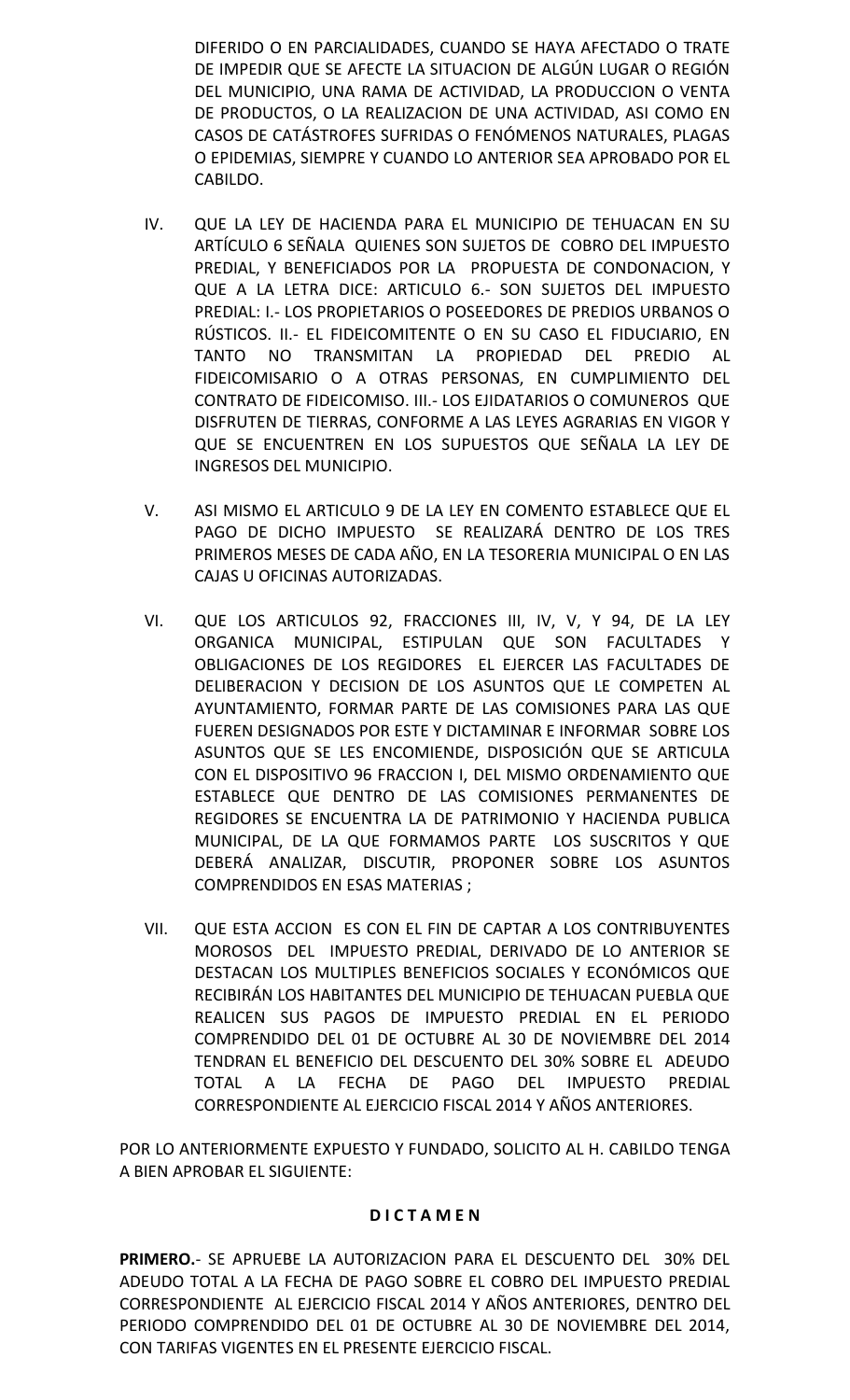**SEGUNDO**.- SE INSTRUYA A LA TESORERIA MUNICIPAL PARA QUE A TRAVES DEL DEPARTAMENTO DE INGRESOS REALICE EL DESCUENTO DEL 30% SOBRE EL ADEUDO TOTAL A LA FECHA DE PAGO SOBRE EL COBRO DEL IMPUESTO PREDIAL CORRESPONDIENTE AL EJERCICIO FISCAL 2014 Y AÑOS ANTERIORES, DENTRO DEL PERIODO COMPRENDIDO DEL 01 DE OCTUBRE AL 30 DE NOVIEMBRE DEL 2014, CON TARIFAS VIGENTES EN EL PRESENTE EJERCICIO FISCAL.

**TERCERO**.- COMUNÍQUESE EL PRESENTE EN LOS MEDIOS MASIVOS DE COMUNICACIÓN RESPECTIVOS, PARA QUE LA CIUDADANIA TENGA CONOCIMIENTO DE LOS PRESENTES RESOLUTIVOS.- ATENTAMENTE.- TEHUACAN, PUEBLA, A 29 DE SEPTIEMBRE DEL 2014.- LIC. NORMA LILIANA FLORES MENDEZ.- PRESIDENTE DE LA COMISION DE PATRIMONIO Y HACIENDA PÚBLICA MUNICIPAL.- INTEGRANTES DE LA COMISIÓN: C. JESUS AMADOR HERNANDEZ MARTINEZ.- C. GLADYS GUADALUPE MARTINEZ GONZALEZ.- C. AMBROSIO LINARES AMAYO.- C. JUAN ALVAREZ CAMPOS.- C. ABRAHAM DAVID AGUILAR SANCHEZ.- FIRMAS ILEGIBLES".

EL LIC. JOSÉ HONORIO PACHECO FLORES, PREGUNTA QUE SI ES PARA 2014 Y AÑOS ANTERIORES.

LA REGIDORA NORMA LILIANA FLORES MÉNDEZ, RESPONDE QUE SÍ, QUE NO HAY CONDONACIONES, ES SÓLO EL DESCUENTO.

EL REGIDOR VÍCTOR MANUEL RODRÍGUEZ LEZAMA MANIFIESTA: UN EJEMPLO, SI DEBE 5 AÑOS LE HACEN EL TOTAL QUE ES Y A ESE TOTAL LE HACEN EL DESCUENTO DEL 30% DE DESCUENTO.

LA REGIDORA NORMA LILIANA FLORES MÉNDEZ, RESPONDE QUE SÍ, ES EL DESCUENTO AL TOTAL.

EL REGIDOR JOSÉ BERNARDO POZOS GUTIÉRREZ, COMENTA QUE EL ASUNTO DE BORRÓN Y CUENTA NUEVA TUVO MUY BUEN RESULTADO, YA QUE SE APOYO MUCHO A LA CIUDADANÍA.

SEÑORA PRESIDENTA MUNICIPAL, REGIDORES Y SINDICO MUNICIPAL, EN VOTACIÓN SE LES CONSULTA SI SE APRUEBA LA PROPUESTA EN CUESTION, LOS QUE ESTÉN POR LA AFIRMATIVA SÍRVANSE MANIFESTARLO LEVANTANDO LA MANO.

HABIÉNDOSE ANALIZADO AMPLIAMENTE EL CONTENIDO DEL DICTAMEN DE REFERENCIA, POR UNANIMIDAD DE VOTOS A FAVOR POR PARTE DE LOS INTEGRANTES DEL HONORABLE CABILDO, SE DETERMINA EL SIGUIENTE:

# **A C U E R D O**

**PRIMERO.**- SE APRUEBA LA AUTORIZACION PARA EL DESCUENTO DEL 30% DEL ADEUDO TOTAL A LA FECHA DE PAGO SOBRE EL COBRO DEL IMPUESTO PREDIAL CORRESPONDIENTE AL EJERCICIO FISCAL 2014 Y AÑOS ANTERIORES, DENTRO DEL PERIODO COMPRENDIDO DEL 01 DE OCTUBRE AL 30 DE NOVIEMBRE DEL 2014, CON TARIFAS VIGENTES EN EL PRESENTE EJERCICIO FISCAL.

**SEGUNDO**.- SE INSTRUYE A LA TESORERIA MUNICIPAL PARA QUE A TRAVÉS DEL DEPARTAMENTO DE INGRESOS REALICE EL DESCUENTO DEL 30% SOBRE EL ADEUDO TOTAL A LA FECHA DE PAGO SOBRE EL COBRO DEL IMPUESTO PREDIAL CORRESPONDIENTE AL EJERCICIO FISCAL 2014 Y AÑOS ANTERIORES, DENTRO DEL PERIODO COMPRENDIDO DEL 01 DE OCTUBRE AL 30 DE NOVIEMBRE DEL 2014, CON TARIFAS VIGENTES EN EL PRESENTE EJERCICIO FISCAL.

**TERCERO**.- COMUNÍQUESE EL PRESENTE EN LOS MEDIOS MASIVOS DE COMUNICACIÓN RESPECTIVOS, PARA QUE LA CIUDADANIA TENGA CONOCIMIENTO DE LOS PRESENTES RESOLUTIVOS.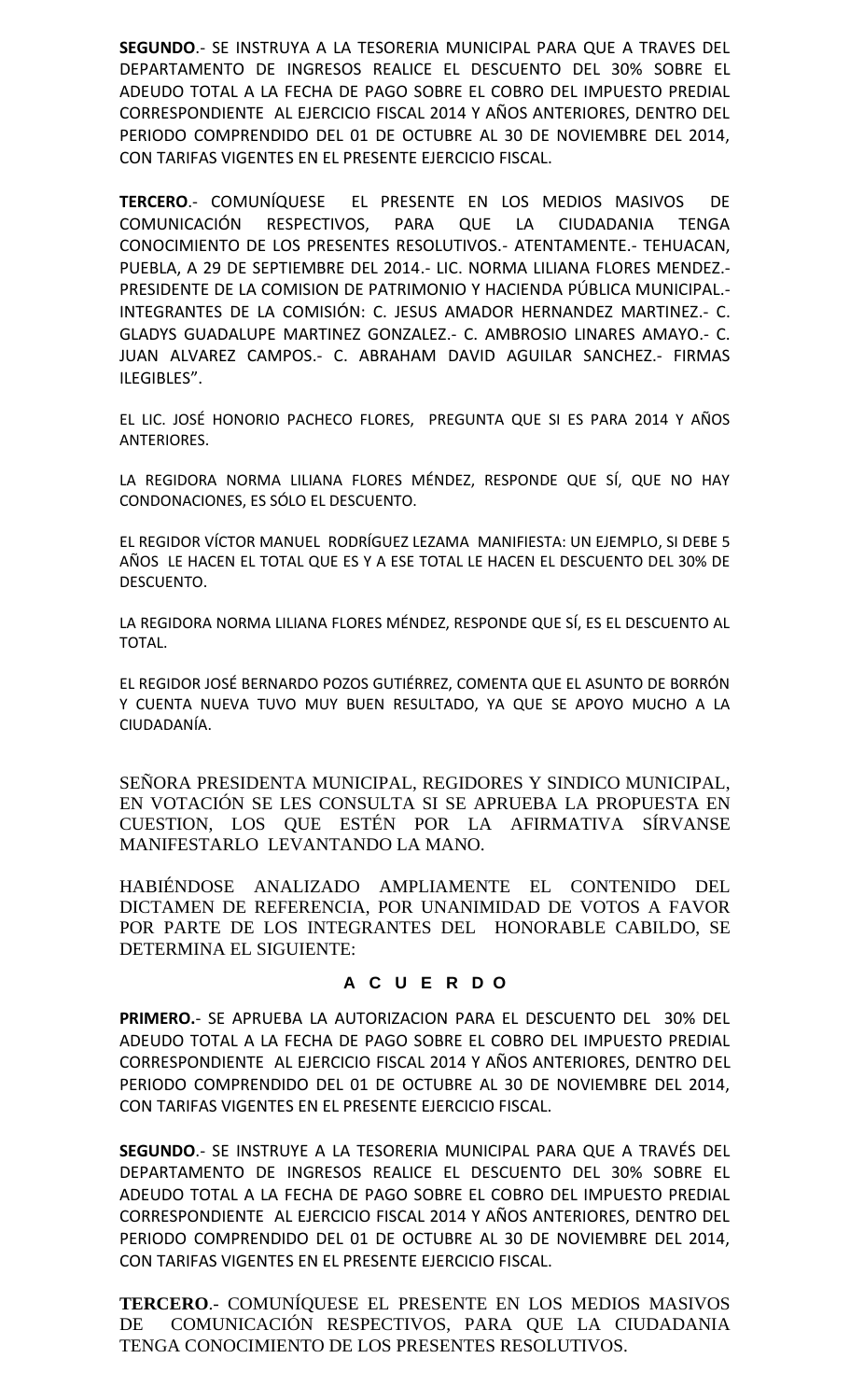LO ANTERIOR CON FUNDAMENTO EN LOS DISPOSITIVOS LEGALES INVOCADOS EN EL PETITORIO DE REFERENCIA.

**COMISIÓN DE PATRIMONIO Y HACIENDA PÚBLICA MUNICIPAL.- ANÁLISIS, DISCUSIÓN Y EN SU CASO APROBACIÓN DEL DICTAMEN QUE CONTIENE AUTORIZACIÓN DE LA LICENCIA DE FUNCIONAMIENTO A LA SEÑORA DOLORES LUNA GARCÍA CON GIRO DE SALÓN SOCIAL Y/O SALÓN DE FIESTAS Y/O JARDÍN CAMPESTRE CON SERVICIO DE BEBIDAS ALCOHÓLICAS CON DOMICILIO UBICADO EN CALLE CHIHUAHUA SUR NÚMERO 2307 COLONIA MÉXICO 68 DE ESTA CIUDAD DE TEHUACÁN PUEBLA Y CON RAZÓN SOCIAL "ROSS".**

SEÑORA REGIDORA TIENE USTED EL USO DE LA PALABRA.

LA C. NORMA LILIANA FLORES MENDEZ, PROCEDE A DAR LECTURA AL DICTAMEN CORRESPONDIENTE, MISMO QUE A LA LETRA DICE:

"…HONORABLE CABILDO:

LOS SUSCRITOS REGIDORES LIC. NORMA LILIANA FLORES MENDEZ, C. JESUS AMADOR HERNANDEZ MARTINEZ, C. GLADYS GUADALUPE MARTINEZ GONZALEZ, C. AMBROSIO LINARES AMAYO, C. JUAN ALVAREZ CAMPOS, C. ABRAHAM DAVID AGUILAR SANCHEZ, PRESIDENTA E INTEGRANTES DE LA COMISION DE PATRIMONIO Y HACIENDA PUBLICA MUNICIPAL DEL HONORABLE AYUNTAMIENTO, POR ESTE MEDIO Y CON FUNDAMENTO EN LO DISPUESTO POR EL ARTICULO 92 FRACCIONES III, IV, V Y VII DE LA LEY ORGÁNICA MUNICIPAL, SOMETEMOS A ESTE HONORABLE CUERPO COLEGIADO EL PRESENTE DICTAMEN PARA SU ESTUDIO Y APROBACIÓN BASADOS EN LOS SIGUIENTES:

### **CONSIDERANDOS.**

I.- QUE DE CONFORMIDAD CON EL ARTICULO 115 CON LA FRACCION 11 DE LA CONSTITUCION POLITICA DE LOS ESTADOS UNIDOS MEXICANOS, LOS AYUNTAMIENTOS TENDRAN FACULTADES PARA APROBAR, DE ACUERDO CON LAS LEYES EN MATERIA MUNICIPAL QUE DEBERAN EXPEDIR LAS LEGISLATURAS DE LOS ESTADOS, LOS BANDOS DE POLICIA Y BUEN GOBIERNO, LOS REGLAMENTOS, CIRCULARES Y DISPOSICIONES ADMINISTRATIVAS DE OBSERVANCIA GENERAL DENTRO DE SUS RESPECTIVAS JURISDICCIONES, QUE ORGANICEN LA ADMINISTRACION PUBLICA MUNICIPAL, REGULEN LAS MATERIAS, PROCEDIMIENTOS, FUNCIONES Y SERVICIOS PUBLICOS DE SU COMPETENCIA Y ASEGUREN LA PARTICIPACIÓN CIUDADANA Y VECINAL; MISMAS DISPOSICIONES QUE SON TRASLADADAS AL ARTICULO 105 FRACCION III DE LA CONSTITUCION POLITICA DEL ESTADO LIBRE Y SOBERANO DE PUEBLA.

II.- QUE EL ARTÍCULO 78 FRACCIONES I, III, IV, XV, Y LX DE LA LEY ORGANICA MUNICIPAL, DETERMINA DENTRO DE LAS ATRIBUCIONES DE LOS AYUNTAMIENTOS EL CUMPLIR Y HACER CUMPLIR EN LOS ASUNTOS DE SU COMPETENCIA, LAS LEYES, DECRETOS, Y DISPOSICIONES DE OBSERVANCIA GENERAL DE LA FEDERACION Y DEL ESTADO, ASI COMO LOS ORDENAMIENTOS MUNICIPALES; APROBAR SU ORGANIZACIÓN Y DIVISION ADMINISTRATIVAS DE ACUERDO CON LAS NECESIDADES DEL MUNICIPIO; EXPEDIR BANDOS DE POLICIA Y GOBIERNO, REGLAMENTOS, CIRCULARES Y DISPOSICIONES ADMINISTRATIVAS DE OBSERVANCIA GENERAL, REFERENTES A SU ORGANIZACIÓN, FUNCIONAMIENTO, SERVICIOS PUBLICOS QUE DEBAN PRESTAR Y DEMAS ASUNTOS DE SU COMPETENCIA, SUJETANDOSE A LAS BASES NORMATIVAS ESTABLECIDAS POR LA CONSTITUCION POLITICA DEL ESTADO LIBRE Y SOBERANO DE PUEBLA, VIGILANDO SU OBSERVANCIA Y APLICACIÓN, DESIGNAR DE ENTRE LOS REGIDORES A QUIENES DEBAN INTEGRAR LAS COMISIONES QUE SE DETERMINAN EN LA PRESENTE LEY Y LAS DEMAS QUE LE CONFIERAN LAS LEYES Y ORDENAMIENTOS VIGENTES EN EL MUNICIPIO.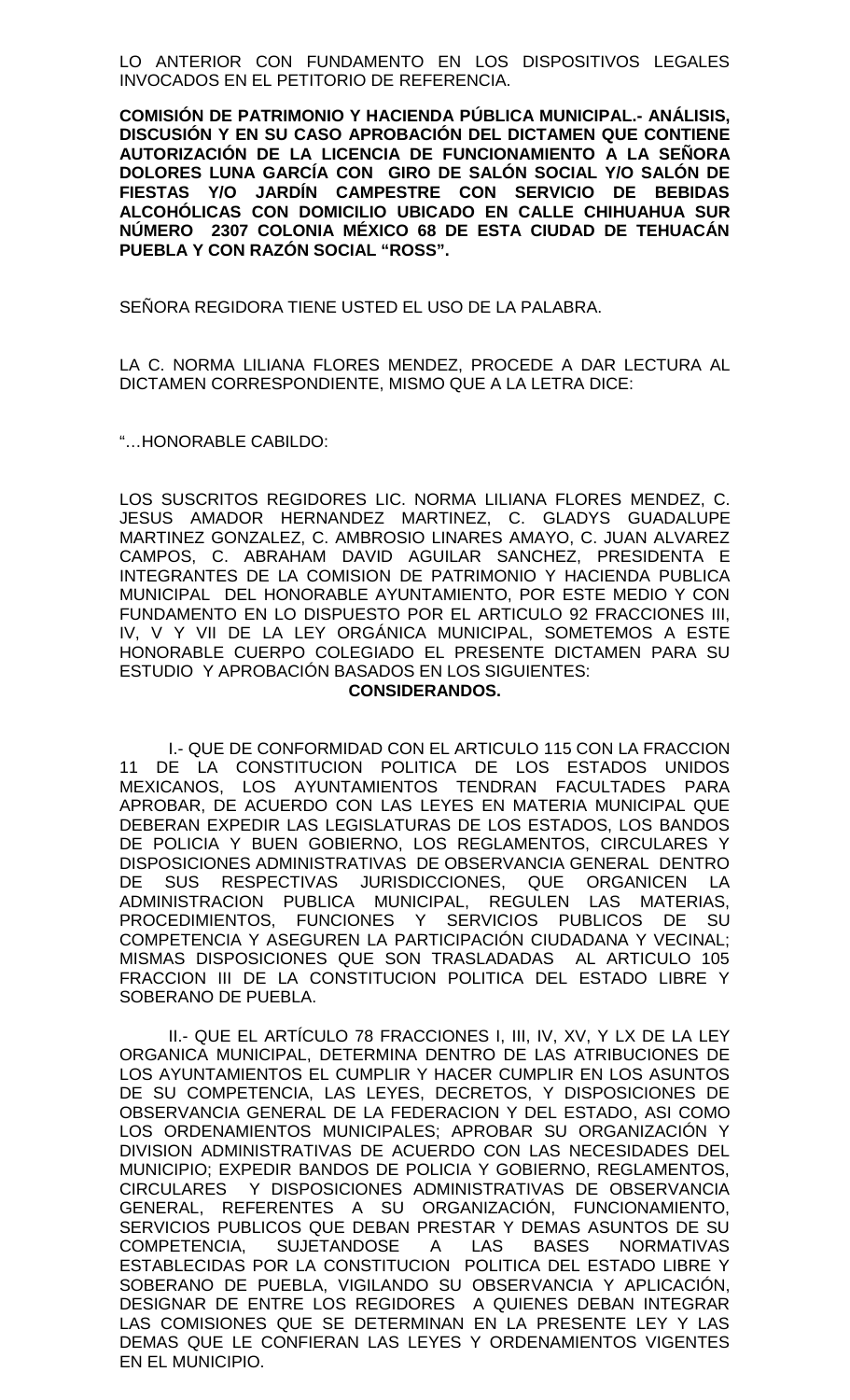III.- QUE EL ARTICULO 92 DE LA MISMA LEY ARRIBA INVOCADA ESTIPULA EN SUS FRACCIONES III, IV, V, Y VII QUE SON FACULTADES Y OBLIGACIONES DE LOS REGIDORES EL EJERCER LAS FACULTADES DE DELIBERACION Y DECISION DE LOS ASUNTOS QUE LE COMPETEN AL AYUNTAMIENTO, FORMAR PARTE DE LAS COMISIONES PARA LAS QUE FUEREN DESIGNADOS POR ÉSTE Y DICTAMINAR E INFORMAR SOBRE LOS ASUNTOS QUE SE LES ENCOMIENDE; FORMULAR AL AYUNTAMIENTO LAS PROPUESTAS DE ORDENAMIENTO EN LOS ASUNTOS MUNICIPALES, Y PROMOVER TODO LO QUE CREAN CONVENIENTE AL BUEN SERVICIO PUBLICO.

IV.- QUE LA ANTERIOR DISPOSICION, SE ARTICULA CON EL DISPOSITIVO 96 FRACCION VIII DEL MISMO ORDENAMIENTO DEL QUE SE DESPRENDE ARMÓNICAMENTE QUE DENTRO DE LAS COMISIONES PERMANENTES DE REGIDORES SE ENCUENTRA LA COMISION DE PATRIMONIO Y HACIENDA PUBLICA MUNICIPAL DEL HONORABLE AYUNTAMIENTO DE LA QUE FORMAMOS PARTE LOS SUSCRITOS Y QUE FUE CONSTITUIDA EN CONCORDANCIA CON LOS RECURSOS Y NECESIDADES ESPECIFICAS DEL MUNICIPIO POR ACUERDO DEL HONORABLE PLENO DEL AYUNTAMIENTO EL QUINCE DE FEBRERO DE DOS MIL CATORCE Y QUE DEBERA ANALIZAR, DISCUTIR Y PROPONER SOBRE LOS ASUNTOS COMPRENDIDOS EN ESAS MATERIAS;

V.- EL CUMPLIMIENTO DE LAS DISPOSICIONES DEL REGLAMENTO PARA EL FUNCIONAMIENTO DE ESTABLECIMIENTOS CON VENTA DE BEBIDAS ALCOHOLICAS, SERVICIO DE HOSPEDAJE Y CELEBRACION DE ESPECTÁCULOS PÚBLICOS EN LA CIUDAD DE TEHUACAN PUEBLA, COMO LO ESTIPULA SU ARTÍCULO PRIMERO SON DE INTERÉS PÚBLICO Y APLICACIÓN GENERAL Y TIENE POR OBJETIVO REGULAR EL FUNCIONAMIENTO DE LOS ESTABLECIMIENTOS CUYO GIRO MERCANTÍL SEA LA VENTA DE BEBIDAS ALCOHOLICAS, DE SERVICIO DE HOSPEDAJE Y CELEBRACION DE ESPECTACULOS PUBLICOS.

VI.- LA APLICACIÓN DEL REGLAMENTO ANTES MENCIONADO CORRESPONDE AL AYUNTAMIENTO MUNICIPAL CONSTITUCIONAL DE TEHUACAN PUEBLA; ASI COMO SON ATRIBUCIONES DEL AYUNTAMIENTO COMO LO MARCA EL ARTICULO 4 Y 5 DEL MISMO, FIJAR LOS HORARIOS DE FUNCIONAMIENTO DE LOS ESTABLECIMIENTOS CON GIRO DE VENTA DE BEBIDAS ALCOHOLICAS, SERVICIO DE HOSPEDAJE Y CELEBRACION DE ESPECTACULOS PUBLICOS, ORDENAR LA SUSPENSION DE ACTIVIDADES EN FECHA U HORAS DETERMINADAS, DE LOS ESTABLECIMIENTOS QUE OPEREN ALGUNOS DE LOS GIROS ESPECIALMENTE REGULADOS EN ESTE REGLAMENTO, CON EL OBJETO DE REGULAR QUE NO SE ALTERE EL ORDEN Y LA SEGURIDAD PUBLICA, *EXPEDIR LAS LICENCIAS Y PERMISOS DE FUNCIONAMIENTO EN LOS TERMINOS DEL MISMO ORDENAMIENTO,* RECIBIR LAS DECLARACIONES DE APERTURA DE LOS ESTABLECIMIENTOS QUE NO REQUIERAN DE LICENCIA PARA SU FUNCIONAMIENTO, DESIGNAR A LOS INSPECTORES RESPONSABLES DE VIGILAR EL DESARROLLO DE LOS ESPECTACULOS PUBLICOS Y EL DEBIDO CUMPLIMIENTO SOBRE LA VENTA DE BEBIDAS ALCOHOLICAS, DESIGNAR AL PERSONAL QUE LLEVARA A CABO LAS INSPECCIONES Y VISITAS A QUE SE REFIERE EL REGLAMENTO, APLICAR LAS SANCIONES PREVISTAS EN ESTE ORDENAMIENTO, SUBSTANCIAR EL PROCEDIMIENTO DE CANCELACION DE LICENCIAS Y PERMISOS ASI COMO LAS DEMAS QUE SEÑALA EL REGLAMENTO U OTRAS DISPOSICIONES APLICABLES.

VII.- COMO LO MARCA EL ARTICULO 11 DEL REGLAMENTO PARA EL FUNCIONAMIENTO DE ESTABLECIMIENTOS CON VENTA DE BEBIDAS<br>ALCOHOLICAS, SERVICIO DE HOSPEDAJE Y CELEBRACION DE ALCOHOLICAS, SERVICIO DE HOSPEDAJE Y CELEBRACION DE ESPECTACULOS PUBLICOS EN LA CIUDAD, QUEDAN SUJETOS A LOS REQUISITOS DE LICENCIAS DE FUNCIONAMIENTO TODOS LOS ESTABLECIMIENTOS MERCANTILES QUE EMITAN O GENEREN RUIDO, VIBRACIONES DE ENERGIA TERMICA, LUMINOSIDAD, HUMO POLVO O GASES Y DEBERAN CUMPLIR CON LAS DISPOSICIONES MARCADAS EN EL REGLAMENTO PARA EL MEJORAMIENTO Y PROTECCION DE LA IMAGEN URBANA DE TEHUACAN VIGENTES, LAS MEDIDAS SENALADAS POR LA DIRECCION DE ECOLOGIA DEL MUNICIPIO DE TEHUACAN, LAS MEDIDAS SEÑALAS POR LA DIRECCION DE PROTECCION CIVIL Y BOMBEROS DEL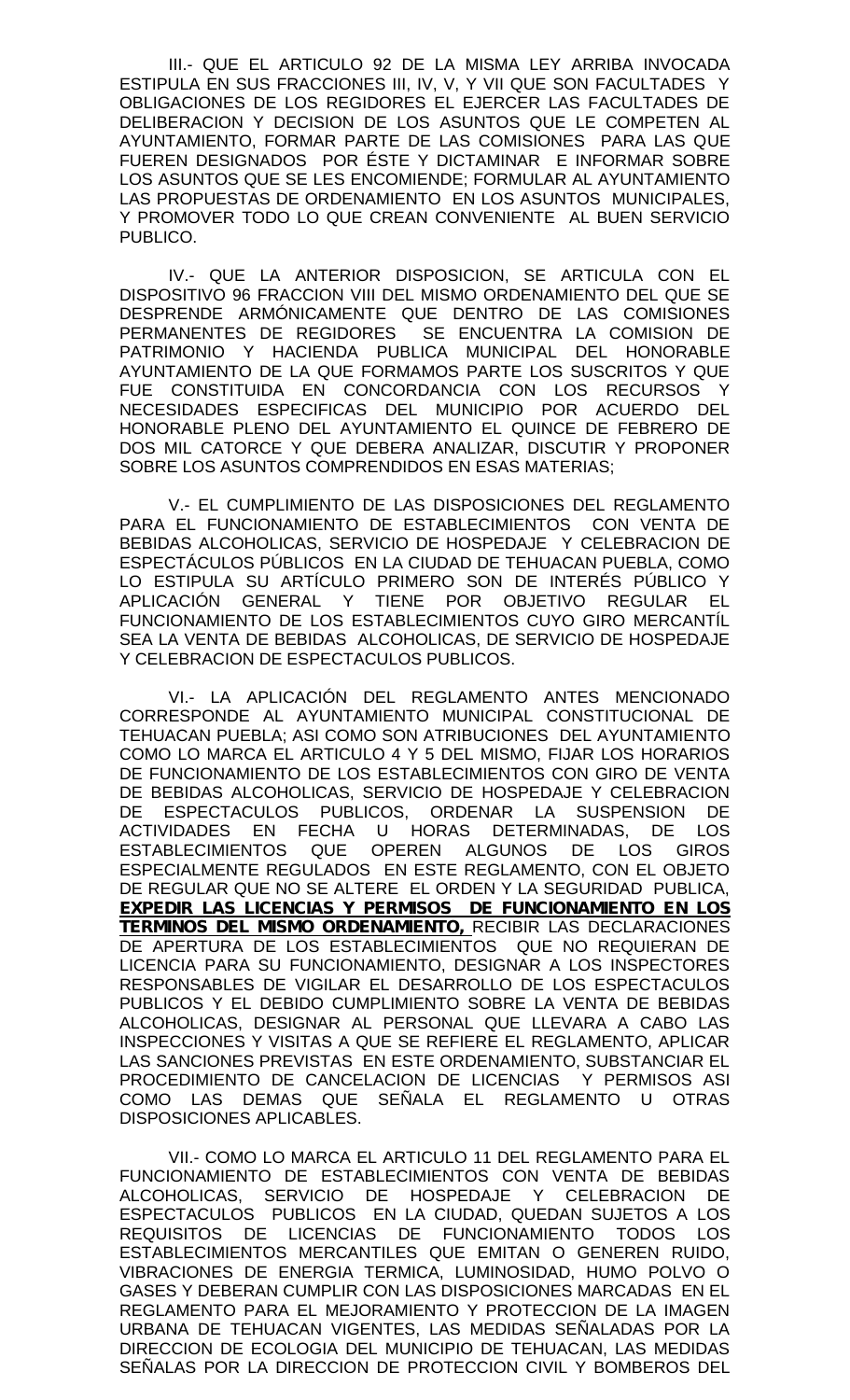## MUNICIPIO DE TEHUACAN PUEBLA. **MISMAS QUE HAN SIDO VERIFICADAS POR LA DIRECCION DE DESARROLLO URBANO AL OTORGARLES LA RENOVACION O EN SU CASO LA LICENCIA DE USO DE SUELO**.

VIII.- QUE EL REGLAMENTO PARA EL FUNCIONAMIENTO DE ESTABLECIMIENTOS CON VENTA DE BEBIDAS ALCOHOLICAS, SERVICIO DE HOSPEDAJE Y CELEBRACION DE ESPECTACULOS PUBLICOS EN ESTA CIUDAD, ESTABLECE EN SU ARTICULO SEXTO, LAS LICENCIAS DE FUNCIONAMIENTO ES LA AUTORIZACION QUE CUMPLIDOS LOS REQUISITOS ADMINISTRATIVOS ESTABLECIDOS EN ESTE REGLAMENTO EMITE EL H. AYUNTAMIENTO PARA QUE UNA PERSONA FISICA O MORAL PUEDA OPERAR UN ESTABLECIMIENTO.

IX.- ASI MISMO, DICHO REGLAMENTO MENCIONA EN SUS ARTICULOS 76 Y 77 QUE LOS INTERESADOS EN OBTENER DEL AYUNTAMIENTO LAS LICENCIAS CORRESPONDIENTES PARA LA OPERACIÓN DE ESTABLECIMIENTOS MERCANTILES, DEBERAN CONTAR PREVIAMENTE CON:

- CONSTANCIA DE ZONIFICACION DE USO DE SUELO, EN CASO DE QUE PRETENDA CONSTRUIR.
- LICENCIA DE USO DE SUELO
- AUTORIZACION SANITARIA EN CASO DE QUE SE REQUIERA
- EL VISTO BUENO DEL DEPARTAMENTO DE OBRAS PUBLICAS DEL AYUNTAMIENTO PARA LOS EFECTOS DEL CUMPLIMIENTO DE LAS DISPOSICIONES QUE ENMARCA EL REGLAMENTO DE<br>CONSTRUCCIONES DEL ESTADO DE PUEBLA EN LAS CONSTRUCCIONES DEL ESTADO DE PUEBLA EN LAS EDIFICACIONES QUE LO REQUIERAN.
- LA AUTORIZACION DE USO Y OCUPACIÓN EN SU CASO A QUE SE REFIERE EL CITADO REGLAMENTO DE CONSTRUCCIONES.

PRESENTAR SOLICITUD POR ESCRITO ANTE EL AYUNTAMIENTO CON LOS SIGUIENTES DOCUMENTOS:

- NOMBRE, DOMICILIO, REGISTRO FEDERAL DE CONTRIBUYENTES Y NACIONALIDAD DEL SOLICITANTE, SI ES EXTRANJERO DEBERÁ COMPROBAR QUE ESTA AUTORIZADO POR LA SECRETARIA DE GOBERNACION PARA DEDICARSE A LA ACTIVIDAD RESPECTIVA, SI SE TRATA DE PERSONA MORAL SU REPRESENTANTE LEGAL ACOMPAÑARÁ TESTIMONIO O COPIA DE LA ESCRITURA CONSTITUTIVA Y EL DOCUMENTO QUE ACREDITE SU PERSONALIDAD, UBICACIÓN DEL LOCAL DONDE PRETENDE ESTABLECERSE;
- ANEXAR A LA SOLICITUD UN CROQUIS DONDE SE INDIQUE EN FORMA CLARA Y PRECISA LA UBICACIÓN Y DISTRIBUCION DEL LOCAL.
- CONTAR CON LOS ACCESORIOS NECESARIOS PARA LA PRESENTACION DEL GIRO QUE PRETENDA REALIZAR Y
- EL TITULO DE PROPIEDAD DEL INMUEBLE O COPIA DEL CONTRATO EN QUE SE ACREDITE EL DERECHO AL USO Y GOCE DEL MISMO, DEBIDAMENTE REGISTRADO EN LA TESORERIA DE ESTE AYUNTAMIENTO.

X.- RECIBA LA SOLICITUD ACOMPAÑADA DE LOS DOCUMENTOS Y REQUISITOS A QUE SE REFIERE EL ARTÍCULO ANTERIOR EL AYUNTAMIENTO DEBERA PROCEDER EN UN PLAZO MAXIMO DE TREINTA DIAS A EXPEDIR LA LICENCIA CORRESPONDIENTE, EL AYUNTAMIENTO PODRA DENTRO DEL PLAZO SEÑALADO, REALIZAR VISITAS PARA VERIFICAR QUE EL ESTABLECIMIENTO REUNA LAS CONDICIONES MANIFESTADAS EN LA SOLICITUD RESPECTIVA.

XI.- LA LEY DE HACIENDA MUNICIPAL MARCA COMO INGRESOS PROPIOS DE LA HACIENDA MUNICIPAL LOS DERECHOS CAUSADOS POR LA EXPEDICION DE LICENCIAS, PERMISOS, AUTORIZACIONES PARA EL FUNCIONAMIENTO DE ESTABLECIMIENTOS O LOCALES CUYOS GIROS SEAN LA ENAJENACION DE BEBIDAS ALCOHOLICAS O LA PRESTACION DE SERVICIOS QUE INCLUYAN. ASI EN SU ARTICULO 98 Y 99 ESTIPULA QUE SERAN SUJETOS DE ESTOS DERECHOS, SIN PERJUICIO DE LO QUE DISPONE LA LEY DE INGRESOS, LAS PERSONAS FISICAS O MORALES QUE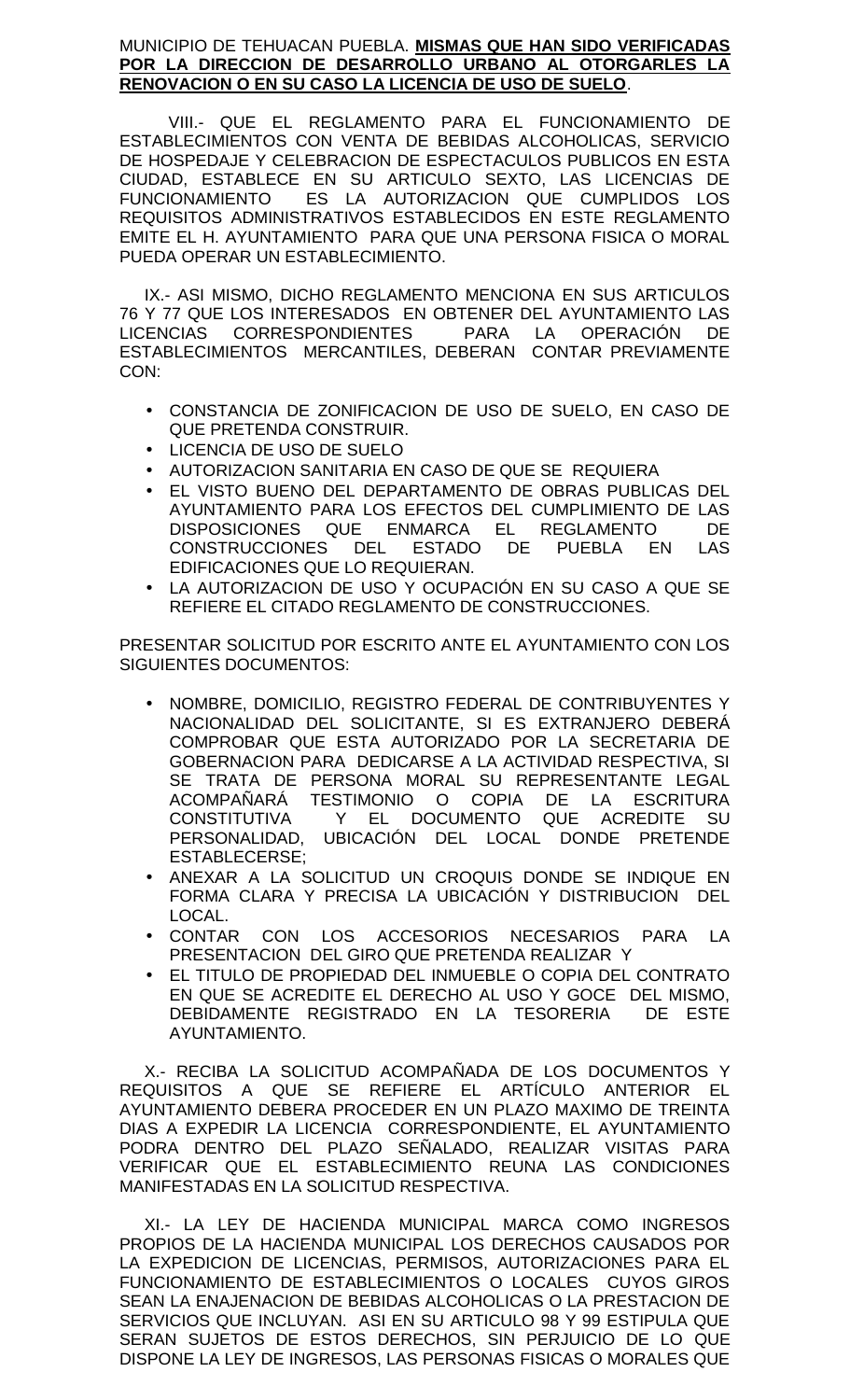ENAJENEN BEBIDAS ALCOHOLICAS O LA PRESTACION DE SERVICIOS QUE INCLUYAN EL EXPENDIO DE DICHAS BEBIDAS, Y QUE REQUIERAN PARA SU ACTIVIDAD LA EXPEDICION POR PARTE DEL AYUNTAMIENTO DE UNA LICENCIA, PERMISO O AUTORIZACION, DE LA MISMA FORMA LOS DERECHOS A QUE SE REFIERE ESTE CAPITULO, SE CAUSARAN Y PAGARAN DE ACUERDO A LAS CUOTAS Y TARIFAS QUE PARA CADA GIRO ESTABLEZA LA LEY DE INGRESOS DEL MUNICIPIO.

XII.- EN CONCORDANCIA CON LO ANTERIOR, LA LEY DE INGRESOS PARA EL EJERCICIO FISCAL 2014 DETERMINA EN SU ARTICULO 26 FRACCION I LAS CUOTAS QUE DEBERAN DE PAGARSE POR EL OTORGAMIENTO DE LICENCIAS DE FUNCIONAMIENTO DE ESTABLECIMIENTOS O LOCALES CUYO GIRO IMPLIQUE LA ENAJENACION O EXPENDIO DE BEBIDAS ALCOHOLICAS REALIZADAS TOTAL O PARCIALMENTE AL PUBLICO, SIENDO LOS CASOS QUE NOS OCUPAN LAS SIGUIENTES:

SALON SOCIAL Y/O SALON DE FIESTAS Y/O JARDIN CAMPESTRE CON SERVICIO DE BEBIDAS ALCOHOLICAS CON UN COSTO ESTIPULADO EN LA LEY DE INGRESOS VIGENTE DE \$43,028.00 (CUARENTA Y TRES MIL VEINTIOCHO PESOS 00/100 M.N.)

LA CUOTA DEL COSTO MENCIONADO DEBERA DE CUBRIRSE POR EL INTERESADO EN LAS CAJAS DE LA TESORERIA MUNICIPAL, UNA VEZ AUTORIZADA.

XIII.- EL CODIGO FISCAL MUNICIPAL EN SU ARTICULO 43 FRACCION III DETERMINA QUE SON FACULTADES DE LAS AUTORIDADES FISCALES MUNICIPALES EXPEDIR CIRCULARES PARA DAR A CONOCER A LAS DIVERSAS DEPENDENCIAS O UNIDADES ADMINISTRAIVAS *EL CRITERIO QUE DEBERAN SEGUIR EN CUANTO A LA APLICACIÓN DE LAS NORMAS TRIBUTARIAS,* COMO ES EL CASO DE LA LEY DE INGRESOS ANTES CITADA. EN EL EJERCICIO DE DICHA DISPOSICION **LA LEY ORGANICA MUNICIPAL** FACULTA AL TESORERO MUNICIPAL A FIN DE EJERCER LAS ATRIBUCIONES QUE EN LA LEGISLACION HACENDARIA SE CONFIEREN A LAS AUTORIDADES FISCALES MUNICIPALES.

XIV.- QUE CON FECHA 19 DE AGOSTO DEL DOS MIL CATORCE, LA C. DOLORES LUNA GARCIA SOLICITO A ESTE H. AYUNTAMIENTO A TRAVES DE LA DIRECCION DE NORMATIVIDAD COMERCIAL MUNICIPAL LA LICENCIA DE FUNCIONAMIENTO CON GIRO DE SALON SOCIAL Y/O SALON DE FIESTAS Y/O JARDIN CAMPESTRE CON SERVICIO DE BEBIDAS ALCOHOLICAS SOLICITANDO SE AUTORICE EL CON DOMICILIO UBICADO EN CALLE CHIHUAHUA SUR NUMERO 2307 COLONIA MEXICO 68 DE ESTA CIUDAD DE TEHUACÁN PUEBLA Y CON RAZON SOCIAL "ROSS**".** , SOLICITUD QUE FUE PRESENTADA DEBIDAMENTE REQUISITADA, CUMPLIENDO Y ACREDITANDO LOS EXTREMOS LEGALES MARCADOS POR EL REGLAMENTO.

POR LO ANTERIORMENTE EXPUESTO Y CON FUNDAMENTO EN LAS DISPOSICIONES CITADAS, LA SUSCRITA COMISION DE PATRIMONIO Y HACIENDA PÚBLICA MUNICIPAL DEL HONORABLE AYUNTAMIENTO SOLICITA A ESTE HONORABLE CUERPO COLEGIADO EL SIGUIENTE.

## **DICTAMEN**

**PRIMERO.-** SE AUTORICE LA LICENCIA DE FUNCIONAMIENTO A LA C. DOLORES LUNA GARCIA CON EL GIRO DE **SALON SOCIAL Y/O SALON DE FIESTAS Y/O JARDIN CAMPESTRE CON SERVICIO DE BEBIDAS ALCOHÓLICAS CON DOMICILIO AUTORIZADO EN CALLE CHIHUAHUA SUR NUMERO 2307 COLONIA MEXICO 68 DE ESTA CIUDAD DE TEHUACÁN PUEBLA Y CON RAZON SOCIAL "ROSS".**

**SEGUNDO**.- SE INSTRUYA A LA TESORERIA MUNICIPAL ASI COMO A LA DIRECCION DE NORMATIVIDAD COMERCIAL A FIN DE QUE SE REALICE EL PAGO POR LA CANTIDAD DE \$43,028.00 (CUARENTA Y TRES MIL VEINTIOCHO PESOS 00/100 M.N.) COMO DERECHOS DE LA LICENCIA DE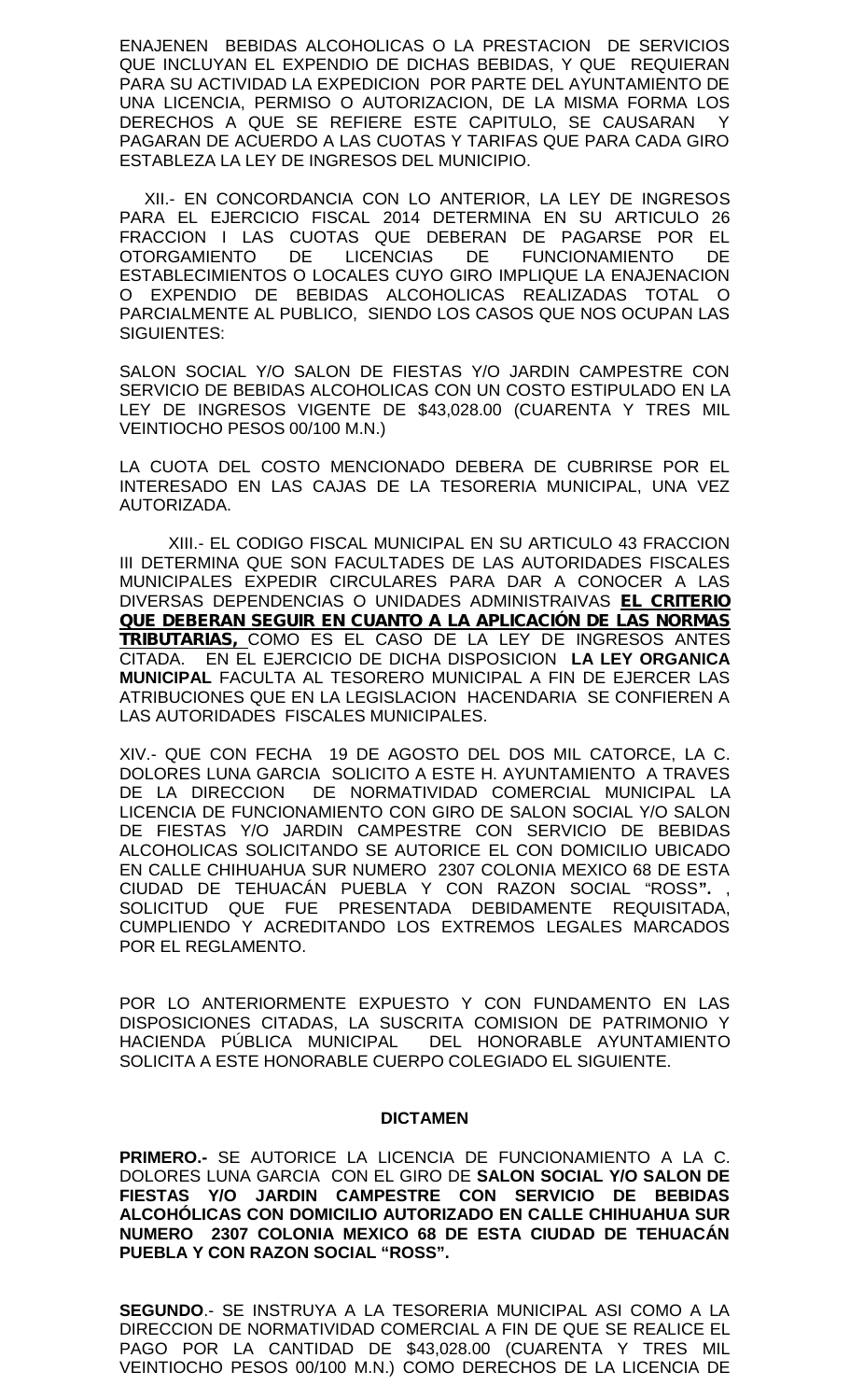FUNCIONAMIENTO ANTES MENCIONADA, Y UNA VEZ PRESENTADO EL RECIBO ORIGINAL DEL MISMO SE PROCEDA A OTORGAR LA LICENCIA AL SOLICITANTE.- "POR LA FE Y ESPERANZA DE TEHUACAN".- TEHUACAN PUEBLA, A 29 DE SEPTIEMBRE DEL 2014.- LA COMISION DE PATRIMONIO Y HACIENDA PÚBLICA MUNICIPAL DEL HONORABLE AYUNTAMIENTO.- LIC. NORMA LILIANA FLORES MENDEZ.- C. JESUS AMADOR HERNANDEZ MARTINEZ.- C. GLADYS GUADALUPE MARTINEZ GONZALEZ.- C. AMBROSIO LINARES AMAYO.- C. JUAN ALVAREZ CAMPOS.- C. ABRAHAM DAVID AGUILAR SANCHEZ.- FIRMAS ILEGIBLES".

LA REGIDORA MARTHA GARCÍA DE LA CADENA ROMERO: COMENTA QUE SI SON VARIOS LOS LUGARES QUE SE LES VA A AUTORIZAR, Y SI CADA UNO DE ELLOS YA TIENEN EN ORDEN TODOS SUS PAPELES ESTÁ BIEN, PERO TAMBIÉN COMENTA QUE HAY QUE CHECAR LA UBICACIÓN YA QUE EN OCASIONES EL ESCÁNDALO DEL RUIDO ES MUY FUERTE Y ESTÁ CERCA DE VECINOS Y SI ES MOLESTA ESTA SITUACIÓN.

EL REGIDOR JESÚS AMADOR HERNÁNDEZ MARTÍNEZ: COMENTA QUE YA SE CHECARON TODOS LOS DOCUMENTOS DE LAS ÁREAS CORRESPONDIENTES Y ESTÁ TODO EN ORDEN, PERO DE 15 A 40 ESTÁN REGRESANDO POR QUE NO CUMPLEN CON TODOS LOS PERMISOS, PERO YA SE ESTAN REGULARIZANDO.

EL REGIDOR JESÚS AMADOR HERNÁNDEZ MARTÍNEZ, COMENTA: SI TIENEN UNA LICENCIA DE FUNCIONAMIENTO ES MÁS FÁCIL QUE ESTÉN EN REGLA, PERO SI NO ESTÁ REGULADO LLEGA NORMATIVIDAD Y SE LES REVOCA LA LICENCIA.

EL REGIDOR JUAN APOLINAR LEYVA, COMENTA QUE LA DIRECCIÓN DE DESARROLLO URBANO TRABAJA PARA DAR PERMISO DE ACUERDO CON LA CARTA URBANA, SIEMPRE Y CUANDO TENGAN LOS REQUISITOS Y LA MAYORÍA YA LOS TIENEN.

SEÑORA PRESIDENTA MUNICIPAL, REGIDORES Y SINDICO MUNICIPAL, EN VOTACIÓN SE LES CONSULTA SI SE APRUEBA LA PROPUESTA EN CUESTION, LOS QUE ESTÉN POR LA AFIRMATIVA SÍRVANSE MANIFESTARLO LEVANTANDO LA MANO.

HABIÉNDOSE ANALIZADO AMPLIAMENTE EL CONTENIDO DEL DICTAMEN DE REFERENCIA, POR UNANIMIDAD DE VOTOS A FAVOR POR PARTE DE LOS INTEGRANTES DEL HONORABLE CABILDO, SE DETERMINA EL SIGUIENTE:

# **A C U E R D O**

**PRIMERO.-** SE AUTORIZA LA LICENCIA DE FUNCIONAMIENTO A LA C. DOLORES LUNA GARCIA CON EL GIRO DE **SALON SOCIAL Y/O SALÓN DE FIESTAS Y/O JARDIN CAMPESTRE CON SERVICIO DE BEBIDAS ALCOHÓLICAS CON DOMICILIO AUTORIZADO EN CALLE CHIHUAHUA SUR NÚMERO 2307 COLONIA MEXICO 68 DE ESTA CIUDAD DE TEHUACÁN PUEBLA Y CON RAZON SOCIAL "ROSS".**

**SEGUNDO**.- SE INSTRUYE A LA TESORERIA MUNICIPAL ASI COMO A LA DIRECCION DE NORMATIVIDAD COMERCIAL A FIN DE QUE SE REALICE EL PAGO POR LA CANTIDAD DE \$43,028.00 (CUARENTA Y TRES MIL VEINTIOCHO PESOS 00/100 M.N.) COMO DERECHOS DE LA LICENCIA DE FUNCIONAMIENTO ANTES MENCIONADA, Y UNA VEZ PRESENTADO EL RECIBO ORIGINAL DEL MISMO SE PROCEDA A OTORGAR LA LICENCIA AL SOLICITANTE.

LO ANTERIOR CON FUNDAMENTO EN LOS DISPOSITIVOS LEGALES INVOCADOS EN EL DICTAMEN DE REFERENCIA.

**COMISIÓN DE PATRIMONIO Y HACIENDA PÚBLICA MUNICIPAL.- ANÁLISIS, DISCUSIÓN Y EN SU CASO APROBACIÓN DEL DICTAMEN QUE CONTIENE**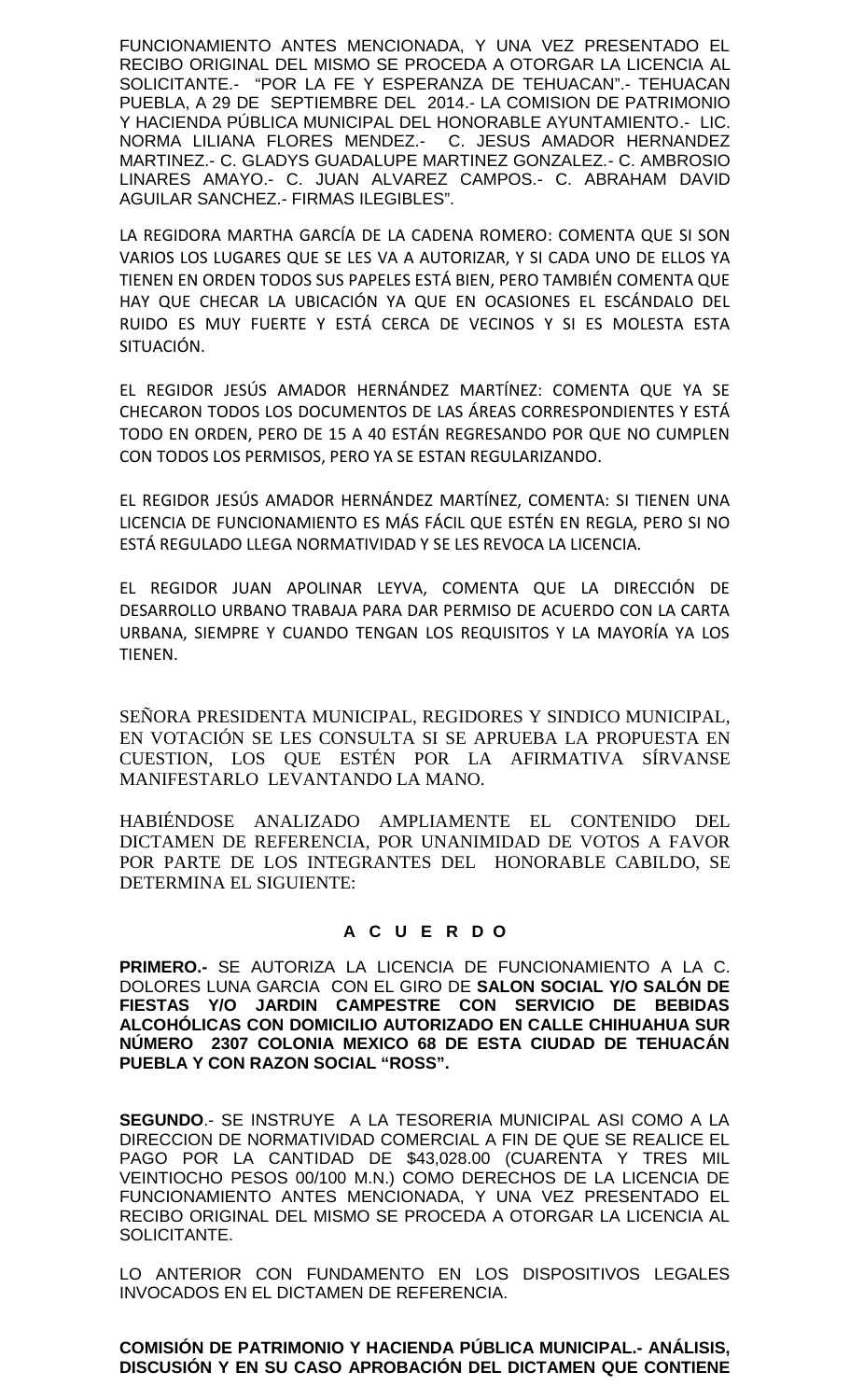**AUTORIZACIÓN DE LA LICENCIA DE FUNCIONAMIENTO A LA C. CONSUELO ALMA MERINO DELGADO CON EL GIRO DE SALÓN SOCIAL Y/O SALÓN DE FIESTAS Y/O JARDÍN CAMPESTRE CON SERVICIO DE BEBIDAS ALCOHÓLICAS CON DOMICILIO EN PROLONGACIÓN DE LA 1 NORTE No. 3617 LETRA A EN LA JUNTA AUXILIAR DE SAN NICOLÁS TETITZINTLA DE ESTA CIUDAD DE TEHUACÁN PUEBLA Y CON RAZÓN SOCIAL "QUINTA LAS PALMAS".**

SEÑORA REGIDORA TIENE USTED EL USO DE LA PALABRA.

LA C. NORMA LILIANA FLORES MENDEZ, PROCEDE A DAR LECTURA AL DICTAMEN CORRESPONDIENTE, MISMO QUE A LA LETRA DICE:

"…HONORABLE CABILDO:

LOS SUSCRITOS REGIDORES LIC. NORMA LILIANA FLORES MENDEZ, C. JESUS AMADOR HERNANDEZ MARTINEZ, C. GLADYS GUADALUPE MARTINEZ GONZALEZ, C. AMBROSIO LINARES AMAYO, C. JUAN ALVAREZ CAMPOS, C. ABRAHAM DAVID AGUILAR SANCHEZ, PRESIDENTA E INTEGRANTES DE LA COMISION DE PATRIMONIO Y HACIENDA PUBLICA MUNICIPAL DEL HONORABLE AYUNTAMIENTO, POR ESTE MEDIO Y CON FUNDAMENTO EN LO DISPUESTO POR EL ARTICULO 92 FRACCIONES III, IV, V Y VII DE LA LEY ORGANICA MUNICIPAL, SOMETEMOS A ESTE HONORABLE CUERPO COLEGIADO EL PRESENTE DICTAMEN PARA SU ESTUDIO Y APROBACION BASADOS EN LOS SIGUIENTES:

# **CONSIDERANDOS.**

I.- QUE DE CONFORMIDAD CON EL ARTICULO 115 CON LA FRACCION 11 DE LA CONSTITUCION POLITICA DE LOS ESTADOS UNIDOS MEXICANOS, LOS AYUNTAMIENTOS TENDRAN FACULTADES PARA APROBAR, DE ACUERDO CON LAS LEYES EN MATERIA MUNICIPAL QUE DEBERAN EXPEDIR LAS LEGISLATURAS DE LOS ESTADOS, LOS BANDOS DE POLICIA Y BUEN GOBIERNO, LOS REGLAMENTOS, CIRCULARES Y DISPOSICIONES ADMINISTRATIVAS DE OBSERVANCIA GENERAL DENTRO DE SUS RESPECTIVAS JURISDICCIONES, QUE ORGANICEN LA ADMINISTRACION PUBLICA MUNICIPAL, REGULEN LAS MATERIAS, PROCEDIMIENTOS, FUNCIONES Y SERVICIOS PUBLICOS DE SU COMPETENCIA Y ASEGUREN LA PARTICIPACIÓN CIUDADANA Y VECINAL; MISMAS DISPOSICIONES QUE SON TRASLADADAS AL ARTICULO 105 FRACCION III DE LA CONSTITUCION POLITICA DEL ESTADO LIBRE Y SOBERANO DE PUEBLA.

II.- QUE EL ARTÍCULO 78 FRACCIONES I,III,IV,XV, Y LX DE LA LEY ORGANICA MUNICIPAL, DETERMINA DENTRO DE LAS ATRIBUCIONES DE LOS AYUNTAMIENTOS EL CUMPLIR Y HACER CUMPLIR EN LOS ASUNTOS DE SU COMPETENCIA, LAS LEYES, DECRETOS, Y DISPOSICIONES DE OBSERVANCIA GENERAL DE LA FEDERACION Y DEL ESTADO, ASI COMO LOS ORDENAMIENTOS MUNICIPALES; APROBAR SU ORGANIZACIÓN Y DIVISION ADMINISTRATIVAS DE ACUERDO CON LAS NECESIDADES DEL MUNICIPIO; EXPEDIR BANDOS DE POLICIA Y GOBIERNO, REGLAMENTOS, CIRCULARES Y DISPOSICIONES ADMINISTRATIVAS DE OBSERVANCIA GENERAL, REFERENTES A SU ORGANIZACIÓN, FUNCIONAMIENTO, SERVICIOS PUBLICOS QUE DEBAN PRESTAR Y DEMAS ASUNTOS DE SU COMPETENCIA, SUJETANDOSE A LAS BASES NORMATIVAS ESTABLECIDAS POR LA CONSTITUCION POLITICA DEL ESTADO LIBRE Y SOBERANO DE PUEBLA , VIGILANDO SU OBSERVANCIA Y APLICACIÓN, DESIGNAR DE ENTRE LOS REGIDORES A QUIENES DEBAN INTEGRAR LAS COMISIONES QUE SE DETERMINAN EN LA PRESENTE LEY Y LAS DEMAS QUE LE CONFIERAN LAS LEYES Y ORDENAMIENTOS VIGENTES EN EL MUNICIPIO.

III.- QUE EL ARTICULO 92 DE LA MISMA LEY ARRIBA INVOCADA ESTIPULA EN SUS FRACCIONES III, IV, V, Y VII QUE SON FACULTADES Y OBLIGACIONES DE LOS REGIDORES EL EJERCER LAS FACULTADES DE DELIBERACION Y DECISION DE LOS ASUNTOS QUE LE COMPETEN AL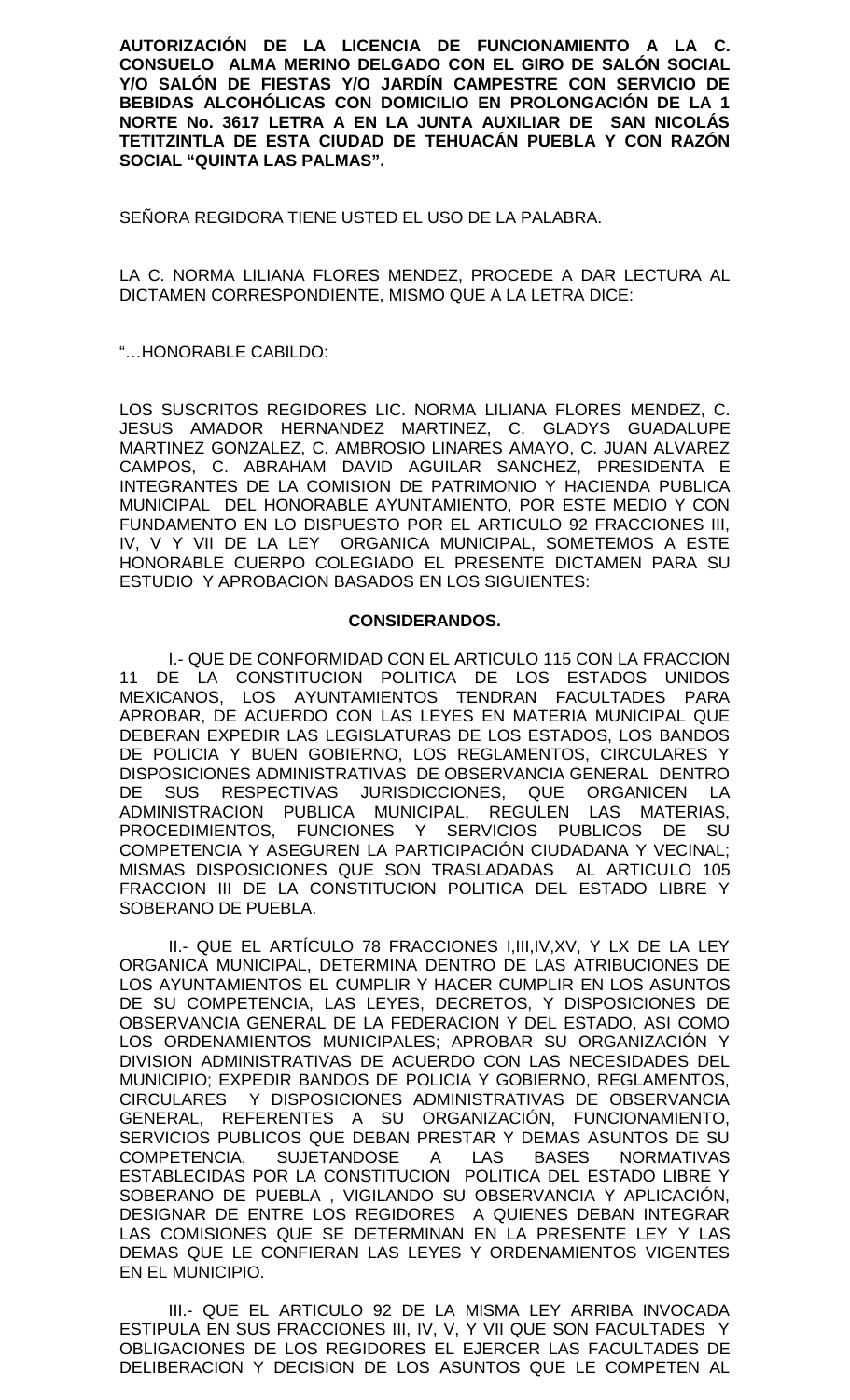AYUNTAMIENTO, FORMAR PARTE DE LAS COMISIONES PARA LAS QUE FUEREN DESIGNADOS POR ÉSTE Y DICTAMINAR E INFORMAR SOBRE LOS ASUNTOS QUE SE LES ENCOMIENDE; FORMULAR AL AYUNTAMIENTO LAS PROPUESTAS DE ORDENAMIENTO EN LOS ASUNTOS MUNICIPALES, Y PROMOVER TODO LO QUE CREAN CONVENIENTE AL BUEN SERVICIO PUBLICO.

IV.- QUE LA ANTERIOR DISPOSICION, SE ARTICULA CON EL DISPOSITIVO 96 FRACCION VIII DEL MISMO ORDENAMIENTO DEL QUE SE DESPRENDE ARMÓNICAMENTE QUE DENTRO DE LAS COMISIONES PERMANENTES DE REGIDORES SE ENCUENTRA LA COMISION DE PATRIMONIO Y HACIENDA PUBLICA MUNICIPAL DEL HONORABLE AYUNTAMIENTO DE LA QUE FORMAMOS PARTE LOS SUSCRITOS Y QUE FUE CONSTITUIDA EN CONCORDANCIA CON LOS RECURSOS Y NECESIDADES ESPECIFICAS DEL MUNICIPIO POR ACUERDO DEL HONORABLE PLENO DEL AYUNTAMIENTO EL QUINCE DE FEBRERO DE DOS MIL CATORCE Y QUE DEBERA ANALIZAR, DISCUTIR Y PROPONER SOBRE LOS ASUNTOS COMPRENDIDOS EN ESAS MATERIAS;

V.- EL CUMPLIMIENTO DE LAS DISPOSICIONES DEL REGLAMENTO PARA EL FUNCIONAMIENTO DE ESTABLECIMIENTOS CON VENTA DE BEBIDAS ALCOHOLICAS, SERVICIO DE HOSPEDAJE Y CELEBRACION DE ESPECTÁCULOS PÚBLICOS EN LA CIUDAD DE TEHUACAN PUEBLA, COMO LO ESTIPULA SU ARTÍCULO PRIMERO SON DE INTERÉS PÚBLICO Y APLICACIÓN GENERAL Y TIENE POR OBJETIVO REGULAR EL FUNCIONAMIENTO DE LOS ESTABLECIMIENTOS CUYO GIRO MERCANTÍL SEA LA VENTA DE BEBIDAS ALCOHOLICAS, DE SERVICIO DE HOSPEDAJE Y CELEBRACION DE ESPECTACULOS PUBLICOS.

VI.- LA APLICACIÓN DEL REGLAMENTO ANTES MENCIONADO CORRESPONDE AL AYUNTAMIENTO MUNICIPAL CONSTITUCIONAL DE TEHUACAN PUEBLA; ASI COMO SON ATRIBUCIONES DEL AYUNTAMIENTO COMO LO MARCA EL ARTICULO 4 Y 5 DEL MISMO, FIJAR LOS HORARIOS DE FUNCIONAMIENTO DE LOS ESTABLECIMIENTOS CON GIRO DE VENTA DE BEBIDAS ALCOHOLICAS, SERVICIO DE HOSPEDAJE Y CELEBRACION DE ESPECTACULOS PUBLICOS, ORDENAR LA SUSPENSION DE ACTIVIDADES EN FECHA U HORAS DETERMINADAS, DE LOS ESTABLECIMIENTOS QUE OPEREN ALGUNOS DE LOS GIROS ESPECIALMENTE REGULADOS EN ESTE REGLAMENTO, CON EL OBJETO DE REGULAR QUE NO SE ALTERE EL ORDEN Y LA SEGURIDAD PUBLICA, *EXPEDIR LAS LICENCIAS Y PERMISOS DE FUNCIONAMIENTO EN LOS TERMINOS DEL MISMO ORDENAMIENTO,* RECIBIR LAS DECLARACIONES DE APERTURA DE LOS ESTABLECIMIENTOS QUE NO REQUIERAN DE LICENCIA PARA SU FUNCIONAMIENTO, DESIGNAR A LOS INSPECTORES RESPONSABLES DE VIGILAR EL DESARROLLO DE LOS ESPECTACULOS PUBLICOS Y EL DEBIDO CUMPLIMIENTO SOBRE LA VENTA DE BEBIDAS ALCOHOLICAS, DESIGNAR AL PERSONAL QUE LLEVARA A CABO LAS INSPECCIONES Y VISITAS A QUE SE REFIERE EL REGLAMENTO, APLICAR LAS SANCIONES PREVISTAS EN ESTE ORDENAMIENTO, SUBSTANCIAR EL PROCEDIMIENTO DE CANCELACION DE LICENCIAS Y PERMISOS ASI COMO LAS DEMAS QUE SEÑALA EL REGLAMENTO U OTRAS DISPOSICIONES APLICABLES.

VII.- COMO LO MARCA EL ARTICULO 11 DEL REGLAMENTO PARA EL FUNCIONAMIENTO DE ESTABLECIMIENTOS CON VENTA DE BEBIDAS ALCOHOLICAS, SERVICIO DE HOSPEDAJE Y CELEBRACION DE ESPECTACULOS PUBLICOS EN LA CIUDAD, QUEDAN SUJETOS A LOS REQUISITOS DE LICENCIAS DE FUNCIONAMIENTO TODOS LOS ESTABLECIMIENTOS MERCANTILES QUE EMITAN O GENEREN RUIDO, VIBRACIONES DE ENERGIA TERMICA, LUMINOSIDAD, HUMO POLVO O GASES Y DEBERAN CUMPLIR CON LAS DISPOSICIONES MARCADAS EN EL REGLAMENTO PARA EL MEJORAMIENTO Y PROTECCION DE LA IMAGEN URBANA DE TEHUACAN VIGENTES, LAS MEDIDAS SEÑALADAS POR LA DIRECCION DE ECOLOGIA DEL MUNICIPIO DE TEHUACAN, LAS MEDIDAS SEÑALAS POR LA DIRECCION DE PROTECCION CIVIL Y BOMBEROS DEL MUNICIPIO DE TEHUACAN PUEBLA. **MISMAS QUE HAN SIDO VERIFICADAS POR LA DIRECCION DE DESARROLLO URBANO AL OTORGARLES LA RENOVACION O EN SU CASO LA LICENCIA DE USO DE SUELO.**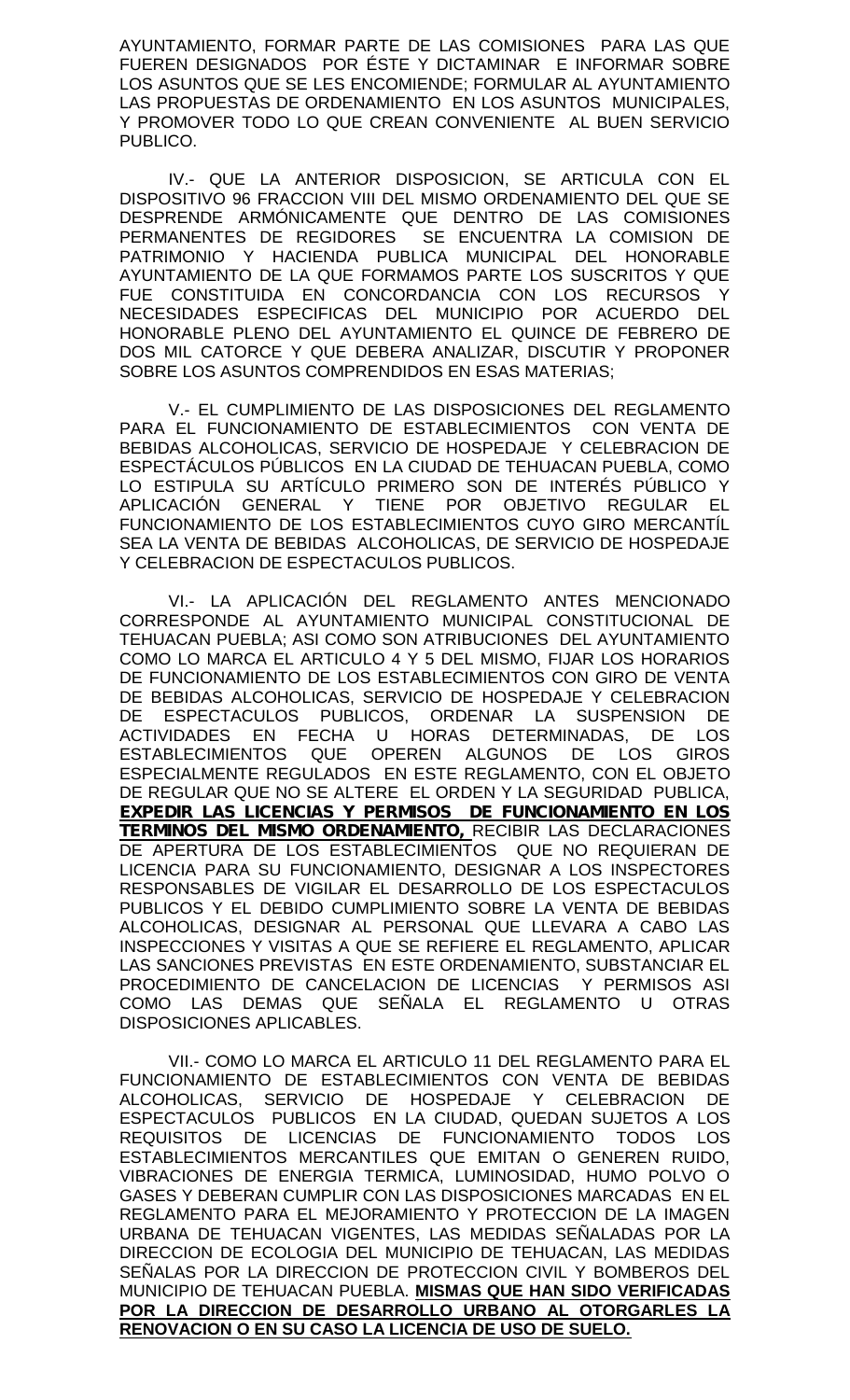VIII.- QUE EL REGLAMENTO PARA EL FUNCIONAMIENTO DE ESTABLECIMIENTOS CON VENTA DE BEBIDAS ALCOHOLICAS, SERVICIO DE HOSPEDAJE Y CELEBRACION DE ESPECTACULOS PUBLICOS EN ESTA CIUDAD, ESTABLECE EN SU ARTICULO SEXTO, LAS LICENCIAS DE FUNCIONAMIENTO ES LA AUTORIZACION QUE CUMPLIDOS LOS REQUISITOS ADMINISTRATIVOS ESTABLECIDOS EN ESTE REGLAMENTO EMITE EL H. AYUNTAMIENTO PARA QUE UNA PERSONA FISICA O MORAL PUEDA OPERAR UN ESTABLECIMIENTO.

IX.- ASI MISMO, DICHO REGLAMENTO MENCIONA EN SUS ARTICULOS 76 Y 77 QUE LOS INTERESADOS EN OBTENER DEL AYUNTAMIENTO LAS LICENCIAS CORRESPONDIENTES PARA LA OPERACIÓN DE ESTABLECIMIENTOS MERCANTILES, DEBERAN CONTAR PREVIAMENTE CON:

- CONSTANCIA DE ZONIFICACION DE USO DE SUELO, EN CASO DE QUE PRETENDA CONSTRUIR.
- LICENCIA DE USO DE SUELO
- AUTORIZACION SANITARIA EN CASO DE QUE SE REQUIERA
- EL VISTO BUENO DEL DEPARTAMENTO DE OBRAS PUBLICAS DEL AYUNTAMIENTO PARA LOS EFECTOS DEL CUMPLIMIENTO DE LAS DISPOSICIONES QUE ENMARCA EL REGLAMENTO DE CONSTRUCCIONES DEL ESTADO DE PUEBLA EN LAS EDIFICACIONES QUE LO REQUIERAN.
- LA AUTORIZACION DE USO Y OCUPACIÓN EN SU CASO A QUE SE REFIERE EL CITADO REGLAMENTO DE CONSTRUCCIONES.

PRESENTAR SOLICITUD POR ESCRITO ANTE EL AYUNTAMIENTO CON LOS SIGUIENTES DOCUMENTOS:

- NOMBRE, DOMICILIO, REGISTRO FEDERAL DE CONTRIBUYENTES Y NACIONALIDAD DEL SOLICITANTE, SI ES EXTRANJERO DEBERÁ COMPROBAR QUE ESTA AUTORIZADO POR LA SECRETARIA DE GOBERNACION PARA DEDICARSE A LA ACTIVIDAD RESPECTIVA, SI SE TRATA DE PERSONA MORAL SU REPRESENTANTE LEGAL ACOMPAÑARÁ TESTIMONIO O COPIA DE LA ESCRITURA CONSTITUTIVA Y EL DOCUMENTO QUE ACREDITE SU PERSONALIDAD, UBICACIÓN DEL LOCAL DONDE PRETENDE ESTABLECERSE;
- ANEXAR A LA SOLICITUD UN CROQUIS DONDE SE INDIQUE EN FORMA CLARA Y PRECISA LA UBICACIÓN Y DISTRIBUCION DEL LOCAL.
- CONTAR CON LOS ACCESORIOS NECESARIOS PARA LA PRESENTACION DEL GIRO QUE PRETENDA REALIZAR Y
- EL TITULO DE PROPIEDAD DEL INMUEBLE O COPIA DEL CONTRATO EN QUE SE ACREDITE EL DERECHO AL USO Y GOCE DEL MISMO, DEBIDAMENTE REGISTRADO EN LA TESORERIA DE ESTE AYUNTAMIENTO.

X.- RECIBA LA SOLICITUD ACOMPAÑADA DE LA LICENCIA DE USO DE SUELO VIGENTE OTORGADA POR LA DIRECCION DE DESARROLLO URBANO, DEPARTAMENTO QUE HA DADO TOTAL CUMPLIMIENTO AL OTORGARLE EL USO DE SUELO, EL AYUNTAMIENTO DEBERA PROCEDER EN UN PLAZO MAXIMO DE TREINTA DIAS A EXPEDIR LA LICENCIA CORRESPONDIENTE, EL AYUNTAMIENTO PODRA DENTRO DEL PLAZO SEÑALADO, REALIZAR VISITAS PARA VERIFICAR QUE EL ESTABLECIMIENTO REUNA LAS CONDICIONES ESTIPULADAS EN LA SOLICITUD RESPECTIVA.

XI.- LA LEY DE HACIENDA MUNICIPAL MARCA COMO INGRESOS PROPIOS DE LA HACIENDA MUNICIPAL LOS DERECHOS CAUSADOS POR LA EXPEDICION DE LICENCIAS, PERMISOS, AUTORIZACIONES PARA EL FUNCIONAMIENTO DE ESTABLECIMIENTOS O LOCALES CUYOS GIROS SEAN LA ENAJENACION DE BEBIDAS ALCOHOLICAS O LA PRESTACION DE SERVICIOS QUE INCLUYAN. ASI EN SU ARTICULO 98 Y 99 ESTIPULA QUE SERAN SUJETOS DE ESTOS DERECHOS, SIN PERJUICIO DE LO QUE DISPONE LA LEY DE INGRESOS, LAS PERSONAS FISICAS O MORALES QUE ENAJENEN BEBIDAS ALCOHOLICAS O LA PRESTACION DE SERVICIOS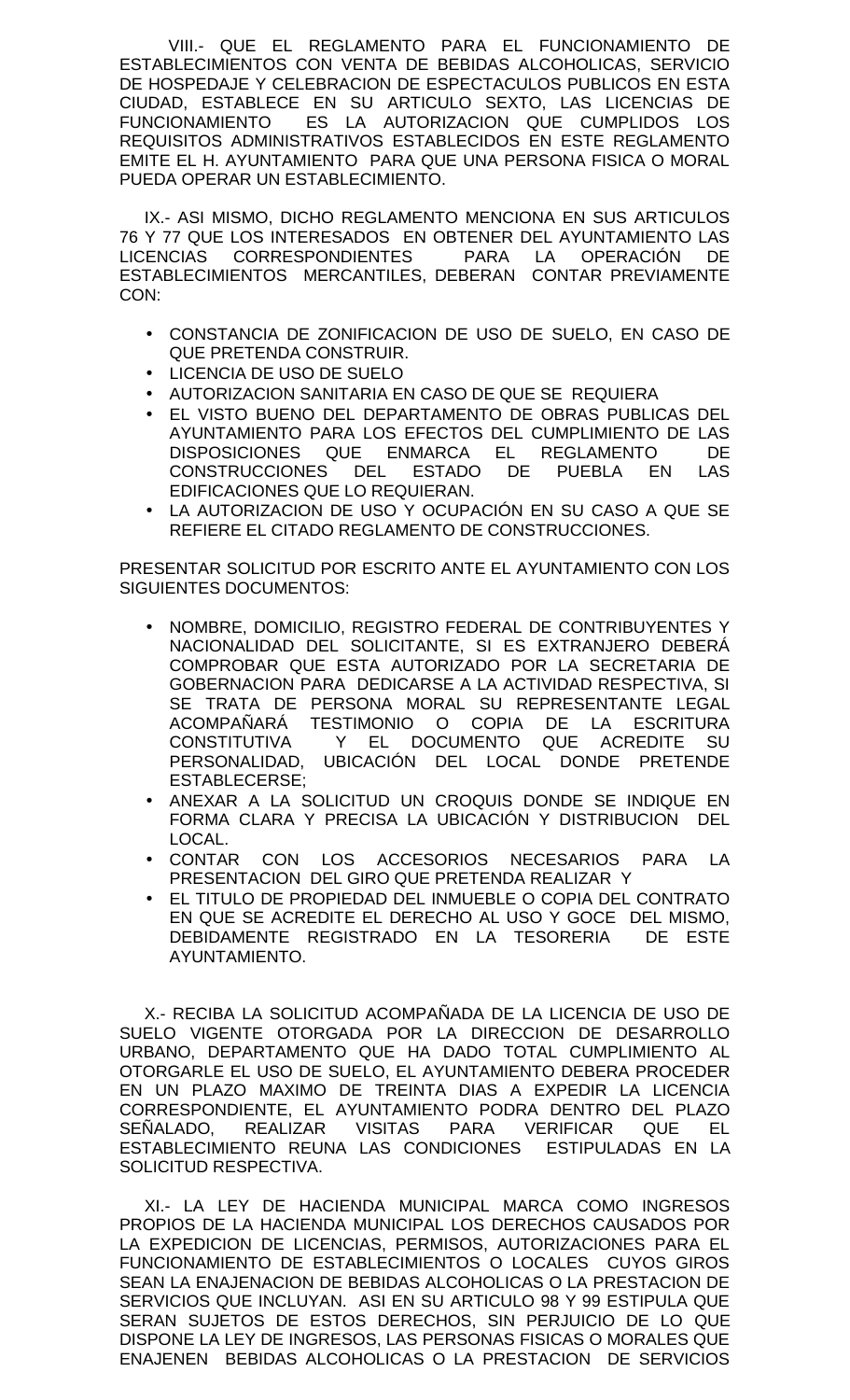QUE INCLUYAN EL EXPENDIO DE DICHAS BEBIDAS, Y QUE REQUIERAN PARA SU ACTIVIDAD LA EXPEDICION POR PARTE DEL AYUNTAMIENTO DE UNA LICENCIA, PERMISO O AUTORIZACION, DE LA MISMA FORMA LOS DERECHOS A QUE SE REFIERE ESTE CAPITULO, SE CAUSARAN Y PAGARAN DE ACUERDO A LAS CUOTAS Y TARIFAS QUE PARA CADA GIRO ESTABLEZA LA LEY DE INGRESOS DEL MUNICIPIO.

XII.- EN CONCORDANCIA CON LO ANTERIOR, LA LEY DE INGRESOS PARA EL EJERCICIO FISCAL 2014 DETERMINA EN SU ARTICULO 26 FRACCION I LAS CUOTAS QUE DEBERAN DE PAGARSE POR EL OTORGAMIENTO DE LICENCIAS DE FUNCIONAMIENTO DE ESTABLECIMIENTOS O LOCALES CUYO GIRO IMPLIQUE LA ENAJENACION O EXPENDIO DE BEBIDAS ALCOHOLICAS REALIZADAS TOTAL O PARCIALMENTE AL PUBLICO, SIENDO LOS CASOS QUE NOS OCUPAN LAS SIGUIENTES:

SALON SOCIAL Y/O SALON DE FIESTAS Y/O JARDIN CAMPESTRE CON SERVICIO DE BEBIDAS ALCOHOLICAS CON UN COSTO ESTIPULADO EN LA LEY DE INGRESOS VIGENTE DE \$43,028.00 (CUARENTA Y TRES MIL VEINTIOCHO PESOS 00/100 M.N.)

LA CUOTA DEL COSTO MENCIONADO DEBERA DE CUBRIRSE POR EL INTERESADO EN LAS CAJAS DE LA TESORERIA MUNICIPAL, UNA VEZ AUTORIZADA.

XIII.- EL CODIGO FISCAL MUNICIPAL EN SU ARTICULO 43 FRACCION III DETERMINA QUE SON FACULTADES DE LAS AUTORIDADES FISCALES MUNICIPALES EXPEDIR CIRCULARES PARA DAR A CONOCER A LAS DIVERSAS DEPENDENCIAS O UNIDADES ADMINISTRAIVAS *EL CRITERIO QUE DEBERAN SEGUIR EN CUANTO A LA APLICACIÓN DE LAS NORMAS TRIBUTARIAS,* COMO ES EL CASO DE LA LEY DE INGRESOS ANTES CITADA. EN EL EJERCICIO DE DICHA DISPOSICION **LA LEY ORGANICA MUNICIPAL** FACULTA AL TESORERO MUNICIPAL A FIN DE EJERCER LAS ATRIBUCIONES QUE EN LA LEGISLACION HACENDARIA SE CONFIEREN A LAS AUTORIDADES FISCALES MUNICIPALES.

XIV.- QUE CON FECHA NUEVE DE SEPTIEMBRE DEL DOS MIL CATORCE, LA C. CONSUELO ALMA MERINO DELGADO SOLICITO A ESTE H. AYUNTAMIENTO A TRAVES DE LA DIRECCION DE NORMATIVIDAD COMERCIAL MUNICIPAL LICENCIA DE FUNCIONAMIENTO CON GIRO DE SALON SOCIAL Y/O SALON DE FIESTAS Y/O JARDIN CAMPESTRE CON SERVICIO DE BEBIDAS ALCOHOLICAS CUMPLIENDO Y ACREDITANDO LOS EXTREMOS LEGALES MARCADOS POR EL REGLAMENTO. CABE HACER MENCION QUE LA REGIDURA DE INDUSTRIA, COMERCIO, AGRICULTURA Y GANADERIA REPRESENTADA POR EL C. JESUS AMADOR HERNANDEZ MARTINEZ, EN EL ANIMO DE CREAR, APOYAR E IMPULSAR A LA INDUSTRIA TEHUACANERA SOLICITA LA SIGUIENTE LICENCIA A LA COMISION QUE SESIONA.

POR LO ANTERIORMENTE EXPUESTO Y CON FUNDAMENTO EN LAS DISPOSICIONES CITADAS, LA SUSCRITA COMISION DE PATRIMONIO Y HACIENDA PÚBLICA MUNICIPAL DEL HONORABLE AYUNTAMIENTO SOLICITA A ESTE HONORABLE CUERPO COLEGIADO EL SIGUIENTE.

## **DICTAMEN**

**PRIMERO.-** SE AUTORICE LA LICENCIA DE FUNCIONAMIENTO A LA C. CONSUELO ALMA MERINO DELGADO CON EL GIRO DE **SALON SOCIAL Y/O SALON DE FIESTAS Y/O JARDIN CAMPESTRE CON SERVICIO DE BEBIDAS ALCOHOLICAS CON DOMICILIO EN PROLONGACION DE LA 1 NORTE No. 3617 LETRA A EN LA JUNTA AUXILIAR DE SAN NICOLAS TETITZINTLA DE ESTA CIUDAD DE TEHUACÁN PUEBLA Y CON RAZON SOCIAL "QUINTA LAS PALMAS".**

**SEGUNDO**.- SE INSTRUYA A LA TESORERIA MUNICIPAL ASI COMO A LA DIRECCION DE NORMATIVIDAD COMERCIAL A FIN DE QUE SE REALICE EL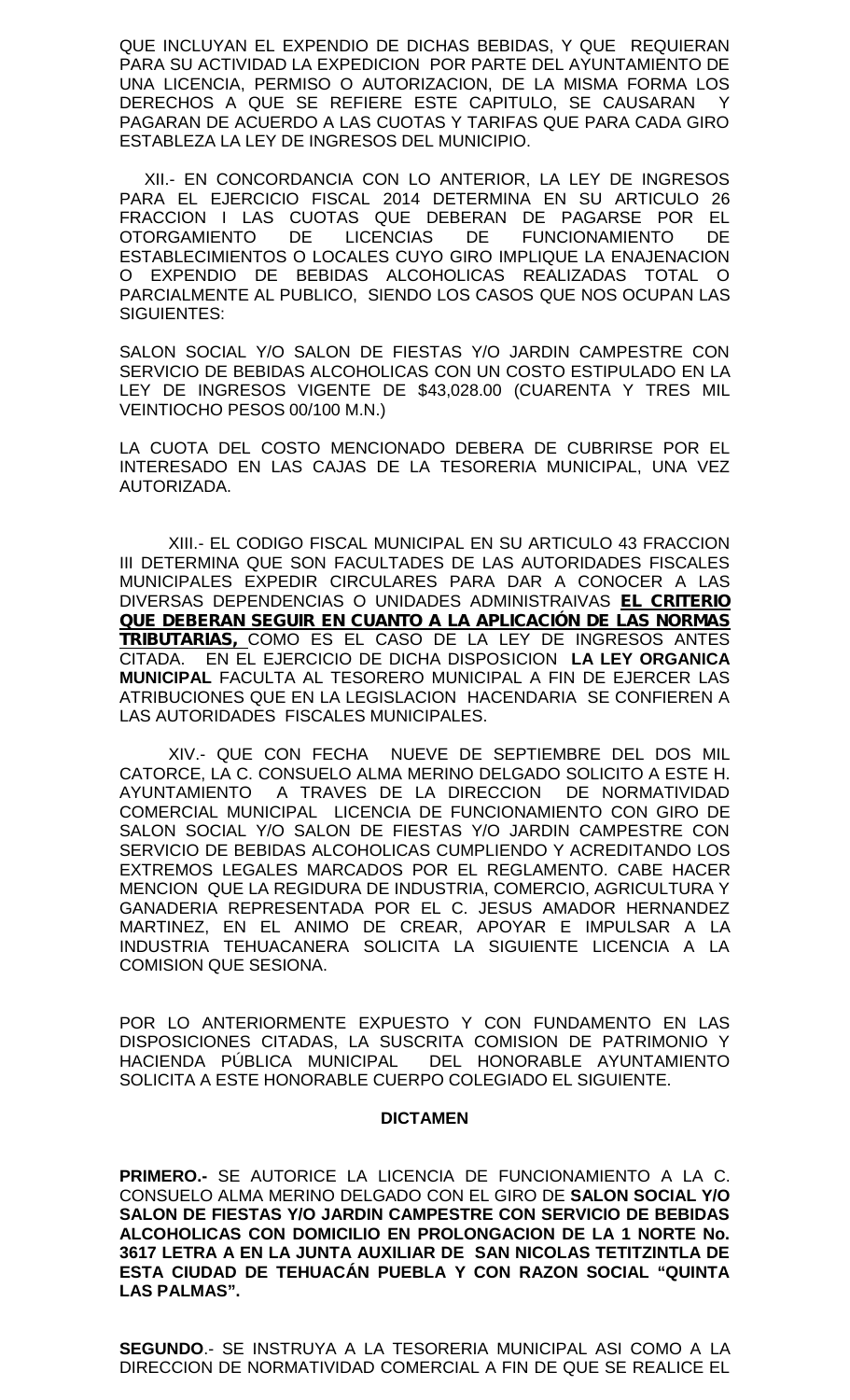PAGO POR LA CANTIDAD DE \$43,028.00 (CUARENTA Y TRES MIL VEINTIOCHO PESOS 00/100 M.N.) COMO DERECHOS DE LA LICENCIA DE FUNCIONAMIENTO ANTES MENCIONADA, Y UNA VEZ PRESENTADO EL RECIBO ORIGINAL DEL MISMO SE PROCEDA A OTORGAR LA LICENCIA AL SOLICITANTE.- "POR LA FE Y ESPERANZA DE TEHUACAN".- TEHUACAN PUEBLA, A 19 DE SEPTIEMBRE DEL 2014.- LA COMISION DE PATRIMONIO Y HACIENDA PÚBLICA MUNICIPAL DEL HONORABLE AYUNTAMIENTO.- LIC. NORMA LILIANA FLORES MENDEZ.- C. JESUS AMADOR HERNANDEZ MARTINEZ.- C. GLADYS GUADALUPE MARTINEZ GONZALEZ.- C. AMBROSIO LINARES AMAYO.- C. JUAN ALVAREZ CAMPOS.- C. ABRAHAM DAVID AGUILAR SANCHEZ.- FIRMAS ILEGIBLES".

SEÑORA PRESIDENTA MUNICIPAL, REGIDORES Y SINDICO MUNICIPAL, EN VOTACIÓN SE LES CONSULTA SI SE APRUEBA LA PROPUESTA EN CUESTION, LOS QUE ESTÉN POR LA AFIRMATIVA SÍRVANSE MANIFESTARLO LEVANTANDO LA MANO.

HABIÉNDOSE ANALIZADO AMPLIAMENTE EL CONTENIDO DEL DICTAMEN DE REFERENCIA, POR UNANIMIDAD DE VOTOS A FAVOR POR PARTE DE LOS INTEGRANTES DEL HONORABLE CABILDO, SE DETERMINA EL SIGUIENTE:

# **A C U E R D O**

**PRIMERO.-** SE AUTORIZA LA LICENCIA DE FUNCIONAMIENTO A LA C. CONSUELO ALMA MERINO DELGADO CON EL GIRO DE **SALON SOCIAL Y/O SALON DE FIESTAS Y/O JARDIN CAMPESTRE CON SERVICIO DE BEBIDAS ALCOHOLICAS CON DOMICILIO EN PROLONGACION DE LA 1 NORTE No. 3617 LETRA A EN LA JUNTA AUXILIAR DE SAN NICOLAS TETITZINTLA DE ESTA CIUDAD DE TEHUACÁN PUEBLA Y CON RAZON SOCIAL "QUINTA LAS PALMAS".**

**SEGUNDO**.- SE INSTRUYE A LA TESORERIA MUNICIPAL ASI COMO A LA DIRECCION DE NORMATIVIDAD COMERCIAL A FIN DE QUE SE REALICE EL PAGO POR LA CANTIDAD DE \$43,028.00 (CUARENTA Y TRES MIL VEINTIOCHO PESOS 00/100 M.N.) COMO DERECHOS DE LA LICENCIA DE FUNCIONAMIENTO ANTES MENCIONADA, Y UNA VEZ PRESENTADO EL RECIBO ORIGINAL DEL MISMO SE PROCEDA A OTORGAR LA LICENCIA AL SOLICITANTE.

LO ANTERIOR CON FUNDAMENTO EN LOS DISPOSITIVOS LEGALES INVOCADOS EN EL DICTAMEN DE REFERENCIA.

**COMISIÓN DE PATRIMONIO Y HACIENDA PÚBLICA MUNICIPAL.-ANÁLISIS, DISCUSIÓN Y EN SU CASO APROBACIÓN DEL DICTAMEN QUE CONTIENE AUTORIZACIÓN DE LA LICENCIA DE FUNCIONAMIENTO AL SEÑOR JUAN CARLOS MUÑOZ PÉREZ CON GIRO DE SALON SOCIAL Y/O SALON DE FIESTAS Y/O JARDIN CAMPESTRE CON SERVICIO DE BEBIDAS ALCOHOLICAS CON DOMICILIO UBICADO EN CALLE UNO NORTE NUMERO 3615 COLONIA LOMAS DE LA SOLEDAD DE ESTA CIUDAD DE TEHUACAN PUEBLA Y CON RAZON SOCIAL "TERRANOVA RECEPCIONES".**

SEÑORA REGIDORA TIENE USTED EL USO DE LA PALABRA.

LA C. NORMA LILIANA FLORES MENDEZ, PROCEDE A DAR LECTURA AL DICTAMEN CORRESPONDIENTE, MISMO QUE A LA LETRA DICE:

"…HONORABLE CABILDO:

LOS SUSCRITOS REGIDORES LIC. NORMA LILIANA FLORES MENDEZ, C. JESUS AMADOR HERNANDEZ MARTINEZ, C. GLADYS GUADALUPE MARTINEZ GONZALEZ, C. AMBROSIO LINARES AMAYO, C. JUAN ALVAREZ CAMPOS, C. ABRAHAM DAVID AGUILAR SANCHEZ, PRESIDENTA E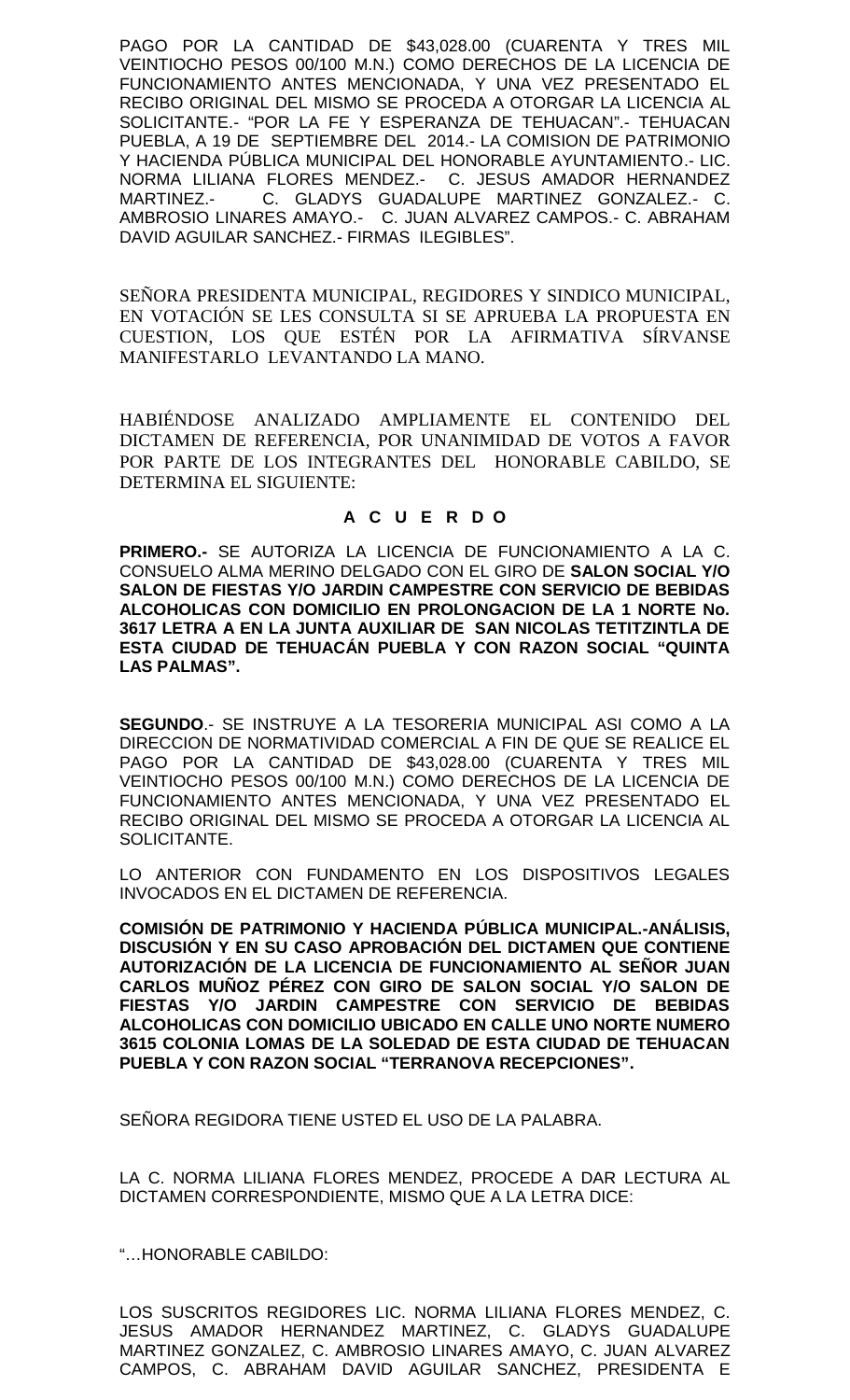INTEGRANTES DE LA COMISION DE PATRIMONIO Y HACIENDA PUBLICA MUNICIPAL DEL HONORABLE AYUNTAMIENTO, POR ESTE MEDIO Y CON FUNDAMENTO EN LO DISPUESTO POR EL ARTICULO 92 FRACCIONES III, IV, V Y VII DE LA LEY ORGANICA MUNICIPAL, SOMETEMOS A ESTE HONORABLE CUERPO COLEGIADO EL PRESENTE DICTAMEN PARA SU ESTUDIO Y APROBACION BASADO EN LOS SIGUIENTES:

## **CONSIDERANDOS.**

I.- QUE DE CONFORMIDAD CON EL ARTICULO 115 CON LA FRACCION 11 DE LA CONSTITUCION POLITICA DE LOS ESTADOS UNIDOS MEXICANOS, LOS AYUNTAMIENTOS TENDRAN FACULTADES PARA APROBAR, DE ACUERDO CON LAS LEYES EN MATERIA MUNICIPAL QUE DEBERAN EXPEDIR LAS LEGISLATURAS DE LOS ESTADOS, LOS BANDOS DE POLICIA Y BUEN GOBIERNO, LOS REGLAMENTOS, CIRCULARES Y DISPOSICIONES ADMINISTRATIVAS DE OBSERVANCIA GENERAL DENTRO DE SUS RESPECTIVAS JURISDICCIONES, QUE ORGANICEN LA ADMINISTRACION PUBLICA MUNICIPAL, REGULEN LAS MATERIAS, PROCEDIMIENTOS, FUNCIONES Y SERVICIOS PUBLICOS DE SU COMPETENCIA Y ASEGUREN LA PARTICIPACIÓN CIUDADANA Y VECINAL; MISMAS DISPOSICIONES QUE SON TRASLADADAS AL ARTICULO 105 FRACCION III DE LA CONSTITUCION POLITICA DEL ESTADO LIBRE Y SOBERANO DE PUEBLA.

II.- QUE EL ARTÍCULO 78 FRACCIONES I,III,IV,XV, Y LX DE LA LEY ORGANICA MUNICIPAL, DETERMINA DENTRO DE LAS ATRIBUCIONES DE LOS AYUNTAMIENTOS EL CUMPLIR Y HACER CUMPLIR EN LOS ASUNTOS DE SU COMPETENCIA, LAS LEYES, DECRETOS, Y DISPOSICIONES DE OBSERVANCIA GENERAL DE LA FEDERACION Y DEL ESTADO, ASI COMO LOS ORDENAMIENTOS MUNICIPALES; APROBAR SU ORGANIZACIÓN Y DIVISION ADMINISTRATIVAS DE ACUERDO CON LAS NECESIDADES DEL MUNICIPIO; EXPEDIR BANDOS DE POLICIA Y GOBIERNO, REGLAMENTOS, CIRCULARES Y DISPOSICIONES ADMINISTRATIVAS DE OBSERVANCIA GENERAL, REFERENTES A SU ORGANIZACIÓN, FUNCIONAMIENTO, SERVICIOS PUBLICOS QUE DEBAN PRESTAR Y DEMAS ASUNTOS DE SU<br>COMPETENCIA, SUJETANDOSE A LAS BASES NORMATIVAS SUJETANDOSE A LAS BASES NORMATIVAS ESTABLECIDAS POR LA CONSTITUCION POLITICA DEL ESTADO LIBRE Y SOBERANO DE PUEBLA , VIGILANDO SU OBSERVANCIA Y APLICACIÓN, DESIGNAR DE ENTRE LOS REGIDORES A QUIENES DEBAN INTEGRAR LAS COMISIONES QUE SE DETERMINAN EN LA PRESENTE LEY Y LAS DEMAS QUE LE CONFIERAN LAS LEYES Y ORDENAMIENTOS VIGENTES EN EL MUNICIPIO.

III.- QUE EL ARTICULO 92 DE LA MISMA LEY ARRIBA INVOCADA ESTIPULA EN SUS FRACCIONES III, IV, V, Y VII QUE SON FACULTADES Y OBLIGACIONES DE LOS REGIDORES EL EJERCER LAS FACULTADES DE DELIBERACION Y DECISION DE LOS ASUNTOS QUE LE COMPETEN AL AYUNTAMIENTO, FORMAR PARTE DE LAS COMISIONES PARA LAS QUE FUEREN DESIGNADOS POR ÉSTE Y DICTAMINAR E INFORMAR SOBRE LOS ASUNTOS QUE SE LES ENCOMIENDE; FORMULAR AL AYUNTAMIENTO LAS PROPUESTAS DE ORDENAMIENTO EN LOS ASUNTOS MUNICIPALES, Y PROMOVER TODO LO QUE CREAN CONVENIENTE AL BUEN SERVICIO PUBLICO.

IV.- QUE LA ANTERIOR DISPOSICION, SE ARTICULA CON EL DISPOSITIVO 96 FRACCION VIII DEL MISMO ORDENAMIENTO DEL QUE SE DESPRENDE ARMÓNICAMENTE QUE DENTRO DE LAS COMISIONES PERMANENTES DE REGIDORES SE ENCUENTRA LA COMISION DE PATRIMONIO Y HACIENDA PUBLICA MUNICIPAL DEL HONORABLE AYUNTAMIENTO DE LA QUE FORMAMOS PARTE LOS SUSCRITOS Y QUE FUE CONSTITUIDA EN CONCORDANCIA CON LOS RECURSOS Y NECESIDADES ESPECIFICAS DEL MUNICIPIO POR ACUERDO DEL HONORABLE PLENO DEL AYUNTAMIENTO EL QUINCE DE FEBRERO DE DOS MIL CATORCE Y QUE DEBERA ANALIZAR, DISCUTIR Y PROPONER SOBRE LOS ASUNTOS COMPRENDIDOS EN ESAS MATERIAS;

V.- EL CUMPLIMIENTO DE LAS DISPOSICIONES DEL REGLAMENTO PARA EL FUNCIONAMIENTO DE ESTABLECIMIENTOS CON VENTA DE BEBIDAS ALCOHOLICAS, SERVICIO DE HOSPEDAJE Y CELEBRACION DE ESPECTÁCULOS PÚBLICOS EN LA CIUDAD DE TEHUACAN PUEBLA, COMO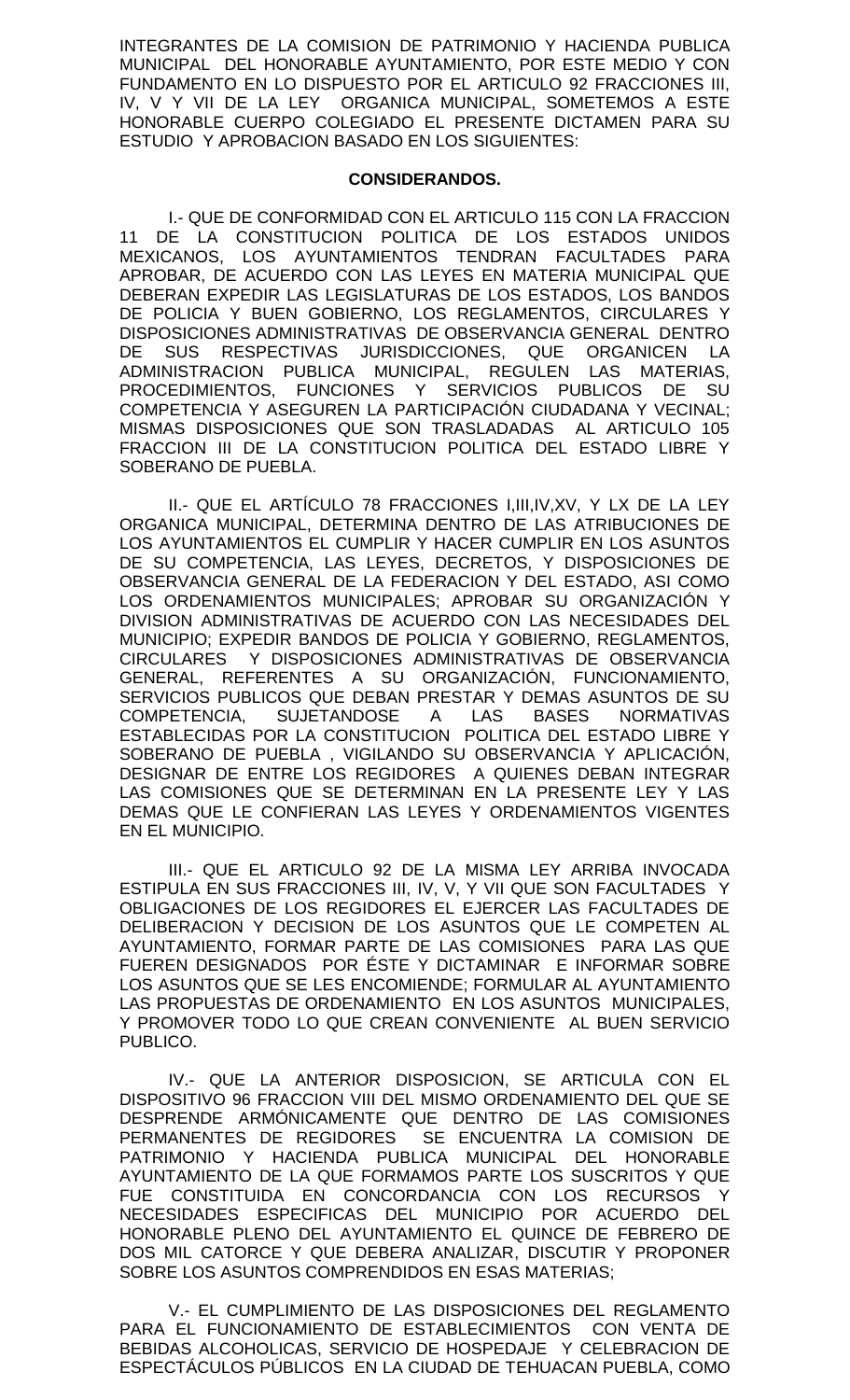LO ESTIPULA SU ARTÍCULO PRIMERO SON DE INTERÉS PÚBLICO Y APLICACIÓN GENERAL Y TIENE POR OBJETIVO REGULAR EL FUNCIONAMIENTO DE LOS ESTABLECIMIENTOS CUYO GIRO MERCANTÍL SEA LA VENTA DE BEBIDAS ALCOHOLICAS, DE SERVICIO DE HOSPEDAJE Y CELEBRACION DE ESPECTACULOS PUBLICOS.

VI.- LA APLICACIÓN DEL REGLAMENTO ANTES MENCIONADO CORRESPONDE AL AYUNTAMIENTO MUNICIPAL CONSTITUCIONAL DE TEHUACAN PUEBLA; ASI COMO SON ATRIBUCIONES DEL AYUNTAMIENTO COMO LO MARCA EL ARTICULO 4 Y 5 DEL MISMO, FIJAR LOS HORARIOS DE FUNCIONAMIENTO DE LOS ESTABLECIMIENTOS CON GIRO DE VENTA DE BEBIDAS ALCOHOLICAS, SERVICIO DE HOSPEDAJE Y CELEBRACION DE ESPECTACULOS PUBLICOS, ORDENAR LA SUSPENSION DE ACTIVIDADES EN FECHA U HORAS DETERMINADAS, DE LOS<br>ESTABLECIMIENTOS QUE OPEREN ALGUNOS DE LOS GIROS QUE OPEREN ALGUNOS DE LOS GIROS ESPECIALMENTE REGULADOS EN ESTE REGLAMENTO, CON EL OBJETO DE REGULAR QUE NO SE ALTERE EL ORDEN Y LA SEGURIDAD PUBLICA, *EXPEDIR LAS LICENCIAS Y PERMISOS DE FUNCIONAMIENTO EN LOS TERMINOS DEL MISMO ORDENAMIENTO,* RECIBIR LAS DECLARACIONES DE APERTURA DE LOS ESTABLECIMIENTOS QUE NO REQUIERAN DE LICENCIA PARA SU FUNCIONAMIENTO, DESIGNAR A LOS INSPECTORES RESPONSABLES DE VIGILAR EL DESARROLLO DE LOS ESPECTACULOS PUBLICOS Y EL DEBIDO CUMPLIMIENTO SOBRE LA VENTA DE BEBIDAS ALCOHOLICAS, DESIGNAR AL PERSONAL QUE LLEVARA A CABO LAS INSPECCIONES Y VISITAS A QUE SE REFIERE EL REGLAMENTO, APLICAR LAS SANCIONES PREVISTAS EN ESTE ORDENAMIENTO, SUBSTANCIAR EL PROCEDIMIENTO DE CANCELACION DE LICENCIAS Y PERMISOS ASI COMO LAS DEMAS QUE SEÑALA EL REGLAMENTO U OTRAS DISPOSICIONES APLICABLES.

VII.- COMO LO MARCA EL ARTICULO 11 DEL REGLAMENTO PARA EL FUNCIONAMIENTO DE ESTABLECIMIENTOS CON VENTA DE BEBIDAS ALCOHOLICAS, SERVICIO DE HOSPEDAJE Y CELEBRACION DE ESPECTACULOS PUBLICOS EN LA CIUDAD, QUEDAN SUJETOS A LOS<br>REQUISITOS DE LICENCIAS DE FUNCIONAMIENTO TODOS LOS REQUISITOS DE LICENCIAS DE FUNCIONAMIENTO TODOS LOS ESTABLECIMIENTOS MERCANTILES QUE EMITAN O GENEREN RUIDO, VIBRACIONES DE ENERGIA TERMICA, LUMINOSIDAD, HUMO POLVO O GASES Y DEBERAN CUMPLIR CON LAS DISPOSICIONES MARCADAS EN EL REGLAMENTO PARA EL MEJORAMIENTO Y PROTECCION DE LA IMAGEN URBANA DE TEHUACAN VIGENTES, LAS MEDIDAS SEÑALADAS POR LA DIRECCION DE ECOLOGIA DEL MUNICIPIO DE TEHUACAN, LAS MEDIDAS SEÑALAS POR LA DIRECCION DE PROTECCION CIVIL Y BOMBEROS DEL MUNICIPIO DE TEHUACAN PUEBLA. **MISMAS QUE HAN SIDO VERIFICADAS POR LA DIRECCION DE DESARROLLO URBANO AL OTORGARLES LA RENOVACION O EN SU CASO LA LICENCIA DE USO DE SUELO**.

VIII.- QUE EL REGLAMENTO PARA EL FUNCIONAMIENTO DE ESTABLECIMIENTOS CON VENTA DE BEBIDAS ALCOHOLICAS, SERVICIO DE HOSPEDAJE Y CELEBRACION DE ESPECTACULOS PUBLICOS EN ESTA CIUDAD, ESTABLECE EN SU ARTICULO SEXTO, LAS LICENCIAS DE FUNCIONAMIENTO ES LA AUTORIZACION QUE CUMPLIDOS LOS REQUISITOS ADMINISTRATIVOS ESTABLECIDOS EN ESTE REGLAMENTO EMITE EL H. AYUNTAMIENTO PARA QUE UNA PERSONA FISICA O MORAL PUEDA OPERAR UN ESTABLECIMIENTO.

IX.- ASI MISMO, DICHO REGLAMENTO MENCIONA EN SUS ARTICULOS 76 Y 77 QUE LOS INTERESADOS EN OBTENER DEL AYUNTAMIENTO LAS LICENCIAS CORRESPONDIENTES PARA LA OPERACIÓN DE ESTABLECIMIENTOS MERCANTILES, DEBERAN CONTAR PREVIAMENTE CON:

- CONSTANCIA DE ZONIFICACION DE USO DE SUELO, EN CASO DE QUE PRETENDA CONSTRUIR.
- LICENCIA DE USO DE SUELO
- AUTORIZACION SANITARIA EN CASO DE QUE SE REQUIERA
- EL VISTO BUENO DEL DEPARTAMENTO DE OBRAS PUBLICAS DEL AYUNTAMIENTO PARA LOS EFECTOS DEL CUMPLIMIENTO DE LAS DISPOSICIONES QUE ENMARCA EL REGLAMENTO DE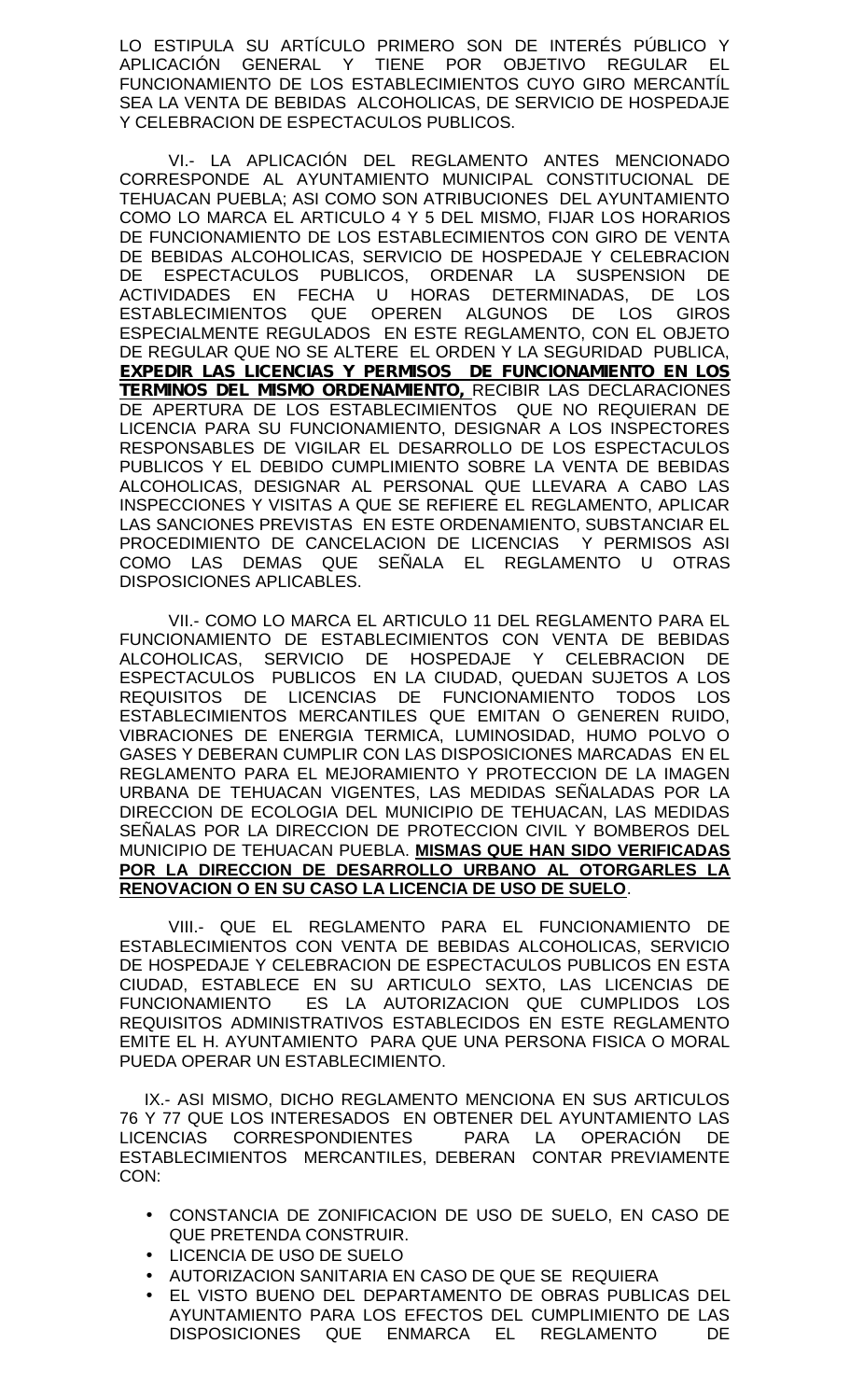CONSTRUCCIONES DEL ESTADO DE PUEBLA EN LAS EDIFICACIONES QUE LO REQUIERAN.

 LA AUTORIZACION DE USO Y OCUPACIÓN EN SU CASO A QUE SE REFIERE EL CITADO REGLAMENTO DE CONSTRUCCIONES.

PRESENTAR SOLICITUD POR ESCRITO ANTE EL AYUNTAMIENTO CON LOS SIGUIENTES DOCUMENTOS:

- NOMBRE, DOMICILIO, REGISTRO FEDERAL DE CONTRIBUYENTES Y NACIONALIDAD DEL SOLICITANTE, SI ES EXTRANJERO DEBERÁ COMPROBAR QUE ESTA AUTORIZADO POR LA SECRETARIA DE GOBERNACION PARA DEDICARSE A LA ACTIVIDAD RESPECTIVA, SI SE TRATA DE PERSONA MORAL SU REPRESENTANTE LEGAL ACOMPAÑARÁ TESTIMONIO O COPIA DE LA ESCRITURA CONSTITUTIVA Y EL DOCUMENTO QUE ACREDITE SU PERSONALIDAD, UBICACIÓN DEL LOCAL DONDE PRETENDE ESTABLECERSE;
- ANEXAR A LA SOLICITUD UN CROQUIS DONDE SE INDIQUE EN FORMA CLARA Y PRECISA LA UBICACIÓN Y DISTRIBUCION DEL LOCAL.
- CONTAR CON LOS ACCESORIOS NECESARIOS PARA LA PRESENTACION DEL GIRO QUE PRETENDA REALIZAR Y
- EL TITULO DE PROPIEDAD DEL INMUEBLE O COPIA DEL CONTRATO EN QUE SE ACREDITE EL DERECHO AL USO Y GOCE DEL MISMO, DEBIDAMENTE REGISTRADO EN LA TESORERIA DE ESTE AYUNTAMIENTO.

X.- RECIBA LA SOLICITUD ACOMPAÑADA DE LOS DOCUMENTOS Y REQUISITOS A QUE SE REFIERE EL ARTÍCULO ANTERIOR EL AYUNTAMIENTO DEBERA PROCEDER EN UN PLAZO MAXIMO DE TREINTA DIAS A EXPEDIR LA LICENCIA CORRESPONDIENTE, EL AYUNTAMIENTO PODRA DENTRO DEL PLAZO SEÑALADO, REALIZAR VISITAS PARA VERIFICAR QUE EL ESTABLECIMIENTO REUNA LAS CONDICIONES MANIFESTADAS EN LA SOLICITUD RESPECTIVA.

XI.- LA LEY DE HACIENDA MUNICIPAL MARCA COMO INGRESOS PROPIOS DE LA HACIENDA MUNICIPAL LOS DERECHOS CAUSADOS POR LA EXPEDICION DE LICENCIAS, PERMISOS, AUTORIZACIONES PARA EL FUNCIONAMIENTO DE ESTABLECIMIENTOS O LOCALES CUYOS GIROS SEAN LA ENAJENACION DE BEBIDAS ALCOHOLICAS O LA PRESTACION DE SERVICIOS QUE INCLUYAN. ASI EN SU ARTICULO 98 Y 99 ESTIPULA QUE SERAN SUJETOS DE ESTOS DERECHOS, SIN PERJUICIO DE LO QUE DISPONE LA LEY DE INGRESOS, LAS PERSONAS FISICAS O MORALES QUE ENAJENEN BEBIDAS ALCOHOLICAS O LA PRESTACION DE SERVICIOS QUE INCLUYAN EL EXPENDIO DE DICHAS BEBIDAS, Y QUE REQUIERAN PARA SU ACTIVIDAD LA EXPEDICION POR PARTE DEL AYUNTAMIENTO DE UNA LICENCIA, PERMISO O AUTORIZACION, DE LA MISMA FORMA LOS DERECHOS A QUE SE REFIERE ESTE CAPITULO, SE CAUSARAN Y PAGARAN DE ACUERDO A LAS CUOTAS Y TARIFAS QUE PARA CADA GIRO ESTABLEZA LA LEY DE INGRESOS DEL MUNICIPIO.

XII.- EN CONCORDANCIA CON LO ANTERIOR, LA LEY DE INGRESOS PARA EL EJERCICIO FISCAL 2014 DETERMINA EN SU ARTICULO 26 FRACCION I LAS CUOTAS QUE DEBERAN DE PAGARSE POR EL OTORGAMIENTO DE LICENCIAS DE FUNCIONAMIENTO DE ESTABLECIMIENTOS O LOCALES CUYO GIRO IMPLIQUE LA ENAJENACION O EXPENDIO DE BEBIDAS ALCOHOLICAS REALIZADAS TOTAL O PARCIALMENTE AL PUBLICO, SIENDO LOS CASOS QUE NOS OCUPAN LAS SIGUIENTES:

SALON SOCIAL Y/O SALON DE FIESTAS Y/O JARDIN CAMPESTRE CON SERVICIO DE BEBIDAS ALCOHOLICAS CON UN COSTO ESTIPULADO EN LA LEY DE INGRESOS VIGENTE DE \$43,028.00 (CUARENTA Y TRES MIL VEINTIOCHO PESOS 00/100 M.N.)

LA CUOTA DEL COSTO MENCIONADO DEBERA DE CUBRIRSE POR EL INTERESADO EN LAS CAJAS DE LA TESORERIA MUNICIPAL UNA VEZ AUTORIZADA.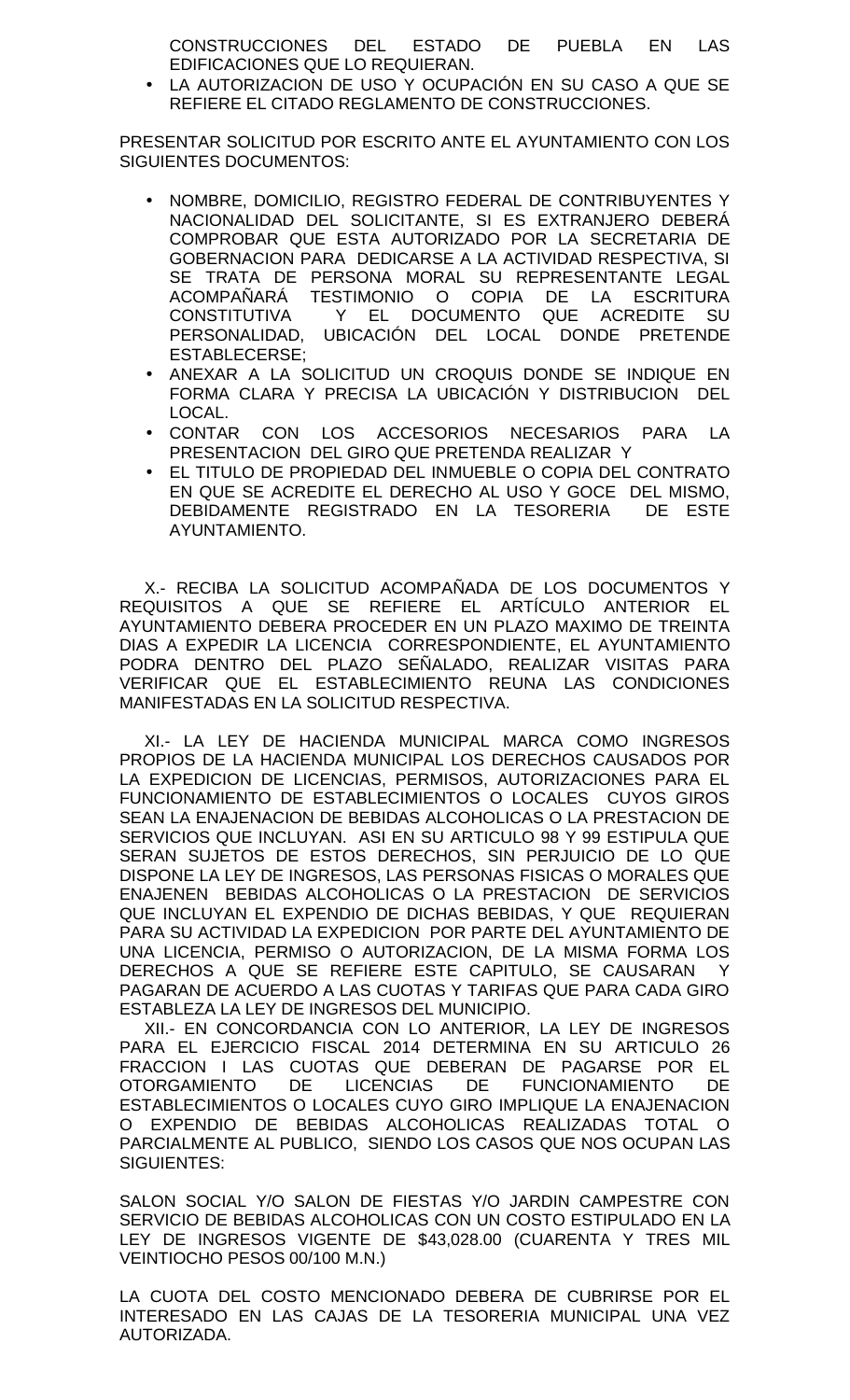XIII.- EL CODIGO FISCAL MUNICIPAL EN SU ARTICULO 43 FRACCION III DETERMINA QUE SON FACULTADES DE LAS AUTORIDADES FISCALES MUNICIPALES EXPEDIR CIRCULARES PARA DAR A CONOCER A LAS DIVERSAS DEPENDENCIAS O UNIDADES ADMINISTRAIVAS *EL CRITERIO QUE DEBERAN SEGUIR EN CUANTO A LA APLICACIÓN DE LAS NORMAS TRIBUTARIAS,* COMO ES EL CASO DE LA LEY DE INGRESOS ANTES CITADA. EN EL EJERCICIO DE DICHA DISPOSICION **LA LEY ORGANICA MUNICIPAL** FACULTA AL TESORERO MUNICIPAL A FIN DE EJERCER LAS ATRIBUCIONES QUE EN LA LEGISLACION HACENDARIA SE CONFIEREN A LAS AUTORIDADES FISCALES MUNICIPALES.

XIV.- QUE CON FECHA 26 DE AGOSTO DEL DOS MIL CATORCE, EL C. JUAN CARLOS MUÑOZ PEREZ SOLICITÓ A ESTE H. AYUNTAMIENTO A TRAVES DE LA DIRECCION DE NORMATIVIDAD COMERCIAL MUNICIPAL LICENCIA DE FUNCIONAMIENTO CON GIRO DE SALON SOCIAL Y/O SALON DE FIESTAS Y/O JARDIN CAMPESTRE CON SERVICIO DE BEBIDAS ALCOHOLICAS SOLICITANDO SE AUTORICE CON DOMICILIO DE FUNCIONAMIENTO PARA ESTE, EL UBICADO EN CALLE UNO NORTE NUMERO 3615 COLONIA LOMAS DE LA SOLEDAD DE ESTA CIUDAD Y CON RAZON SOCIAL "TERRANOVA RECEPCIONES", SOLICITUD QUE FUE PRESENTADA DEBIDAMENTE REQUISITADA, CUMPLIENDO Y ACREDITANDO LOS EXTREMOS LEGALES MARCADOS POR EL REGLAMENTO.

POR LO ANTERIORMENTE EXPUESTO Y CON FUNDAMENTO EN LAS DISPOSICIONES CITADAS, LA SUSCRITA COMISION DE PATRIMONIO Y HACIENDA PÚBLICA MUNICIPAL DEL HONORABLE AYUNTAMIENTO SOLICITA A ESTE HONORABLE CUERPO COLEGIADO EL SIGUIENTE.

#### **DICTAMEN**

**PRIMERO.-** SE AUTORICE LA LICENCIA DE FUNCIONAMIENTO AL C. JUAN CARLOS MUÑOZ PEREZ CON GIRO DE **SALON SOCIAL Y/O SALON DE FIESTAS Y/O JARDIN CAMPESTRE CON SERVICIO DE BEBIDAS ALCOHOLICAS CON DOMICILIO AUTORIZADO EL UBICADO EN UNO NORTE NUMERO 3615 COLONIA LOMAS DE LA SOLEDAD DE ESTA CIUDAD DE TEHUACAN PUEBLA CON RAZON SOCIAL "TERRANOVA RECEPCIONES".**

**SEGUNDO**.- SE INSTRUYA A LA TESORERIA MUNICIPAL ASI COMO A LA DIRECCION DE NORMATIVIDAD COMERCIAL A FIN DE QUE SE REALICE EL PAGO POR LA CANTIDAD DE \$43,028.00 (CUARENTA Y TRES MIL VEINTIOCHO PESOS 00/100 M.N.) COMO DERECHOS DE LA LICENCIA DE FUNCIONAMIENTO ANTES MENCIONADA, Y UNA VEZ PRESENTADO EL RECIBO ORIGINAL DEL MISMO SE PROCEDA A OTORGAR LA LICENCIA AL SOLICITANTE.- "POR LA FE Y ESPERANZA DE TEHUACAN".- TEHUACAN PUEBLA, A 29 DE SEPTIEMBRE DEL 2014.- LA COMISION DE PATRIMONIO Y HACIENDA PÚBLICA MUNICIPAL DEL HONORABLE AYUNTAMIENTO.- LIC. NORMA LILIANA FLORES MENDEZ.- C. JESUS AMADOR HERNANDEZ MARTINEZ.- C. GLADYS GUADALUPE MARTINEZ GONZALEZ.- C. AMBROSIO LINARES AMAYO C. JUAN ALVAREZ CAMPOS.- C. ABRAHAM DAVID AGUILAR SANCHEZ.- FIRMAS ILEGIBLES".

SEÑORA PRESIDENTA MUNICIPAL, REGIDORES Y SINDICO MUNICIPAL, EN VOTACIÓN SE LES CONSULTA SI SE APRUEBA LA PROPUESTA EN CUESTION, LOS QUE ESTÉN POR LA AFIRMATIVA SÍRVANSE MANIFESTARLO LEVANTANDO LA MANO.

HABIÉNDOSE ANALIZADO AMPLIAMENTE EL CONTENIDO DEL DICTAMEN DE REFERENCIA, POR UNANIMIDAD DE VOTOS A FAVOR POR PARTE DE LOS INTEGRANTES DEL HONORABLE CABILDO, SE DETERMINA EL SIGUIENTE: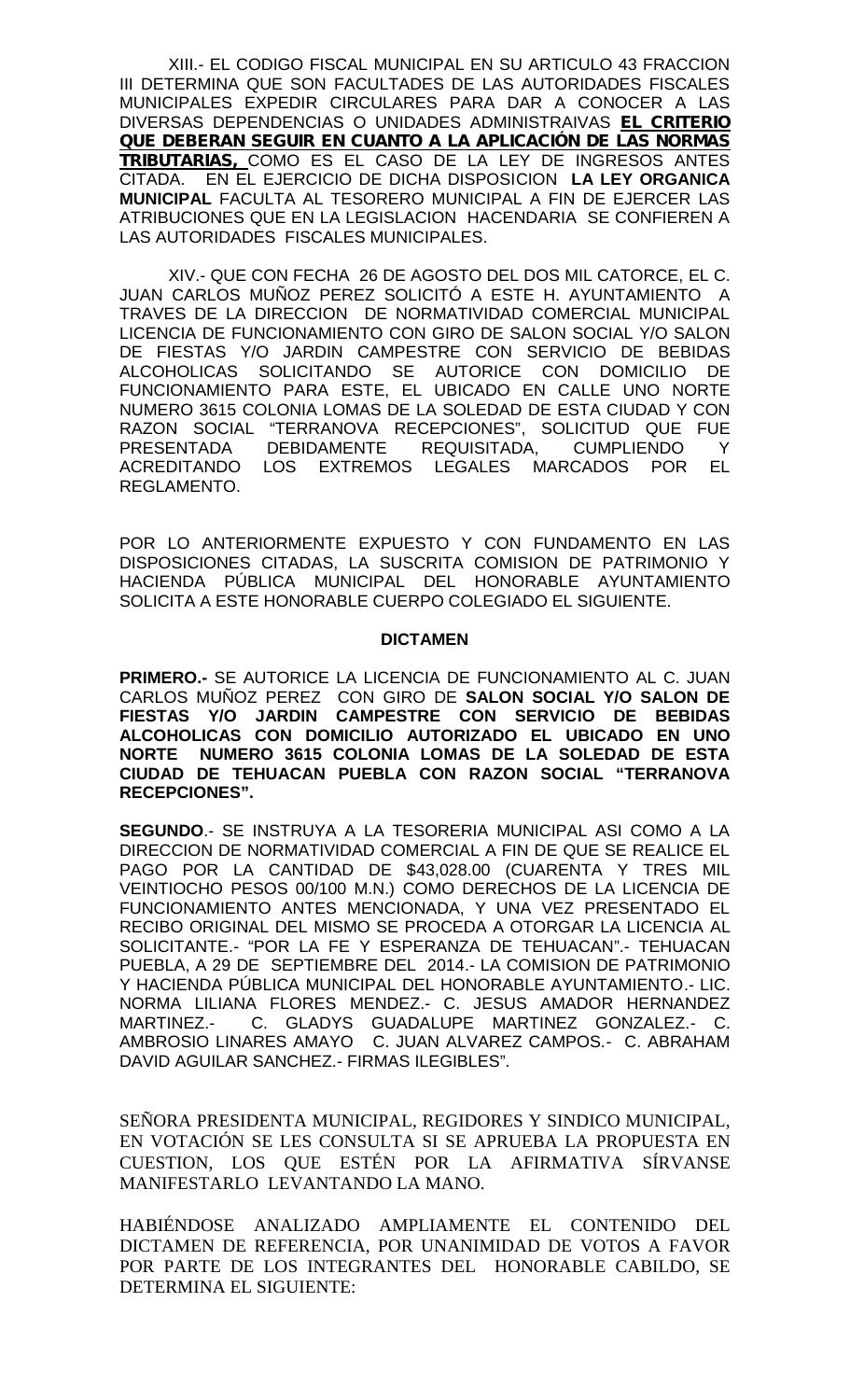### **A C U E R D O**

**PRIMERO.-** SE AUTORIZA LA LICENCIA DE FUNCIONAMIENTO AL C. JUAN CARLOS MUÑOZ PÉREZ CON GIRO DE **SALÓN SOCIAL Y/O SALÓN DE FIESTAS Y/O JARDÍN CAMPESTRE CON SERVICIO DE BEBIDAS ALCOHÓLICAS CON DOMICILIO AUTORIZADO EL UBICADO EN UNO NORTE NUMERO 3615 COLONIA LOMAS DE LA SOLEDAD DE ESTA CIUDAD DE TEHUACÁN PUEBLA CON RAZÓN SOCIAL "TERRANOVA RECEPCIONES".**

**SEGUNDO**.- SE INSTRUYE A LA TESORERIA MUNICIPAL ASI COMO A LA DIRECCION DE NORMATIVIDAD COMERCIAL A FIN DE QUE SE REALICE EL PAGO POR LA CANTIDAD DE \$43,028.00 (CUARENTA Y TRES MIL VEINTIOCHO PESOS 00/100 M.N.) COMO DERECHOS DE LA LICENCIA DE FUNCIONAMIENTO ANTES MENCIONADA, Y UNA VEZ PRESENTADO EL RECIBO ORIGINAL DEL MISMO SE PROCEDA A OTORGAR LA LICENCIA AL SOLICITANTE.

LO ANTERIOR CON FUNDAMENTO EN LOS DISPOSITIVOS LEGALES INVOCADOS EN EL DICTAMEN DE REFERENCIA.

**COMISIÓN DE PATRIMONIO Y HACIENDA PÚBLICA MUNICIPAL.- ANÁLISIS, DISCUSION Y EN SU CASO APROBACIÓN DEL DICTAMEN QUE CONTIENE AUTORIZACIÓN DE LA LICENCIA DE FUNCIONAMIENTO AL SEÑOR ANTONIO CORTÉS MEZA CON GIRO DE SALÓN SOCIAL Y/O SALÓN DE FIESTAS Y/O JARDÍN CAMPESTRE CON SERVICIO DE BEBIDAS ALCOHOLICAS CON DOMICILIO UBICADO EN CALLE ISABEL LA CATÓLICA NÚMERO 1115 EN LA COLONIA MORELOS DE ESTA CIUDAD DE TEHUACÁN PUEBLA Y CON RAZON SOCIAL "SALÓN CAMPESTRE SAN FRANCISCO".**

SEÑORA REGIDORA TIENE USTED EL USO DE LA PALABRA.

LA C. NORMA LILIANA FLORES MENDEZ, PROCEDE A DAR LECTURA AL DICTAMEN CORRESPONDIENTE, MISMO QUE A LA LETRA DICE:

"…HONORABLE CABILDO:

LOS SUSCRITOS REGIDORES LIC. NORMA LILIANA FLORES MENDEZ, C. JESUS AMADOR HERNANDEZ MARTINEZ, C. GLADYS GUADALUPE MARTINEZ GONZALEZ, C. AMBROSIO LINARES AMAYO, C. JUAN ALVAREZ CAMPOS, C. ABRAHAM DAVID AGUILAR SANCHEZ, PRESIDENTA E INTEGRANTES DE LA COMISION DE PATRIMONIO Y HACIENDA PUBLICA MUNICIPAL DEL HONORABLE AYUNTAMIENTO, POR ESTE MEDIO Y CON FUNDAMENTO EN LO DISPUESTO POR EL ARTICULO 92 FRACCIONES III, IV, V Y VII DE LA LEY ORGANICA MUNICIPAL, SOMETEMOS A ESTE HONORABLE CUERPO COLEGIADO EL PRESENTE DICTAMEN PARA SU ESTUDIO Y APROBACION BASADO EN LOS SIGUIENTES:

#### **CONSIDERANDOS.**

I.- QUE DE CONFORMIDAD CON EL ARTICULO 115 CON LA FRACCION 11 DE LA CONSTITUCION POLITICA DE LOS ESTADOS UNIDOS MEXICANOS, LOS AYUNTAMIENTOS TENDRAN FACULTADES PARA APROBAR, DE ACUERDO CON LAS LEYES EN MATERIA MUNICIPAL QUE DEBERAN EXPEDIR LAS LEGISLATURAS DE LOS ESTADOS, LOS BANDOS DE POLICIA Y BUEN GOBIERNO, LOS REGLAMENTOS, CIRCULARES Y DISPOSICIONES ADMINISTRATIVAS DE OBSERVANCIA GENERAL DENTRO DE SUS RESPECTIVAS JURISDICCIONES, QUE ORGANICEN LA ADMINISTRACION PUBLICA MUNICIPAL, REGULEN LAS MATERIAS, PROCEDIMIENTOS, FUNCIONES Y SERVICIOS PUBLICOS DE SU COMPETENCIA Y ASEGUREN LA PARTICIPACIÓN CIUDADANA Y VECINAL; MISMAS DISPOSICIONES QUE SON TRASLADADAS AL ARTICULO 105 FRACCION III DE LA CONSTITUCION POLITICA DEL ESTADO LIBRE Y SOBERANO DE PUEBLA.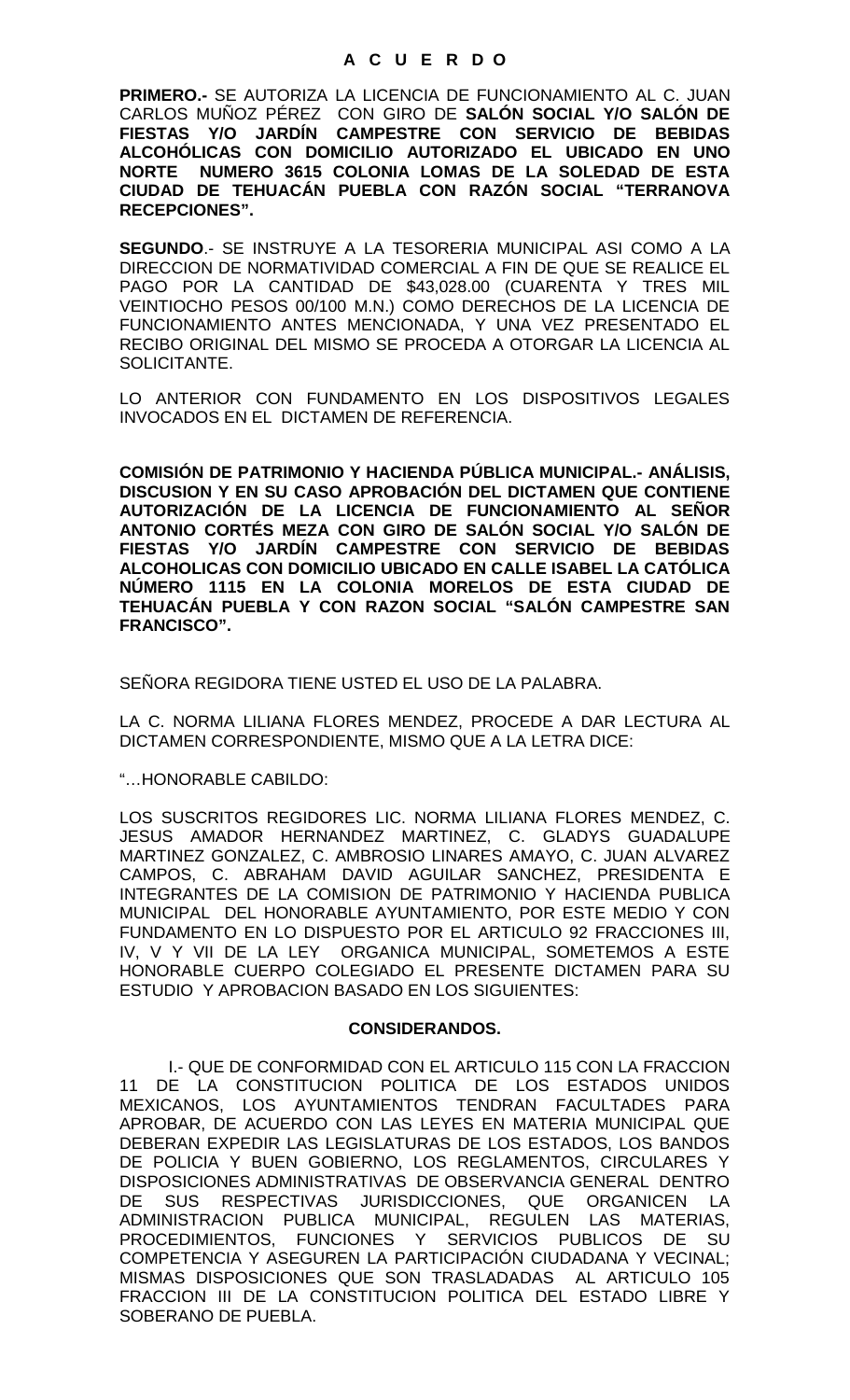II.- QUE EL ARTÍCULO 78 FRACCIONES I,III,IV,XV, Y LX DE LA LEY ORGANICA MUNICIPAL, DETERMINA DENTRO DE LAS ATRIBUCIONES DE LOS AYUNTAMIENTOS EL CUMPLIR Y HACER CUMPLIR EN LOS ASUNTOS DE SU COMPETENCIA, LAS LEYES, DECRETOS, Y DISPOSICIONES DE OBSERVANCIA GENERAL DE LA FEDERACION Y DEL ESTADO, ASI COMO LOS ORDENAMIENTOS MUNICIPALES; APROBAR SU ORGANIZACIÓN Y DIVISION ADMINISTRATIVAS DE ACUERDO CON LAS NECESIDADES DEL MUNICIPIO; EXPEDIR BANDOS DE POLICIA Y GOBIERNO, REGLAMENTOS, CIRCULARES Y DISPOSICIONES ADMINISTRATIVAS DE OBSERVANCIA GENERAL, REFERENTES A SU ORGANIZACIÓN, FUNCIONAMIENTO, SERVICIOS PUBLICOS QUE DEBAN PRESTAR Y DEMAS ASUNTOS DE SU COMPETENCIA, SUJETANDOSE A LAS BASES NORMATIVAS ESTABLECIDAS POR LA CONSTITUCION POLITICA DEL ESTADO LIBRE Y SOBERANO DE PUEBLA , VIGILANDO SU OBSERVANCIA Y APLICACIÓN, DESIGNAR DE ENTRE LOS REGIDORES A QUIENES DEBAN INTEGRAR LAS COMISIONES QUE SE DETERMINAN EN LA PRESENTE LEY Y LAS DEMAS QUE LE CONFIERAN LAS LEYES Y ORDENAMIENTOS VIGENTES EN EL MUNICIPIO.

III.- QUE EL ARTICULO 92 DE LA MISMA LEY ARRIBA INVOCADA ESTIPULA EN SUS FRACCIONES III, IV, V, Y VII QUE SON FACULTADES Y OBLIGACIONES DE LOS REGIDORES EL EJERCER LAS FACULTADES DE DELIBERACION Y DECISION DE LOS ASUNTOS QUE LE COMPETEN AL AYUNTAMIENTO, FORMAR PARTE DE LAS COMISIONES PARA LAS QUE FUEREN DESIGNADOS POR ÉSTE Y DICTAMINAR E INFORMAR SOBRE LOS ASUNTOS QUE SE LES ENCOMIENDE; FORMULAR AL AYUNTAMIENTO LAS PROPUESTAS DE ORDENAMIENTO EN LOS ASUNTOS MUNICIPALES, Y PROMOVER TODO LO QUE CREAN CONVENIENTE AL BUEN SERVICIO PUBLICO.

IV.- QUE LA ANTERIOR DISPOSICION, SE ARTICULA CON EL DISPOSITIVO 96 FRACCION VIII DEL MISMO ORDENAMIENTO DEL QUE SE DESPRENDE ARMÓNICAMENTE QUE DENTRO DE LAS COMISIONES PERMANENTES DE REGIDORES SE ENCUENTRA LA COMISION DE PATRIMONIO Y HACIENDA PUBLICA MUNICIPAL DEL HONORABLE AYUNTAMIENTO DE LA QUE FORMAMOS PARTE LOS SUSCRITOS Y QUE FUE CONSTITUIDA EN CONCORDANCIA CON LOS RECURSOS Y NECESIDADES ESPECIFICAS DEL MUNICIPIO POR ACUERDO DEL HONORABLE PLENO DEL AYUNTAMIENTO EL QUINCE DE FEBRERO DE DOS MIL CATORCE Y QUE DEBERA ANALIZAR, DISCUTIR Y PROPONER SOBRE LOS ASUNTOS COMPRENDIDOS EN ESAS MATERIAS;

V.- EL CUMPLIMIENTO DE LAS DISPOSICIONES DEL REGLAMENTO PARA EL FUNCIONAMIENTO DE ESTABLECIMIENTOS CON VENTA DE BEBIDAS ALCOHOLICAS, SERVICIO DE HOSPEDAJE Y CELEBRACION DE ESPECTÁCULOS PÚBLICOS EN LA CIUDAD DE TEHUACAN PUEBLA, COMO LO ESTIPULA SU ARTÍCULO PRIMERO SON DE INTERÉS PÚBLICO Y APLICACIÓN GENERAL Y TIENE POR OBJETIVO REGULAR EL FUNCIONAMIENTO DE LOS ESTABLECIMIENTOS CUYO GIRO MERCANTÍL SEA LA VENTA DE BEBIDAS ALCOHOLICAS, DE SERVICIO DE HOSPEDAJE Y CELEBRACION DE ESPECTACULOS PUBLICOS.

VI.- LA APLICACIÓN DEL REGLAMENTO ANTES MENCIONADO CORRESPONDE AL AYUNTAMIENTO MUNICIPAL CONSTITUCIONAL DE TEHUACAN PUEBLA; ASI COMO SON ATRIBUCIONES DEL AYUNTAMIENTO COMO LO MARCA EL ARTICULO 4 Y 5 DEL MISMO, FIJAR LOS HORARIOS DE FUNCIONAMIENTO DE LOS ESTABLECIMIENTOS CON GIRO DE VENTA DE BEBIDAS ALCOHOLICAS, SERVICIO DE HOSPEDAJE Y CELEBRACION DE ESPECTACULOS PUBLICOS, ORDENAR LA SUSPENSION DE ACTIVIDADES EN FECHA U HORAS DETERMINADAS, DE LOS<br>ESTABLECIMIENTOS QUE OPEREN ALGUNOS DE LOS GIROS ESTABLECIMIENTOS QUE OPEREN ALGUNOS DE LOS GIROS ESPECIALMENTE REGULADOS EN ESTE REGLAMENTO, CON EL OBJETO DE REGULAR QUE NO SE ALTERE EL ORDEN Y LA SEGURIDAD PUBLICA, *EXPEDIR LAS LICENCIAS Y PERMISOS DE FUNCIONAMIENTO EN LOS TERMINOS DEL MISMO ORDENAMIENTO,* RECIBIR LAS DECLARACIONES DE APERTURA DE LOS ESTABLECIMIENTOS QUE NO REQUIERAN DE LICENCIA PARA SU FUNCIONAMIENTO, DESIGNAR A LOS INSPECTORES RESPONSABLES DE VIGILAR EL DESARROLLO DE LOS ESPECTACULOS PUBLICOS Y EL DEBIDO CUMPLIMIENTO SOBRE LA VENTA DE BEBIDAS ALCOHOLICAS, DESIGNAR AL PERSONAL QUE LLEVARA A CABO LAS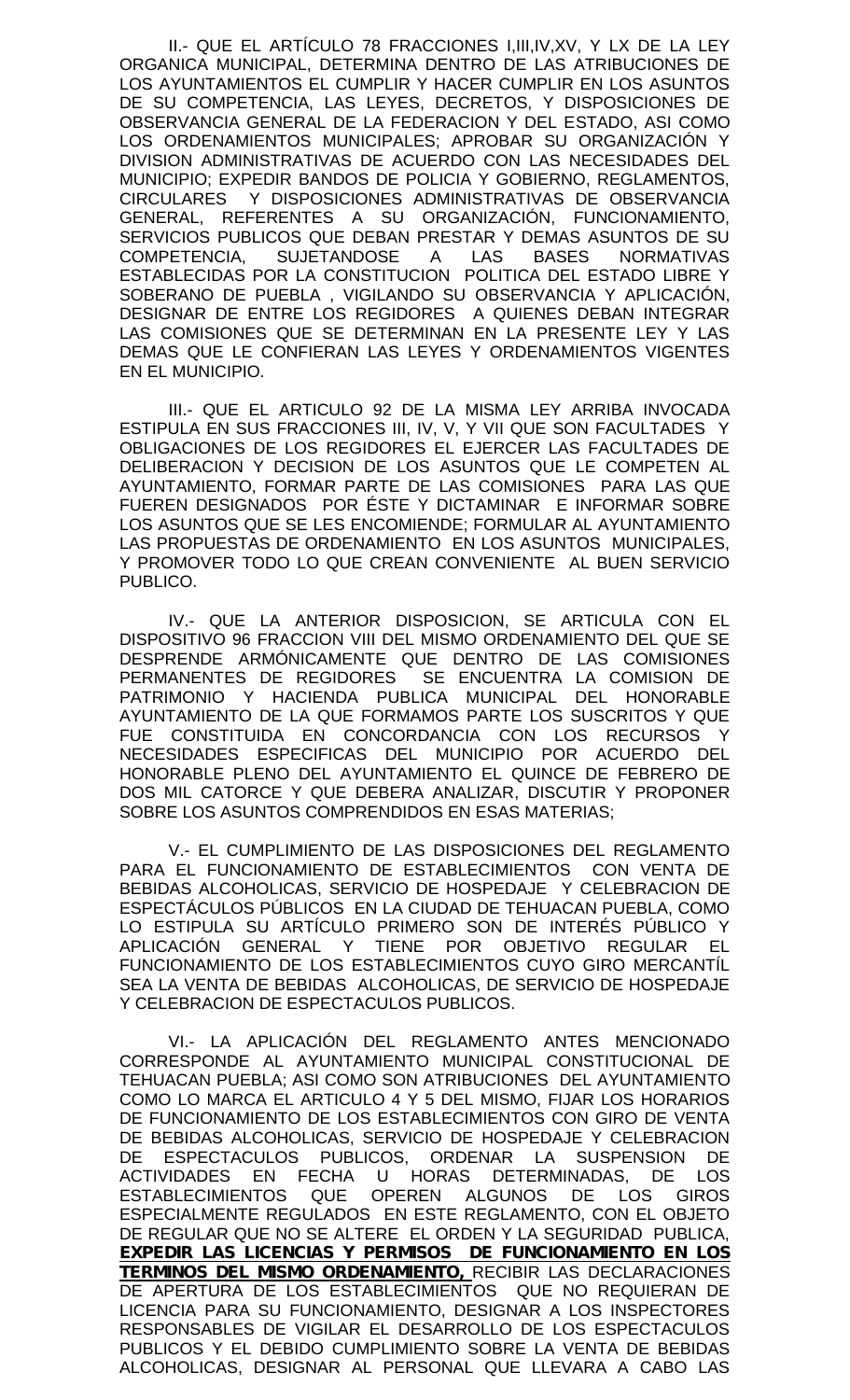INSPECCIONES Y VISITAS A QUE SE REFIERE EL REGLAMENTO, APLICAR LAS SANCIONES PREVISTAS EN ESTE ORDENAMIENTO, SUBSTANCIAR EL PROCEDIMIENTO DE CANCELACION DE LICENCIAS Y PERMISOS ASI COMO LAS DEMAS QUE SEÑALA EL REGLAMENTO U OTRAS DISPOSICIONES APLICABLES.

VII.- COMO LO MARCA EL ARTICULO 11 DEL REGLAMENTO PARA EL FUNCIONAMIENTO DE ESTABLECIMIENTOS CON VENTA DE BEBIDAS ALCOHOLICAS, SERVICIO DE HOSPEDAJE Y CELEBRACION DE ESPECTACULOS PUBLICOS EN LA CIUDAD, QUEDAN SUJETOS A LOS REQUISITOS DE LICENCIAS DE FUNCIONAMIENTO TODOS LOS ESTABLECIMIENTOS MERCANTILES QUE EMITAN O GENEREN RUIDO, VIBRACIONES DE ENERGIA TERMICA, LUMINOSIDAD, HUMO POLVO O GASES Y DEBERAN CUMPLIR CON LAS DISPOSICIONES MARCADAS EN EL REGLAMENTO PARA EL MEJORAMIENTO Y PROTECCION DE LA IMAGEN URBANA DE TEHUACAN VIGENTES, LAS MEDIDAS SEÑALADAS POR LA DIRECCION DE ECOLOGIA DEL MUNICIPIO DE TEHUACAN, LAS MEDIDAS SEÑALAS POR LA DIRECCION DE PROTECCION CIVIL Y BOMBEROS DEL MUNICIPIO DE TEHUACAN PUEBLA. **MISMAS QUE HAN SIDO VERIFICADAS POR LA DIRECCION DE DESARROLLO URBANO AL OTORGARLES LA RENOVACION O EN SU CASO LA LICENCIA DE USO DE SUELO**.

VIII.- QUE EL REGLAMENTO PARA EL FUNCIONAMIENTO DE ESTABLECIMIENTOS CON VENTA DE BEBIDAS ALCOHOLICAS, SERVICIO DE HOSPEDAJE Y CELEBRACION DE ESPECTACULOS PUBLICOS EN ESTA CIUDAD, ESTABLECE EN SU ARTICULO SEXTO, LAS LICENCIAS DE FUNCIONAMIENTO ES LA AUTORIZACION QUE CUMPLIDOS LOS REQUISITOS ADMINISTRATIVOS ESTABLECIDOS EN ESTE REGLAMENTO EMITE EL H. AYUNTAMIENTO PARA QUE UNA PERSONA FISICA O MORAL PUEDA OPERAR UN ESTABLECIMIENTO.

IX.- ASI MISMO, DICHO REGLAMENTO MENCIONA EN SUS ARTICULOS 76 Y 77 QUE LOS INTERESADOS EN OBTENER DEL AYUNTAMIENTO LAS LICENCIAS CORRESPONDIENTES PARA LA OPERACIÓN DE ESTABLECIMIENTOS MERCANTILES, DEBERAN CONTAR PREVIAMENTE CON:

- CONSTANCIA DE ZONIFICACION DE USO DE SUELO, EN CASO DE QUE PRETENDA CONSTRUIR.
- LICENCIA DE USO DE SUELO
- AUTORIZACION SANITARIA EN CASO DE QUE SE REQUIERA
- EL VISTO BUENO DEL DEPARTAMENTO DE OBRAS PUBLICAS DEL AYUNTAMIENTO PARA LOS EFECTOS DEL CUMPLIMIENTO DE LAS DISPOSICIONES QUE ENMARCA EL REGLAMENTO DE CONSTRUCCIONES DEL ESTADO DE PUEBLA EN LAS EDIFICACIONES QUE LO REQUIERAN.
- LA AUTORIZACION DE USO Y OCUPACIÓN EN SU CASO A QUE SE REFIERE EL CITADO REGLAMENTO DE CONSTRUCCIONES.

PRESENTAR SOLICITUD POR ESCRITO ANTE EL AYUNTAMIENTO CON LOS SIGUIENTES DOCUMENTOS:

- NOMBRE, DOMICILIO, REGISTRO FEDERAL DE CONTRIBUYENTES Y NACIONALIDAD DEL SOLICITANTE, SI ES EXTRANJERO DEBERÁ COMPROBAR QUE ESTA AUTORIZADO POR LA SECRETARIA DE GOBERNACION PARA DEDICARSE A LA ACTIVIDAD RESPECTIVA, SI SE TRATA DE PERSONA MORAL SU REPRESENTANTE LEGAL ACOMPAÑARÁ TESTIMONIO O COPIA DE LA ESCRITURA CONSTITUTIVA Y EL DOCUMENTO QUE ACREDITE SU PERSONALIDAD, UBICACIÓN DEL LOCAL DONDE PRETENDE ESTABLECERSE;
- ANEXAR A LA SOLICITUD UN CROQUIS DONDE SE INDIQUE EN FORMA CLARA Y PRECISA LA UBICACIÓN Y DISTRIBUCION DEL LOCAL.
- CONTAR CON LOS ACCESORIOS NECESARIOS PARA LA PRESENTACION DEL GIRO QUE PRETENDA REALIZAR Y
- EL TITULO DE PROPIEDAD DEL INMUEBLE O COPIA DEL CONTRATO EN QUE SE ACREDITE EL DERECHO AL USO Y GOCE DEL MISMO,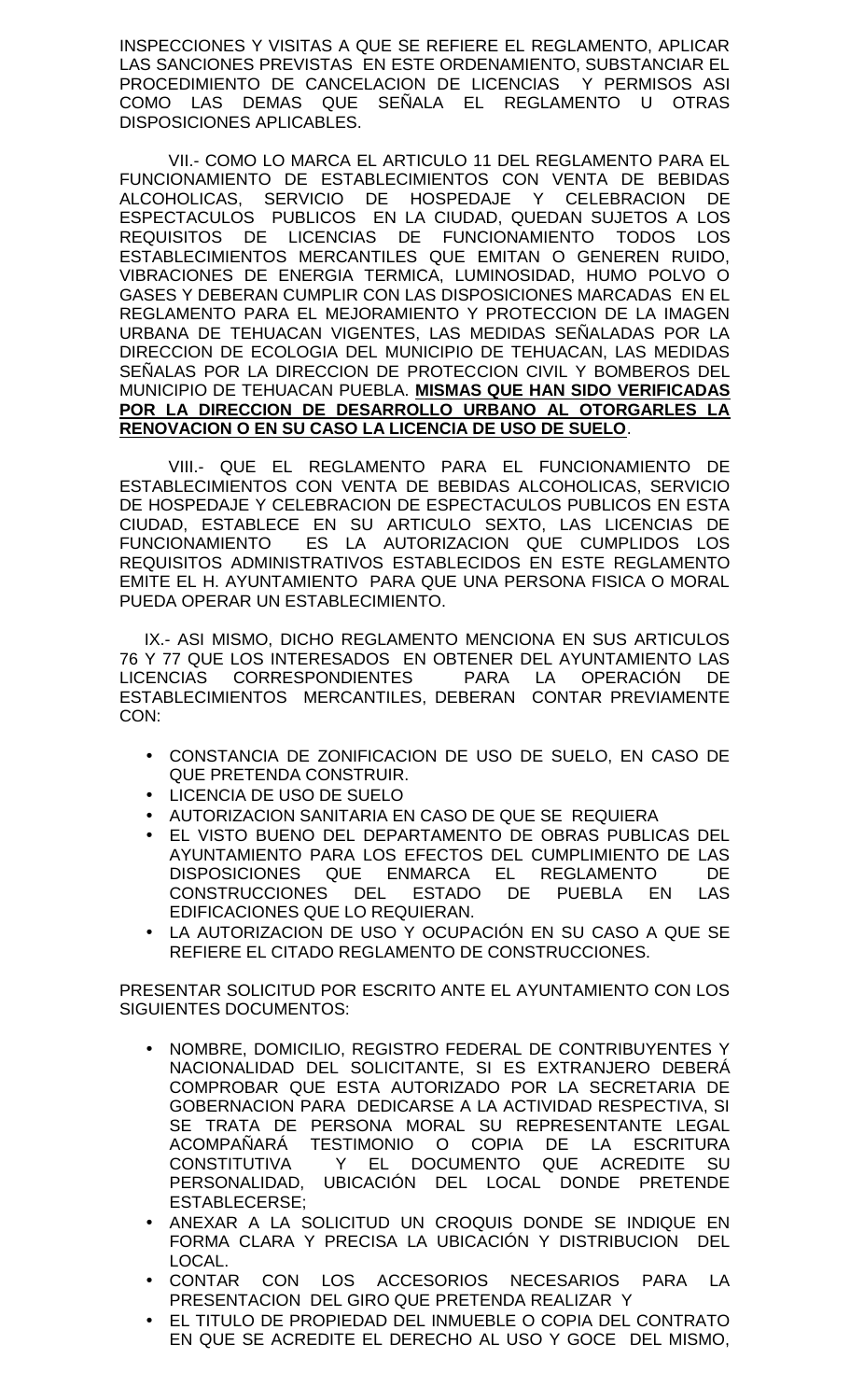#### DEBIDAMENTE REGISTRADO EN LA TESORERIA DE ESTE AYUNTAMIENTO.

X.- RECIBA LA SOLICITUD ACOMPAÑADA DE LOS DOCUMENTOS Y REQUISITOS A QUE SE REFIERE EL ARTÍCULO ANTERIOR EL AYUNTAMIENTO DEBERA PROCEDER EN UN PLAZO MAXIMO DE TREINTA DIAS A EXPEDIR LA LICENCIA CORRESPONDIENTE, EL AYUNTAMIENTO PODRA DENTRO DEL PLAZO SEÑALADO, REALIZAR VISITAS PARA VERIFICAR QUE EL ESTABLECIMIENTO REUNA LAS CONDICIONES MANIFESTADAS EN LA SOLICITUD RESPECTIVA.

XI.- LA LEY DE HACIENDA MUNICIPAL MARCA COMO INGRESOS PROPIOS DE LA HACIENDA MUNICIPAL LOS DERECHOS CAUSADOS POR LA EXPEDICION DE LICENCIAS, PERMISOS, AUTORIZACIONES PARA EL FUNCIONAMIENTO DE ESTABLECIMIENTOS O LOCALES CUYOS GIROS SEAN LA ENAJENACION DE BEBIDAS ALCOHOLICAS O LA PRESTACION DE SERVICIOS QUE INCLUYAN. ASI EN SU ARTICULO 98 Y 99 ESTIPULA QUE SERAN SUJETOS DE ESTOS DERECHOS, SIN PERJUICIO DE LO QUE DISPONE LA LEY DE INGRESOS, LAS PERSONAS FISICAS O MORALES QUE ENAJENEN BEBIDAS ALCOHOLICAS O LA PRESTACION DE SERVICIOS QUE INCLUYAN EL EXPENDIO DE DICHAS BEBIDAS, Y QUE REQUIERAN PARA SU ACTIVIDAD LA EXPEDICION POR PARTE DEL AYUNTAMIENTO DE UNA LICENCIA, PERMISO O AUTORIZACION, DE LA MISMA FORMA LOS DERECHOS A QUE SE REFIERE ESTE CAPITULO, SE CAUSARAN Y PAGARAN DE ACUERDO A LAS CUOTAS Y TARIFAS QUE PARA CADA GIRO ESTABLEZA LA LEY DE INGRESOS DEL MUNICIPIO.

XII.- EN CONCORDANCIA CON LO ANTERIOR, LA LEY DE INGRESOS PARA EL EJERCICIO FISCAL 2014 DETERMINA EN SU ARTICULO 26 FRACCION I LAS CUOTAS QUE DEBERAN DE PAGARSE POR EL OTORGAMIENTO DE LICENCIAS DE FUNCIONAMIENTO DE ESTABLECIMIENTOS O LOCALES CUYO GIRO IMPLIQUE LA ENAJENACION O EXPENDIO DE BEBIDAS ALCOHOLICAS REALIZADAS TOTAL O PARCIALMENTE AL PUBLICO, SIENDO LOS CASOS QUE NOS OCUPAN LAS SIGUIENTES:

SALON SOCIAL Y/O SALON DE FIESTAS Y/O JARDIN CAMPESTRE CON SERVICIO DE BEBIDAS ALCOHOLICAS CON UN COSTO ESTIPULADO EN LA LEY DE INGRESOS VIGENTE DE \$43,028.00 (CUARENTA Y TRES MIL VEINTIOCHO PESOS 00/100 M.N.)

LA CUOTA DEL COSTO MENCIONADO DEBERA DE CUBRIRSE POR EL INTERESADO EN LAS CAJAS DE LA TESORERIA MUNICIPAL UNA VEZ AUTORIZADA.

XIII.- EL CODIGO FISCAL MUNICIPAL EN SU ARTICULO 43 FRACCION III DETERMINA QUE SON FACULTADES DE LAS AUTORIDADES FISCALES MUNICIPALES EXPEDIR CIRCULARES PARA DAR A CONOCER A LAS DIVERSAS DEPENDENCIAS O UNIDADES ADMINISTRAIVAS *EL CRITERIO QUE DEBERAN SEGUIR EN CUANTO A LA APLICACIÓN DE LAS NORMAS TRIBUTARIAS,* COMO ES EL CASO DE LA LEY DE INGRESOS ANTES CITADA. EN EL EJERCICIO DE DICHA DISPOSICION **LA LEY ORGANICA MUNICIPAL** FACULTA AL TESORERO MUNICIPAL A FIN DE EJERCER LAS ATRIBUCIONES QUE EN LA LEGISLACION HACENDARIA SE CONFIEREN A LAS AUTORIDADES FISCALES MUNICIPALES.

XIV.- QUE CON FECHA 25 DE SEPTIEMBRE DEL DOS MIL CATORCE, EL C. ANTONIO CORTES MEZA SOLICITÓ A ESTE H. AYUNTAMIENTO A TRAVES DE LA DIRECCION DE NORMATIVIDAD COMERCIAL MUNICIPAL LICENCIA DE FUNCIONAMIENTO CON GIRO DE SALON SOCIAL Y/O SALON DE FIESTAS Y/O JARDIN CAMPESTRE CON SERVICIO DE BEBIDAS ALCOHOLICAS SOLICITANDO SE AUTORICE CON DOMICILIO DE FUNCIONAMIENTO PARA ESTE, EL UBICADO EN CALLE ISABEL LA CATOLICA NUMERO 1115 EN LA COLONIA MORELOS DE ESTA CIUDAD DE TEHUACAN PUEBLA, Y CON RAZON SOCIAL "SALON CAMPESTRE SAN FRANCISCO", SOLICITUD QUE FUE PRESENTADA DEBIDAMENTE REQUISITADA, CUMPLIENDO Y ACREDITANDO LOS EXTREMOS LEGALES MARCADOS POR EL REGLAMENTO.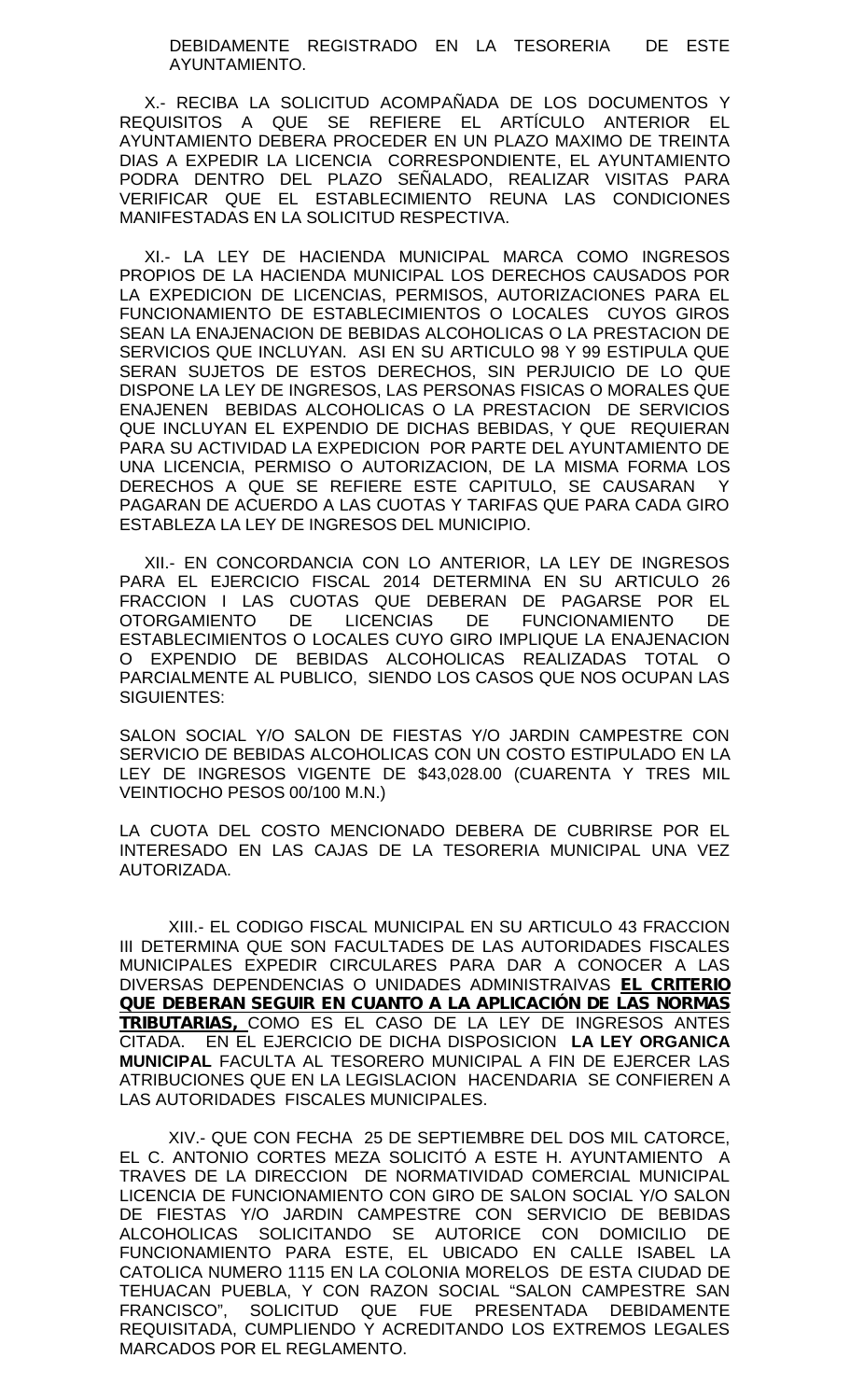POR LO ANTERIORMENTE EXPUESTO Y CON FUNDAMENTO EN LAS DISPOSICIONES CITADAS, LA SUSCRITA COMISION DE PATRIMONIO Y HACIENDA PÚBLICA MUNICIPAL DEL HONORABLE AYUNTAMIENTO SOLICITA A ESTE HONORABLE CUERPO COLEGIADO EL SIGUIENTE.

# **DICTAMEN**

**PRIMERO.-** SE AUTORICE LA LICENCIA DE FUNCIONAMIENTO AL C. ANTONIO CORTES MEZA CON GIRO DE **SALON SOCIAL Y/O SALON DE FIESTAS Y/O JARDIN CAMPESTRE CON SERVICIO DE BEBIDAS ALCOHOLICAS CON DOMICILIO AUTORIZADO EL UBICADO EN CALLE ISABEL LA CATOLICA NUMERO 1115 COLONIA MORELOS DE ESTA CIUDAD DE TEHUACAN PUEBLA CON RAZON SOCIAL "SALON CAMPESTRE SAN FRANCISCO".**

**SEGUNDO**.- SE INSTRUYA A LA TESORERIA MUNICIPAL ASI COMO A LA DIRECCION DE NORMATIVIDAD COMERCIAL A FIN DE QUE SE REALICE EL PAGO POR LA CANTIDAD DE \$43,028.00 (CUARENTA Y TRES MIL VEINTIOCHO PESOS 00/100 M.N.) COMO DERECHOS DE LA LICENCIA DE FUNCIONAMIENTO ANTES MENCIONADA, Y UNA VEZ PRESENTADO EL RECIBO ORIGINAL DEL MISMO SE PROCEDA A OTORGAR LA LICENCIA AL SOLICITANTE.- "POR LA FE Y ESPERANZA DE TEHUACAN".- TEHUACAN PUEBLA, A 29 DE SEPTIEMBRE DEL 2014.- LA COMISION DE PATRIMONIO Y HACIENDA PÚBLICA MUNICIPAL DEL HONORABLE AYUNTAMIENTO.- LIC. NORMA LILIANA FLORES MENDEZ.- C. JESUS AMADOR HERNANDEZ MARTINEZ.- C. GLADYS GUADALUPE MARTINEZ GONZALEZ.- C. AMBROSIO LINARES AMAYO.- C. JUAN ALVAREZ CAMPOS.- C. ABRAHAM DAVID AGUILAR SANCHEZ.- FIRMAS ILEGIBLES".

SEÑORA PRESIDENTA MUNICIPAL, REGIDORES Y SINDICO MUNICIPAL, EN VOTACIÓN SE LES CONSULTA SI SE APRUEBA LA PROPUESTA EN CUESTION, LOS QUE ESTÉN POR LA AFIRMATIVA SÍRVANSE MANIFESTARLO LEVANTANDO LA MANO.

HABIÉNDOSE ANALIZADO AMPLIAMENTE EL CONTENIDO DEL DICTAMEN DE REFERENCIA, POR UNANIMIDAD DE VOTOS A FAVOR POR PARTE DE LOS INTEGRANTES DEL HONORABLE CABILDO, SE DETERMINA EL SIGUIENTE:

# **A C U E R D O**

**PRIMERO.-** SE AUTORIZA LA LICENCIA DE FUNCIONAMIENTO AL C. ANTONIO CORTES MEZA CON GIRO DE **SALON SOCIAL Y/O SALON DE FIESTAS Y/O JARDIN CAMPESTRE CON SERVICIO DE BEBIDAS ALCOHOLICAS CON DOMICILIO AUTORIZADO EL UBICADO EN CALLE ISABEL LA CATOLICA NUMERO 1115 COLONIA MORELOS DE ESTA CIUDAD DE TEHUACAN PUEBLA CON RAZON SOCIAL "SALON CAMPESTRE SAN FRANCISCO".**

**SEGUNDO**.- SE INSTRUYE A LA TESORERIA MUNICIPAL ASI COMO A LA DIRECCION DE NORMATIVIDAD COMERCIAL A FIN DE QUE SE REALICE EL PAGO POR LA CANTIDAD DE \$43,028.00 (CUARENTA Y TRES MIL VEINTIOCHO PESOS 00/100 M.N.) COMO DERECHOS DE LA LICENCIA DE FUNCIONAMIENTO ANTES MENCIONADA, Y UNA VEZ PRESENTADO EL RECIBO ORIGINAL DEL MISMO SE PROCEDA A OTORGAR LA LICENCIA AL SOLICITANTE.

LO ANTERIOR CON FUNDAMENTO EN LOS DISPOSITIVOS LEGALES INVOCADOS EN EL DICTAMEN DE REFERENCIA.

**COMISIÓN DE PATRIMONIO Y HACIENDA PÚBLICA MUNICIPAL.- ANÁLISIS, DISCUSIÓN Y EN SU CASO APROBACIÓN DEL DICTAMEN QUE CONTIENE AUTORIZACIÓN DE LA LICENCIA DE FUNCIONAMIENTO A FAVOR DE LA**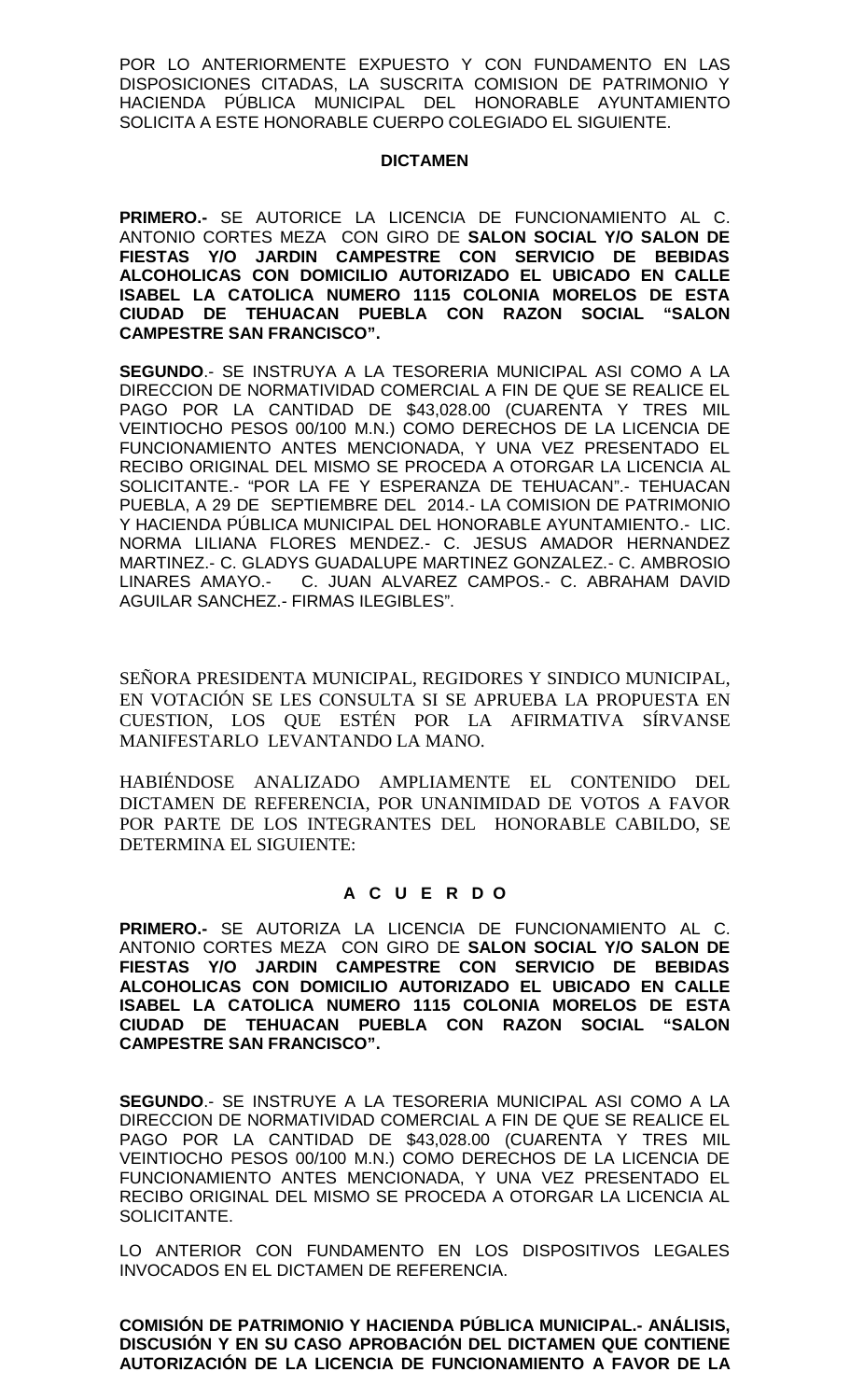**PERSONA MORAL DENOMINADA "DESARROLLO HABITACIONAL EL RIEGO, S.C." A TRAVÉS DE SU ADMINISTRADOR ÚNICO C. NOÉ IDELFONSO SÁNCHEZ LÓPEZ, CON GIRO DE HOTEL O MOTEL CON SERVICIO DE BAR, CON DOMICILIO UBICADO EN PROLONGACION 20 DE NOVIEMBRE L 5 MANZANA 14, SAN PABLO TEPETZINGO EN TEHUACÁN PUEBLA.**

SEÑORA REGIDORA TIENE USTED EL USO DE LA PALABRA.

LA C. NORMA LILIANA FLORES MENDEZ, PROCEDE A DAR LECTURA AL DICTAMEN CORRESPONDIENTE, MISMO QUE A LA LETRA DICE:

"…HONORABLE CABILDO:

LOS SUSCRITOS REGIDORES LIC. NORMA LILIANA FLORES MENDEZ, C. JESUS AMADOR HERNANDEZ MARTINEZ, C. GLADYS GUADALUPE MARTINEZ GONZALEZ, C. AMBROSIO LINARES AMAYO, C. JUAN ALVAREZ CAMPOS, C. ABRAHAM DAVID AGUILAR SANCHEZ, PRESIDENTA E INTEGRANTES DE LA COMISION DE PATRIMONIO Y HACIENDA PUBLICA MUNICIPAL DEL HONORABLE AYUNTAMIENTO, POR ESTE MEDIO Y CON FUNDAMENTO EN LO DISPUESTO POR EL ARTICULO 92 FRACCIONES III, IV, V Y VII DE LA LEY ORGANICA MUNICIPAL, SOMETEMOS A ESTE HONORABLE CUERPO COLEGIADO EL PRESENTE DICTAMEN PARA SU ESTUDIO Y APROBACION BASADO EN LOS SIGUIENTES:

## **CONSIDERANDOS.**

I.- QUE DE CONFORMIDAD CON EL ARTICULO 115 CON LA FRACCION 11 DE LA CONSTITUCION POLITICA DE LOS ESTADOS UNIDOS MEXICANOS, LOS AYUNTAMIENTOS TENDRAN FACULTADES PARA APROBAR, DE ACUERDO CON LAS LEYES EN MATERIA MUNICIPAL QUE DEBERAN EXPEDIR LAS LEGISLATURAS DE LOS ESTADOS, LOS BANDOS DE POLICIA Y BUEN GOBIERNO, LOS REGLAMENTOS, CIRCULARES Y DISPOSICIONES ADMINISTRATIVAS DE OBSERVANCIA GENERAL DENTRO DE SUS RESPECTIVAS JURISDICCIONES, QUE ORGANICEN LA ADMINISTRACION PUBLICA MUNICIPAL, REGULEN LAS MATERIAS, PROCEDIMIENTOS, FUNCIONES Y SERVICIOS PUBLICOS DE SU COMPETENCIA Y ASEGUREN LA PARTICIPACIÓN CIUDADANA Y VECINAL; MISMAS DISPOSICIONES QUE SON TRASLADADAS AL ARTICULO 105 FRACCION III DE LA CONSTITUCION POLITICA DEL ESTADO LIBRE Y SOBERANO DE PUEBLA.

II.- QUE EL ARTÍCULO 78 FRACCIONES I,III,IV,XV, Y LX DE LA LEY ORGANICA MUNICIPAL, DETERMINA DENTRO DE LAS ATRIBUCIONES DE LOS AYUNTAMIENTOS EL CUMPLIR Y HACER CUMPLIR EN LOS ASUNTOS DE SU COMPETENCIA, LAS LEYES, DECRETOS, Y DISPOSICIONES DE OBSERVANCIA GENERAL DE LA FEDERACION Y DEL ESTADO, ASI COMO LOS ORDENAMIENTOS MUNICIPALES; APROBAR SU ORGANIZACIÓN Y DIVISION ADMINISTRATIVAS DE ACUERDO CON LAS NECESIDADES DEL MUNICIPIO; EXPEDIR BANDOS DE POLICIA Y GOBIERNO, REGLAMENTOS, CIRCULARES Y DISPOSICIONES ADMINISTRATIVAS DE OBSERVANCIA GENERAL, REFERENTES A SU ORGANIZACIÓN, FUNCIONAMIENTO, SERVICIOS PUBLICOS QUE DEBAN PRESTAR Y DEMAS ASUNTOS DE SU COMPETENCIA, SUJETANDOSE A LAS BASES NORMATIVAS ESTABLECIDAS POR LA CONSTITUCION POLITICA DEL ESTADO LIBRE Y SOBERANO DE PUEBLA , VIGILANDO SU OBSERVANCIA Y APLICACIÓN, DESIGNAR DE ENTRE LOS REGIDORES A QUIENES DEBAN INTEGRAR LAS COMISIONES QUE SE DETERMINAN EN LA PRESENTE LEY Y LAS DEMAS QUE LE CONFIERAN LAS LEYES Y ORDENAMIENTOS VIGENTES EN EL MUNICIPIO.

III.- QUE EL ARTICULO 92 DE LA MISMA LEY ARRIBA INVOCADA ESTIPULA EN SUS FRACCIONES III, IV, V, Y VII QUE SON FACULTADES Y OBLIGACIONES DE LOS REGIDORES EL EJERCER LAS FACULTADES DE DELIBERACION Y DECISION DE LOS ASUNTOS QUE LE COMPETEN AL AYUNTAMIENTO, FORMAR PARTE DE LAS COMISIONES PARA LAS QUE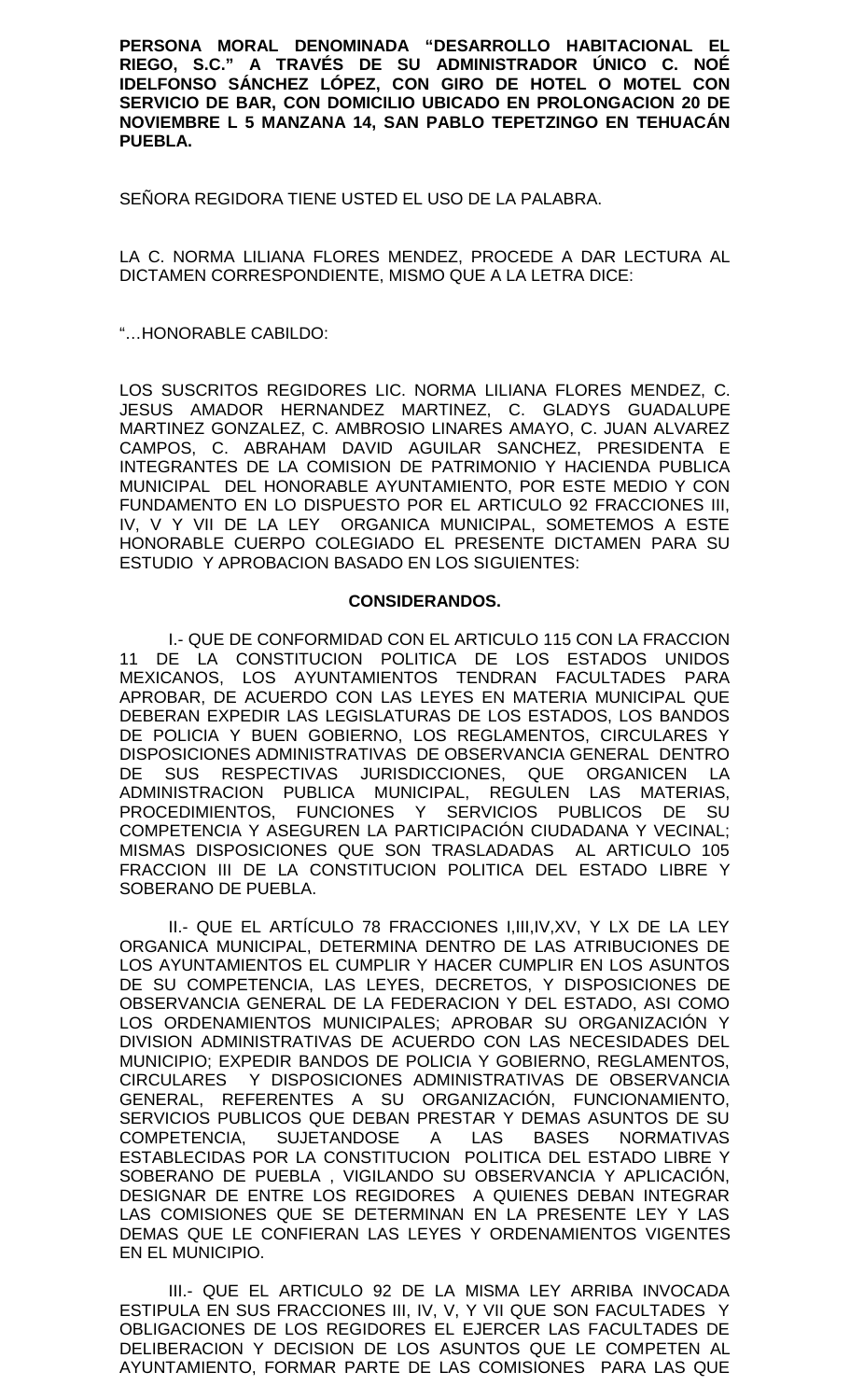FUEREN DESIGNADOS POR ÉSTE Y DICTAMINAR E INFORMAR SOBRE LOS ASUNTOS QUE SE LES ENCOMIENDE; FORMULAR AL AYUNTAMIENTO LAS PROPUESTAS DE ORDENAMIENTO EN LOS ASUNTOS MUNICIPALES, Y PROMOVER TODO LO QUE CREAN CONVENIENTE AL BUEN SERVICIO PUBLICO.

IV.- QUE LA ANTERIOR DISPOSICION, SE ARTICULA CON EL DISPOSITIVO 96 FRACCION VIII DEL MISMO ORDENAMIENTO DEL QUE SE DESPRENDE ARMÓNICAMENTE QUE DENTRO DE LAS COMISIONES PERMANENTES DE REGIDORES SE ENCUENTRA LA COMISION DE PATRIMONIO Y HACIENDA PUBLICA MUNICIPAL DEL HONORABLE AYUNTAMIENTO DE LA QUE FORMAMOS PARTE LOS SUSCRITOS Y QUE FUE CONSTITUIDA EN CONCORDANCIA CON LOS RECURSOS Y NECESIDADES ESPECIFICAS DEL MUNICIPIO POR ACUERDO DEL HONORABLE PLENO DEL AYUNTAMIENTO EL QUINCE DE FEBRERO DE DOS MIL CATORCE Y QUE DEBERA ANALIZAR, DISCUTIR Y PROPONER SOBRE LOS ASUNTOS COMPRENDIDOS EN ESAS MATERIAS;

V.- EL CUMPLIMIENTO DE LAS DISPOSICIONES DEL REGLAMENTO PARA EL FUNCIONAMIENTO DE ESTABLECIMIENTOS CON VENTA DE BEBIDAS ALCOHOLICAS, HOSPEDAJE Y CELEBRACION DE ESPECTÁCULOS EN EL MUNICIPIO DE TEHUACAN PUEBLA, COMO LO ESTIPULA SU ARTÍCULO PRIMERO SON DE INTERÉS PÚBLICO Y APLICACIÓN GENERAL Y TIENE POR OBJETIVO REGULAR EL FUNCIONAMIENTO DE LOS ESTABLECIMIENTOS CUYO GIRO MERCANTÍL SEA LA VENTA DE BEBIDAS ALCOHOLICAS, DE SERVICIO DE HOSPEDAJE Y CELEBRACION DE ESPECTACULOS.

VI.- LA APLICACIÓN DEL REGLAMENTO ANTES MENCIONADO CORRESPONDE AL H, AYUNTAMIENTO MUNICIPAL CONSTITUCIONAL DE TEHUACAN PUEBLA; ASI COMO SON ATRIBUCIONES DEL AYUNTAMIENTO COMO LO MARCA EL ARTICULO 4 Y 5 DEL MISMO, FIJAR LOS HORARIOS DE FUNCIONAMIENTO DE LOS ESTABLECIMIENTOS CON GIRO DE VENTA DE BEBIDAS ALCOHOLICAS, SERVICIO DE HOSPEDAJE Y CELEBRACION DE ESPECTACULOS PUBLICOS, ORDENAR LA SUSPENSION DE ACTIVIDADES EN FECHA U HORAS DETERMINADAS, DE LOS ESTABLECIMIENTOS QUE OPEREN ALGUNOS DE LOS GIROS ESPECIALMENTE REGULADOS EN ESTE REGLAMENTO, CON EL OBJETO DE REGULAR QUE NO SE ALTERE EL ORDEN Y LA SEGURIDAD PUBLICA, *EXPEDIR LAS LICENCIAS Y PERMISOS DE FUNCIONAMIENTO EN LOS TERMINOS DEL MISMO ORDENAMIENTO,* RECIBIR LAS DECLARACIONES DE APERTURA DE LOS ESTABLECIMIENTOS QUE NO REQUIERAN DE LICENCIA PARA SU FUNCIONAMIENTO, DESIGNAR A LOS INSPECTORES RESPONSABLES DE VIGILAR EL DESARROLLO DE LOS ESPECTACULOS PUBLICOS Y EL DEBIDO CUMPLIMIENTO SOBRE LA VENTA DE BEBIDAS ALCOHOLICAS, DESIGNAR AL PERSONAL QUE LLEVARA A CABO LAS INSPECCIONES Y VISITAS A QUE SE REFIERE EL REGLAMENTO, APLICAR LAS SANCIONES PREVISTAS EN ESTE ORDENAMIENTO, SUBSTANCIAR EL PROCEDIMIENTO DE CANCELACION DE LICENCIAS Y PERMISOS ASI COMO LAS DEMAS QUE SEÑALA EL REGLAMENTO U OTRAS DISPOSICIONES APLICABLES.

VII.- COMO LO MARCA EL ARTICULO 11 DEL REGLAMENTO PARA EL FUNCIONAMIENTO DE ESTABLECIMIENTOS CON VENTA DE BEBIDAS ALCOHOLICAS, HOSPEDAJE Y CELEBRACION DE ESPECTACULOS EN EL MUNICIPIO DE TEHUACAN, PUEBLA, QUEDAN SUJETOS A LOS REQUISITOS DE LICENCIAS DE FUNCIONAMIENTO TODOS LOS ESTABLECIMIENTOS MERCANTILES QUE EMITAN O GENEREN RUIDO, VIBRACIONES DE ENERGIA TERMICA, LUMINOSIDAD, HUMO POLVO O GASES Y DEBERAN CUMPLIR CON LAS DISPOSICIONES MARCADAS EN EL REGLAMENTO PARA EL MEJORAMIENTO Y PROTECCION DE LA IMAGEN URBANA DE TEHUACAN VIGENTES, LAS MEDIDAS SEÑALADAS POR LA DIRECCION DE ECOLOGIA DEL MUNICIPIO DE TEHUACAN, LAS MEDIDAS SEÑALAS POR LA DIRECCION DE PROTECCION CIVIL Y BOMBEROS DEL MUNICIPIO DE TEHUACAN PUEBLA. **MISMAS QUE HAN SIDO VERIFICADAS POR LA DIRECCION DE DESARROLLO URBANO AL OTORGARLES LA RENOVACION O EN SU CASO LA LICENCIA DE USO DE SUELO.**

VIII.- QUE EL REGLAMENTO PARA EL FUNCIONAMIENTO DE ESTABLECIMIENTOS CON VENTA DE BEBIDAS ALCOHOLICAS, HOSPEDAJE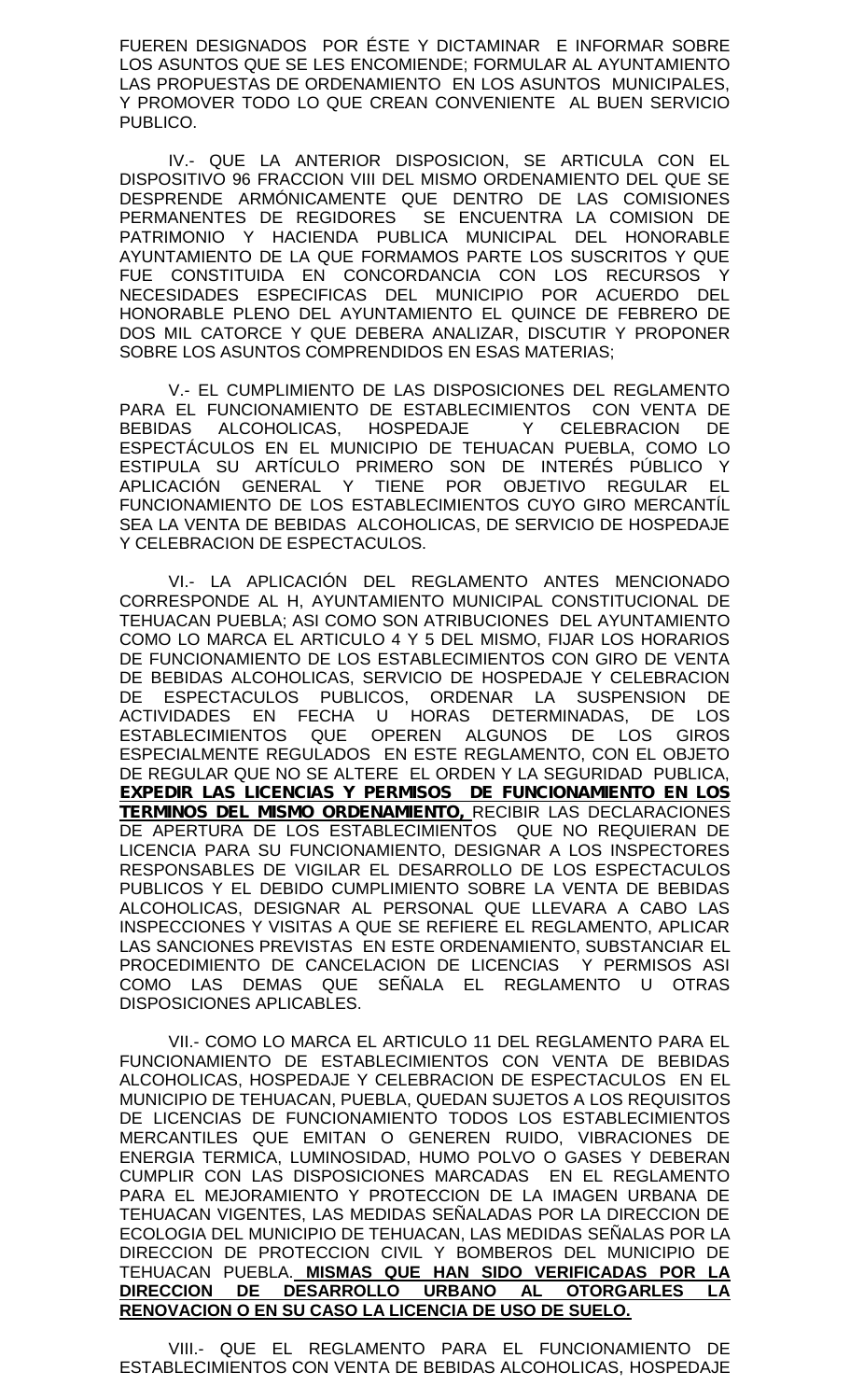Y CELEBRACION DE ESPECTACULOS EN EL MUNICIPIO DE TEHUACAN, PUEBLA, ESTABLECE EN SU ARTICULO SEXTO, LAS LICENCIAS DE FUNCIONAMIENTO ES LA AUTORIZACION QUE CUMPLIDOS LOS REQUISITOS ADMINISTRATIVOS ESTABLECIDOS EN ESTE REGLAMENTO EMITE EL H. AYUNTAMIENTO PARA QUE UNA PERSONA FISICA O MORAL PUEDA OPERAR UN ESTABLECIMIENTO.

IX.- ASI MISMO, DICHO REGLAMENTO MENCIONA EN SUS ARTICULOS 76 Y 77 QUE LOS INTERESADOS EN OBTENER DEL AYUNTAMIENTO LAS LICENCIAS CORRESPONDIENTES PARA LA OPERACIÓN DE ESTABLECIMIENTOS MERCANTILES, DEBERAN CONTAR PREVIAMENTE CON:

- CONSTANCIA DE ZONIFICACION DE USO DE SUELO, EN CASO DE QUE PRETENDA CONSTRUIR.
- LICENCIA DE USO DE SUELO
- AUTORIZACION SANITARIA EN CASO DE QUE SE REQUIERA
- EL VISTO BUENO DEL DEPARTAMENTO DE OBRAS PUBLICAS DEL AYUNTAMIENTO PARA LOS EFECTOS DEL CUMPLIMIENTO DE LAS DISPOSICIONES QUE ENMARCA EL REGLAMENTO DE CONSTRUCCIONES DEL ESTADO DE PUEBLA EN LAS EDIFICACIONES QUE LO REQUIERAN.
- LA AUTORIZACION DE USO Y OCUPACIÓN EN SU CASO A QUE SE REFIERE EL CITADO REGLAMENTO DE CONSTRUCCIONES.

PRESENTAR SOLICITUD POR ESCRITO ANTE EL AYUNTAMIENTO CON LOS SIGUIENTES DOCUMENTOS:

- NOMBRE, DOMICILIO, REGISTRO FEDERAL DE CONTRIBUYENTES Y NACIONALIDAD DEL SOLICITANTE, SI ES EXTRANJERO DEBERÁ COMPROBAR QUE ESTA AUTORIZADO POR LA SECRETARIA DE GOBERNACION PARA DEDICARSE A LA ACTIVIDAD RESPECTIVA, SI SE TRATA DE PERSONA MORAL SU REPRESENTANTE LEGAL ACOMPAÑARÁ TESTIMONIO O COPIA DE LA ESCRITURA CONSTITUTIVA Y EL DOCUMENTO QUE ACREDITE SU PERSONALIDAD, UBICACIÓN DEL LOCAL DONDE PRETENDE ESTABLECERSE;
- ANEXAR A LA SOLICITUD UN CROQUIS DONDE SE INDIQUE EN FORMA CLARA Y PRECISA LA UBICACIÓN Y DISTRIBUCION DEL LOCAL.
- CONTAR CON LOS ACCESORIOS NECESARIOS PARA LA PRESENTACION DEL GIRO QUE PRETENDA REALIZAR Y
- EL TITULO DE PROPIEDAD DEL INMUEBLE O COPIA DEL CONTRATO EN QUE SE ACREDITE EL DERECHO AL USO Y GOCE DEL MISMO, DEBIDAMENTE REGISTRADO EN LA TESORERIA DE ESTE AYUNTAMIENTO.

IX.- RECIBIDA LA SOLICITUD ACOMPAÑADA DE LOS DOCUMENTOS Y REQUISITOS A QUE SE REFIERE EL ARTÍCULO ANTERIOR EL AYUNTAMIENTO DEBERA PROCEDER EN UN PLAZO MAXIMO DE TREINTA DIAS A EXPEDIR LA LICENCIA CORRESPONDIENTE, EL AYUNTAMIENTO PODRA DENTRO DEL PLAZO SEÑALADO, REALIZAR VISITAS PARA VERIFICAR QUE EL ESTABLECIMIENTO REUNA LAS CONDICIONES MANIFESTADAS EN LA SOLICITUD RESPECTIVA.

XI.- LA LEY DE HACIENDA MUNICIPAL MARCA COMO INGRESOS PROPIOS DE LA HACIENDA MUNICIPAL LOS DERECHOS CAUSADOS POR LA EXPEDICION DE LICENCIAS, PERMISOS, AUTORIZACIONES PARA EL FUNCIONAMIENTO DE ESTABLECIMIENTOS O LOCALES CUYOS GIROS SEAN LA ENAJENACION DE BEBIDAS ALCOHOLICAS O LA PRESTACION DE SERVICIOS QUE INCLUYAN. ASI EN SU ARTICULO 98 Y 99 ESTIPULA QUE SERAN SUJETOS DE ESTOS DERECHOS, SIN PERJUICIO DE LO QUE DISPONE LA LEY DE INGRESOS, LAS PERSONAS FISICAS O MORALES QUE ENAJENEN BEBIDAS ALCOHOLICAS O LA PRESTACION DE SERVICIOS QUE INCLUYAN EL EXPENDIO DE DICHAS BEBIDAS, Y QUE REQUIERAN PARA SU ACTIVIDAD LA EXPEDICION POR PARTE DEL AYUNTAMIENTO DE UNA LICENCIA, PERMISO O AUTORIZACION, DE LA MISMA FORMA LOS DERECHOS A QUE SE REFIERE ESTE CAPITULO, SE CAUSARAN Y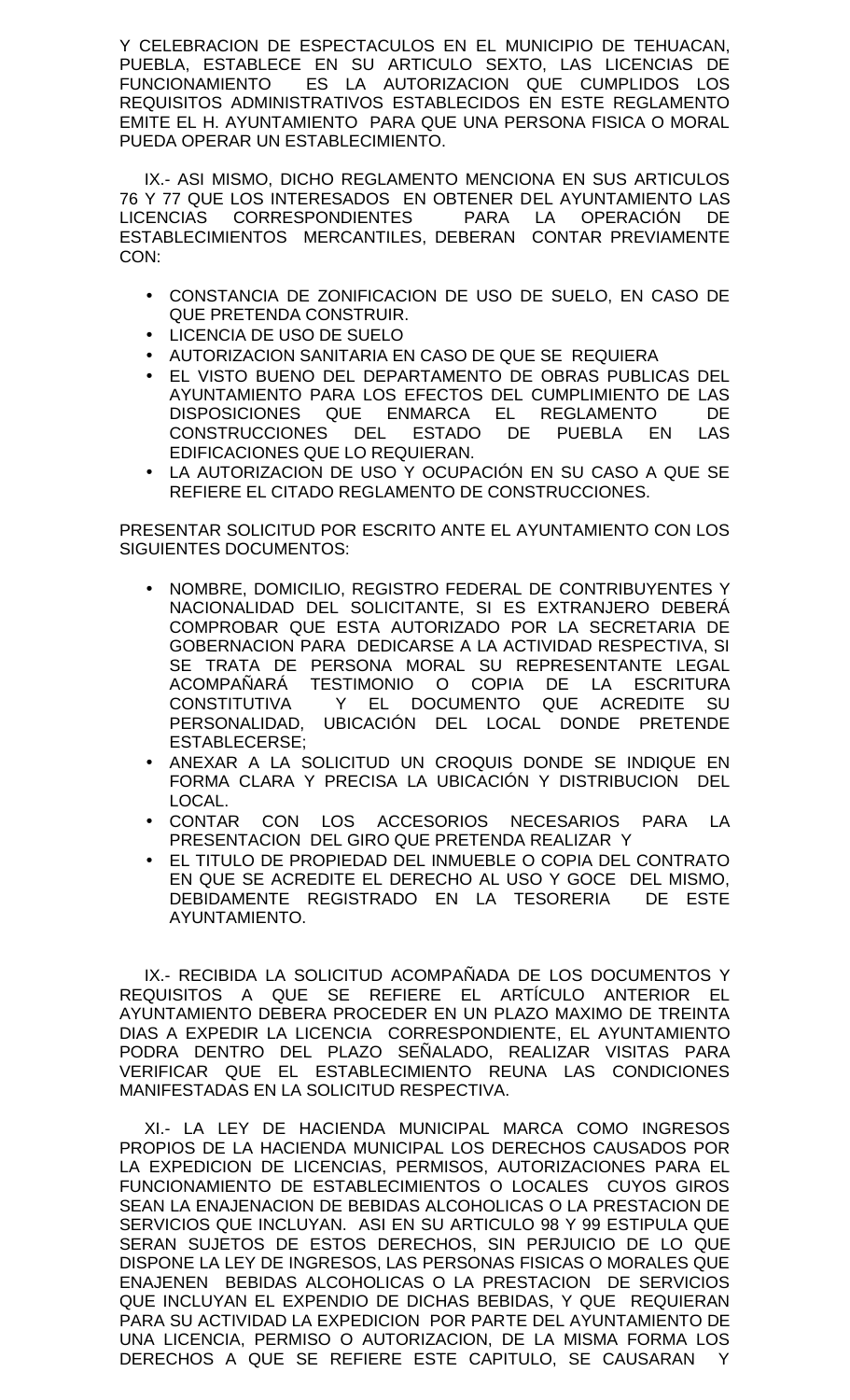PAGARAN DE ACUERDO A LAS CUOTAS Y TARIFAS QUE PARA CADA GIRO ESTABLEZA LA LEY DE INGRESOS DEL MUNICIPIO.

XII.- EN CONCORDANCIA CON LO ANTERIOR, LA LEY DE INGRESOS PARA EL EJERCICIO FISCAL 2014 DETERMINA EN SU ARTICULO 26 FRACCION I LAS CUOTAS QUE DEBERAN DE PAGARSE POR EL OTORGAMIENTO DE LICENCIAS DE FUNCIONAMIENTO DE ESTABLECIMIENTOS O LOCALES CUYO GIRO IMPLIQUE LA ENAJENACION O EXPENDIO DE BEBIDAS ALCOHOLICAS REALIZADAS TOTAL O PARCIALMENTE AL PUBLICO, SIENDO EL CASO QUE NOS OCUPA EL SIGUIENTE:

**LA PERSONA MORAL DENOMINADA "DESARROLLO HABITACIONAL EL RIEGO, S.C." A TRAVES DE SU ADMINISTRADOR UNICO C. NOE IDELFONSO SANCHEZ LOPEZ. SOLICITÓ ESPECIFICAMENTE LA LICENCIA DE FUNCIONAMIENTO CON GIRO HOTEL O MOTEL CON SERVICIO DE BAR, CON DOMICILIO UBICADO EN PROLONGACION 20 DE NOVIEMBRE L 5 MANZANA 14, SAN PABLO TEPETZINGO EN TEHUACAN PUEBLA.**

CON UN COSTO ESTIPULADO EN LA LEY DE INGRESOS, EN EL ARTICULO 26 INCISO R, POR LA CANTIDAD DE \$58,238.50 (CINCUENTA Y OCHO MIL DOSCIENTOS TREINTA Y OCHO PESOS 50/100 M.N.).

LA CUOTA DEL COSTO MENCIONADO DEBERA DE CUBRIRSE POR EL INTERESADO EN LAS CAJAS DE LA TESORERIA MUNICIPAL UNA VEZ, ACORDADO MEDIANTE CABILDO LA AUTORIZACION Y EXPEDICION DE LA LICENCIA DE FUNCIONAMIENTO QUE HA QUEDADO SEÑALADO EN LINEAS QUE ANTECEDE.

XIII.- EL CODIGO FISCAL MUNICIPAL EN SU ARTICULO 43 FRACCION III DETERMINA QUE SON FACULTADES DE LAS AUTORIDADES FISCALES MUNICIPALES EXPEDIR CIRCULARES PARA DAR A CONOCER A LAS DIVERSAS DEPENDENCIAS O UNIDADES ADMINISTRATIVAS *EL CRITERIO QUE DEBERAN SEGUIR EN CUANTO A LA APLICACIÓN DE LAS NORMAS TRIBUTARIAS,* COMO ES EL CASO DE LA LEY DE INGRESOS ANTES CITADA. EN EL EJERCICIO DE DICHA DISPOSICION **LA LEY ORGANICA MUNICIPAL** FACULTA AL TESORERO MUNICIPAL A FIN DE EJERCER LAS ATRIBUCIONES QUE EN LA LEGISLACION HACENDARIA SE CONFIEREN A LAS AUTORIDADES FISCALES MUNICIPALES.

XIV.- QUE CON FECHA 17 DE SEPTIEMBRE DEL DOS MIL CATORCE, **LA PERSONA MORAL DENOMINADA "DESARROLLO HABITACIONAL EL RIEGO,S. C." A TRAVES DE SU ADMINISTRADOR UNICO C. NOE IDELFONSO SANCHEZ LOPEZ TAL Y COMO LO ACREDITA Y JUSTIFICA CON LA ESCRITURA DE MANDATO GENERAL PARA PLEITOS Y COBRANZAS Y MANDATO GENERAL PARA ACTOS DE ADMINISTRACION CON NUMERO DE INSTRUMENTO 7111 VOLUMEN 141 DE FECHA DOS DE DICIEMBRE DEL DOS MIL DIEZ PASADA ANTE LA FE DEL NOTARIO PUBLICO LICENCIADO JOSE LUIS SALGADO VAZQUEZ TITULAR DE LA NOTARIA PUBLICA NUMERO SIETE DE LA CIUDAD DE TEHUACAN, PUEBLA, DOCUMENTO QUE SE AGREGA EN COPIAS SIMPLES Y QUE FUERON COTEJADAS CON SUS ORIGINALES, DOCUMENTO DONDE SE DESPRENDE QUE EL SEÑOR NOE IDELFONSO SANCHEZ LOPEZ TIENE LA PERSONALIDAD Y EL INTERÉS PARA REALIZAR DICHA SOLICITUD ANTE ESTE** H. AYUNTAMIENTO A TRAVES DE LA DIRECCION DE NORMATIVIDAD COMERCIAL MUNICIPAL LICENCIA DE FUNCIONAMIENTO CON GIRO **HOTEL O MOTEL CON SERVICIO DE BAR, CON DOMICILIO EN 20 DE NOVIEMBRE L-5 MANZANA 14, SAN PABLO TEPETZINGO EN TEHUACAN PUEBLA,** ACOMPAÑANDO SU SOLICITUD LA LICENCIA DE USO DE SUELO, CON UNA SUPERFICIE DE 887.17 METROS CUADRADOS OTORGADA POR LA DIRECCION DE DESARROLLO URBANO DE ESTE H. AYUNTAMIENTO MUNICIPAL DE TEHUACAN PUEBLA. DANDO CUMPLIMIENTO A LOS EXTREMOS LEGALES MARCADOS POR EL REGLAMENTO DE ESTABLECIMIENTOS CON VENTA DE BEBIDAS ALCOHOLICAS, HOSPEDAJE Y CELEBRACION DE ESPECTACULOS EN EL MUNICIPIO DE TEHUACAN PUEBLA, CABE HACER MENCION QUE LA REGIDURA DE INDUSTRIA, COMERCIO, AGRICULTURA Y GANADERIA REPRESENTADA POR EL C. JESUS AMADOR HERNANDEZ MARTINEZ, EN EL ANIMO DE CREAR,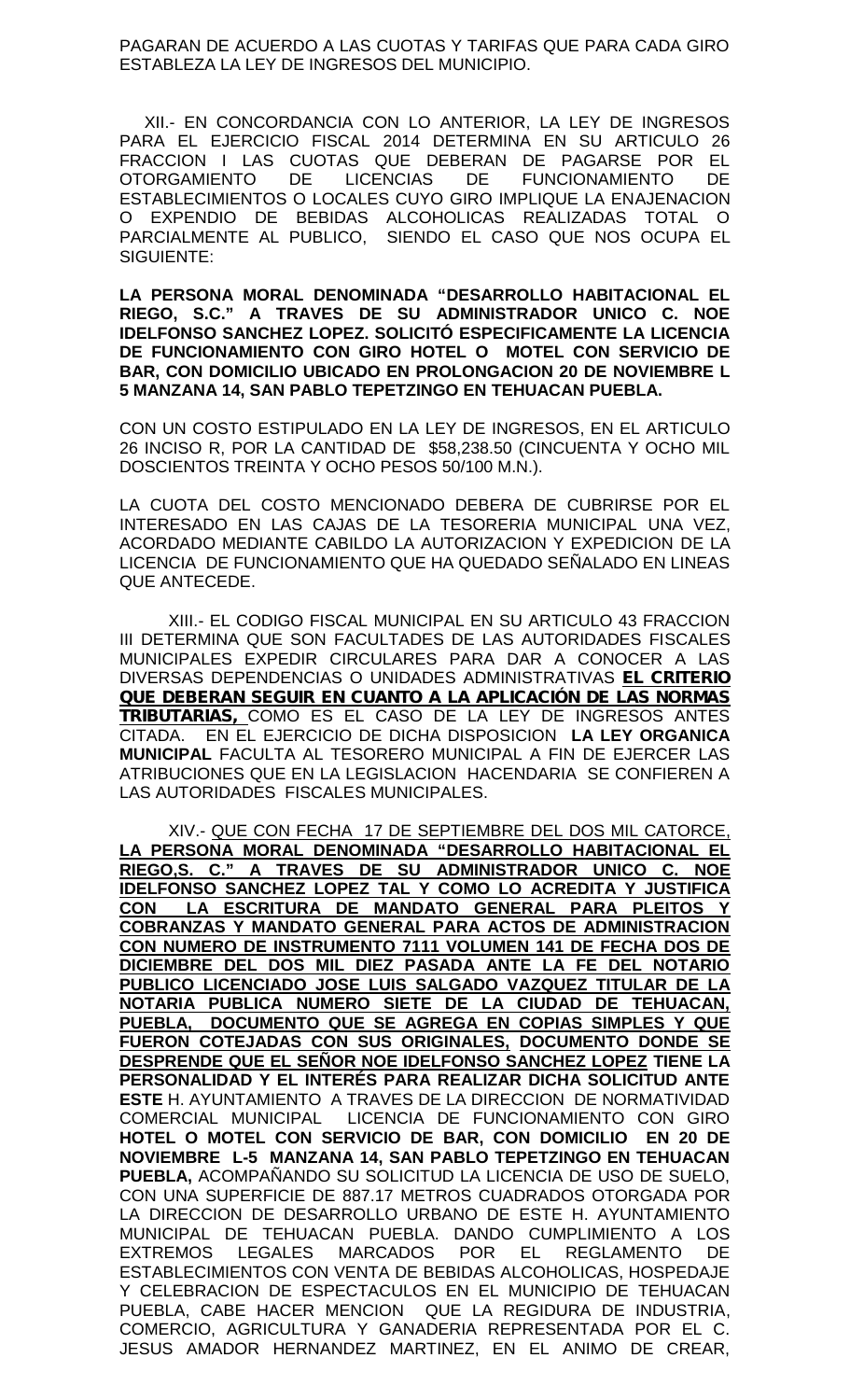APOYAR E IMPULSAR A LA INDUSTRIA TEHUACANERA SOLICITA LA SIGUIENTE LICENCIA A LA COMISION QUE SESIONA.

POR LO ANTERIORMENTE EXPUESTO Y CON FUNDAMENTO EN LAS DISPOSICIONES CITADAS, LA SUSCRITA COMISION DE PATRIMONIO Y HACIENDA PÚBLICA MUNICIPAL DEL HONORABLE AYUNTAMIENTO SOLICITA A ESTE HONORABLE CUERPO COLEGIADO EL SIGUIENTE.

# **DICTAMEN**

**PRIMERO.-** SE AUTORICE LA LICENCIA DE FUNCIONAMIENTO A LA PERSONA MORAL DENOMINADA **"DESARROLLO HABITACIONAL EL RIEGO, S.C." A TRAVES DE SU ADMINISTRADOR UNICO C. NOE IDELFONSO SANCHEZ LOPEZ, CON GIRO DE HOTEL O MOTEL CON SERVICIO DE BAR, CON DOMICILIO UBICADO EN PROLONGACION 20 DE NOVIEMBRE L 5 MANZANA 14, SAN PABLO TEPETZINGO EN TEHUACAN PUEBLA.**

**SEGUNDO**.- SE INSTRUYA A LA TESORERIA MUNICIPAL ASI COMO A LA DIRECCION DE NORMATIVIDAD COMERCIAL A FIN DE QUE SE REALICE EL PAGO POR LA CANTIDAD DE \$58,238.50 (CINCUENTA Y OCHO MIL DOSCIENTOS TREINTA Y OCHO PESOS 50/100 M.N.) COMO DERECHOS DE LA LICENCIA DE FUNCIONAMIENTO ANTES MENCIONADA, Y UNA VEZ PRESENTADO EL RECIBO ORIGINAL DEL MISMO, SE PROCEDA A OTORGAR LA LICENCIA AL SOLICITANTE.- "POR LA FE Y ESPERANZA DE TEHUACAN".- TEHUACAN PUEBLA, A 29 DE SEPTIEMBRE DEL 2014.- LA COMISION DE PATRIMONIO Y HACIENDA PÚBLICA MUNICIPAL DEL HONORABLE AYUNTAMIENTO.- LIC. NORMA LILIANA FLORES MENDEZ.- C. JESUS AMADOR HERNANDEZ MARTINEZ.- C. GLADYS GUADALUPE MARTINEZ GONZALEZ.- C. AMBROSIO LINARES AMAYO.- C. JUAN ALVAREZ CAMPOS.- C. ABRAHAM DAVID AGUILAR SANCHEZ.- FIRMAS ILEGIBLES"

SEÑORA PRESIDENTA MUNICIPAL, REGIDORES Y SINDICO MUNICIPAL, EN VOTACIÓN SE LES CONSULTA SI SE APRUEBA LA PROPUESTA EN CUESTION, LOS QUE ESTÉN POR LA AFIRMATIVA SÍRVANSE MANIFESTARLO LEVANTANDO LA MANO.

HABIÉNDOSE ANALIZADO AMPLIAMENTE EL CONTENIDO DEL DICTAMEN DE REFERENCIA, POR UNANIMIDAD DE VOTOS A FAVOR POR PARTE DE LOS INTEGRANTES DEL HONORABLE CABILDO, SE DETERMINA EL SIGUIENTE:

## **A C U E R D O**

**PRIMERO.-** SE AUTORIZA LA LICENCIA DE FUNCIONAMIENTO A LA PERSONA MORAL DENOMINADA **"DESARROLLO HABITACIONAL EL RIEGO, S.C." A TRAVES DE SU ADMINISTRADOR UNICO C. NOÉ IDELFONSO SÁNCHEZ LÓPEZ, CON GIRO DE HOTEL O MOTEL CON SERVICIO DE BAR, CON DOMICILIO UBICADO EN PROLONGACION 20 DE NOVIEMBRE L 5 MANZANA 14, SAN PABLO TEPETZINGO EN TEHUACAN PUEBLA.**

**SEGUNDO**.- SE INSTRUYE A LA TESORERIA MUNICIPAL ASI COMO A LA DIRECCION DE NORMATIVIDAD COMERCIAL A FIN DE QUE SE REALICE EL PAGO POR LA CANTIDAD DE \$58,238.50 (CINCUENTA Y OCHO MIL DOSCIENTOS TREINTA Y OCHO PESOS 50/100 M.N.) COMO DERECHOS DE LA LICENCIA DE FUNCIONAMIENTO ANTES MENCIONADA, Y UNA VEZ PRESENTADO EL RECIBO ORIGINAL DEL MISMO, SE PROCEDA A OTORGAR LA LICENCIA AL SOLICITANTE.

LO ANTERIOR CON FUNDAMENTO EN LOS DISPOSITIVOS LEGALES INVOCADOS EN EL DICTAMEN DE REFERENCIA.

**COMISIÓN DE GRUPOS VULNERABLES, JUVENTUD Y EQUIDAD ENTRE GÉNEROS.- ANÁLISIS, DISCUSIÓN Y EN SU CASO APROBACIÓN DE LA MODIFICACIÓN AL ACUERDO DE CABILDO DE FECHA 2 DE JULIO DE 2014, EN EL CAPÍTULO DE ACUERDOS MARCADO COMO TERCERO, RESPECTO DEL APOYO PARA LOS JOVENES DE DAID.**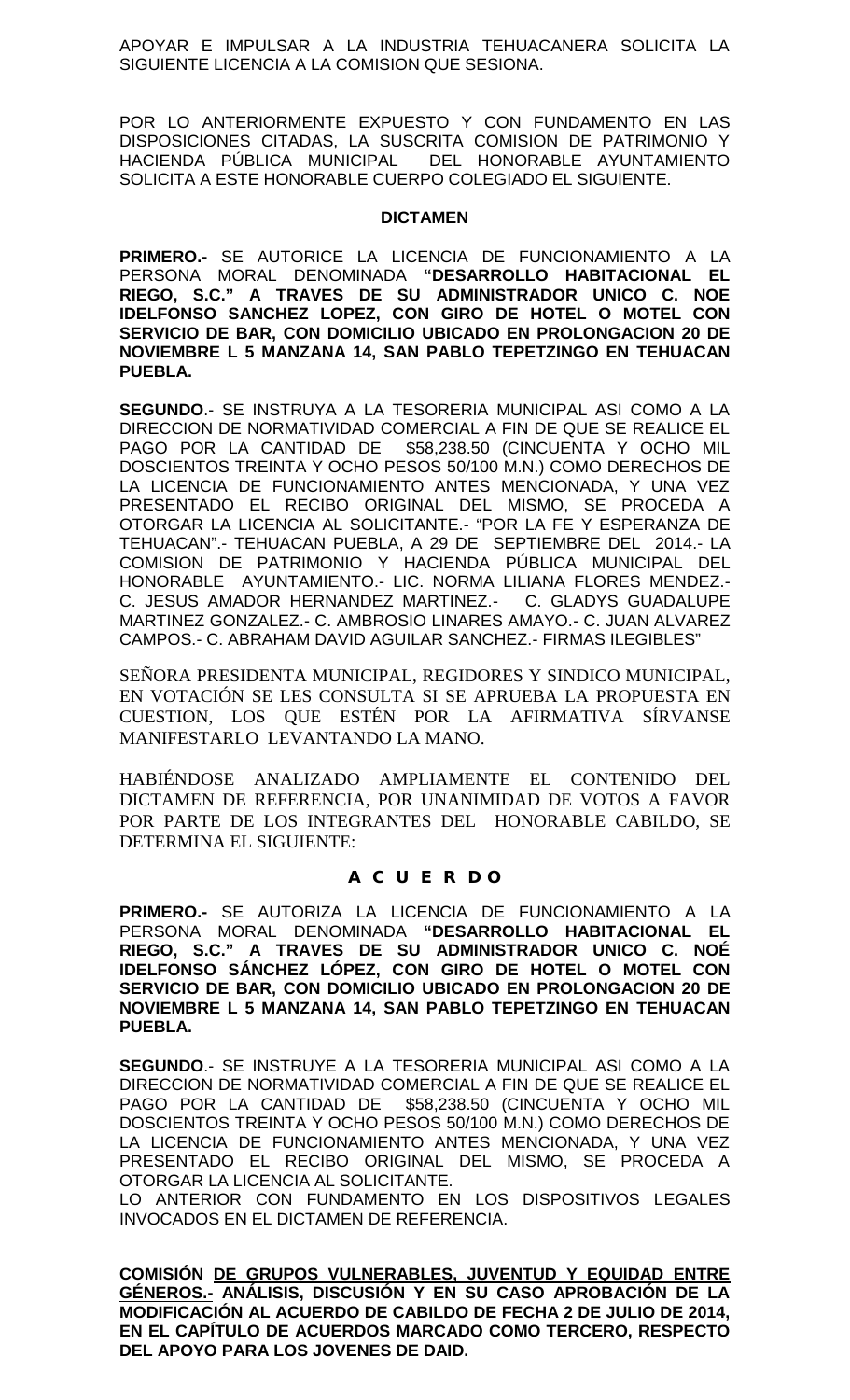SEÑOR REGIDOR TIENE USTED EL USO DE LA PALABRA.

EL REGIDOR VÍCTOR MANUEL RODRÍGUEZ LEZAMA, PROCEDE A DAR LECTURA AL DICTAMEN CORRESPONDIENTE, MISMO QUE A LA LETRA DICE:

#### **"…HONORABLE AYUNTAMIENTO DE TEHUACÁN, PUEBLA.**

**LOS QUE SUSCRIBEN INTEGRANTES DE LA COMISIÓN PERMANENTE DE GRUPOS VULNERABLES, JUVENTUD Y EQUIDAD ENTRE GÉNERO,** EN TÉRMINOS DE LOS QUE ESTABLECEN LOS ARTÍCULOS 115 FRACCIONES I, II, IV Y V DE LA CONSTITUCIÓN POLÍTICA DE LOS ESTADOS UNIDOS MEXICANOS, SIENDO APLICABLE PARA ESTA SITUACIÓN LOS ARTÍCULOS 8VO. DEL MISMO ORDENAMIENTO LEGAL ANTES CITADO; 2, 103, 103 FRACCIÓN IV, 105 FRACCIÓN III INCISO D Y 108 DE LA CONSTITUCIÓN POLÍTICA DEL RESTADO LIBRE Y SOBERANO DE PUEBLA; 1, 2, 3, 37 FRACCIONES V Y VI, 38, 70, 72, 73, 74, 75, 76, 77, 78 FRACCIONES I, IV, V XVIII, XXIII, 79, 82, 85, 86, 87, 92, 93, 94 Y 96 FRACCIÓN VII DE LA LEY ORGÁNICA MUNICIPAL; 11° DE LA LEY DE LOS TRABAJADORES AL SERVICIO DEL ESTADO Y DE APLICACIÓN SUPLETORIA A LA MISMA EL ARTÍCULO 50, 51 Y 52 DE LA LEY FEDERAL DEL TRABAJO Y DEMÁS RELATIVOS Y APLICABLES DEL MISMO ORDENAMIENTO LEGAL ANTES CITADO; **PRESENTO ANÁLISIS, DISCUSIÓN Y EN SU CASO APROBACIÓN DE LA MODIFICACIÓN AL ACUERDO DE CABILDO DE 02 DE JULIO DE 2014 EN EL CAPÍTULO DE ACUERDOS MARCADO COMO TERCERO.**

#### **C O N S I D E R A N D O**

- I. QUE LA CONSTITUCIÓN POLÍTICA DE LOS ESTADOS UNIDOS MEXICANOS ESTABLECE EN LOS SIGUIENTES NUMERALES LEGALES EL FUNDAMENTO:
	- a. ARTÍCULO 115 FRACCIÓN I PÁRRAFO PRIMERO Y CUARTO, FRACCIÓN II PÁRRAFOS PRIMERO, SEGUNDO Y TERCERO INCISO A), FRACCIÓN IV PÁRRAFO PRIMERO E INCISO C) PÁRRAFO QUINTO, DE LA CONSTITUCIÓN POLÍTICA DE LOS ESTADOS UNIDOS MEXICANOS, MISMO QUE A LA LETRA DICE: **FRACCIÓN I PÁRRAFO PRIMERO** "CADA MUNICIPIO SERÁ GOBERNADO POR UN AYUNTAMIENTO DE ELECCIÓN POPULAR DIRECTA, INTEGRADO POR UN PRESIDENTE MUNICIPAL Y EL NÚMERO DE REGIDORES Y SÍNDICOS QUE LA LEY DETERMINE. LA COMPETENCIA QUE ESTA CONSTITUCIÓN OTORGA AL GOBIERNO MUNICIPAL SE EJERCERÁ POR EL AYUNTAMIENTO DE MANERA EXCLUSIVA Y NO HABRÁ AUTORIDAD INTERMEDIA ALGUNA ENTRE ÉSTE Y EL GOBIERNO DEL ESTADO"; **PÁRRAFO CUARTO** "SI ALGUNO DE LOS MIEMBROS DEJARE DE DESEMPEÑAR SU CARGO, SERÁ SUSTITUIDO POR SU SUPLENTE, O SE PROCEDERÁ SEGÚN LO DISPONGA LA LEY"; **FRACCIÓN II PÁRRAFO PRIMERO**: "LOS MUNICIPIOS ESTARÁN INVESTIDOS DE PERSONALIDAD JURÍDICA Y MANEJARÁN SU PATRIMONIO CONFORME A LA LEY"; **PÁRRAFO SEGUNDO** "LOS AYUNTAMIENTOS TENDRÁN FACULTADES PARA APROBAR, DE ACUERDO CON LAS LEYES EN MATERIA MUNICIPAL QUE DEBERÁN EXPEDIR LAS LEGISLATURAS DE LOS ESTADOS, LOS BANDOS DE POLICÍA Y GOBIERNO, LOS REGLAMENTOS, CIRCULARES Y DISPOSICIONES ADMINISTRATIVAS DE OBSERVANCIA GENERAL DENTRO DE SUS RESPECTIVAS JURISDICCIONES, QUE ORGANICEN LA ADMINISTRACIÓN PÚBLICA MUNICIPAL, REGULEN LAS MATERIAS, PROCEDIMIENTOS, FUNCIONES Y SERVICIOS PÚBLICOS DE SU COMPETENCIA Y ASEGUREN LA PARTICIPACIÓN CIUDADANA Y VECINAL"; **PÁRRAFO TERCERO INCISO A)** "LAS BASES GENERALES DE LA ADMINISTRACIÓN PÚBLICA MUNICIPAL Y DEL PROCEDIMIENTO ADMINISTRATIVO, INCLUYENDO LOS MEDIOS DE IMPUGNACIÓN Y LOS ÓRGANOS PARA DIRIMIR LAS CONTROVERSIAS ENTRE DICHA ADMINISTRACIÓN Y LOS PARTICULARES, CON SUJECIÓN A LOS PRINCIPIOS DE IGUALDAD, PUBLICIDAD, AUDIENCIA Y LEGALIDAD" **FRACCIÓN IV** "LOS MUNICIPIOS ADMINISTRARAN LIBREMENTE SU HACIENDA, LA CUAL SE FORMARÁ DE LOS RENDIMIENTOS DE LOS BIENES QUE LES PERTENEZCAN, ASÍ COMO DE LAS CONTRIBUCIONES Y OTROS INGRESOS QUE LAS LEGISLATURAS ESTABLEZCAN A SU FAVOR, Y EN TODO CASO;

**INCISO C) PÁRRAFO QUINTO** "LOS RECURSOS QUE INTEGRAN LA HACIENDA MUNICIPAL SERÁN EJERCIDOS EN FORMA DIRECTA POR LOS AYUNTAMIENTOS, O BIEN, POR QUIEN ELLOS AUTORICEN, CONFORME A LA LEY".

b. ARTÍCULO 8.LOS FUNCIONARIOS Y EMPLEADOS PÚBLICOS RESPETARÁN EL EJERCICIO DEL DERECHO DE PETICIÓN, SIEMPRE QUE ÉSTA SE FORMULE POR ESCRITO, DE MANERA PACÍFICA Y RESPETUOSA; PERO EN MATERIA POLÍTICA SÓLO PODRÁN HACER USO DE ESE DERECHO LOS CIUDADANOS DE LA REPÚBLICA.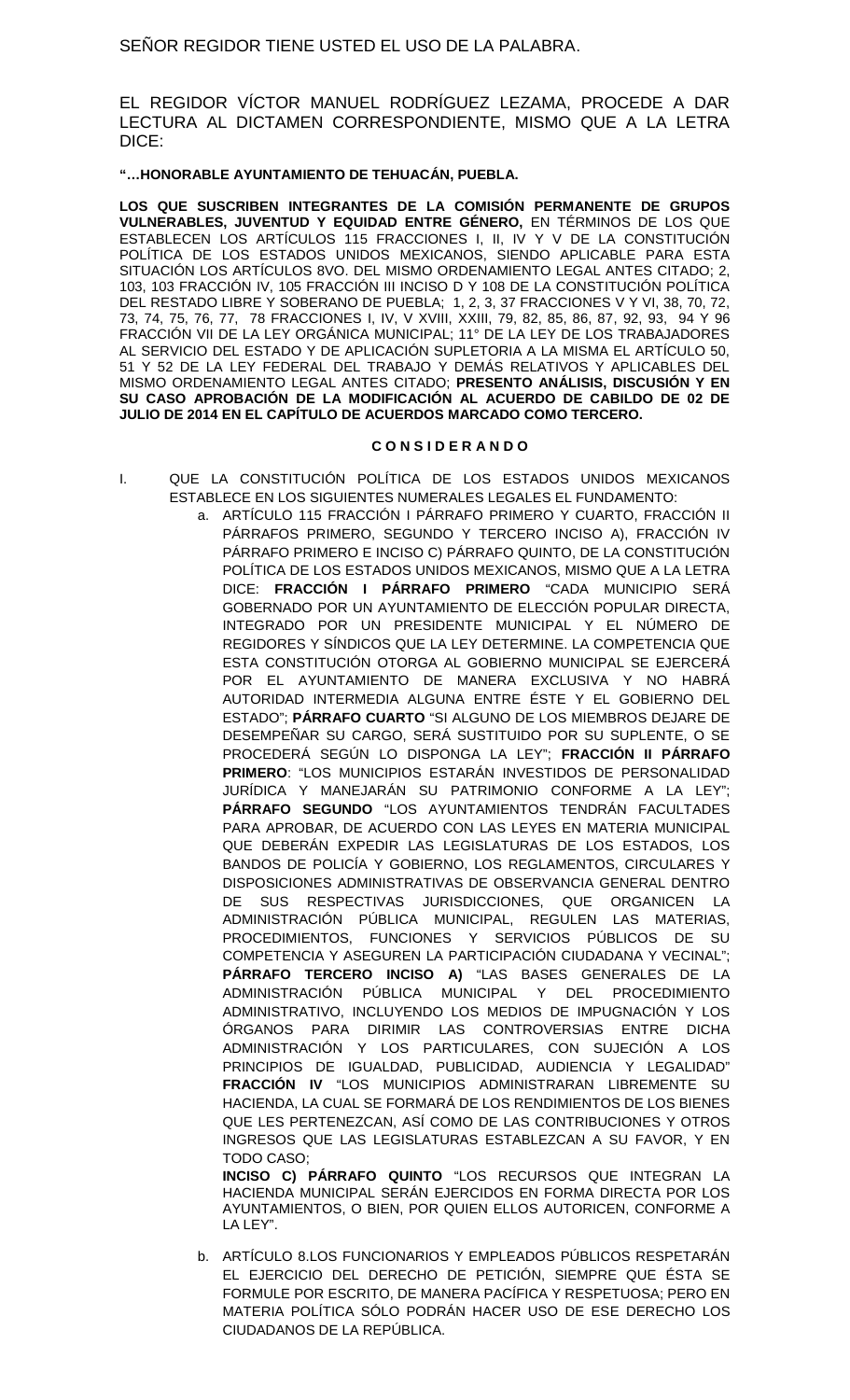A TODA PETICIÓN DEBERÁ RECAER UN ACUERDO ESCRITO DE LA AUTORIDAD A QUIEN SE HAYA DIRIGIDO, LA CUAL TIENE OBLIGACIÓN DE HACERLO CONOCER EN BREVE TÉRMINO AL PETICIONARIO.

- c. ARTÍCULO 1 PÁRRAFO QUINTO.- …QUEDA PROHIBIDA TODA DISCRIMINACIÓN MOTIVADA POR ORIGEN ÉTNICO O NACIONAL, EL GÉNERO, LA EDAD, LAS DISCAPACIDADES, LA CONDICIÓN SOCIAL, LAS CONDICIONES DE SALUD, LA RELIGIÓN, LAS OPINIONES, LAS PREFERENCIAS SEXUALES, EL ESTADO CIVIL O CUALQUIER OTRA QUE ATENTE CONTRA LA DIGNIDAD HUMANA Y TENGA POR OBJETO ANULAR O MENOSCABAR LOS DERECHOS Y LIBERTADES DE LAS PERSONAS.
- II. QUE LA CONSTITUCIÓN POLÍTICA DEL ESTADO LIBRE Y SOBERANO DE PUEBLA ESTABLECE EN LOS SIGUIENTES NUMERALES LEGALES EL FUNDAMENTO:
	- a. EL ARTÍCULO 2°: EL ESTADO ADOPTA PARA SU RÉGIMEN INTERIOR LA FORMA DE GOBIERNO REPUBLICANO, REPRESENTATIVO Y POPULAR, TENIENDO COMO BASE DE SU ORGANIZACIÓN POLÍTICA Y ADMINISTRATIVA EL MUNICIPIO LIBRE,
	- b. ARTÍCULO 102: EL MUNICIPIO LIBRE CONSTITUYE LA BASE DE LA DIVISIÓN TERRITORIAL Y DE LA ORGANIZACIÓN POLÍTICA Y ADMINISTRATIVA DEL ESTADO; CADA MUNICIPIO SERÁ GOBERNADO POR UN AYUNTAMIENTO DE ELECCIÓN POPULAR DIRECTA, INTEGRADO POR UN PRESIDENTE MUNICIPAL Y EL NÚMERO DE REGIDORES Y SÍNDICOS QUE LA LEY DETERMINE. LAS ATRIBUCIONES QUE ESTA CONSTITUCIÓN OTORGA AL GOBIERNO MUNICIPAL, SE EJERCERÁN POR EL AYUNTAMIENTO DE MANERA EXCLUSIVA Y NO HABRÁ AUTORIDAD INTERMEDIA ALGUNA, ENTRE ÉSTE Y EL GOBIERNO DEL ESTADO.
	- ARTICULO 103 FRACCIÓN IV: LOS MUNICIPIOS TIENEN PERSONALIDAD JURÍDICA, PATRIMONIO PROPIO QUE LOS AYUNTAMIENTOS MANEJARÁN CONFORME A LA LEY, Y ADMINISTRARÁN LIBREMENTE SU HACIENDA, LA CUAL SE FORMARÁ DE LOS RENDIMIENTOS DE LOS BIENES QUE LES PERTENEZCAN, ASÍ COMO DE LAS CONTRIBUCIONES Y OTROS INGRESOS QUE LA LEGISLATURA DEL ESTADO ESTABLEZCA A FAVOR DE AQUÉLLOS Y QUE, ENTRE OTROS, SERÁN: …IV: LOS RECURSOS QUE INTEGRAN LA HACIENDA MUNICIPAL SERÁN EJERCIDOS EN FORMA DIRECTA POR LOS AYUNTAMIENTOS, O BIEN, POR QUIENES ELLOS AUTORICEN, CONFORME A LA LEY.
	- d. ARTÍCULO 105 FRACCIÓN III INCISO D: LA ADMINISTRACIÓN PÚBLICA MUNICIPAL SERÁ CENTRALIZADA Y DESCENTRALIZADA, CON SUJECIÓN A LAS SIGUIENTES DISPOSICIONES:… LOS AYUNTAMIENTOS TENDRÁN FACULTADES PARA EXPEDIR DE ACUERDO CON LAS LEYES EN MATERIA MUNICIPAL QUE EMITA EL CONGRESO DEL ESTADO, LOS BANDOS DE POLICÍA Y GOBIERNO, LOS REGLAMENTOS, CIRCULARES Y DISPOSICIONES ADMINISTRATIVAS DE OBSERVANCIA GENERAL DENTRO DE SUS RESPECTIVAS JURISDICCIONES, QUE ORGANICEN LA ADMINISTRACIÓN PÚBLICA MUNICIPAL, REGULEN LAS MATERIAS, PROCEDIMIENTOS, FUNCIONES Y SERVICIOS PÚBLICOS DE SU COMPETENCIA Y ASEGUREN LA PARTICIPACIÓN CIUDADANA Y VECINAL….

EL PROCEDIMIENTO Y CONDICIONES PARA QUE EL GOBIERNO DEL ESTADO ASUMA UNA FUNCIÓN O SERVICIO MUNICIPAL CUANDO, AL NO EXISTIR EL CONVENIO CORRESPONDIENTE, EL CONGRESO DEL ESTADO CONSIDERE QUE EL MUNICIPIO DE QUE SE TRATE ESTÉ IMPOSIBILITADO PARA EJERCERLOS O PRESTARLOS; EN ESTE CASO, SERÁ NECESARIA SOLICITUD PREVIA DEL AYUNTAMIENTO RESPECTIVO, APROBADA POR CUANDO MENOS LAS DOS TERCERAS PARTES DE SUS INTEGRANTES…

e. ARTÍCULO 108: LOS RECURSOS ECONÓMICOS DE QUE DISPONGAN EL ESTADO, LOS MUNICIPIOS Y SUS ENTIDADES, ASÍ COMO LOS ORGANISMOS AUTÓNOMOS, SE ADMINISTRARÁN CON EFICIENCIA, EFICACIA Y HONRADEZ, PARA SATISFACER LOS OBJETIVOS A QUE ESTÉN DESTINADOS. LAS ADQUISICIONES, ARRENDAMIENTOS ENAJENACIONES DE TODO TIPO DE BIENES, LA PRESTACIÓN DE SERVICIOS DE CUALQUIER NATURALEZA Y LA CONTRATACIÓN DE OBRA QUE REALICEN, SE ADJUDICARÁN O LLEVARÁN A CABO, POR REGLA GENERAL, A TRAVÉS DE LICITACIONES PÚBLICAS MEDIANTE CONVOCATORIA ABIERTA, PARA QUE LIBREMENTE SE PRESENTEN PROPOSICIONES SOLVENTES EN PLIEGO O SOBRE CERRADO, QUE SERÁ ABIERTO PÚBLICAMENTE, CON EL FIN DE PROCURAR IMPARCIALIDAD A LOS LICITANTES Y ASEGURAR AL ESTADO Y A LOS MUNICIPIOS LAS MEJORES CONDICIONES DISPONIBLES EN CUANTO A OFERTA, PRECIO, CALIDAD, FINANCIAMIENTO, OPORTUNIDAD Y DEMÁS CIRCUNSTANCIAS PERTINENTES. LAS LEYES LIMITARÁN LOS SUPUESTOS DE EXCEPCIÓN A LAS LICITACIONES PÚBLICAS, ESTABLECERÁN LAS BASES, PROCEDIMIENTOS, REGLAS, REQUISITOS Y DEMÁS ELEMENTOS IDÓNEOS PARA ACREDITAR LA ECONOMÍA, EFICACIA, EFICIENCIA, IMPARCIALIDAD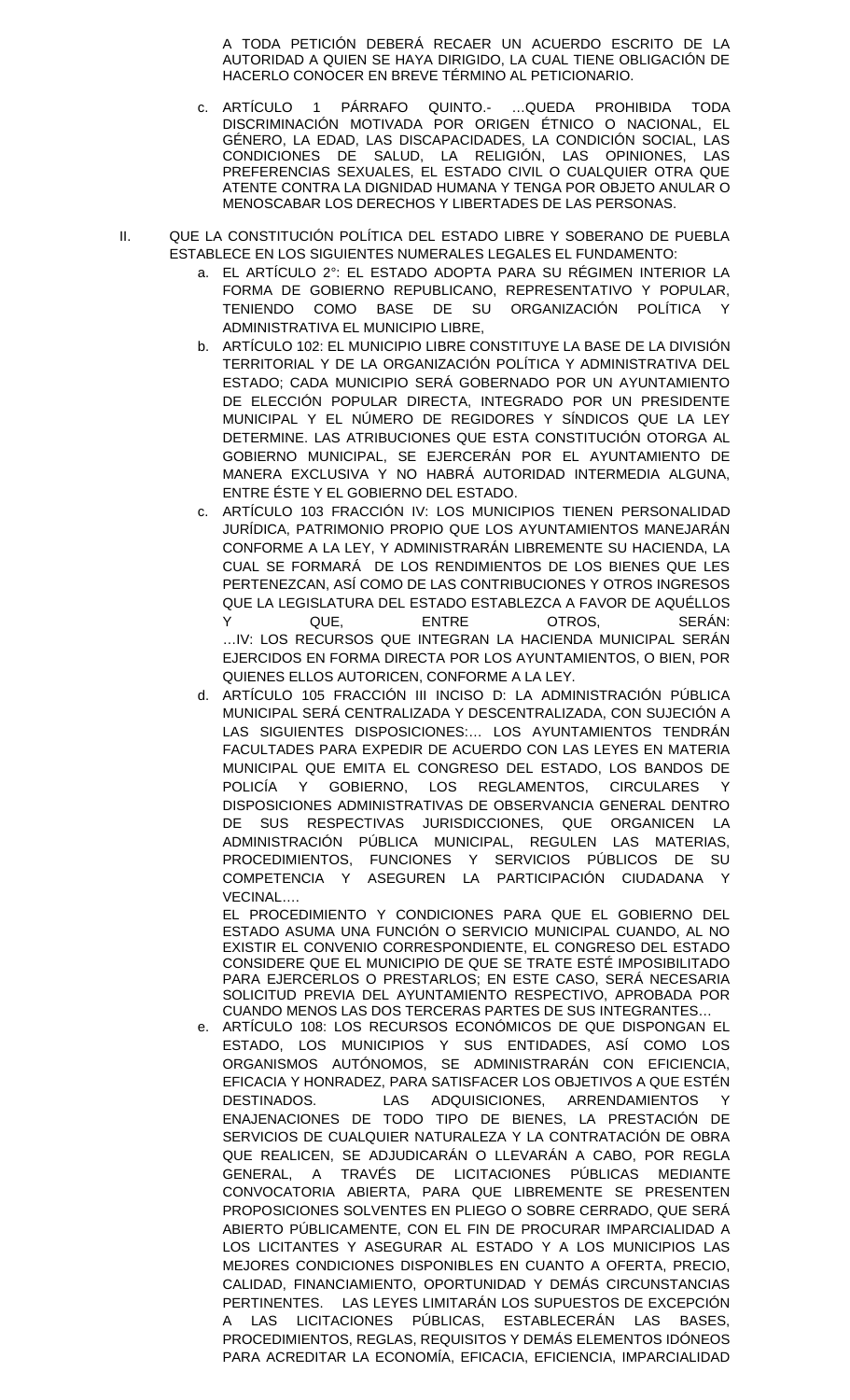Y HONRADEZ QUE ASEGUREN LAS MEJORES CONDICIONES PARA EL ESTADO Y LOS MUNICIPIOS, Y DETERMINARÁN LA RESPONSABILIDAD DE LOS SERVIDORES PÚBLICOS QUE INTERVENGAN EN CUALQUIER ACTO DE ADJUDICACIÓN Y CONTRATACIÓN.

- III. QUE DE LA LEY ORGÁNICA MUNICIPAL ESTABLECE EN LOS SIGUIENTES ARTÍCULOS EL FUNDAMENTO Y SUSTENTO JURÍDICO MISMO QUE A LA LETRA DICE.
	- a. ARTÍCULO 1°: LA PRESENTE LEY ES DE ORDEN PÚBLICO Y DE OBSERVANCIA GENERAL EN LOS MUNICIPIOS QUE CONFORMAN EL ESTADO LIBRE Y SOBERANO DE PUEBLA, Y TIENE POR OBJETO REGULAR LAS BASES PARA LA INTEGRACIÓN Y ORGANIZACIÓN EN EL ÁMBITO MUNICIPAL DEL TERRITORIO, LA POBLACIÓN Y EL GOBIERNO, ASÍ COMO DOTAR DE LINEAMIENTOS BÁSICOS A LA ADMINISTRACIÓN PÚBLICA MUNICIPAL, DESARROLLANDO LAS DISPOSICIONES CONTENIDAS EN LA CONSTITUCIÓN POLÍTICA DE LOS ESTADOS UNIDOS MEXICANOS Y LA DEL ESTADO.
	- b. ARTÍCULO 2°: EL MUNICIPIO LIBRE ES UNA ENTIDAD DE DERECHO PÚBLICO, BASE DE LA DIVISIÓN TERRITORIAL Y DE LA ORGANIZACIÓN POLÍTICA Y ADMINISTRATIVA DEL ESTADO DE PUEBLA, INTEGRADO POR UNA COMUNIDAD ESTABLECIDA EN UN TERRITORIO, CON UN GOBIERNO DE ELECCIÓN POPULAR DIRECTA, EL CUAL TIENE COMO PROPÓSITO SATISFACER, EN EL ÁMBITO DE SU COMPETENCIA, LAS NECESIDADES COLECTIVAS DE LA POBLACIÓN QUE SE ENCUENTRA ASENTADA EN SU CIRCUNSCRIPCIÓN TERRITORIAL; ASÍ COMO INDUCIR Y ORGANIZAR LA PARTICIPACIÓN DE LOS CIUDADANOS EN LA PROMOCIÓN DEL DESARROLLO INTEGRAL DE SUS COMUNIDADES.
	- c. ARTÍCULO 3°: EL MUNICIPIO SE ENCUENTRA INVESTIDO DE PERSONALIDAD JURÍDICA Y DE PATRIMONIO PROPIOS, SU AYUNTAMIENTO ADMINISTRARÁ LIBREMENTE SU HACIENDA Y NO TENDRÁ SUPERIOR JERÁRQUICO. NO HABRÁ AUTORIDAD INTERMEDIA ENTRE EL MUNICIPIO Y EL
	- GOBIERNO DEL ESTADO. d. ARTÍCULO 37 FRACCIÓN V: REALIZAR SUS ACTIVIDADES Y USAR Y DISPONER DE SUS BIENES, EN FORMA QUE NO PERJUDIQUEN A LA COLECTIVIDAD;
	- e. ARTÍCULO 37 FRACCIÓN VI: LAS DEMÁS QUE LES IMPONGAN LAS LEYES Y OTROS ORDENAMIENTOS APLICABLES.
	- f. ARTÍCULO 38: LOS HABITANTES DE UN MUNICIPIO TENDRÁN DERECHO A USAR, CON LOS REQUISITOS QUE ESTABLEZCA LA LEY, LOS SERVICIOS PÚBLICOS QUE PRESTE EL AYUNTAMIENTO, Y EN SU CASO AQUELLOS PROPORCIONADOS POR EL GOBIERNO ESTATAL, Y A QUE SEAN RESPETADOS LOS DERECHOS QUE LES CORRESPONDEN COMO **GOBERNADOS**
	- g. ARTÍCULO 70: EL AYUNTAMIENTO CELEBRARÁ POR LO MENOS UNA SESIÓN ORDINARIA MENSUALMENTE, Y LAS EXTRAORDINARIAS QUE SEAN NECESARIAS CUANDO EXISTAN MOTIVOS QUE LAS JUSTIFIQUEN.
	- h. ARTÍCULO 71: EN LA PRIMERA SESIÓN DEL AYUNTAMIENTO, SE DETERMINARÁ EL DÍA Y HORA DE CADA MES EN QUE SE CELEBRARÁ LA SESIÓN ORDINARIA.
	- i. ARTÍCULO 72: SI SE ACUERDA REALIZAR DURANTE CADA MES DOS O MÁS SESIONES, SE SEÑALARÁN LOS DÍAS Y HORAS EN QUE DEBAN CELEBRARSE.
	- j. ARTÍCULO 73: LOS AYUNTAMIENTOS PODRÁN CELEBRAR SESIONES EXTRAORDINARIAS MEDIANTE CONVOCATORIA QUE PARA EL EFECTO HAGAN EL PRESIDENTE MUNICIPAL O LA MAYORÍA DE LOS REGIDORES, EN LA QUE SE EXPRESARÁN LOS ASUNTOS QUE LAS MOTIVEN Y SERÁN LOS ÚNICOS QUE DEBERÁN TRATARSE EN LAS MISMAS.
	- k. ARTÍCULO 74: LAS SESIONES DE LOS AYUNTAMIENTOS SE CELEBRARÁN EN LAS OFICINAS MUNICIPALES O, CUANDO EL CASO LO REQUIERA, EN EL RECINTO PREVIAMENTE DECLARADO OFICIAL PARA TAL EFECTO. EL RECINTO DEL AYUNTAMIENTO ES INVIOLABLE. TODA FUERZA PÚBLICA QUE NO ESTÉ A CARGO DEL PROPIO AYUNTAMIENTO, ESTÁ IMPEDIDA DE TENER ACCESO AL MISMO, SALVO EN LOS CASOS DE EXCEPCIÓN ESTABLECIDOS EN LA CONSTITUCIÓN POLÍTICA DE LOS ESTADOS UNIDOS MEXICANOS, LA PARTICULAR DEL ESTADO, POR INSTRUCCIÓN DEL GOBERNADOR EN AQUELLOS CASOS EN QUE ÉSTE JUZGUE COMO DE FUERZA MAYOR O ALTERACIÓN GRAVE DEL ORDEN PÚBLICO, O QUE SE CUENTE CON PERMISO DEL PRESIDENTE MUNICIPAL.
	- l. ARTÍCULO 75: LAS SESIONES DEL AYUNTAMIENTO SERÁN PÚBLICAS, CON EXCEPCIÓN DE AQUÉLLAS EN QUE EL ORDEN DEL DÍA INCLUYA ALGÚN ASUNTO POR CUYA ÍNDOLE SE CONSIDERE QUE DEBA TRATARSE CON RESERVA Y CONSECUENTEMENTE ESTOS ASUNTOS SERÁN TRATADOS EN SESIÓN PRIVADA.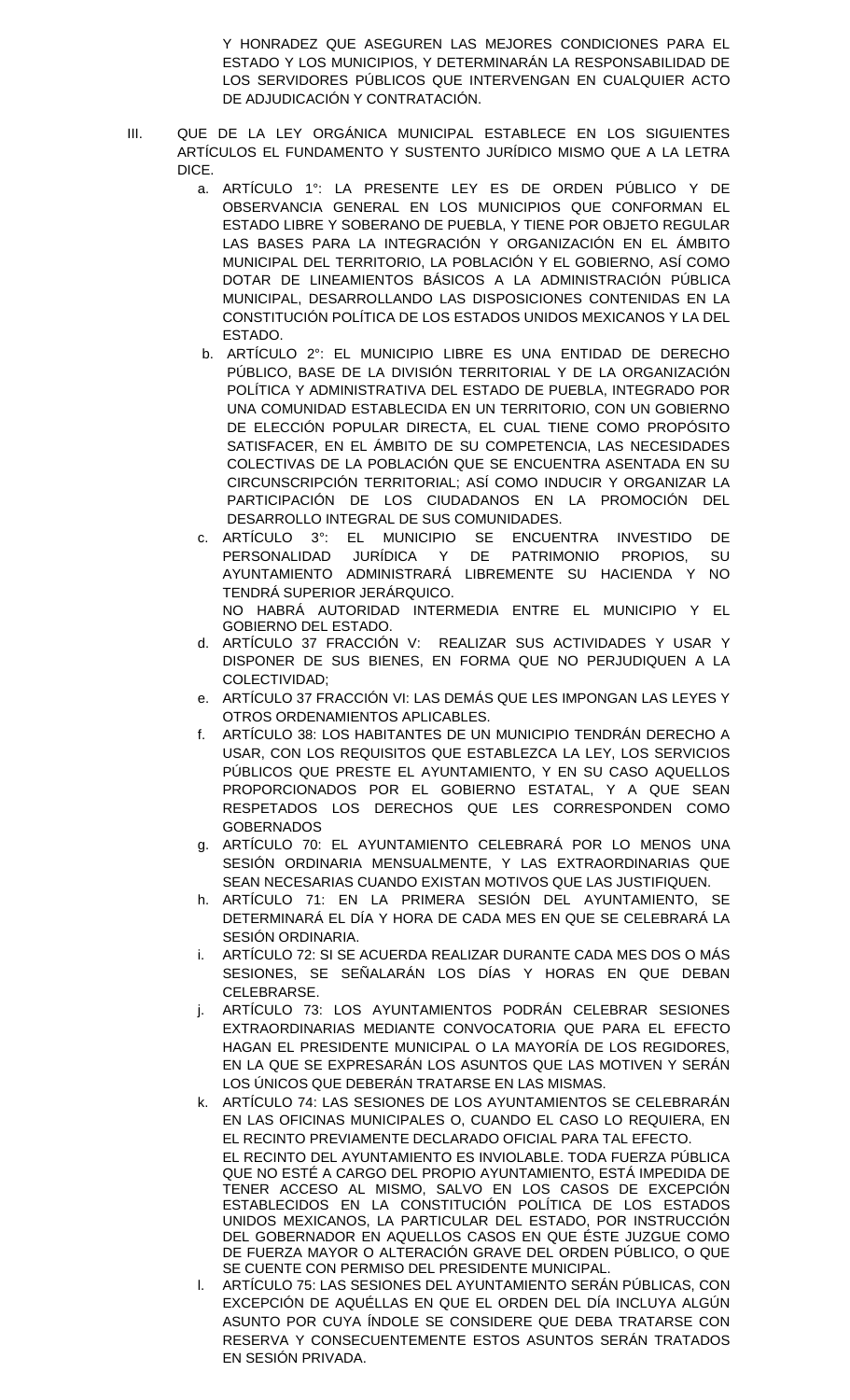SERÁN SESIONES SOLEMNES LAS QUE DETERMINE EL REGLAMENTO RESPECTIVO.

EL AYUNTAMIENTO PODRÁ CELEBRAR SESIONES DE CABILDO ABIERTO PARA REALIZAR AUDIENCIAS PÚBLICAS, FOROS DE CONSULTA, CURSOS DE CAPACITACIÓN MUNICIPAL, REUNIONES DE INSTRUCCIÓN CÍVICA O ACTOS POLÍTICOS, CUYA IMPORTANCIA COADYUVE AL DESARROLLO SOCIAL, ECONÓMICO Y CULTURAL Y FOMENTE LA PARTICIPACIÓN DE LOS HABITANTES DEL MUNICIPIO.

- m. ARTÍCULO 76: EL AYUNTAMIENTO SESIONARÁ VÁLIDAMENTE CON LA ASISTENCIA DE LA MAYORÍA DE SUS MIEMBROS Y DEL SECRETARIO DEL AYUNTAMIENTO O LA PERSONA QUE LEGALMENTE LO SUSTITUYA. LAS SESIONES SERÁN PRESIDIDAS POR EL PRESIDENTE MUNICIPAL O POR QUIEN LEGALMENTE LO SUSTITUYA.
- n. ARTÍCULO 77: LOS ACUERDOS DE LOS AYUNTAMIENTOS SE TOMARÁN POR MAYORÍA DE VOTOS DEL PRESIDENTE MUNICIPAL, REGIDORES Y SÍNDICO, Y EN CASO DE EMPATE, EL PRESIDENTE MUNICIPAL TENDRÁ VOTO DE CALIDAD.
- o. ARTÍCULO 78 SON ATRIBUCIONES DE LOS AYUNTAMIENTOS:
	- i. IV.- EXPEDIR Y ACTUALIZAR BANDOS DE POLICÍA Y GOBIERNO, REGLAMENTOS, CIRCULARES Y DISPOSICIONES ADMINISTRATIVAS DE OBSERVANCIA GENERAL, REFERENTES A SU ORGANIZACIÓN, FUNCIONAMIENTO, SERVICIOS PÚBLICOS QUE DEBAN PRESTAR Y DEMÁS ASUNTOS DE SU COMPETENCIA, SUJETÁNDOSE A LAS BASES NORMATIVAS ESTABLECIDAS POR LA CONSTITUCIÓN POLÍTICA DEL ESTADO LIBRE Y SOBERANO DE PUEBLA, VIGILANDO SU OBSERVANCIA Y APLICACIÓN; CON PLENO RESPETO A LOS DERECHOS HUMANOS QUE RECONOCE EL ORDEN JURÍDICO NACIONAL;
	- ii. V.- INDUCIR Y ORGANIZAR LA PARTICIPACIÓN DE LOS CIUDADANOS EN LA PROMOCIÓN DEL DESARROLLO INTEGRAL DE SUS COMUNIDADES;
	- iii. XVIII.- PROMOVER CUANTO ESTIME CONVENIENTE PARA EL PROGRESO ECONÓMICO, SOCIAL Y CULTURAL DEL MUNICIPIO Y ACORDAR LA REALIZACIÓN DE LAS OBRAS PÚBLICAS QUE FUEREN NECESARIAS;
	- iv. XXIII.- CREAR Y SUPRIMIR EMPLEOS MUNICIPALES SEGÚN LO EXIJAN LAS NECESIDADES PÚBLICAS Y SEÑALAR, AUMENTAR O DISMINUIR LAS RESPECTIVAS EROGACIONES, TENIENDO EN CUENTA LAS POSIBILIDADES DEL ERARIO Y LAS DISPOSICIONES DE LA PRESENTE LEY;
	- v. LXVII.- LAS DEMÁS QUE LE CONFIERAN LAS LEYES Y ORDENAMIENTOS VIGENTES EN EL MUNICIPIO.
- p. ARTÍCULO 79: LOS BANDOS DE POLICÍA Y GOBIERNO, LOS REGLAMENTOS, CIRCULARES Y DEMÁS DISPOSICIONES DE OBSERVANCIA GENERAL CONSTITUYEN LOS DIVERSOS CUERPOS NORMATIVOS TENDIENTES A REGULAR, EJECUTAR Y HACER CUMPLIR EL EJERCICIO DE LAS FACULTADES Y OBLIGACIONES QUE ESTA LEY CONFIERE A LOS AYUNTAMIENTOS EN EL ÁMBITO DE SU COMPETENCIA; Y DEBERÁN RESPETAR LOS DERECHOS HUMANOS CONSAGRADOS EN EL ORDEN JURÍDICO MEXICANO. EN AQUELLOS MUNICIPIOS CON POBLACIÓN MAYORITARIAMENTE INDÍGENA LA NORMATIVIDAD OBSERVARÁ LOS USOS Y COSTUMBRES EN LA MEDIDA DE LO POSIBLE, SIN QUE CONTRAVENGAN LOS DERECHOS HUMANOS RECONOCIDOS EN EL ORDEN JURÍDICO NACIONAL.
- q. ARTÍCULO 82: LAS DISPOSICIONES ADMINISTRATIVAS DE OBSERVANCIA GENERAL, SERÁN AQUELLAS QUE TENGAN POR OBJETO LA APLICACIÓN DE LOS ACUERDOS Y RESOLUCIONES DEL AYUNTAMIENTO HACIA LOS PARTICULARES, HABITANTES Y VECINOS DE SUS JURISDICCIONES. LOS AYUNTAMIENTOS TIENEN EL DEBER DE EXPEDIR LAS DISPOSICIONES DE OBSERVANCIA GENERAL QUE SEÑALE ESTA LEY.
- r. ARTÍCULO 85: PARA LA ELABORACIÓN DEL DICTAMEN QUE HABRÁ DE PRESENTARSE AL CABILDO, SE APLICARÁN LAS REGLAS Y DISPOSICIONES SIGUIENTES:
	- i. REUNIR LOS ANTECEDENTES NECESARIOS;
	- ii. CONSULTAR Y SOLICITAR ASESORÍA E INFORMES;
	- iii. CELEBRAR REUNIONES DE CONSULTA PARA FUNDAMENTAR Y REGULAR LOS CRITERIOS DEL DICTAMEN; Y
	- iv. INTEGRAR EL DICTAMEN DEBIDAMENTE SUSCRITO PARA DARLE LECTURA ANTE LA ASAMBLEA, EN EL TÉRMINO Y FORMA QUE DETERMINE EL AYUNTAMIENTO, ENTREGANDO LOS EXPEDIENTES RESPECTIVOS A CADA UNO DE LOS MIEMBROS DEL CABILDO, EN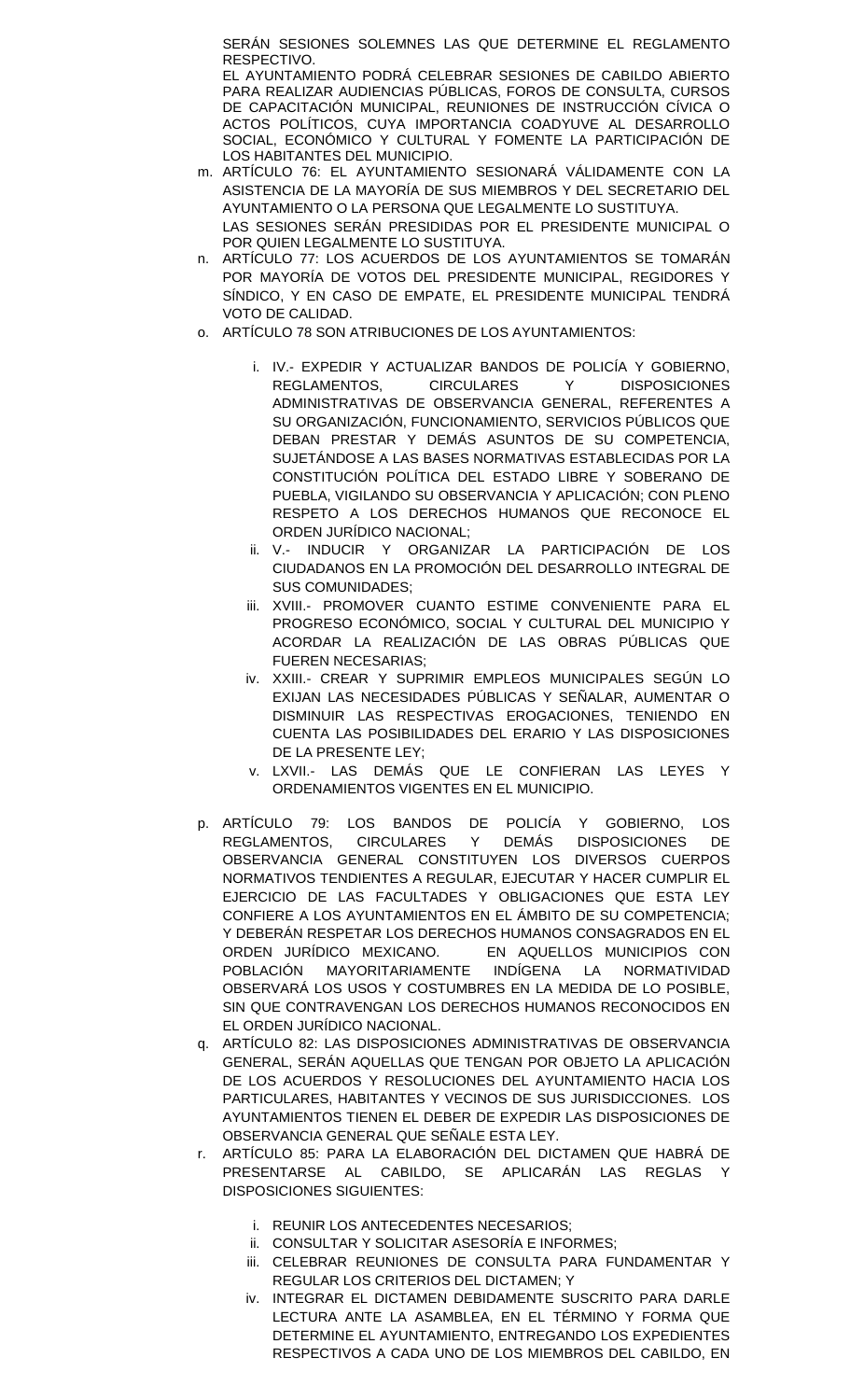UN PLAZO NO MENOR DE SETENTA Y DOS HORAS ANTES DE LA CELEBRACIÓN DE LA SESIÓN RESPECTIVA.

- s. ARTÍCULO 86: LA DISCUSIÓN DEL PROYECTO SE HARÁ INDISTINTAMENTE EN LO GENERAL Y EN LO PARTICULAR, ESCUCHÁNDOSE LAS ARGUMENTACIONES QUE SEAN A FAVOR Y EN CONTRA, EN IGUALDAD DE CONDICIONES. EL PRESIDENTE MUNICIPAL DIRIGIRÁ EL PROCEDIMIENTO A QUE SE SUJETARÁ LA DISCUSIÓN.
- t. ARTÍCULO 87: DURANTE LA VOTACIÓN NO SE ADMITIRÁ DISCUSIÓN ALGUNA, SALVO PARA LA ACLARACIÓN DE ERROR O INTERPRETACIÓN QUE SEA NECESARIA.
- u. ARTÍCULO 92: SON FACULTADES Y OBLIGACIONES DE LOS REGIDORES:
	- i. EJERCER LA DEBIDA INSPECCIÓN Y VIGILANCIA, EN LOS RAMOS A SU CARGO;
		- ii. ASISTIR CON PUNTUALIDAD A LAS SESIONES ORDINARIAS Y EXTRAORDINARIAS DEL AYUNTAMIENTO;
	- iii. EJERCER LAS FACULTADES DE DELIBERACIÓN Y DECISIÓN DE LOS ASUNTOS QUE LE COMPETEN AL AYUNTAMIENTO, Y COLABORAR EN LA ELABORACIÓN DE LOS PRESUPUESTOS DE INGRESOS Y EGRESOS DEL MUNICIPIO;
	- iv. FORMAR PARTE DE LAS COMISIONES, PARA LAS QUE FUEREN DESIGNADOS POR EL AYUNTAMIENTO
	- v. DICTAMINAR E INFORMAR SOBRE LOS ASUNTOS QUE LES ENCOMIENDE EL AYUNTAMIENTO;
	- vi. SOLICITAR LOS INFORMES NECESARIOS PARA EL BUEN DESARROLLO DE SUS FUNCIONES, A LOS DIVERSOS TITULARES DE LA ADMINISTRACIÓN PÚBLICA MUNICIPAL, QUIENES ESTÁN OBLIGADOS A PROPORCIONAR TODOS LOS DATOS E INFORMES QUE SE LES PIDIEREN EN UN TÉRMINO NO MAYOR DE VEINTE DÍAS HÁBILES;
	- vii. FORMULAR AL AYUNTAMIENTO LAS PROPUESTAS DE ORDENAMIENTOS EN ASUNTOS MUNICIPALES, Y PROMOVER TODO LO QUE CREAN CONVENIENTE AL BUEN SERVICIO PÚBLICO;
	- viii. CONCURRIR A LOS ACTOS OFICIALES PARA LOS CUALES SE LES CITE; Y
	- ix. LAS QUE LE DETERMINE EL CABILDO Y LAS QUE LE OTORGUEN OTRAS DISPOSICIONES APLICABLES.
- v. ARTÍCULO 93: LOS REGIDORES NO PODRÁN SER RECONVENIDOS POR LAS OPINIONES QUE MANIFIESTEN EN EL DESEMPEÑO DE SU CARGO, DISFRUTARÁN DE LAS RETRIBUCIONES QUE ACUERDE EL AYUNTAMIENTO Y CONTARÁN CON LOS APOYOS QUE LES CORRESPONDA PARA REALIZAR LAS GESTORÍAS DE AUXILIO A LOS HABITANTES DEL MUNICIPIO. ESTÁN IMPEDIDOS PARA REALIZAR GESTIONES ADMINISTRATIVAS ANTE AUTORIDADES FEDERALES, ESTATALES O MUNICIPALES, RESPECTO DE ASUNTOS QUE AFECTEN LOS INTERESES DEL AYUNTAMIENTO DE QUE FORMAN PARTE SIN LA PREVIA AUTORIZACIÓN DEL CABILDO O PRESIDENTE MUNICIPAL CORRESPONDIENTE.
- w. ARTÍCULO 94: EL AYUNTAMIENTO, PARA FACILITAR EL DESPACHO DE LOS ASUNTOS QUE LE COMPETEN, NOMBRARÁ COMISIONES PERMANENTES O TRANSITORIAS, QUE LOS EXAMINEN E INSTRUYAN HASTA PONERLOS EN ESTADO DE RESOLUCIÓN. ESTAS COMISIONES SESIONARÁN DE FORMA MENSUAL, SIENDO CONVOCADAS POR EL REGIDOR QUE PRESIDA LA MISMA, CONFORME AL REGLAMENTO RESPECTIVO. LOS REGIDORES DEBERÁN ASISTIR CON PUNTUALIDAD A LAS SESIONES DE LAS COMISIONES QUE EL HONORABLE AYUNTAMIENTO LES HA ENCOMENDADO.
- x. ARTÍCULO 96 FRACCIÓN VII: LAS COMISIONES PERMANENTES SERÁN LAS SIGUIENTES: …
	- i. VII.- DE GRUPOS VULNERABLES, JUVENTUD Y EQUIDAD ENTRE GÉNEROS;
- IV. QUE DE LA LEY DE LOS TRABAJADORES AL SERVICIO DEL ESTADO SE DESPRENDE:
	- a. ARTÍCULO 11**.-** EN TODOS LOS PUNTOS NO PREVISTOS EN LAS INSTITUCIONES QUE ESTA LEY ESTABLECE, SE APLICARÁN SUPLETORIAMENTE, EN CUANTO NO CONTRARÍEN SUS DISPOSICIONES, LA LEY FEDERAL DEL TRABAJO; EN SU DEFECTO LA COSTUMBRE O EL USO Y A FALTA DE ELLAS, LOS PRINCIPIOS GENERALES DEL DERECHO Y LA EQUIDAD.
- V. QUE DE LA LEY FEDERAL DEL TRABAJO SE DESPRENDE
	- a. ARTICULO 51. SON CAUSAS DE RESCISIÓN DE LA RELACIÓN DE TRABAJO, SIN RESPONSABILIDAD PARA EL TRABAJADOR:…
		- i. IV. REDUCIR EL PATRÓN EL SALARIO DEL TRABAJADOR;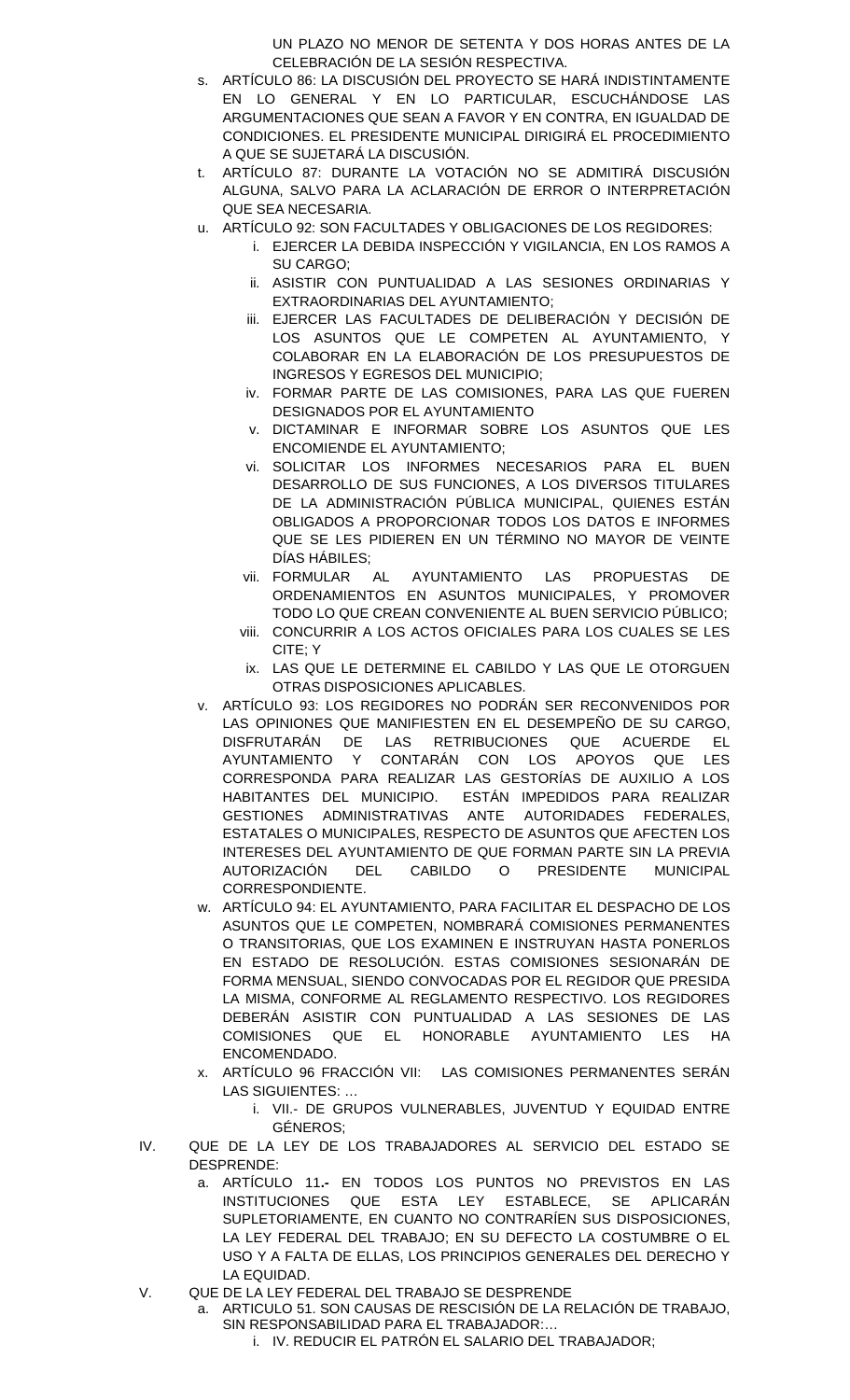- b. ARTICULO 52. EL TRABAJADOR PODRÁ SEPARARSE DE SU TRABAJO DENTRO DE LOS TREINTA DÍAS SIGUIENTES A LA FECHA EN QUE SE DE CUALQUIERA DE LAS CAUSAS MENCIONADAS EN EL ARTÍCULO ANTERIOR Y TENDRÁ DERECHO A QUE EL PATRÓN LO INDEMNICE EN LOS TÉRMINOS DEL ARTÍCULO 50.
- c. ARTICULO 50. LAS INDEMNIZACIONES A QUE SE REFIERE EL ARTÍCULO ANTERIOR CONSISTIRÁN:
	- i. SI LA RELACIÓN DE TRABAJO FUERE POR TIEMPO DETERMINADO MENOR DE UN AÑO, EN UNA CANTIDAD IGUAL AL IMPORTE DE LOS SALARIOS DE LA MITAD DEL TIEMPO DE SERVICIOS PRESTADOS; SI EXCEDIERA DE UN AÑO, EN UNA CANTIDAD IGUAL AL IMPORTE DE LOS SALARIOS DE SEIS MESES POR EL PRIMER AÑO Y DE VEINTE DÍAS POR CADA UNO DE LOS AÑOS SIGUIENTES EN QUE HUBIESE PRESTADO SUS SERVICIOS;
	- ii. SI LA RELACIÓN DE TRABAJO FUERE POR TIEMPO INDETERMINADO, LA INDEMNIZACIÓN CONSISTIRÁ EN VEINTE DÍAS DE SALARIO POR CADA UNO DE LOS AÑOS DE SERVICIOS PRESTADOS; Y
	- iii. ADEMÁS DE LAS INDEMNIZACIONES A QUE SE REFIEREN LAS FRACCIONES ANTERIORES, EN EL IMPORTE DE TRES MESES DE SALARIO Y EN EL DE LOS SALARIOS VENCIDOS DESDE LA FECHA DEL DESPIDO HASTA QUE SE PAGUEN LAS INDEMNIZACIONES.

POR LO ANTERIORMENTE EXPUESTO Y FUNDADO, SE SOLICITA A ESTE HONORABLE CABILDO QUE POR SU CONDUCTO SE APRUEBEN LOS POSTERIORES PETITORIOS, CON BASE EN LOS SIGUIENTES:

#### **ANTECEDENTES**

- I. QUE MEDIANTE ESCRITO DIRIGIDO A QUIEN CORRESPONDA POR MEDIO DE TALLERES DAID (DESARROLLO Y ATENCIÓN INTEGRAL PARA DISCAPACITADOS) SE HIZO LA ATENTA SOLICITUD EN EL INCISO C Y QUE A LA LETRA DICE: "…SE NIVELE EL INGRESO DE NOMINA PARA LOS TRABAJADORES DE CONFIANZA QUE LABORAN EN TALLERES DAID A PARTIR DEL MES DE JULIO, EN VIRTUD DE QUE LA ALZA EN LOS COSTOS DE BIENES Y SERVICIOS LES ES DIFÍCIL SOLVENTAR SUS GASTOS DIARIOS…"
- II. QUE EN VIRTUD DE LAS OBSERVACIONES REALIZADAS POR LOS DEPARTAMENTOS QUE MANEJAN LAS FINANZAS Y LA CONTABILIDAD DEL H. AYUNTAMIENTO ES PREPONDERANTE HACER LA MODIFICACIÓN A DICHO INCISO PARA QUE FISCAL Y CONTABLEMENTE SE JUSTIFIQUE LA EROGACIÓN DE TAL GASTO, INCISO QUE QUEDARÁ REDACTADO DE LA SIGUIENTE MANERA: "…C. QUE SE AUMENTE EL INGRESO DE NOMINA PARA EL COORDINADOR ADMINISTRATIVO, POR LA CANTIDAD DE \$1,349.96 (UN MIL TRESCIENTOS CUARENTA Y NUEVE PESOS 96/100 M.N.), PARA EL COORDINADOR OPERATIVO POR LA CANTIDAD DE DE \$1,703.33 (UN MIL SETECIENTOS TRES PESOS 33/100 M.N.), Y PARA LA COORDINADORA CULTURAL POR LA CANTIDAD DE \$919.16 (NOVECIENTOS DIECINUEVE PESOS 16/100 M.N.), YA QUE DICHAS PERSONAS LABORAN EN TALLERES DAID, AUMENTO QUE SE DEBERÁ DE REALIZAR DE FORMA RETROACTIVA A PARTIR DEL MES DE JULIO, Y EL AUMENTO SE HARÁ DE FORMA QUINCENAL O MENSUAL ESTE QUE SE REALIZA A DICHOS TRABAJADORES EN VIRTUD DE QUE LA ALZA EN LOS COSTOS DE BIENES Y SERVICIOS, Y CON EL ANTERIOR INGRESO DE NOMINA LES ERA DIFÍCIL SOLVENTAR SUS GASTOS DIARIOS…"

EN VIRTUD DE LO ANTERIORMENTE EXPUESTO EN LOS CONSIDERANDOS Y ANTECEDENTES Y CON LAS YA MENCIONADAS FACULTADES Y ATRIBUCIONES QUE LA LEY OTORGA A ESTE CUERPO COLEGIADO, ES PROCEDENTE HACER EL SIGUIENTE ANÁLISIS Y ACORDAR LO CONDUCENTE.

#### **A CU E R D O**

**ÚNICO**.- SE AUMENTE EL INGRESO DE NOMINA PARA EL COORDINADOR ADMINISTRATIVO, POR LA CANTIDAD DE \$1,349.96 (UN MIL TRESCIENTOS CUARENTA Y NUEVE PESOS 96/100 M.N.), PARA EL COORDINADOR OPERATIVO POR LA CANTIDAD DE DE \$1,703.33 (UN MIL SETECIENTOS TRES PESOS 33/100 M.N.), Y PARA LA COORDINADORA CULTURAL POR LA CANTIDAD DE \$919.16 (NOVECIENTOS DIECINUEVE PESOS 16/100 M.N.), YA QUE DICHAS PERSONAS LABORAN EN TALLERES DAID, AUMENTO QUE SE DEBERÁ DE REALIZAR DE FORMA RETROACTIVA A PARTIR DEL MES DE JULIO, AUMENTO ESTE QUE SE REALIZA DE FORMA <mark>QUINCENAL O MENSUAL</mark> A DICHOS TRABAJADORES EN VIRTUD DE QUE LA ALZA EN LOS COSTOS DE BIENES Y SERVICIOS, Y CON EL ANTERIOR INGRESO DE NOMINA LES ERA DIFÍCIL SOLVENTAR SUS GASTOS DIARIOS.- **VICTOR MANUEL RODRIGUEZ LEZAMA.-** REGIDOR PRESIDENTE DE LA COMISION DE GRUPOS VULNERABLES.- JUVENTUD Y EQUIDAD ENTRE GENEROS.- **MTRO. JOSE BERNARDO POZOS GUTIÉRREZ.-** REGIDOR DE CULTURA.- **LIC. CLAUDIA OROZCO LOPEZ.-** REGIDORA DE ECOLOGIA.- **LIC. PALOMA NOVELO ALDAZ.-** REGIDORA DE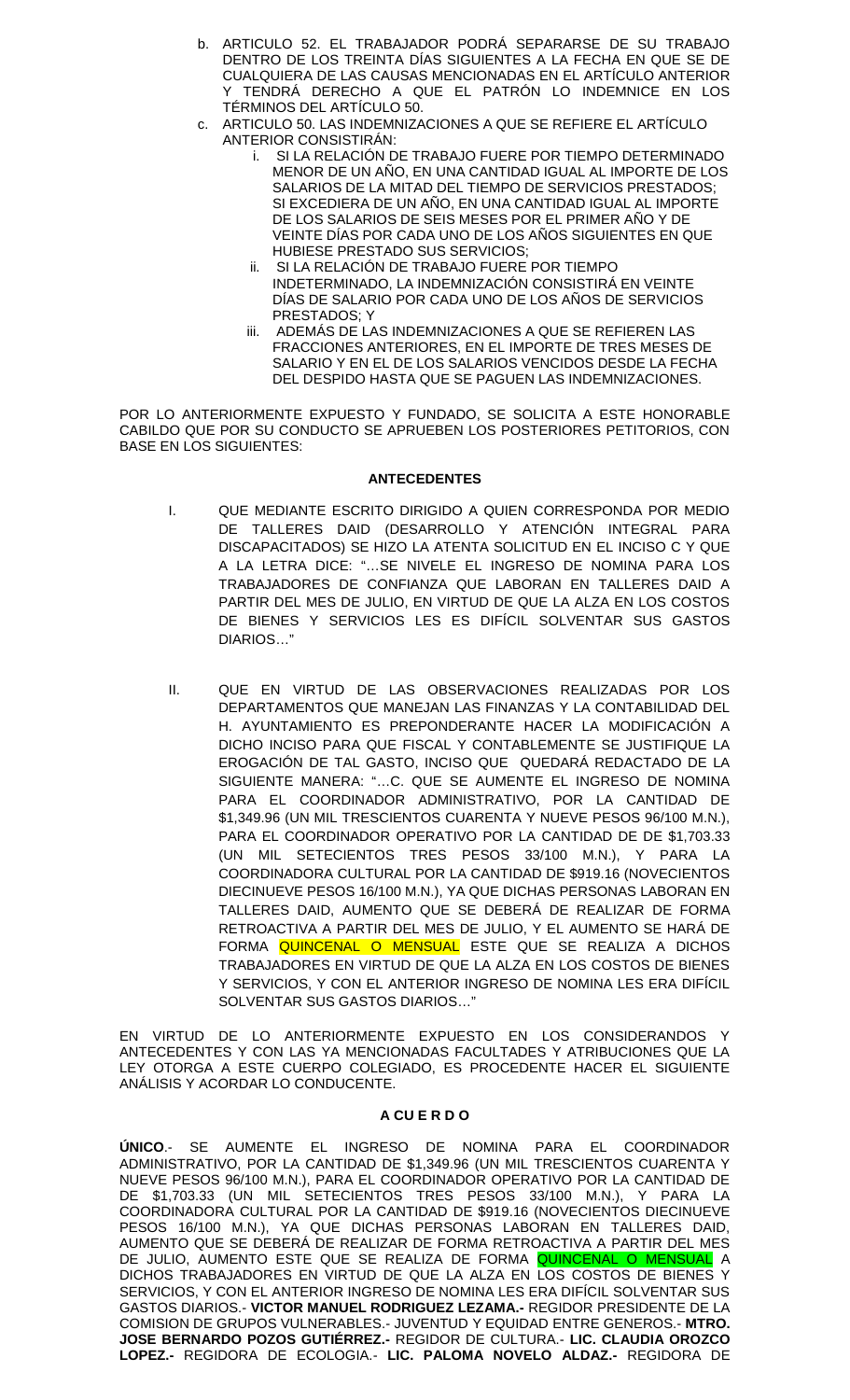NOMENCLATURA.- **C. GLADYS GUADALUPE MARTINEZ GONZALEZ.-** REGIDORA DE EDUCACION.- FIRMAS ILEGIBLES".

EL LIC. JOSÉ HONORIO PACHECO FLORES, PREGUNTA SI ESTAS SON LAS CANTIDADES QUE SE VAN A PERCIBIR.

EL REGIDOR VÍCTOR MANUEL RODRÍGUEZ LEZMA: RESPONDE QUE SÍ.

LA C. ERNESTINA FERNÁNDEZ MÉNDEZ, PIDE AL REGIDOR VÍCTOR MANUEL RODRÍGUEZ QUE PASE EL REPORTE DE CUANTO VA SER EL AUMENTO Y CUANTO GANAN.

HABIÉNDOSE ANALIZADO AMPLIAMENTE EL CONTENIDO DEL DICTAMEN DE REFERENCIA POR PARTE DE LOS INTEGRANTES DEL HONORABLE CABILDO, SE DETERMINA LO SIGUIENTE:

**QUEDA PENDIENTE DE VOTACIÓN ESTE DICTAMEN, TODA VEZ QUE SE VA A REALIZAR UN ANÁLISIS DEL MISMO, ASI COMO DE LOS SUELDOS.**

# **COMISIÓN DE GRUPOS VULNERABLES, JUVENTUD Y EQUIDAD ENTRE GÉNEROS.- ANÁLISIS, DISCUSIÓN Y EN SU CASO APROBACIÓN DEL DICTAMEN PARA PODER CREAR UNA ESCUELA DE TENIS Y DEPORTE ADAPTADO A NIÑOS DE 8 A 12 AÑOS EN SITUACIÓN DE VULNERABILIDAD.**

SEÑOR REGIDOR TIENE USTED EL USO DE LA PALABRA.

EL REGIDOR VÍCTOR MANUEL RODRÍGUEZ LEZAMA, PROCEDE A DAR LECTURA AL DICTAMEN CORRESPONDIENTE, MISMO QUE A LA LETRA DICE:

## **"…HONORABLE AYUNTAMIENTO DE TEHUACÁN, PUEBLA.**

**EL QUE SUSCRIBE VÍCTOR MANUEL RODRÍGUEZ LEZAMA** REGIDOR PRESIDENTE DE LA COMISIÓN DE GRUPOS VULNERABLES, JUVENTUD Y EQUIDAD DE GÉNEROS**,** ASÍ COMO SUS INTEGRANTES JOSÉ BERNARDO POZOS GUTIÉRREZ, CLAUDIA OROZCO LÓPEZ, PALOMA NOVELA ALDAZ Y GLADYS GUADALUPE MARTÍNEZ GONZÁLEZ, EN TÉRMINOS DE LO QUE ESTABLECEN LOS ARTÍCULOS 115 FRACCIONES I, II, IV Y V DE LA CONSTITUCIÓN POLÍTICA DE LOS ESTADOS UNIDOS MEXICANOS, SIENDO APLICABLE PARA ESTA SITUACIÓN LOS ARTÍCULOS 8VO. DEL MISMO ORDENAMIENTO LEGAL ANTES CITADO; 2, 103, 103 FRACCIÓN IV, 105 FRACCIÓN III INCISO D Y 108 DE LA CONSTITUCIÓN POLÍTICA DEL ESTADO LIBRE Y SOBERANO DE PUEBLA; 1, 2, 3, 37 FRACCIONES II, V Y VI, 38, 70, 72, 73, 74, 75, 76, 77, 78 FRACCIONES I, IV, V XVIII, XXIII, XLVIII, LXVII, 79, 82, 85, 86, 87, 92, 93, 94 Y 96 FRACCIÓN VII DE LA LEY ORGÁNICA MUNICIPAL; ARTÍCULO 2 FRACCIONES XXII, XXV, XXVIII, 3, 4, 24 DE LA LEY GENERAL PARA LA INCLUSIÓN DE LAS PERSONAS CON DISCAPACIDAD 8VO., 9NO. FRACCIÓN III LEY PARA PERSONAS CON DISCAPACIDAD PARA EL ESTADO DE PUEBLA Y DEMÁS RELATIVOS Y APLICABLES DEL MISMO ORDENAMIENTO LEGAL ANTES CITADO; **PRESENTO ANÁLISIS, DISCUSIÓN Y EN SU CASO APROBACIÓN DEL PETITORIO PARA PODER CREAR UNA ESCUELA DE TENIS Y DEPORTE ADAPTADO A NIÑOS DE 8 A 12 AÑOS EN SITUACION DE VULNERABILIDAD.**

## **C O N S I D E R A N D O**

I. QUE LA CONSTITUCIÓN POLÍTICA DE LOS ESTADOS UNIDOS MEXICANOS ESTABLECE EN LOS SIGUIENTES NUMERALES LEGALES EL FUNDAMENTO:

a. ARTÍCULO 115 FRACCIÓN I PÁRRAFO PRIMERO Y CUARTO, FRACCIÓN II PÁRRAFOS PRIMERO, SEGUNDO Y TERCERO INCISO A), FRACCIÓN IV PÁRRAFO PRIMERO E INCISO C) PÁRRAFO QUINTO, DE LA CONSTITUCIÓN POLÍTICA DE LOS ESTADOS UNIDOS MEXICANOS, MISMO QUE A LA LETRA DICE: **FRACCIÓN I PÁRRAFO PRIMERO** "CADA MUNICIPIO SERÁ GOBERNADO POR UN AYUNTAMIENTO DE ELECCIÓN POPULAR DIRECTA, INTEGRADO POR UN PRESIDENTE MUNICIPAL Y EL NÚMERO DE REGIDORES Y SÍNDICOS QUE LA LEY DETERMINE. LA COMPETENCIA QUE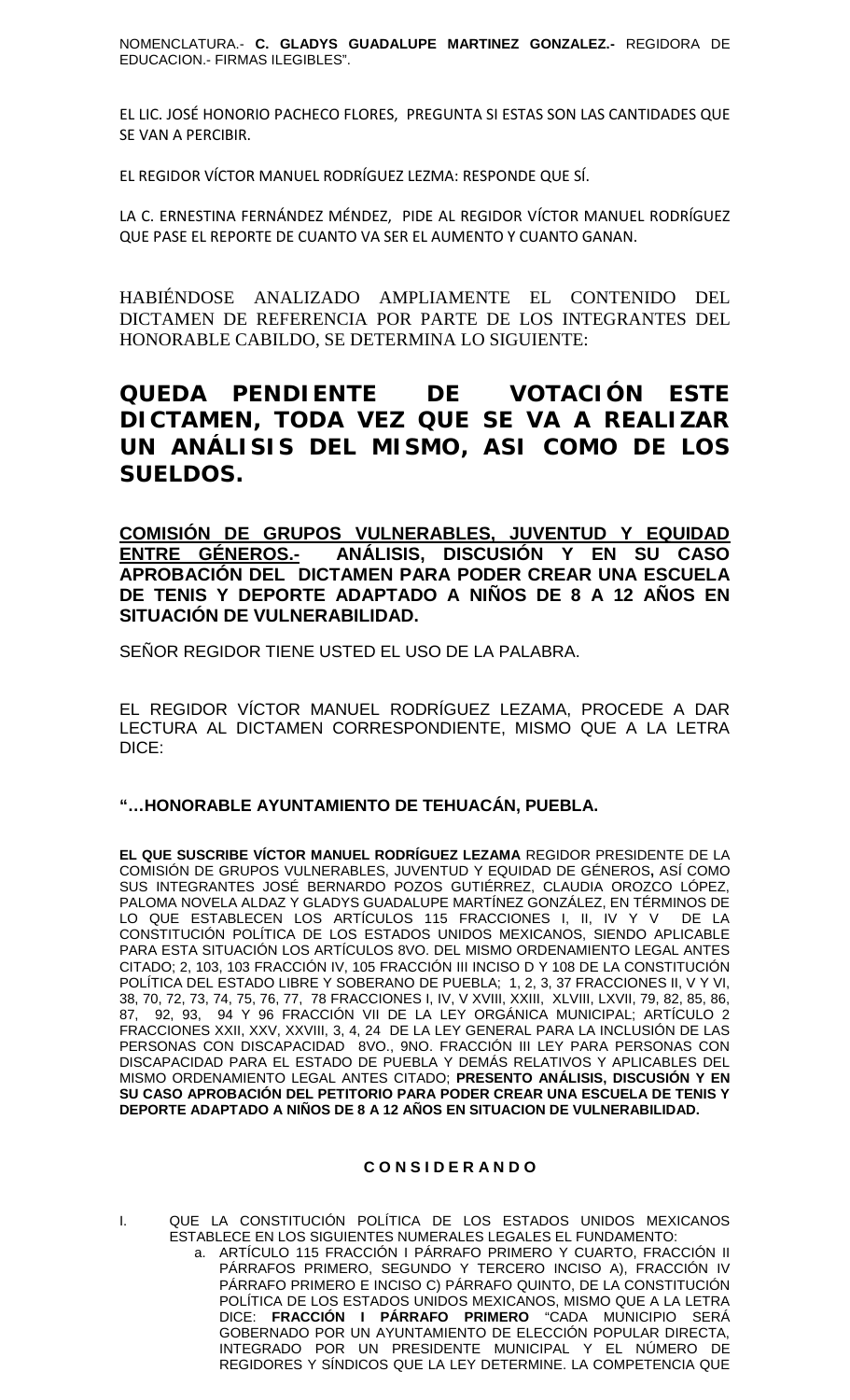ESTA CONSTITUCIÓN OTORGA AL GOBIERNO MUNICIPAL SE EJERCERÁ POR EL AYUNTAMIENTO DE MANERA EXCLUSIVA Y NO HABRÁ AUTORIDAD INTERMEDIA ALGUNA ENTRE ÉSTE Y EL GOBIERNO DEL ESTADO"; **PÁRRAFO CUARTO** "SI ALGUNO DE LOS MIEMBROS DEJARE DE DESEMPEÑAR SU CARGO, SERÁ SUSTITUIDO POR SU SUPLENTE, O SE PROCEDERÁ SEGÚN LO DISPONGA LA LEY"; **FRACCIÓN II PÁRRAFO PRIMERO**: "LOS MUNICIPIOS ESTARÁN INVESTIDOS DE PERSONALIDAD JURÍDICA Y MANEJARÁN SU PATRIMONIO CONFORME A LA LEY"; **PÁRRAFO SEGUNDO** "LOS AYUNTAMIENTOS TENDRÁN FACULTADES PARA APROBAR, DE ACUERDO CON LAS LEYES EN MATERIA MUNICIPAL QUE DEBERÁN EXPEDIR LAS LEGISLATURAS DE LOS ESTADOS, LOS BANDOS DE POLICÍA Y GOBIERNO, LOS REGLAMENTOS, CIRCULARES Y DISPOSICIONES ADMINISTRATIVAS DE OBSERVANCIA GENERAL DENTRO DE SUS RESPECTIVAS JURISDICCIONES, QUE ORGANICEN LA ADMINISTRACIÓN PÚBLICA MUNICIPAL, REGULEN LAS MATERIAS, PROCEDIMIENTOS, FUNCIONES Y SERVICIOS PÚBLICOS DE SU COMPETENCIA Y ASEGUREN LA PARTICIPACIÓN CIUDADANA Y VECINAL"; **PÁRRAFO TERCERO INCISO A)** "LAS BASES GENERALES DE LA ADMINISTRACIÓN PÚBLICA MUNICIPAL Y DEL PROCEDIMIENTO ADMINISTRATIVO, INCLUYENDO LOS MEDIOS DE IMPUGNACIÓN Y LOS ÓRGANOS PARA DIRIMIR LAS CONTROVERSIAS ENTRE DICHA ADMINISTRACIÓN Y LOS PARTICULARES, CON SUJECIÓN A LOS PRINCIPIOS DE IGUALDAD, PUBLICIDAD, AUDIENCIA Y LEGALIDAD" **FRACCIÓN IV** "LOS MUNICIPIOS ADMINISTRARAN LIBREMENTE SU HACIENDA, LA CUAL SE FORMARÁ DE LOS RENDIMIENTOS DE LOS BIENES QUE LES PERTENEZCAN, ASÍ COMO DE LAS CONTRIBUCIONES Y OTROS INGRESOS QUE LAS LEGISLATURAS ESTABLEZCAN A SU FAVOR, Y EN TODO CASO", **INCISO C) PÁRRAFO QUINTO** "LOS RECURSOS QUE INTEGRAN LA HACIENDA MUNICIPAL SERÁN EJERCIDOS EN FORMA DIRECTA POR LOS AYUNTAMIENTOS, O BIEN, POR QUIEN ELLOS AUTORICEN, CONFORME A LA LEY".

- b. ARTÍCULO 8. LOS FUNCIONARIOS Y EMPLEADOS PÚBLICOS RESPETARÁN EL EJERCICIO DEL DERECHO DE PETICIÓN, SIEMPRE QUE ÉSTA SE FORMULE POR ESCRITO, DE MANERA PACÍFICA Y RESPETUOSA; PERO EN MATERIA POLÍTICA SÓLO PODRÁN HACER USO DE ESE DERECHO LOS CIUDADANOS DE LA REPÚBLICA. A TODA PETICIÓN DEBERÁ RECAER UN ACUERDO ESCRITO DE LA AUTORIDAD A QUIEN SE HAYA DIRIGIDO, LA CUAL TIENE OBLIGACIÓN DE HACERLO CONOCER EN BREVE TÉRMINO AL PETICIONARIO.
- c. ARTÍCULO 1 PÁRRAFO QUINTO.- … QUEDA PROHIBIDA TODA DISCRIMINACIÓN MOTIVADA POR ORIGEN ÉTNICO O NACIONAL, EL GÉNERO, LA EDAD, LAS DISCAPACIDADES, LA CONDICIÓN SOCIAL, LAS CONDICIONES DE SALUD, LA RELIGIÓN, LAS OPINIONES, LAS PREFERENCIAS SEXUALES, EL ESTADO CIVIL O CUALQUIER OTRA QUE ATENTE CONTRA LA DIGNIDAD HUMANA Y TENGA POR OBJETO ANULAR O MENOSCABAR LOS DERECHOS Y LIBERTADES DE LAS PERSONAS.
- II. QUE LA CONSTITUCIÓN POLÍTICA DEL ESTADO LIBRE Y SOBERANO DE PUEBLA ESTABLECE EN LOS SIGUIENTES NUMERALES LEGALES EL FUNDAMENTO:
	- a. EL ARTÍCULO 2°: EL ESTADO ADOPTA PARA SU RÉGIMEN INTERIOR LA FORMA DE GOBIERNO REPUBLICANO, REPRESENTATIVO Y POPULAR,<br>TENIENDO COMO BASE DE SU ORGANIZACIÓN POLÍTICA Y TENIENDO COMO BASE DE SU ORGANIZACIÓN POLÍTICA Y ADMINISTRATIVA EL MUNICIPIO LIBRE,
	- b. ARTÍCULO 102: EL MUNICIPIO LIBRE CONSTITUYE LA BASE DE LA DIVISIÓN TERRITORIAL Y DE LA ORGANIZACIÓN POLÍTICA Y ADMINISTRATIVA DEL ESTADO; CADA MUNICIPIO SERÁ GOBERNADO POR UN AYUNTAMIENTO DE ELECCIÓN POPULAR DIRECTA, INTEGRADO POR UN PRESIDENTE MUNICIPAL Y EL NÚMERO DE REGIDORES Y SÍNDICOS QUE LA LEY DETERMINE. LAS ATRIBUCIONES QUE ESTA CONSTITUCIÓN OTORGA AL GOBIERNO MUNICIPAL, SE EJERCERÁN POR EL AYUNTAMIENTO DE MANERA EXCLUSIVA Y NO HABRÁ AUTORIDAD INTERMEDIA ALGUNA, ENTRE ÉSTE Y EL GOBIERNO DEL ESTADO.
	- c. ARTÍCULO 103 FRACCIÓN IV: LOS MUNICIPIOS TIENEN PERSONALIDAD JURÍDICA, PATRIMONIO PROPIO QUE LOS AYUNTAMIENTOS MANEJARÁN CONFORME A LA LEY, Y ADMINISTRARÁN LIBREMENTE SU HACIENDA, LA CUAL SE FORMARÁ DE LOS RENDIMIENTOS DE LOS BIENES QUE LES PERTENEZCAN, ASÍ COMO DE LAS CONTRIBUCIONES Y OTROS INGRESOS QUE LA LEGISLATURA DEL ESTADO ESTABLEZCA A FAVOR DE AQUÉLLOS Y QUE, ENTRE OTROS, SERÁN:

…IV: LOS RECURSOS QUE INTEGRAN LA HACIENDA MUNICIPAL SERÁN EJERCIDOS EN FORMA DIRECTA POR LOS AYUNTAMIENTOS, O BIEN, POR QUIENES ELLOS AUTORICEN, CONFORME A LA LEY.

d. ARTÍCULO 105 FRACCIÓN III INCISO D: LA ADMINISTRACIÓN PÚBLICA MUNICIPAL SERÁ CENTRALIZADA Y DESCENTRALIZADA, CON SUJECIÓN A LAS SIGUIENTES DISPOSICIONES:… LOS AYUNTAMIENTOS TENDRÁN FACULTADES PARA EXPEDIR DE ACUERDO CON LAS LEYES EN MATERIA MUNICIPAL QUE EMITA EL CONGRESO DEL ESTADO, LOS BANDOS DE POLICÍA Y GOBIERNO,

LOS REGLAMENTOS, CIRCULARES Y DISPOSICIONES ADMINISTRATIVAS DE OBSERVANCIA GENERAL DENTRO DE SUS RESPECTIVAS JURISDICCIONES, QUE ORGANICEN LA ADMINISTRACIÓN PÚBLICA MUNICIPAL, REGULEN LAS MATERIAS, PROCEDIMIENTOS, FUNCIONES Y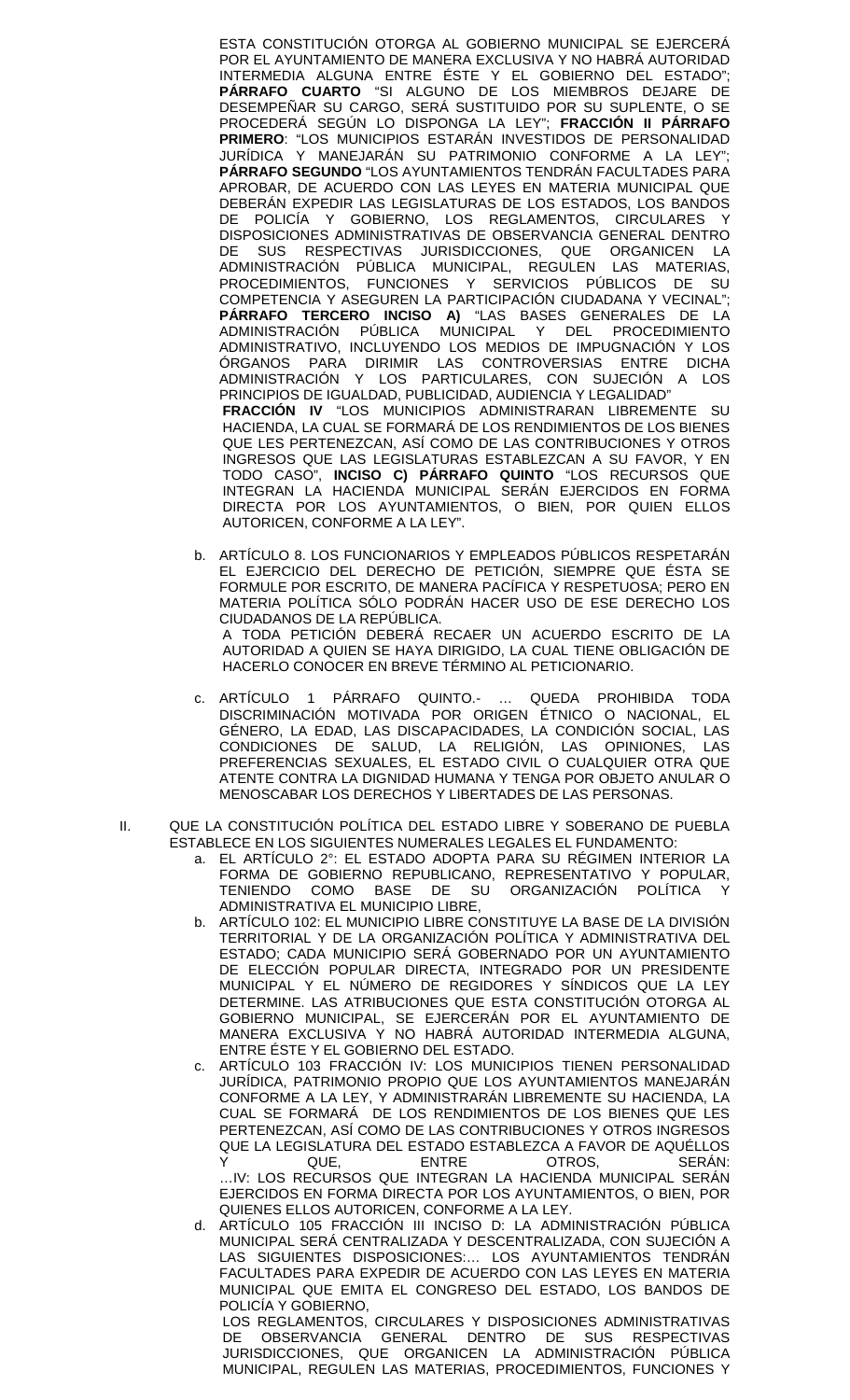SERVICIOS PÚBLICOS DE SU COMPETENCIA Y ASEGUREN LA PARTICIPACIÓN CIUDADANA Y VECINAL.... EL PROCEDIMIENTO CONDICIONES PARA QUE EL GOBIERNO DEL ESTADO ASUMA UNA FUNCIÓN O SERVICIO MUNICIPAL CUANDO, AL NO EXISTIR EL CONVENIO CORRESPONDIENTE, EL CONGRESO DEL ESTADO CONSIDERE QUE EL MUNICIPIO DE QUE SE TRATE ESTÉ IMPOSIBILITADO PARA EJERCERLOS O PRESTARLOS; EN ESTE CASO, SERÁ NECESARIA SOLICITUD PREVIA DEL AYUNTAMIENTO RESPECTIVO, APROBADA POR CUANDO MENOS LAS DOS TERCERAS PARTES DE SUS INTEGRANTES…

- e. ARTÍCULO 108: LOS RECURSOS ECONÓMICOS DE QUE DISPONGAN EL ESTADO, LOS MUNICIPIOS Y SUS ENTIDADES, ASÍ COMO LOS<br>ORGANISMOS AUTÓNOMOS, SE ADMINISTRARÁN CON EFICIENCIA, SE ADMINISTRARÁN CON EFICIENCIA, EFICACIA Y HONRADEZ, PARA SATISFACER LOS OBJETIVOS A QUE ESTÉN DESTINADOS. LAS ADQUISICIONES, ARRENDAMIENTOS ENAJENACIONES DE TODO TIPO DE BIENES, LA PRESTACIÓN DE SERVICIOS DE CUALQUIER NATURALEZA Y LA CONTRATACIÓN DE OBRA QUE REALICEN, SE ADJUDICARAN O LLEVARÁN A CABO, POR REGLA GENERAL, A TRAVÉS DE LICITACIONES PÚBLICAS MEDIANTE CONVOCATORIA ABIERTA, PARA QUE LIBREMENTE SE PRESENTEN PROPOSICIONES SOLVENTES EN PLIEGO O SOBRE CERRADO, QUE SERÁ ABIERTO PÚBLICAMENTE, CON EL FIN DE PROCURAR IMPARCIALIDAD A LOS LICITANTES Y ASEGURAR AL ESTADO Y A LOS MUNICIPIOS LAS MEJORES CONDICIONES DISPONIBLES EN CUANTO A OFERTA, PRECIO, CALIDAD, FINANCIAMIENTO, OPORTUNIDAD Y DEMÁS CIRCUNSTANCIAS PERTINENTES. LAS LEYES LIMITARÁN LOS SUPUESTOS DE EXCEPCIÓN LAS LICITACIONES PÚBLICAS, ESTABLECERÁN LAS BASES, PROCEDIMIENTOS, REGLAS, REQUISITOS Y DEMÁS ELEMENTOS IDÓNEOS PARA ACREDITAR LA ECONOMÍA, EFICACIA, EFICIENCIA, IMPARCIALIDAD Y HONRADEZ QUE ASEGUREN LAS MEJORES CONDICIONES PARA EL ESTADO Y LOS MUNICIPIOS, Y DETERMINARÁN LA RESPONSABILIDAD DE LOS SERVIDORES PÚBLICOS QUE INTERVENGAN EN CUALQUIER ACTO DE ADJUDICACIÓN Y CONTRATACIÓN.
- III. QUE DE LA LEY ORGÁNICA MUNICIPAL ESTABLECE EN LOS SIGUIENTES ARTÍCULOS EL FUNDAMENTO Y SUSTENTO JURÍDICO MISMO QUE A LA LETRA DICE.
	- a. ARTÍCULO 1°: LA PRESENTE LEY ES DE ORDEN PÚBLICO Y DE OBSERVANCIA GENERAL EN LOS MUNICIPIOS QUE CONFORMAN EL ESTADO LIBRE Y SOBERANO DE PUEBLA, Y TIENE POR OBJETO REGULAR LAS BASES PARA LA INTEGRACIÓN Y ORGANIZACIÓN EN EL ÁMBITO MUNICIPAL DEL TERRITORIO, LA POBLACIÓN Y EL GOBIERNO, ASÍ COMO DOTAR DE LINEAMIENTOS BÁSICOS A LA ADMINISTRACIÓN PÚBLICA MUNICIPAL, DESARROLLANDO LAS DISPOSICIONES CONTENIDAS EN LA CONSTITUCIÓN POLÍTICA DE LOS ESTADOS UNIDOS MEXICANOS Y LA DEL ESTADO.
	- b. ARTÍCULO 2°: EL MUNICIPIO LIBRE ES UNA ENTIDAD DE DERECHO PÚBLICO, BASE DE LA DIVISIÓN TERRITORIAL Y DE LA ORGANIZACIÓN POLÍTICA Y ADMINISTRATIVA DEL ESTADO DE PUEBLA, INTEGRADO POR UNA COMUNIDAD ESTABLECIDA EN UN TERRITORIO, CON UN GOBIERNO DE ELECCIÓN POPULAR DIRECTA, EL CUAL TIENE COMO PROPÓSITO SATISFACER, EN EL ÁMBITO DE SU COMPETENCIA, LAS NECESIDADES COLECTIVAS DE LA POBLACIÓN QUE SE ENCUENTRA ASENTADA EN SU CIRCUNSCRIPCIÓN TERRITORIAL; ASÍ COMO INDUCIR Y ORGANIZAR LA PARTICIPACIÓN DE LOS CIUDADANOS EN LA PROMOCIÓN DEL DESARROLLO INTEGRAL DE SUS COMUNIDADES.
	- c. ARTÍCULO 3°: EL MUNICIPIO SE ENCUENTRA INVESTIDO DE<br>PERSONALIDAD JURÍDICA Y DE PATRIMONIO PROPIOS, SU PERSONALIDAD JURÍDICA Y DE AYUNTAMIENTO ADMINISTRARÁ LIBREMENTE SU HACIENDA Y NO TENDRÁ SUPERIOR JERÁRQUICO. NO HABRÁ AUTORIDAD INTERMEDIA ENTRE EL MUNICIPIO Y EL GOBIERNO DEL ESTADO.
	- d. ARTÍCULO 37 FRACCIÓN II: SON OBLIGACIONES DE LOS HABITANTES DEL MUNICIPIO:… II RECIBIR LA EDUCACIÓN BÁSICA EN LA FORMA PREVISTA POR LAS LEYES Y CONFORME A LOS REGLAMENTOS Y PROGRAMAS APLICABLES
	- e. ARTÍCULO 37 FRACCIÓN V: REALIZAR SUS ACTIVIDADES Y USAR Y DISPONER DE SUS BIENES, EN FORMA QUE NO PERJUDIQUEN A LA COLECTIVIDAD;
	- f. ARTÍCULO 37 FRACCIÓN VI: LAS DEMÁS QUE LES IMPONGAN LAS LEYES Y OTROS ORDENAMIENTOS APLICABLES.
	- g. ARTÍCULO 38: LOS HABITANTES DE UN MUNICIPIO TENDRÁN DERECHO A USAR, CON LOS REQUISITOS QUE ESTABLEZCA LA LEY, LOS SERVICIOS PÚBLICOS QUE PRESTE EL AYUNTAMIENTO, Y EN SU CASO AQUELLOS PROPORCIONADOS POR EL GOBIERNO ESTATAL, Y A QUE SEAN RESPETADOS LOS DERECHOS QUE LES CORRESPONDEN COMO **GOBERNADOS**
	- h. ARTÍCULO 70: EL AYUNTAMIENTO CELEBRARÁ POR LO MENOS UNA SESIÓN ORDINARIA MENSUALMENTE, Y LAS EXTRAORDINARIAS QUE SEAN NECESARIAS CUANDO EXISTAN MOTIVOS QUE LAS JUSTIFIQUEN.
	- i. ARTÍCULO 71: EN LA PRIMERA SESIÓN DEL AYUNTAMIENTO, SE DETERMINARÁ EL DÍA Y HORA DE CADA MES EN QUE SE CELEBRARÁ LA SESIÓN ORDINARIA.
	- j. ARTÍCULO 72: SI SE ACUERDA REALIZAR DURANTE CADA MES DOS O MÁS SESIONES, SE SEÑALARÁN LOS DÍAS Y HORAS EN QUE DEBAN CELEBRARSE.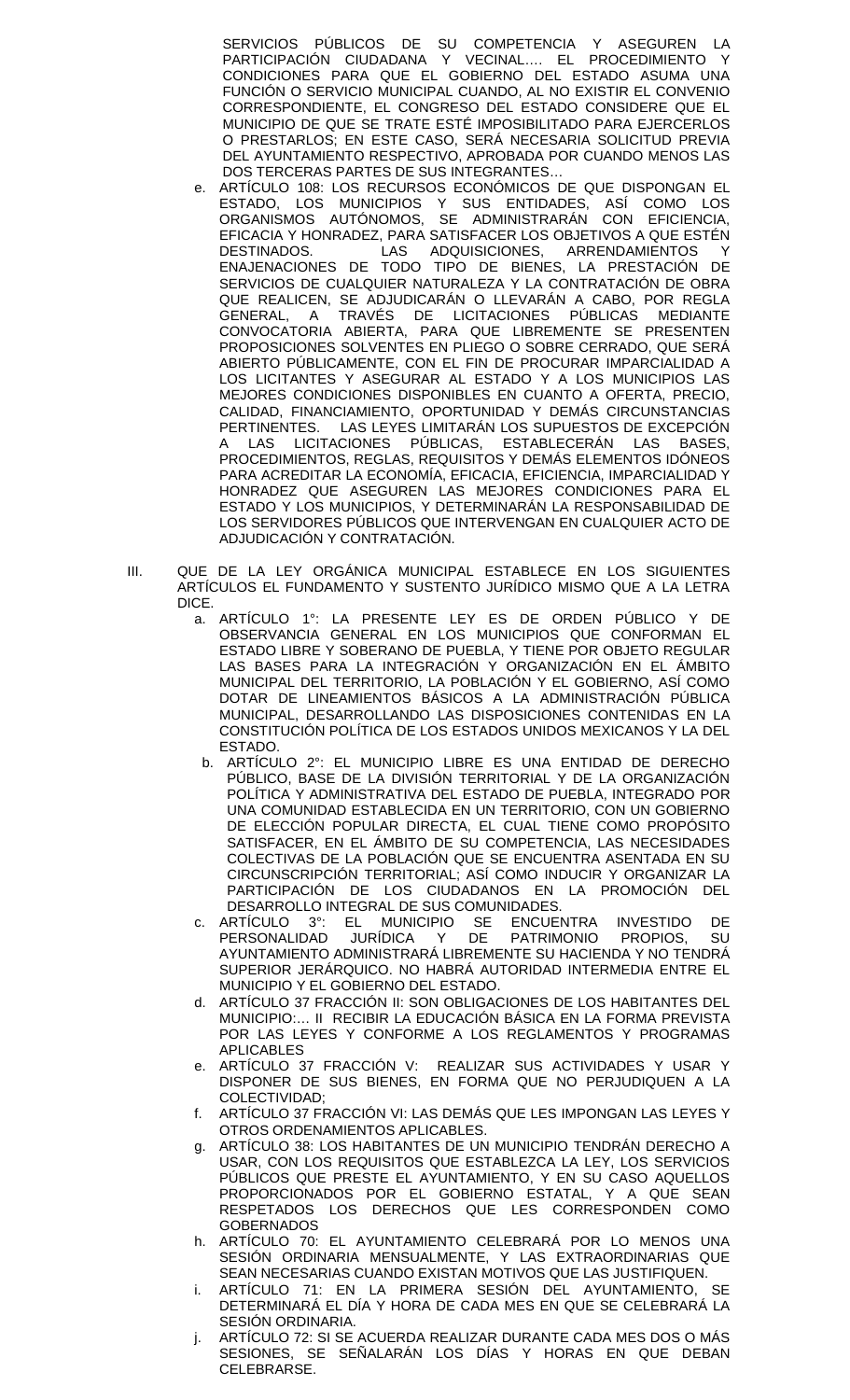- k. ARTÍCULO 73: LOS AYUNTAMIENTOS PODRÁN CELEBRAR SESIONES EXTRAORDINARIAS MEDIANTE CONVOCATORIA QUE PARA EL EFECTO HAGAN EL PRESIDENTE MUNICIPAL O LA MAYORÍA DE LOS REGIDORES, EN LA QUE SE EXPRESARÁN LOS ASUNTOS QUE LAS MOTIVEN Y SERÁN LOS ÚNICOS QUE DEBERÁN TRATARSE EN LAS MISMAS.
- l. ARTÍCULO 74: LAS SESIONES DE LOS AYUNTAMIENTOS SE CELEBRARÁN EN LAS OFICINAS MUNICIPALES O, CUANDO EL CASO LO REQUIERA, EN EL RECINTO PREVIAMENTE DECLARADO OFICIAL PARA TAL EFECTO. EL RECINTO DEL AYUNTAMIENTO ES INVIOLABLE. TODA FUERZA PÚBLICA QUE NO ESTÉ A CARGO DEL PROPIO AYUNTAMIENTO, ESTÁ IMPEDIDA DE TENER ACCESO AL MISMO, SALVO EN LOS CASOS DE EXCEPCIÓN ESTABLECIDOS EN LA CONSTITUCIÓN POLÍTICA DE LOS ESTADOS UNIDOS MEXICANOS, LA PARTICULAR DEL ESTADO, POR INSTRUCCIÓN DEL GOBERNADOR EN AQUELLOS CASOS EN QUE ÉSTE JUZGUE COMO DE FUERZA MAYOR O ALTERACIÓN GRAVE DEL ORDEN PÚBLICO, O QUE SE CUENTE CON PERMISO DEL PRESIDENTE MUNICIPAL.
- m. ARTÍCULO 75: LAS SESIONES DEL AYUNTAMIENTO SERÁN PÚBLICAS, CON EXCEPCIÓN DE AQUÉLLAS EN QUE EL ORDEN DEL DÍA INCLUYA ALGÚN ASUNTO POR CUYA ÍNDOLE SE CONSIDERE QUE DEBA TRATARSE CON RESERVA Y CONSECUENTEMENTE ESTOS ASUNTOS SERÁN TRATADOS EN SESIÓN PRIVADA.

SERÁN SESIONES SOLEMNES LAS QUE DETERMINE EL REGLAMENTO RESPECTIVO.

EL AYUNTAMIENTO PODRÁ CELEBRAR SESIONES DE CABILDO ABIERTO PARA REALIZAR AUDIENCIAS PÚBLICAS, FOROS DE CONSULTA, CURSOS DE CAPACITACIÓN MUNICIPAL, REUNIONES DE INSTRUCCIÓN CÍVICA O ACTOS POLÍTICOS, CUYA IMPORTANCIA COADYUVE AL DESARROLLO SOCIAL, ECONÓMICO Y CULTURAL Y FOMENTE LA PARTICIPACIÓN DE LOS HABITANTES DEL MUNICIPIO.

- n. ARTÍCULO 76: EL AYUNTAMIENTO SESIONARÁ VÁLIDAMENTE CON LA ASISTENCIA DE LA MAYORÍA DE SUS MIEMBROS Y DEL SECRETARIO DEL AYUNTAMIENTO O LA PERSONA QUE LEGALMENTE LO SUSTITUYA. LAS SESIONES SERÁN PRESIDIDAS POR EL PRESIDENTE MUNICIPAL O POR QUIEN LEGALMENTE LO SUSTITUYA.
- ARTÍCULO 77: LOS ACUERDOS DE LOS AYUNTAMIENTOS SE TOMARÁN POR MAYORÍA DE VOTOS DEL PRESIDENTE MUNICIPAL, REGIDORES Y SÍNDICO, Y EN CASO DE EMPATE, EL PRESIDENTE MUNICIPAL TENDRÁ VOTO DE CALIDAD.
- p. ARTÍCULO 78 SON ATRIBUCIONES DE LOS AYUNTAMIENTOS:
	- i. IV.- EXPEDIR Y ACTUALIZAR BANDOS DE POLICÍA Y GOBIERNO, REGLAMENTOS, CIRCULARES Y DISPOSICIONES ADMINISTRATIVAS DE OBSERVANCIA GENERAL, REFERENTES A SU ORGANIZACIÓN, FUNCIONAMIENTO, SERVICIOS PÚBLICOS QUE DEBAN PRESTAR Y DEMÁS ASUNTOS DE SU COMPETENCIA, SUJETÁNDOSE A LAS BASES NORMATIVAS ESTABLECIDAS POR LA CONSTITUCIÓN POLÍTICA DEL ESTADO LIBRE Y SOBERANO DE PUEBLA, VIGILANDO SU OBSERVANCIA Y APLICACIÓN; CON PLENO RESPETO A LOS DERECHOS HUMANOS QUE RECONOCE EL ORDEN JURÍDICO NACIONAL;
	- ii. V.- INDUCIR Y ORGANIZAR LA PARTICIPACIÓN DE LOS CIUDADANOS EN LA PROMOCIÓN DEL DESARROLLO INTEGRAL DE SUS COMUNIDADES;
	- iii. XVIII.- PROMOVER CUANTO ESTIME CONVENIENTE PARA EL PROGRESO ECONÓMICO, SOCIAL Y CULTURAL DEL MUNICIPIO Y ACORDAR LA REALIZACIÓN DE LAS OBRAS PÚBLICAS QUE FUEREN NECESARIAS;
	- iv. XXIII.- CREAR Y SUPRIMIR EMPLEOS MUNICIPALES SEGÚN LO EXIJAN LAS NECESIDADES PÚBLICAS Y SEÑALAR, AUMENTAR O DISMINUIR LAS RESPECTIVAS EROGACIONES, TENIENDO EN CUENTA LAS POSIBILIDADES DEL ERARIO Y LAS DISPOSICIONES DE LA PRESENTE LEY;
	- v. XLVIII.- ESTABLECER EL SISTEMA MUNICIPAL DE PROTECCIÓN CIVIL;
	- vi. LXIII.- ACTUALIZAR SUS MARCOS NORMATIVOS DE CONFORMIDAD CON SUS ATRIBUCIONES; Y
	- vii. LXVII.- LAS DEMÁS QUE LE CONFIERAN LAS LEYES Y ORDENAMIENTOS VIGENTES EN EL MUNICIPIO.
- q. ARTÍCULO 79: LOS BANDOS DE POLICÍA Y GOBIERNO, LOS REGLAMENTOS, CIRCULARES Y DEMÁS DISPOSICIONES DE OBSERVANCIA GENERAL CONSTITUYEN LOS DIVERSOS CUERPOS NORMATIVOS TENDIENTES A REGULAR, EJECUTAR Y HACER CUMPLIR EL EJERCICIO DE LAS FACULTADES Y OBLIGACIONES QUE ESTA LEY CONFIERE A LOS AYUNTAMIENTOS EN EL ÁMBITO DE SU COMPETENCIA; Y DEBERÁN RESPETAR LOS DERECHOS HUMANOS CONSAGRADOS EN EL ORDEN<br>JURÍDICO MEXICANO. EN AQUELLOS MUNICIPIOS CON POBLACIÓN EN AQUELLOS MUNICIPIOS CON POBLACIÓN MAYORITARIAMENTE INDÍGENA LA NORMATIVIDAD OBSERVARÁ LOS USOS Y COSTUMBRES EN LA MEDIDA DE LO POSIBLE, SIN QUE CONTRAVENGAN LOS DERECHOS HUMANOS RECONOCIDOS EN EL ORDEN JURÍDICO NACIONAL.
- r. ARTÍCULO 82: LAS DISPOSICIONES ADMINISTRATIVAS DE OBSERVANCIA GENERAL, SERÁN AQUELLAS QUE TENGAN POR OBJETO LA APLICACIÓN DE LOS ACUERDOS Y RESOLUCIONES DEL AYUNTAMIENTO HACIA LOS PARTICULARES, HABITANTES Y VECINOS DE SUS JURISDICCIONES. LOS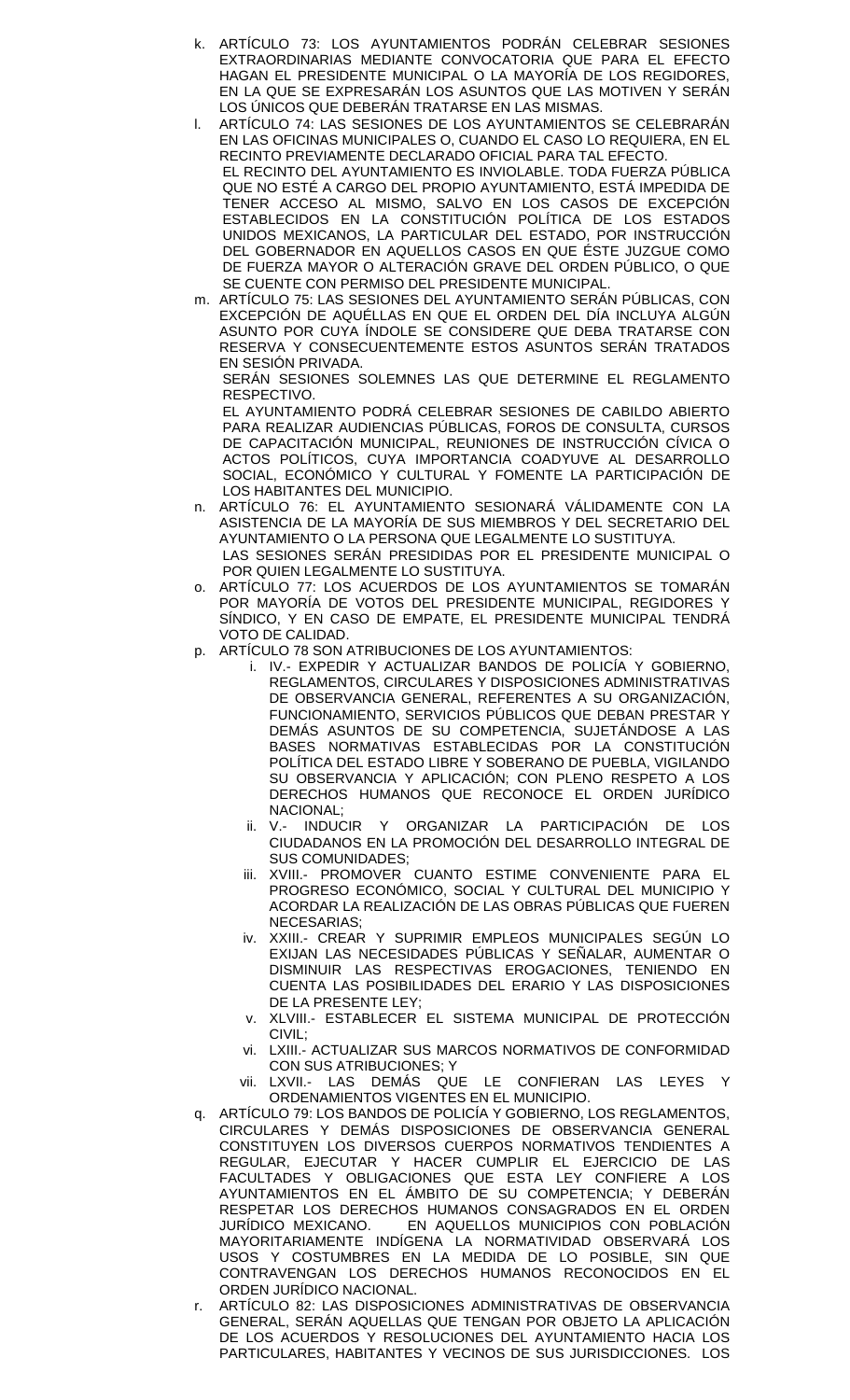AYUNTAMIENTOS TIENEN EL DEBER DE EXPEDIR LAS DISPOSICIONES DE OBSERVANCIA GENERAL QUE SEÑALE ESTA LEY.

- s. ARTÍCULO 85: PARA LA ELABORACIÓN DEL DICTAMEN QUE HABRÁ DE PRESENTARSE AL CABILDO, SE APLICARÁN LAS REGLAS DISPOSICIONES SIGUIENTES:
	- i. REUNIR LOS ANTECEDENTES NECESARIOS;
	- ii. CONSULTAR Y SOLICITAR ASESORÍA E INFORMES;
	- iii. CELEBRAR REUNIONES DE CONSULTA PARA FUNDAMENTAR Y REGULAR LOS CRITERIOS DEL DICTAMEN; Y
	- iv. INTEGRAR EL DICTAMEN DEBIDAMENTE SUSCRITO PARA DARLE LECTURA ANTE LA ASAMBLEA, EN EL TÉRMINO Y FORMA QUE DETERMINE EL AYUNTAMIENTO, ENTREGANDO LOS EXPEDIENTES RESPECTIVOS A CADA UNO DE LOS MIEMBROS DEL CABILDO, EN UN PLAZO NO MENOR DE SETENTA Y DOS HORAS ANTES DE LA CELEBRACIÓN DE LA SESIÓN RESPECTIVA.
- t. ARTÍCULO 86: LA DISCUSIÓN DEL PROYECTO SE HARÁ INDISTINTAMENTE EN LO GENERAL Y EN LO PARTICULAR, ESCUCHÁNDOSE LAS ARGUMENTACIONES QUE SEAN A FAVOR Y EN CONTRA, EN IGUALDAD DE CONDICIONES. EL PRESIDENTE MUNICIPAL DIRIGIRÁ EL PROCEDIMIENTO A QUE SE SUJETARÁ LA DISCUSIÓN.
- u. ARTÍCULO 87: DURANTE LA VOTACIÓN NO SE ADMITIRÁ DISCUSIÓN ALGUNA, SALVO PARA LA ACLARACIÓN DE ERROR O INTERPRETACIÓN QUE SEA NECESARIA.
- v. ARTÍCULO 92: SON FACULTADES Y OBLIGACIONES DE LOS REGIDORES:
	- i. EJERCER LA DEBIDA INSPECCIÓN Y VIGILANCIA, EN LOS RAMOS A SU CARGO;
	- ii. ASISTIR CON PUNTUALIDAD A LAS SESIONES ORDINARIAS Y EXTRAORDINARIAS DEL AYUNTAMIENTO;
	- iii. EJERCER LAS FACULTADES DE DELIBERACIÓN Y DECISIÓN DE LOS ASUNTOS QUE LE COMPETEN AL AYUNTAMIENTO, Y COLABORAR EN LA ELABORACIÓN DE LOS PRESUPUESTOS DE INGRESOS Y EGRESOS DEL MUNICIPIO;
	- iv. FORMAR PARTE DE LAS COMISIONES, PARA LAS QUE FUEREN DESIGNADOS POR EL AYUNTAMIENTO
	- v. DICTAMINAR E INFORMAR SOBRE LOS ASUNTOS QUE LES ENCOMIENDE EL AYUNTAMIENTO;
	- vi. SOLICITAR LOS INFORMES NECESARIOS PARA EL BUEN DESARROLLO DE SUS FUNCIONES, A LOS DIVERSOS TITULARES DE LA ADMINISTRACIÓN PÚBLICA MUNICIPAL, QUIENES ESTÁN OBLIGADOS A PROPORCIONAR TODOS LOS DATOS E INFORMES QUE SE LES PIDIEREN EN UN TÉRMINO NO MAYOR DE VEINTE DÍAS HÁBILES;
	- vii. FORMULAR AL AYUNTAMIENTO LAS PROPUESTAS DE ORDENAMIENTOS EN ASUNTOS MUNICIPALES, Y PROMOVER TODO LO QUE CREAN CONVENIENTE AL BUEN SERVICIO PÚBLICO;
	- viii. CONCURRIR A LOS ACTOS OFICIALES PARA LOS CUALES SE LES CITE; Y
	- ix. LAS QUE LE DETERMINE EL CABILDO Y LAS QUE LE OTORGUEN OTRAS DISPOSICIONES APLICABLES.
- w. ARTÍCULO 93: LOS REGIDORES NO PODRÁN SER RECONVENIDOS POR LAS OPINIONES QUE MANIFIESTEN EN EL DESEMPEÑO DE SU CARGO, DISFRUTARÁN DE LAS RETRIBUCIONES QUE ACUERDE EL AYUNTAMIENTO Y CONTARÁN CON LOS APOYOS QUE LES CORRESPONDA PARA REALIZAR LAS GESTORIAS DE AUXILIO A LOS HABITANTES DEL MUNICIPIO. ESTÁN IMPEDIDOS PARA REALIZAR GESTIONES ADMINISTRATIVAS ANTE AUTORIDADES FEDERALES, ESTATALES O MUNICIPALES, RESPECTO DE ASUNTOS QUE AFECTEN LOS INTERESES DEL AYUNTAMIENTO DE QUE FORMAN PARTE SIN LA PREVIA AUTORIZACIÓN DEL CABILDO O PRESIDENTE MUNICIPAL CORRESPONDIENTE.
- x. ARTÍCULO 94: EL AYUNTAMIENTO, PARA FACILITAR EL DESPACHO DE LOS ASUNTOS QUE LE COMPETEN, NOMBRARÁ COMISIONES PERMANENTES O TRANSITORIAS, QUE LOS EXAMINEN E INSTRUYAN HASTA PONERLOS EN ESTADO DE RESOLUCIÓN. ESTAS COMISIONES SESIONARÁN DE FORMA MENSUAL, SIENDO CONVOCADAS POR EL REGIDOR QUE PRESIDA LA MISMA, CONFORME AL REGLAMENTO RESPECTIVO. LOS REGIDORES DEBERÁN ASISTIR CON PUNTUALIDAD A LAS SESIONES DE LAS<br>COMISIONES QUE EL HONORABLE AYUNTAMIENTO LES HA COMISIONES QUE EL HONORABLE AYUNTAMIENTO LES HA ENCOMENDADO.
- y. ARTÍCULO 96 FRACCIÓN VII: LAS COMISIONES PERMANENTES SERÁN LAS SIGUIENTES: …
	- i. VII.- DE GRUPOS VULNERABLES, JUVENTUD Y EQUIDAD ENTRE GÉNEROS;
- IV. QUE DE LA LEY GENERAL PARA LA INCLUSIÓN DE LAS PERSONAS CON DISCAPACIDAD.
	- a. ARTÍCULO 2 PARA LOS EFECTOS DE ESTA LEY SE ENTENDERÁ POR:
		- i. XXII. POLÍTICA PÚBLICA. TODOS AQUELLOS PLANES, PROGRAMAS O ACCIONES QUE LA AUTORIDAD DESARROLLE PARA ASEGURAR LOS DERECHOS ESTABLECIDOS EN LA PRESENTE LEY;
		- ii. XXV. REHABILITACIÓN**.** PROCESO DE DURACIÓN LIMITADA Y CON UN OBJETIVO DEFINIDO, DE ORDEN MÉDICO, SOCIAL Y EDUCATIVO ENTRE OTROS, ENCAMINADO A FACILITAR QUE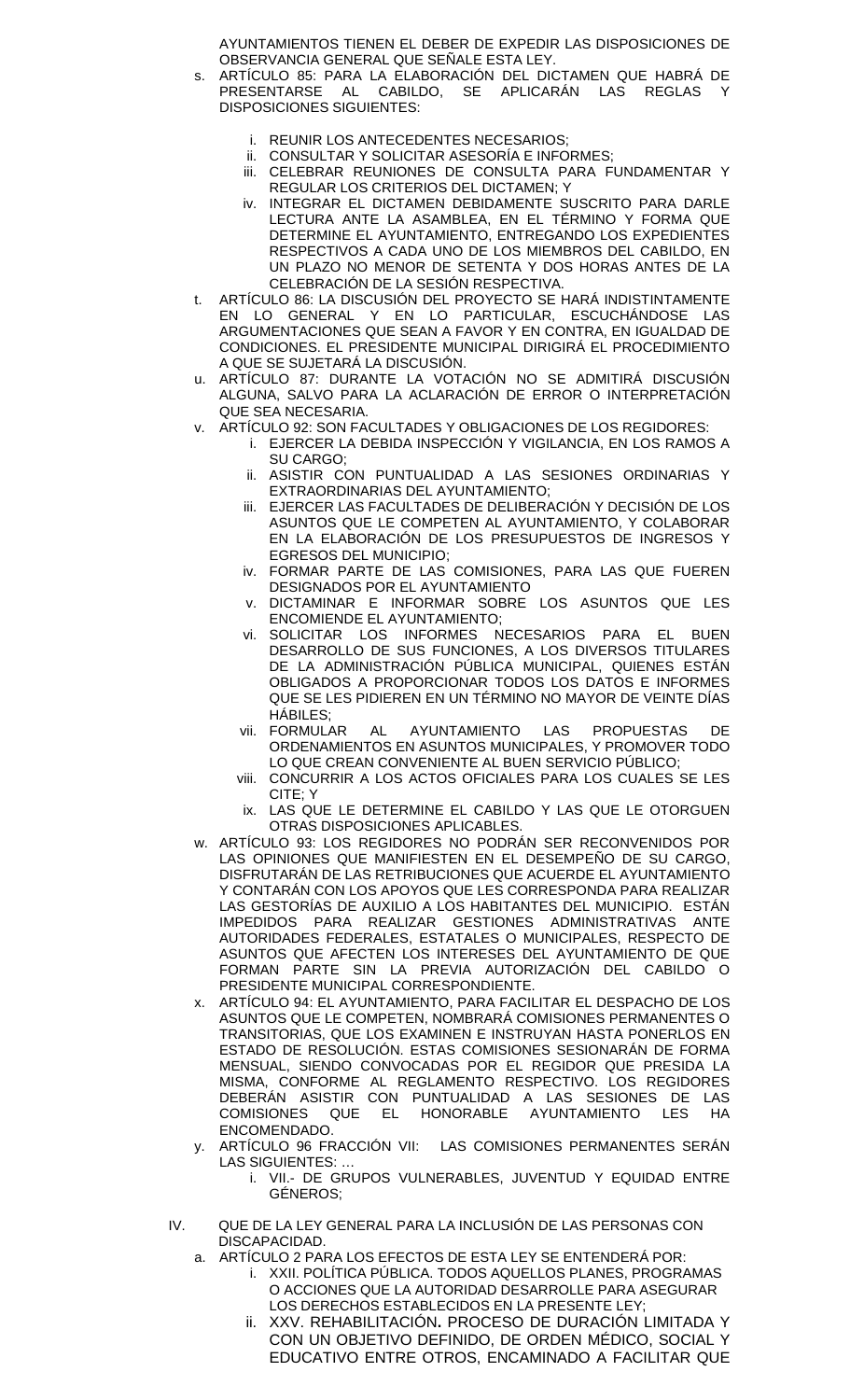UNA PERSONA CON DISCAPACIDAD ALCANCE UN NIVEL FÍSICO, MENTAL, SENSORIAL ÓPTIMO, QUE PERMITA COMPENSAR LA PÉRDIDA DE UNA FUNCIÓN, ASÍ COMO PROPORCIONARLE UNA MEJOR INTEGRACIÓN SOCIAL;

- iii. XXVIII. TRANSVERSALIDAD**.** ES EL PROCESO MEDIANTE EL CUAL SE INSTRUMENTAN LAS POLÍTICAS, PROGRAMAS Y ACCIONES, DESARROLLADOS POR LAS DEPENDENCIAS Y ENTIDADES DE LA ADMINISTRACIÓN PÚBLICA, QUE PROVEEN BIENES Y SERVICIOS A LA POBLACIÓN CON DISCAPACIDAD CON UN PROPÓSITO COMÚN, Y BASADOS EN UN ESQUEMA DE ACCIÓN Y COORDINACIÓN DE ESFUERZOS Y RECURSOS EN TRES DIMENSIONES: VERTICAL, HORIZONTAL Y DE FONDO.
- b. ARTÍCULO 3. LA OBSERVANCIA DE ESTA LEY CORRESPONDE A LAS DEPENDENCIAS, ENTIDADES PARAESTATALES Y ÓRGANOS DESCONCENTRADOS DE LA ADMINISTRACIÓN PÚBLICA FEDERAL, ORGANISMOS CONSTITUCIONALES AUTÓNOMOS, PODER LEGISLATIVO, PODER JUDICIAL, EL CONSEJO, A LOS GOBIERNOS DE LAS ENTIDADES FEDERATIVAS Y DE LOS MUNICIPIOS, EN EL ÁMBITO DE SUS RESPECTIVAS COMPETENCIAS, ASÍ COMO A LAS PERSONAS FÍSICAS O MORALES DE LOS SECTORES SOCIAL Y PRIVADO QUE PRESTEN SERVICIOS A LAS PERSONAS CON DISCAPACIDAD.
- c. ARTÍCULO 24. LA COMISIÓN NACIONAL DE CULTURA FÍSICA Y DEPORTE PROMOVERÁ EL DERECHO DE LAS PERSONAS CON DISCAPACIDAD AL DEPORTE. PARA TALES EFECTOS, REALIZARÁ LAS SIGUIENTES ACCIONES:
	- i. FORMULAR Y APLICAR PROGRAMAS Y ACCIONES QUE GARANTICEN EL OTORGAMIENTO DE APOYOS ADMINISTRATIVOS, TÉCNICOS, HUMANOS Y FINANCIEROS, REQUERIDOS PARA LA PRÁCTICA DE ACTIVIDADES FÍSICAS Y DEPORTIVAS A LA POBLACIÓN CON DISCAPACIDAD, EN SUS NIVELES DE DESARROLLO POPULAR, NUEVOS VALORES, PROSPECTOS, ALTO RENDIMIENTO DE PRIMERA FUERZA Y JUVENILES, MÁSTER Y PARALÍMPICO;
	- ii. ELABORAR CON LAS ASOCIACIONES DEPORTIVAS NACIONALES DE DEPORTE ADAPTADO EL PROGRAMA NACIONAL DE DEPORTE PARALÍMPICO Y SU PRESUPUESTO;
	- iii. PROCURAR EL ACCESO Y LIBRE DESPLAZAMIENTO DE LAS PERSONAS CON DISCAPACIDAD EN LAS INSTALACIONES PÚBLICAS DESTINADAS A LA PRÁCTICA DE ACTIVIDADES FÍSICAS, DEPORTIVAS O RECREATIVAS, Y
	- iv. LAS DEMÁS QUE DISPONGAN OTROS ORDENAMIENTOS.
- V. QUE DE LA LEY PARA PERSONAS CON DISCAPACIDAD SE DESPRENDE:
	- a. ARTÍCULO 8 CORRESPONDE A LOS AYUNTAMIENTOS LAS ATRIBUCIONES SIGUIENTES:
		- i. SUSCRIBIR CONVENIOS Y ACUERDOS PARA EL CUMPLIMIENTO DEL OBJETO DE ESTA LEY;
		- ii. EMITIR Y REVISAR LOS REGLAMENTOS Y DISPOSICIONES ADMINISTRATIVAS DE OBSERVANCIA GENERAL, QUE POSIBILITEN LA PLENA INCLUSIÓN E INTEGRACIÓN DE LAS PERSONAS CON DISCAPACIDAD A LA VIDA EN COMUNIDAD, DE CONFORMIDAD A LO ESTABLECIDO EN LA PRESENTE LEY;
		- iii. CONTEMPLAR EN SUS PLANES Y PROGRAMAS ACCIONES EN FAVOR DE LAS PERSONAS CON DISCAPACIDAD; Y
		- iv. LAS DEMÁS QUE LES CONFIERA LA PRESENTE LEY U OTRAS DISPOSICIONES LEGALES APLICABLES.
		- b. ARTÍCULO 9 SERÁ MATERIA DE COORDINACIÓN ENTRE EL ESTADO Y LOS MUNICIPIOS:
			- i. EL PLENO RESPETO Y EJERCICIO DE LOS DERECHOS HUMANOS;
			- ii. LA IGUALDAD DE OPORTUNIDADES Y LA EQUIDAD EN EL ACCESO A LOS SERVICIOS DE SALUD, EDUCACIÓN, EMPLEO, CAPACITACIÓN Y READAPTACIÓN LABORAL, CULTURA, RECREACIÓN Y DEPORTE A LAS PERSONAS CON DISCAPACIDAD;
			- iii. LA GESTIÓN PARA QUE EL TRANSPORTE E INFRAESTRUCTURA URBANA PERMITA LA MOVILIDAD, LIBRE TRÁNSITO, USO Y ACCESO DE LAS PERSONAS CON DISCAPACIDAD, POR SÍ O CON AYUDA DE CUALQUIER FORMA DE ASISTENCIA HUMANA, ANIMAL O CUALQUIER OTRO MEDIO TÉCNICO O ELECTRÓNICO QUE LA CIENCIA APORTE, CON SEGURIDAD A LOS ESPACIOS PÚBLICOS Y PRIVADOS.

POR LO ANTERIORMENTE EXPUESTO Y FUNDADO, SE SOLICITA A ESTE HONORABLE CABILDO QUE POR SU CONDUCTO SE APRUEBEN LOS POSTERIORES PETITORIOS, CON BASE EN LOS SIGUIENTES:

#### **ANTECEDENTES**

- III. QUE MEDIANTE ESCRITO DIRIGIDO AL C. VICTOR MANUEL RODRÍGUEZ LEZAMA SE HACE LA ATENTA SOLICITUD:
	- a. PROPUESTA DE CREAR LA ESCUELA DE TENIS CON DISCAPACIDAD MOTRIZ, COMO UNA FORMA DE INTEGRACIÓN Y TERAPIA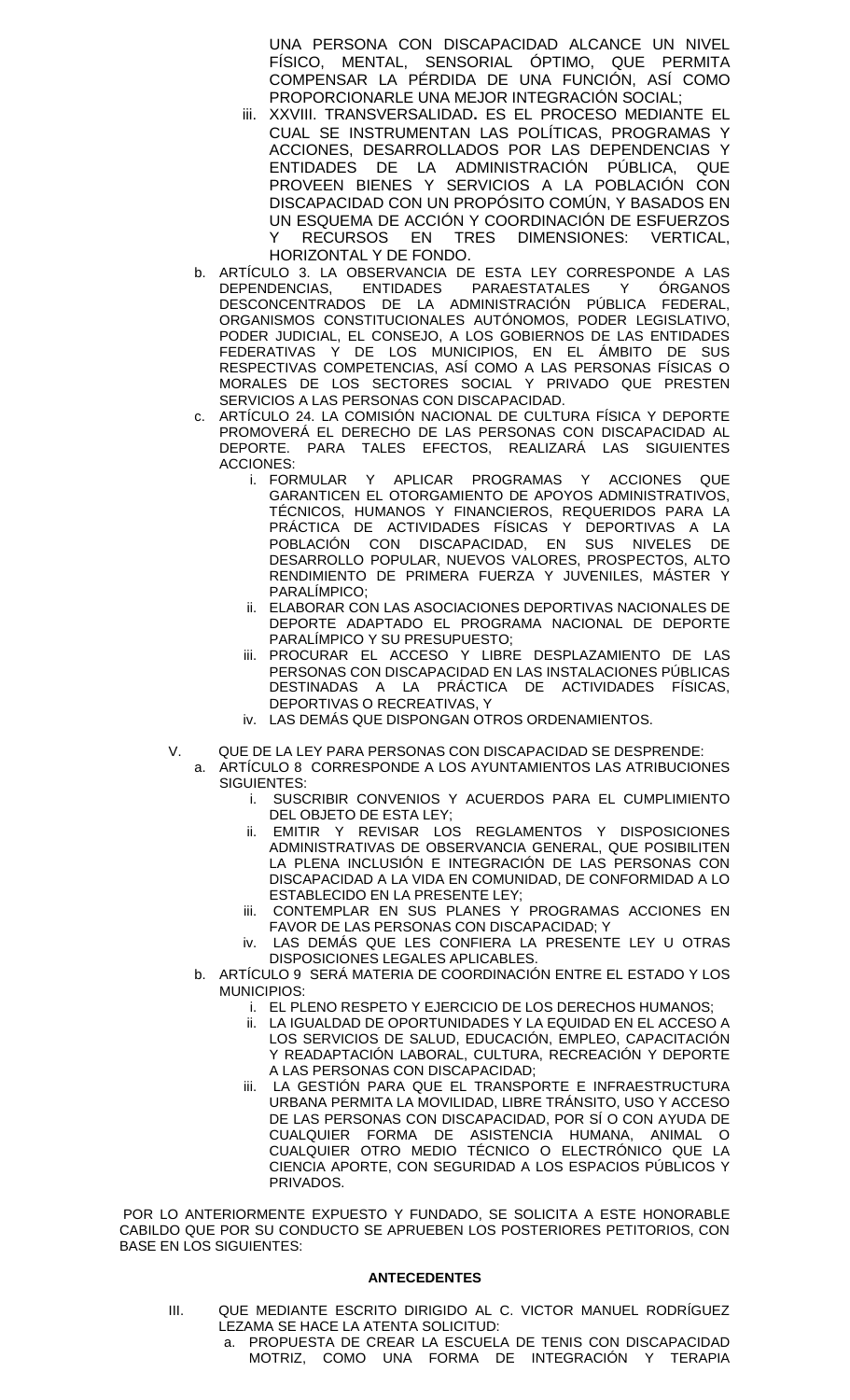ALTERNATIVA PARA LAS PERSONAS CON CAPACIDADES DIFERENTES. DE IGUAL FORMA EN DICHA SOLICITUD SE MANIFIESTA QUE SE CUENTAN CON RECURSOS FÍSICOS DISPONIBLES QUE SON:

- i. RAQUETAS DE TENIS
- ii. PELOTAS DE TENIS
- iii. MATERIAL DIDÁCTICO
- iv. CANCHA DE TENIS
- b. SE SOLICITA QUE SE INCORPOREN A LA NOMINA VÍA CONTRATACIÓN A TRES ENTRENADORES PARA LA REALIZACIÓN DEL PROYECTO "CONSTRUYENDO CON EL TENIS". QUEDANDO A CONSIDERACIÓN DE LA DIRECCIÓN DE RECURSOS HUMANOS EL SALARIO A PERCIBIR CONFORME A LOS TABULADORES QUE TIENE.
- c. ASÍ MISMO EN FORMA SIMULTANEA EL PROYECTO "CONSTRUYENDO CON EL TENIS", MANIFIESTA QUE SE HA CREADO LA ESCUELA MUNICIPAL DE TENIS DIRIGIDA A NIÑOS Y NIÑAS DE 8 A 12 AÑOS, Y QUE LOS TRES ENTRENADORES PROPUESTOS PARA INGRESAR A NOMINA ESTAN IMPARTIENDO DE FORMA GRATUITA EN LAS INSTALACIONES DEL POLYDEPORTIVO DICHA ACTIVIDAD, SIN EMBARGO NO SE ENCUENTRAN INCORPORADOS A NOMINA, Y QUE COMO PRINCIPAL PROPUESTA ES CONFORMAR A TRAVÉS DEL TENIS VALORES Y PRINCIPIOS COMO MEDIDA DE PREVENCIÓN DEL DELITO Y DE CONDUCTAS ILEGALES, ASÍ COMO INTEGRACIÓN A LA SOCIEDAD Y DOTAR TANTO A NINOS, NINAS Y PERSONAS CON DISCAPACIDADES DIFERENTES DE ELEMENTOS PARA LA SOLUCIÓN DE PROBLEMAS SOCIALES DIARIOS.
- d. FINALMENTE EL COSTO GENERADO POR CONCEPTO DE NOMINA SE PODRÍA PRORRATEAR ENTRE EL BENEFICIO TANTO A PERSONAS CON DISCAPACIDADES DIFERENTES COMO A NINOS Y NINAS, CIUDADANOS ESTOS PARA LOS QUE ESTA ENFOCADO LA IMPLEMENTACIÓN DE DICHO PROGRAMA.

EN VIRTUD DE LO ANTERIORMENTE EXPUESTO EN LOS CONSIDERANDOS Y ANTECEDENTES Y CON LAS YA MENCIONADAS FACULTADES Y ATRIBUCIONES QUE LA LEY OTORGA A ESTE CUERPO COLEGIADO, ES PROCEDENTE HACER EL SIGUIENTE ANÁLISIS

#### **D I C T A M E N**

**PRIMERO.-** CREAR LA ESCUELA DE TENIS PARA PERSONAS CON DISCAPACIDADES DIFERENTES, COMO UNA FORMA DE INTEGRACIÓN Y TERAPIA ALTERNATIVA PARA LAS PERSONAS CON DISCAPACIDAD. CUYA PRINCIPAL PROPUESTA ES CONFORMAR A TRAVÉS DEL TENIS VALORES Y PRINCIPIOS COMO MEDIDA DE PREVENCIÓN DEL DELITO Y DE CONDUCTAS ILEGALES, ASÍ COMO INTEGRACIÓN A LA SOCIEDAD, Y DOTAR TANTO A NIÑOS, NIÑAS Y PERSONAS CON DISCAPACIDAD DE ELEMENTOS PARA LA SOLUCIÓN DE PROBLEMAS SOCIALES DIARIOS. YA QUE EL PROYECTO YA SE ESTA IMPLEMENTANDO PARA NINOS Y NINAS DE 8 A 12 ANOS Y SE VA A TRASPOLAR PARA PERSONAS CON DISCAPACIDAD. FINALEMENTE EL PROYECTO YA CUENTA CON RECURSOS FISICOS Y QUE ESTAN A DISPOSICIÓN Y SON:

- i. RAQUETAS DE TENIS
- ii. PELOTAS DE TENIS
- iii. MATERIAL DIDÁCTICO
- iv. CANCHA DE TENIS

**SEGUNDO.-** INCORPORAR A LA NOMINA VÍA CONTRATACIÓN A TRES ENTRENADORES PARA LA REALIZACIÓN DEL PROYECTO "CONSTRUYENDO CON EL TENIS". QUEDANDO A CONSIDERACIÓN DE LA DIRECCIÓN DE RECURSOS HUMANOS EL SALARIO A PERCIBIR CONFORME A LOS TABULADORES QUE TIENE. CONSIDERANDO QUE EL COSTO GENERADO POR CONCEPTO DE NOMINA SE PODRÍA PRORRATEAR ENTRE EL BENEFICIO TANTO A PERSONAS CON DISCAPACIDAD COMO A NIÑOS Y NIÑAS, CIUDADANOS ESTOS PARA LOS QUE ESTA ENFOCADO LA IMPLEMENTACIÓN DE DICHO PROGRAMA.- **VICTOR MANUEL RODRIGUEZ LEZAMA.-** REGIDOR PRESIDENTE DE LA COMISION DE GRUPOS VULNERABLES.- JUVENTUD Y EQUIDAD ENTRE GENEROS.- **MTRO. JOSE BERNARDO POZOS GUTIÉRREZ.-** REGIDOR DE CULTURA.- **LIC. CLAUDIA OROZCO LOPEZ.-** REGIDORA DE ECOLOGIA.- **LIC. PALOMA NOVELO ALDAZ.-** REGIDORA DE NOMENCLATURA.- **C. GLADYS GUADALUPE MARTINEZ GONZALEZ.-** REGIDORA DE EDUCACION.- FIRMAS ILEGIBLES".

LA C. PRESIDENTA MUNICIPAL ERNESTINA FERNÁNDEZ MÉNDEZ: COMENTA QUE VAN A CONTAR CON EL APOYO DE TODOS LOS REGIDORES Y DE ELLA MISMA, Y QUE CUENTEN CON EL APOYO.

EL LIC. MIGUEL ÁNGEL ROMERO CALDERON, DA LECTURA DE UN ARTICULO DE LA LEY ÓRGANICA MUNICIPAL, PIDE A LA REGIDORA DE SALUD Y DIF MUNICIPAL DEL SEGUIMIENTO DE ESTE PROYECTO.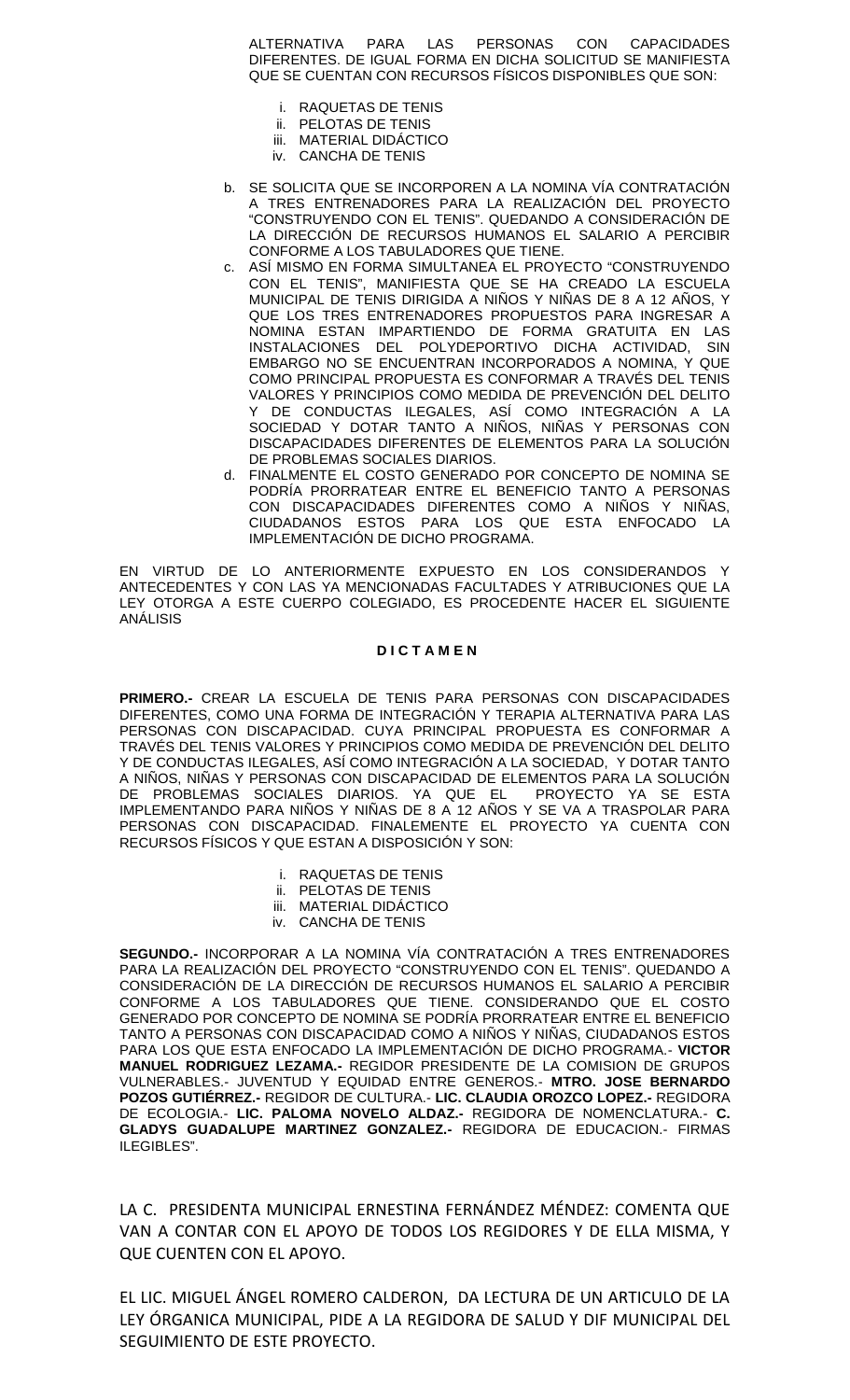EL REGIDOR JOSÉ BERNARDO POZOS GUTIÉRREZ: PIDE QUE SE PASE YA A VOTACIÓN POR QUE YA SE REVISO ESTO.

SEÑORA PRESIDENTA MUNICIPAL, REGIDORES Y SINDICO MUNICIPAL, EN VOTACIÓN SE LES CONSULTA SI SE APRUEBA LA PROPUESTA EN CUESTION, LOS QUE ESTÉN POR LA AFIRMATIVA SÍRVANSE MANIFESTARLO LEVANTANDO LA MANO.

HABIÉNDOSE ANALIZADO AMPLIAMENTE EL CONTENIDO DEL DICTAMEN DE REFERENCIA, POR UNANIMIDAD DE VOTOS A FAVOR POR PARTE DE LOS INTEGRANTES DEL HONORABLE CABILDO, SE DETERMINA EL SIGUIENTE:

# **A C U E R D O**

**PRIMERO.-** SE APRUEBA CREAR LA ESCUELA DE TENIS PARA PERSONAS CON DISCAPACIDADES DIFERENTES, COMO UNA FORMA DE INTEGRACIÓN Y TERAPIA ALTERNATIVA PARA LAS PERSONAS CON DISCAPACIDAD. CUYA PRINCIPAL PROPUESTA ES CONFORMAR A TRAVÉS DEL TENIS VALORES Y PRINCIPIOS COMO MEDIDA DE PREVENCIÓN DEL DELITO Y DE CONDUCTAS ILEGALES, ASÍ COMO INTEGRACIÓN A LA SOCIEDAD, Y DOTAR TANTO A NINOS, NINAS Y PERSONAS CON DISCAPACIDAD DE ELEMENTOS PARA LA SOLUCIÓN DE PROBLEMAS SOCIALES DIARIOS. YA QUE EL PROYECTO YA SE ESTA IMPLEMENTANDO PARA NIÑOS Y NIÑAS DE 8 A 12 AÑOS Y SE VA A TRASPOLAR PARA PERSONAS CON DISCAPACIDAD. FINALMENTE EL PROYECTO YA CUENTA CON RECURSOS FÍSICOS Y QUE ESTAN A DISPOSICIÓN Y SON:

- I. RAQUETAS DE TENIS
- II. PELOTAS DE TENIS
- III. MATERIAL DIDÁCTICO
- IV. CANCHA DE TENIS

**SEGUNDO.-** SE APRUEBA INCORPORAR A LA NOMINA VÍA CONTRATACIÓN A TRES ENTRENADORES PARA LA REALIZACIÓN DEL PROYECTO "CONSTRUYENDO CON EL TENIS". QUEDANDO A CONSIDERACIÓN DE LA DIRECCIÓN DE RECURSOS HUMANOS EL SALARIO A PERCIBIR CONFORME A LOS TABULADORES QUE TIENE. CONSIDERANDO QUE EL COSTO GENERADO POR CONCEPTO DE NOMINA SE PODRÍA PRORRATEAR ENTRE EL BENEFICIO TANTO A PERSONAS CON DISCAPACIDAD COMO A NIÑOS Y NIÑAS, CIUDADANOS ESTOS PARA LOS QUE ESTA ENFOCADO LA IMPLEMENTACIÓN DE DICHO PROGRAMA

LO ANTERIOR CON FUNDAMENTO EN LOS DISPOSITIVOS LEGALES INVOCADOS EN EL DICTAMEN DE REFERENCIA.

**REGIDURÍA DE DESARROLLO URBANO Y OBRAS PÚBLICAS.- ANÁLISIS, DISCUSIÓN Y EN SU CASO APROBACIÓN DE LA PROPUESTA PARA LA AUTORIZACION DE LA SUSTITUCIÓN DE UN TRAMO DE LA AVENIDA ZARAGOZA POR EL CIRCUITO QUE VA DE LA CARRETERA TEHUACAN- HUAJUAPAN AL CIRCUITO EXTERIOR, DEL PREDIO UBICADO EN CALLE CHIHUAHUA Y CALLE CHAPULTEPEC DE LA EX –HACIENDA EL RIEGO.**

EL C. JUAN ALVAREZ CAMPOS, PROCEDE A DAR LECTURA AL DOCUMENTO DE REFERENCIA, MISMO QUE A LA LETRA DICE:

**TEHUACÁN PUEBLA A 30 DE SEPTIEMBRE DE 2014**

**REGIDURIA DE DESARROLLO URBANO Y OBRAS PÚBLICAS**

**"..AL HONORABLE CABILDO DE ESTE AYUNTAMIENTO DE TEHUACÁN, PUEBLA.**

EL SUSCRITO, REGIDOR JUAN ÁLVAREZ CAMPOS EN SU CARÁCTER DE PRESIDENTE DE LA COMISIÓN DE DESARROLLO URBANO Y OBRAS PÚBLICAS; DEL H. AYUNTAMIENTO DEL MUNICIPIO DE TEHUACÁN, PUEBLA; EN USO DE LAS FACULTADES QUE ME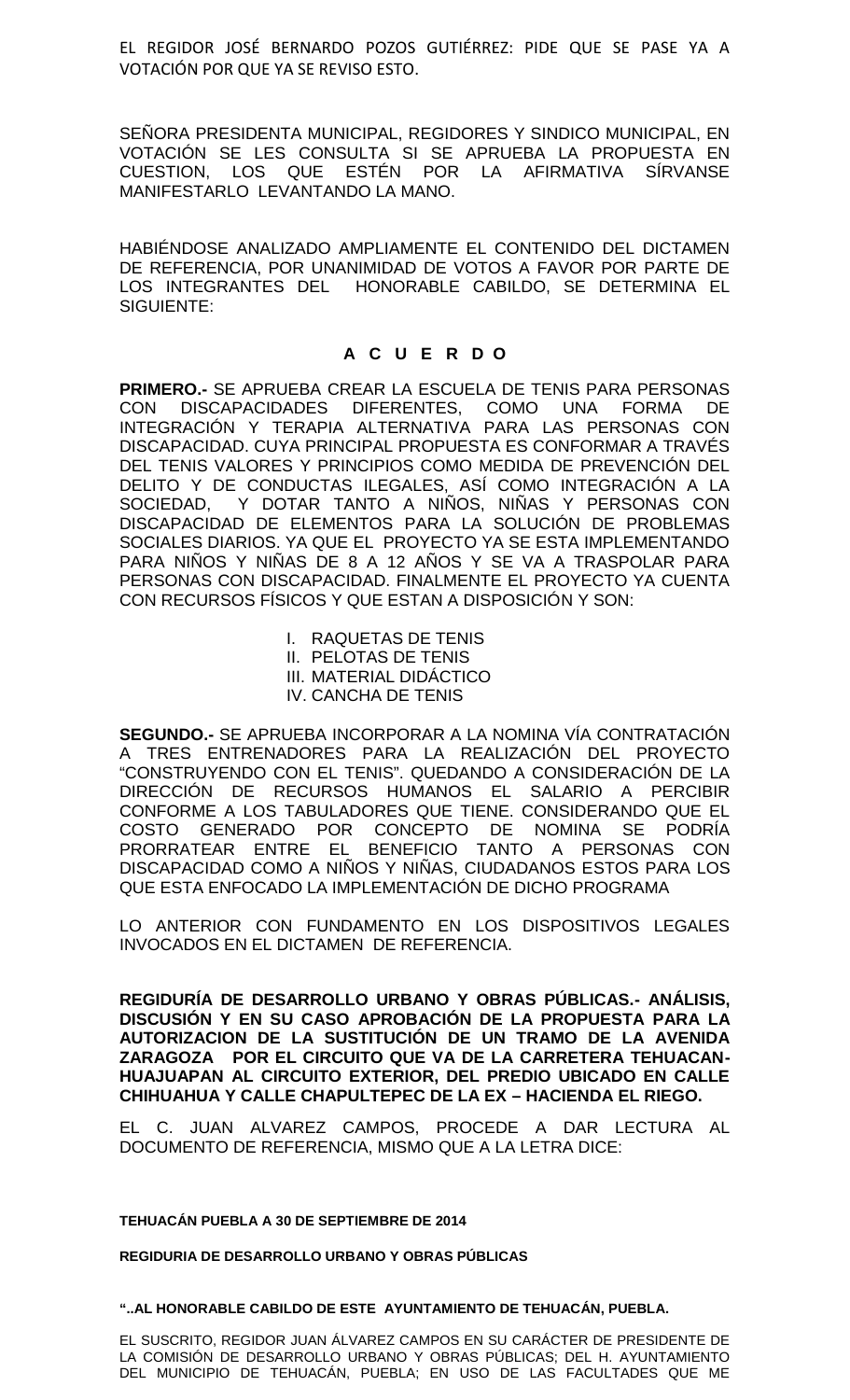CONFIERE EL ARTICULO 78 FRACCIÓN II DE LA LEY ORGANICA MUNICIPAL, SOMETO A CONSIDERACION DE ESTE HONORABLE CUERPO COLEGIADO LA SIGUIENTE PROPUESTA:

#### **A N T E C E D E N T E S**

**PRIMERO.-** QUE CON FECHA VEINTIUNO DE MAYO DEL DOS MIL CATORCE, EL C. LIBORIO RODRÍGUEZ OVANDO SOLICITA, A LA DIRECCIÓN DE DESARROLLO URBANO, ALINEAMIENTO Y NÚMERO OFICIAL DEL TERRENO UBICADO EN LA AVENIDA CHIHUAHUA SIN NÚMERO, COLONIA EX – HACIENDA EL RIEGO, DE ESTA CIUDAD DE TEHUACÁN, PROPIEDAD DE SOCIEDAD MERCANTIL DASA VIVIENDA SOCIEDAD ANÓNIMA DE CAPITAL VARIABLE

**TERCERO.-** QUE CON INSTRUMENTO NÚMERO 2996 CON VOLUMEN NÚMERO 131, EN LA HEROICA PUEBLA DE ZARAGOZA A 14 DE DICIEMBRE DEL 2011 EL LIC. JORGE BEDOLLA GONZÁLEZ, NOTARIO PÚBLICO SUPLENTE EN EJERCICIO DEL TITULAR DE LA NOTARIA PUBLICA NUMERO CINCUENTA Y CUATRO DEL DISTRITO JUDICIAL DE PUEBLA, ACTUANDO EN SU PROTOCOLO Y CON SU SELLO DE AUTORIZAR EL CONTRATO DE COMPRA – VENTA, CELEBRADO ENTRE LAS PERSONAS; COMO PARTE VENDEDORA COMPARECE JORGE JOAQUÍN FLORES TOBÓN EN NOMBRE Y REPRESENTACIÓN DE CONSTRUCTORA E INMOBILIARIA FLOT SOCIEDAD ANÓNIMA DE CAPITAL VARIABLE Y COMO COMPRADORA LA SOCIEDAD MERCANTIL DENOMINADA DASA VIVIENDA SOCIEDAD ANONIMA DE CAPATAL VARIABLE, REPRESENTADA EN ESTE ACTO POR JUAN GARCÍA LANDEROS; RESPECTO DE LA TERCERA Y CUARTA FRACCIÓN PREVIAMENTE FUSIONADAS QUE SE SEGREGARON DE LA EX - HACIENDA EL RIEGO DE ESTA CIUDAD DE TEHUACÁN, CON UNA SUPERFICIE DE (NOVENTA Y OCHO MIL TRECIENTOS CINCUENTA Y SIETE METROS, CIENTO TRES MILÍMETROS CUADRADOS) 98357.103 M2 CON LAS SIGUIENTES MEDIDAS Y COLINDANCIAS:

**AL NORTE:** TRESCIENTOS SETENTA Y TRES METROS CUATROCIENTOS CINCO MILÍMETROS, COLINDA CON PROPIEDAD PARTICULAR.

AL SUR: EN CINCO TRAMOS, DE ORIENTE A PONIENTE EL PRIMERO NOVENTA METROS, SETECIENTOS CUARENTA Y DOS MILÍMETROS; EL SEGUNDO SETENTA METROS CIENTO TREINTA Y SEIS MILÍMETROS, EL TERCERO SETENTA Y SEIS METROS, TRESCIENTOS CUATRO MILÍMETROS; EL CUARTO, SETENTA Y DOS METROS, DOSCIENTOS NOVENTA Y DOS MILÍMETROS; EL QUINTO CIENTO ONCE METROS, CIENTO OCHENTA Y CINCO MILÍMETROS, COLINDANDO POR ESTOS TRAMOS CON EL EJIDO DE SANTA MARÍA COAPA.

**AL ORIENTE:** EN CINCO TRAMOS, DE NORTE A SUR, EL PRIMERO CIENTO TREINTA METROS, CUARENTA Y TRES MILÍMETROS, EL SEGUNDO TREINTA Y CUATRO METROS, TRESCIENTOS TREINTA Y SIETE MILÍMETROS, EL TERCERO CUARENTA Y SEIS METROS, CUATROCIENTOS VEINTICINCO MILÍMETROS; EL CUARTO, NOVENTA Y DOS METROS, SEISCIENTOS VEINTIÚN MILÍMETROS; EL QUINTO, TREINTA METROS, DOSCIENTOS VEINTIOCHO MILÍMETROS, TODOS COLINDANDO CON AVENIDA CHIHUAHUA.

**AL PONIENTE:** DOS TRAMOS, DE NORTE A SUR, EL PRIMERO CIENTO TREINTA METROS, CIENTO OCHO MILÍMETROS; EL SEGUNDO, SESENTA Y CINCO METROS, DOSCIENTOS CUARENTA Y UN MILÍMETROS, AMBOS COLINDAN CON PROPIEDAD DE BANORTE.

**CUARTO.-** QUE EL DÍA VIERNES 28 DE ENERO DE 2011 SE PUBLICÓ EN EL PERIÓDICO OFICIAL DEL GOBIERNO CONSTITUCIONAL DEL ESTADO DE PUEBLA EL PROGRAMA MUNICIPAL DE DESARROLLO URBANO SUSTENTABLE DEL CENTRO DE POBLACIÓN DE TEHUACÁN, EL CUAL TUVO COMO FECHA DE INSCRIPCIÓN EL DIA MIERCOLES 9 DE FEBRERO DE 2011.

**QUINTO.-** QUE EL DÍA MIERCOLES 12 DE FEBRERO DE 2014 SE PUBLICÓ EN EL PERIÓDICO OFICIAL DEL GOBIERNO CONSTITUCIONAL DEL ESTADO DE PUEBLA EN EL TOMO CDLXVI NUMERO 4 QUINTA SECCIÓN, EL PROGRAMA MUNICIPAL DE DESARROLLO URBANO SUSTENTABLE DE TEHUACÁN.

#### **C O N S I D E R A N D O**

**I.-** QUE ES OBLIGACIÓN DE ESTE HONORABLE AYUNTAMIENTO EN TÉRMINOS DE LO QUE DISPONEN LOS ARTÍCULOS **102, 103** Y **105** DE LA CONSTITUCIÓN POLÍTICA DEL ESTADO LIBRE Y SOBERANO DE PUEBLA, CUMPLIR Y HACER CUMPLIR LA CONSTITUCIÓN, LEYES Y REGLAMENTOS SECUNDARIOS QUE EMANEN DEL PACTO FEDERAL; ELLO EN ESTRICTO APEGO Y CONCORDANCIA EN LO DISPUESTO POR EL ARTÍCULO **115** FRACCIÓN **V** DE LA PROPIA CONSTITUCIÓN POLÍTICA DE LOS ESTADOS UNIDOS MEXICANOS.

**II.-** QUE EN TÉRMINOS DE LO DISPUESTO POR LOS ARTÍCULOS **9** FRACCIONES **I, III, X , XV,** Y PÁRRAFO ÚLTIMO DE LA LEY GENERAL DE ASENTAMIENTOS HUMANOS Y **78** FRACCIONES **XXXIX**, **XLI** DE LA LEY ORGÁNICA MUNICIPAL DEL ESTADO DE PUEBLA CORRESPONDE A ESTE MUNICIPIO EN EL ÁMBITO DE SU JURISDICCIÓN ENTRE OTROS,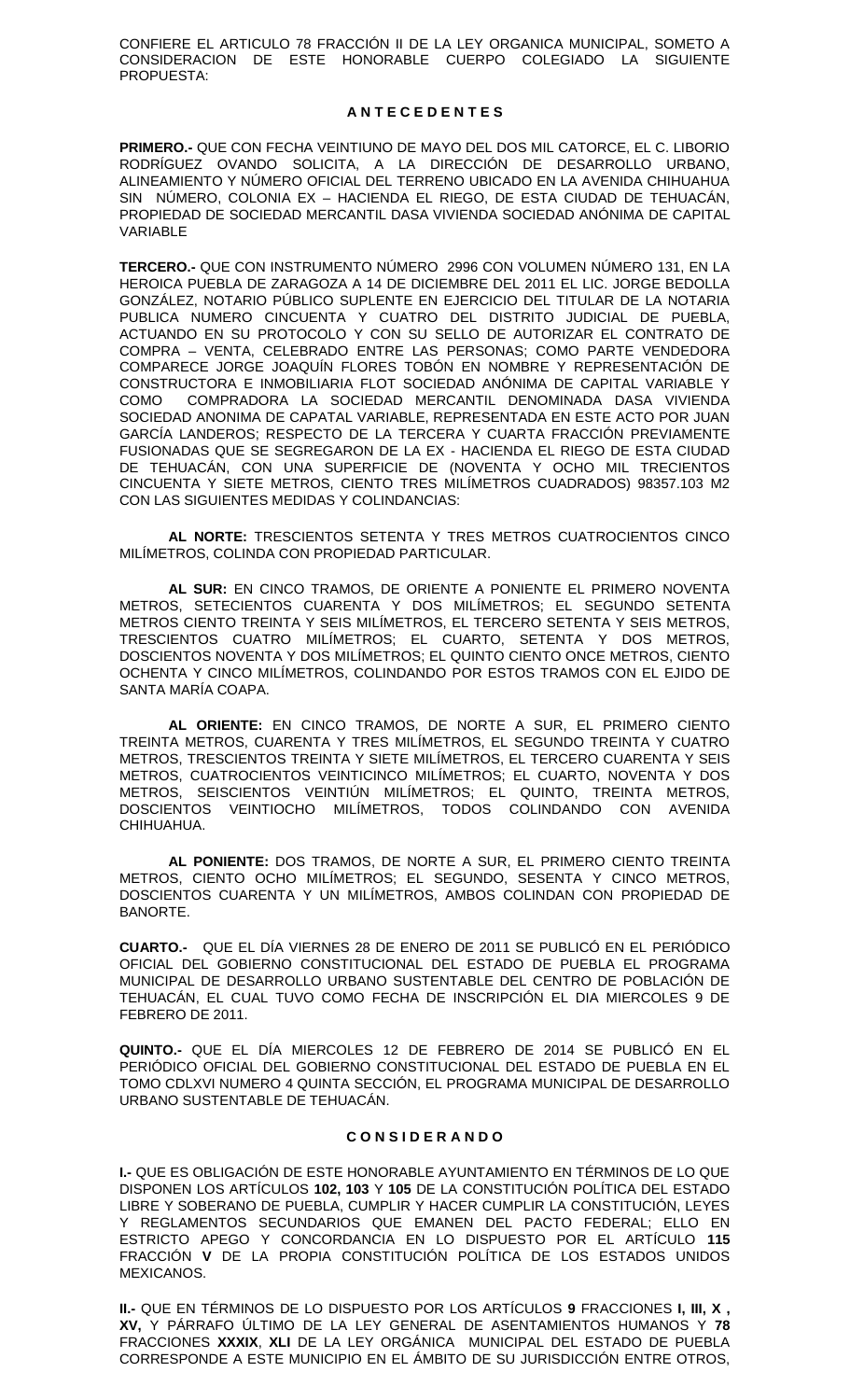ADMINISTRAR LOS PLANES O PROGRAMAS DE DESARROLLO URBANO, DE CENTROS DE POBLACIÓN, ASÍ COMO EXPEDIR LAS AUTORIZACIONES, LICENCIAS O PERMISOS DE USO DE SUELO; EJERCIENDO SUS ATRIBUCIONES EN MATERIA DE DESARROLLO URBANO A TRAVÉS DE LOS CABILDOS DE LOS AYUNTAMIENTOS O CON EL CONTROL Y EVALUACIÓN DE ESTOS.

**III.-** QUE EL ARTÍCULO **92** EN SUS FRACCIONES **III, IV**, Y **V** DE LA LEY ORGÁNICA MUNICIPAL DEL ESTADO DE PUEBLA; ESTABLECE QUE SON FACULTADES Y OBLIGACIONES DE LOS REGIDORES DELIBERAR Y DECIDIR SOBRE LOS ASUNTOS QUE LE COMPETEN AL AYUNTAMIENTO, FORMAR PARTE DE LAS COMISIONES PARA LAS QUE FUEREN DESIGNADOS POR ÉSTE Y DICTAMINAR E INFORMAR SOBRE LOS ASUNTOS QUE SE LES ENCOMIENDE; DISPOSICIÓN QUE SE ARTICULA CON EL ARTÍCULO **96** FRACCIÓN **III** DE ESA PROPIA LEY, QUE ESTABLECE QUE DENTRO DE LAS COMISIONES PERMANENTES DE REGIDORES SE ENCUENTRAN LA DE DESARROLLO URBANO Y OBRAS PÚBLICAS, QUE DEBERÁ ANALIZAR, DISCUTIR Y PROPONER SOBRE LOS ASUNTOS COMPRENDIDOS EN ESAS MATERIAS.

**IV.-** QUE EL ARTÍCULO **13** EN SU FRACCIÓN **I, IV, VI** DE LA LEY DE DESARROLLO URBANO SUSTENTABLE DEL ESTADO DE PUEBLA; ESTABLECE QUE CORRESPONDE A LOS AYUNTAMIENTOS, EN SUS RESPECTIVAS JURISDICCIONES:

I.-FORMULAR, APROBAR, ADMINISTRAR, EJECUTAR Y ACTUALIZAR EN SU CASO, LOS PROGRAMAS MUNICIPALES DE DESARROLLO URBANO SUSTENTABLE, DE CENTROS DE POBLACIÓN Y LOS QUE DE ÉSTOS SE DERIVEN, EN CONGRUENCIA CON LOS PROGRAMAS ESTATALES DE DESARROLLO URBANO SUSTENTABLE, DE ORDENAMIENTO TERRITORIAL DE LOS ASENTAMIENTOS HUMANOS Y DEMÁS PROGRAMAS REGIONALES, ASÍ COMO EVALUAR Y VIGILAR SU CUMPLIMIENTO;

IV. FORMULAR Y ADMINISTRAR LA ZONIFICACIÓN PREVISTA EN LOS PROGRAMAS DE DESARROLLO URBANO SUSTENTABLE, ASÍ COMO CONTROLAR Y VIGILAR LA UTILIZACIÓN DEL SUELO;

VI. EXPEDIR LAS AUTORIZACIONES, LICENCIAS, CONSTANCIAS DE USO DEL SUELO Y DE COMPATIBILIDAD URBANÍSTICA PARA CONSTRUCCIONES, FRACCIONAMIENTOS, SUBDIVISIONES, FUSIONES, RELOTIFICACIONES Y CONDOMINIOS, DE CONFORMIDAD CON LO DISPUESTO EN ESTA LEY, EN LOS PROGRAMAS DE DESARROLLO URBANO SUSTENTABLE APLICABLES Y DEMÁS DISPOSICIONES JURÍDICAS APLICABLES;

**V.-** DE ACUERDO AL PROGRAMA MUNICIPAL DE DESARROLLO URBANO SUSTENTABLE DE TEHUACÁN ACTUALIZACIÓN 2014, SE ENCUENTRAN EN UNA ZONIFICACIÓN SECUNDARIA (H3) ES DECIR HABITACIONAL ALTA. DENSIDAD MAXIMA DE 100 VIV /HA.

**VI.-** QUE TAL Y COMO LO DEFINE EL PROGRAMA MUNICIPAL DE DESARROLLO URBANO SUSTENTABLE DE TEHUACÁN, LA VIALIDAD ES EL CONJUNTO DE VÍAS DE TRÁNSITO Y TRANSPORTE QUE PERMITEN EL DESPLAZAMIENTO VEHICULAR Y PEATONAL DENTRO DE UNA CIUDAD, ASÍ COMO CON OTRAS LOCALIDADES O REGIONES. SI POR RAZÓN DE DISEÑO, O DEBIDO QUE EL PREDIO O ZONA SUJETA A FRACCIONAR NO SE LOCALIZARÁ FÍSICAMENTE A LA ZONA URBANIZADA, LAS VÍAS LOCALES DEL NUEVO FRACCIONAMIENTO PODRÁN NO PRESENTAR CONTINUIDAD VIAL, SIEMPRE Y CUANDO EL ENLACE DE RED VÍA LOCAL DE LAS ZONAS DE FRACCIONAMIENTOS EN CONTACTO SE EFECTÚE A TRAVÉS DE UNA VÍA PRIMARIA PREFERENTEMENTE, O SECUNDARIA, SI ESTA CUMPLE POR DISEÑO Y OPERACIÓN LA FUNCIÓN DE ENLACE REQUERIDA. DE IGUAL FORMA, SE REQUERIRÁ EL DISEÑO DE LOS ACCESOS Y SALIDAS PARA VEHÍCULOS AUTOMOTORES, EN LOS LOTES Y PREDIOS CON LOS SIGUIENTES APROVECHAMIENTOS: A). PLURIFAMILIAR DE MÁS DE 50 VIVIENDAS.

**IX.-** QUE DE ACUERDO AL ARTÍCULO 289 DEL REGLAMENTO DE CONSTRUCCIONES PARA EL MUNICIPIO DE TEHUACÁN, PUEBLA, EL ALINEAMIENTO ES EL PLANO VIRTUAL VERTICAL SOBRE EL CUAL DEBEN DE ESTAR LOS PARAMENTOS DE LOS EDIFICIOS O FACHADAS, SOBRE LOS LADOS DE LAS CALLES, PLAZAS, ETC., LOGRÁNDOSE CON ESTO QUE LAS VÍAS DE COMUNICACIÓN DE LA CIUDAD CONSERVEN U OBTENGAN EL ANCHO Y DIRECCIÓN QUE EL PROGRAMA DIRECTOR URBANO DE LA CIUDAD DE TEHUACÁN ASIGNE, PARA LA SEGURIDAD DE LA CIRCULACIÓN, ASÍ COMO PARA LA SALUBRIDAD PÚBLICA Y EMBELLECIMIENTO DE LA CIUDAD.

I. LAS BARDAS O CERCAS SE CONSTRUIRÁN O INSTALARÁN CONFORME AL ALINEAMIENTO AUTORIZADO; DE NO REALIZARSE ASÍ, LA AUTORIDAD NOTIFICARÁ AL PROPIETARIO O POSEEDOR, PARA QUE, DENTRO DEL TÉRMINO DE CUARENTA Y CINCO DI AS DÉ CUMPLIMIENTO A LO ORDENADO, PREVINIÉNDOLE QUE EN CASO DE DESOBEDIENCIA, LA AUTORIDAD PROCEDERÁ A LA DEMOLICIÓN CON COSTO AL PROPIETARIO.

#### **D I C T A M E N**

**PRIMERO.-** TOMANDO EN CUENTA LOS PUNTOS ANTERIORES SE RESUELVE QUE ES FACTIBLE ELIMINAR DE LA CARTA URBANA LA AVENIDA IGNACIO ZARAGOZA EN EL TRAMO QUE VA DESDE EL CIRCUITO EXTERIOR HASTA LOS LÍMITES DEL EJIDO DEL RIEGO CON EL EJIDO DE SANTA MARIA COAPAN Y SUSTITUIRLO POR UNA AVENIDA QUE COMENZARA EN LA CARRETERA FEDERAL TEHUACÁN -HUAJUAPAN Y CORRERÁ PARALELA AL LÍMITE DE LA RESERVA DE LA BIOSFERA TEHUACÁN – CUICATLAN HASTA LLEGAR A LA CALLE MICHOACAN Y GIRAR A LA DERECHA PARA ENCONTRAR EL CIRCUITO EXTERIOR. ES IMPORTANTE RESALTAR QUE DICHA AVENIDA YA ESTABA CONTEMPLADA EN EL PROGRAMA DE DESARROLLO URBANO SUSTENTABLE DEL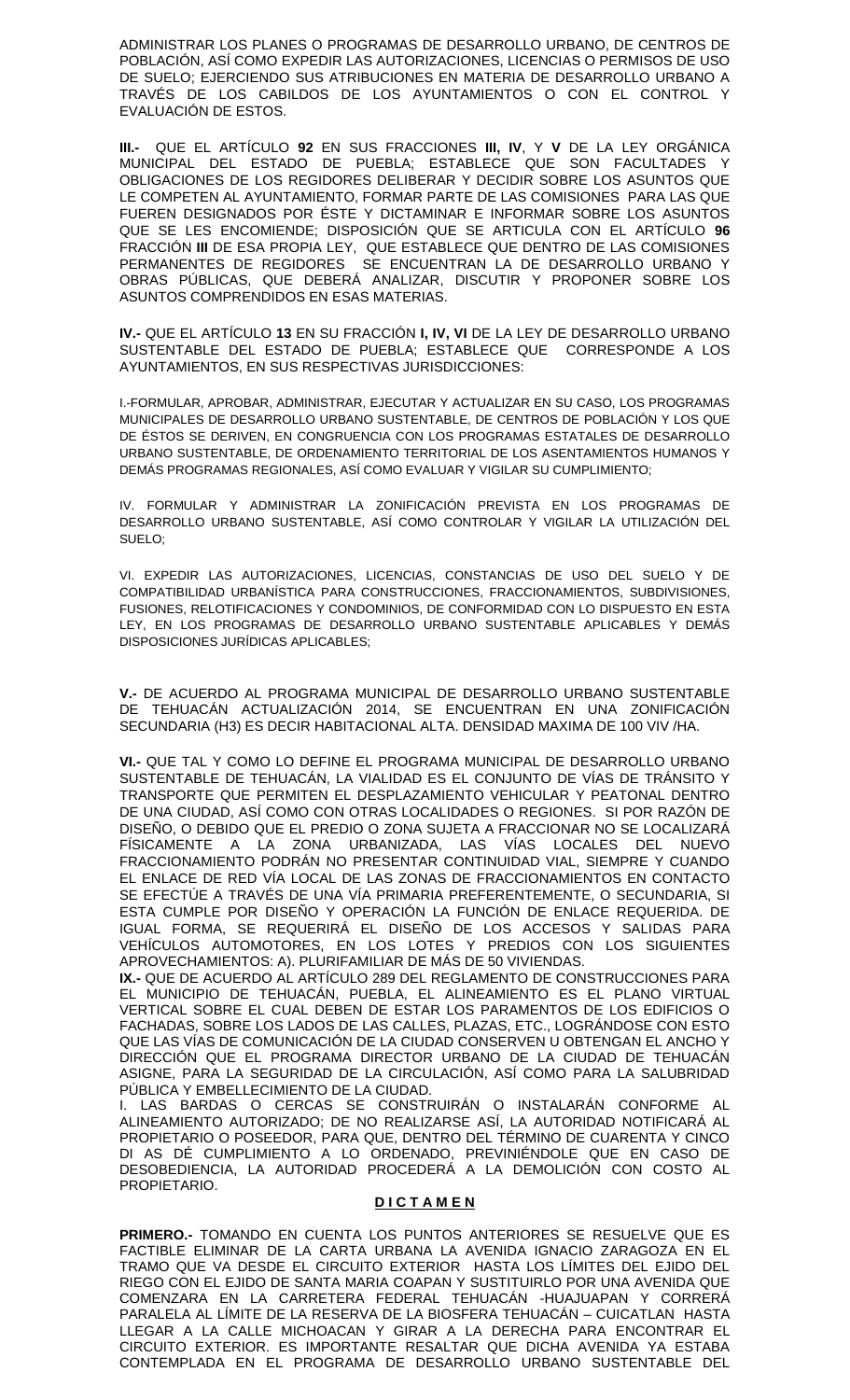CENTRO DE POBLACIÓN DE TEHUACÁN 2011, POR LO QUE SOLAMENTE SE REGRESARÍA A LA PROPUESTA DEL PROGRAMA ANTERIOR. LA PROPUESTA CONTEMPLA QUE EL ANCHO DE LA AVENIDA PROYECTADA Y EL DEL CIRCUITO EXTERIOR SERÁ DE 30.00 M. DE PARAMENTO A PARAMENTO, LO QUE GARANTIZA EL FLUJO VEHICULAR, YA QUE EN LA PARTE PONIENTE EXISTE UNA BARRERA NATURAL QUE ES EL LÍMITE DE LA RESERVA DE LA BIOSFERA TEHUACAN - CUICATLAN QUE LIMITARA EL CRECIMIENTO URBANO. CON ESTA PROPUESTA SE CERRARÍA UN PERÍMETRO CONFORMADO POR TRES VIALIDADES QUE SON: EL CIRCUITO EXTERIOR O CALLE CHIHUAHUA, LA AVENIDA PROYECTADA Y LA CARRETERA FEDERAL TEHUACÁN – HUAJUAPAN. ESTAS VIALIDADES PERMITIRÁN EL MOVIMIENTO DE TRÁNSITO ENTRE LAS ÁREAS RESIDENCIALES Y COMERCIALES SIN QUE EXISTAN ZONA O PUNTOS DE CONFLICTO VIAL EN LA ZONA NI CUELLOS DE BOTELLA EN UN FUTURO. ADEMÁS DE QUE LA AVENIDA PROPUESTA PASARA A UN COSTADO DEL HOSPITAL REGIONAL LO QUE PERMITIRÁ UN RÁPIDO TRASLADO.- **REGIDOR DE OBRAS PUBLICAS Y DESARROLLO URBANO.- TEHUACÁN, PUEBLA A 30 DE SEPTIEMBRE DEL DOS MIL CATORCE.- C. JUAN ALVAREZ CAMPOS.-**

LA REGIDORA MARTHA GARCÍA DE LA CADENA ROMERO, PREGUNTA QUE POR QUÉ PASO ESTE PUNTO EN ASUNTOS GENERALES, SI SON TEMAS IMPORTANTES QUE DEBEN PASAR EN EL ORDEN DEL DÍA.

EL LIC. JOSÉ HONORIO PACHECO FLORES, RESPONDE QUE NO LE FUE POSIBLE AL REGIDOR JUAN ALVAREZ, PASARLO A TIEMPO Y CUANDO LOS PRESENTÓ, YA QUE SE HABÍA ENTREGADO LA CONVOCATORIA PARA CABILDO, POR ESA RAZÓN SE METIÓ EN ASUNTOS GENERALES.

LA REGIDORA MARTHA GARCÍA DE LA CADENA ROMERO, COMENTA QUE HAY GENTE QUE SE VA A VER AFECTADA, Y NO PUEDE APROBAR ALGO QUE NO SABE CUANTOS PREDIOS VAN A SER AFECTADOS.

EL REGIDOR JUAN ÁLVAREZ CAMPOS, COMENTA QUE YA SE PLATICÓ CON LOS PROPIETARIOS Y SÓLO PIDEN EL ACUERDO DE CABILDO PARA EMPEZAR A TRABAJAR.

LA REGIDORA PALOMA NOVELO ALDAZ, SÓLO PIDE LA COMUNICACIÓN CON LAS COMISIONES.

EL REGIDOR JESÚS AMADOR HERNÁNDEZ MARTÍNEZ, COMENTA QUE SI YA PLATICÓ CON LOS PROPIETARIOS, PUES NO CREE QUE TENGA PROBLEMA, AL CONTRARIO LES VA A BENEFICIAR.

EL REGIDOR JOSÉ BERNARDO POZOS GUTIÉRREZ, MANIFIESTA QUE SI NO PASO A COMISIÓN NO PASA NADA, PERO NO ESTARÍA MAL PASAR LA LISTA DE VECINOS Y LA CANTIDAD.

LA REGIDORA MARTHA GARCÍA DE LA CADENA ROMERO, MANIFIESTA QUE CUENTAN CON SU VOTO POR PETICIÓN DE LA SEÑORA PRESIDENTA, LA CONFIANZA ES PARA LA SEÑORA, PERO NO ESTÁ DE ACUERDO EN QUE NO SE PASE POR COMISIÓN.

EL REGIDOR ABRAHAM DAVID AGUILAR SÁNCHEZ, COMENTA QUE LA INTENCIÓN DEL REGIDOR JUAN ALVAREZ, ES BUENA.

EL REGIDOR JOSÉ BERNARDO POZOS GUTIÉRREZ, COMENTA QUE SI ES UNA DONACIÓN DE BUENA FE, TENEMOS QUE RESPONDER DE BUENA FE Y NO DEJAR PASAR EL TIEMPO.

EL REGIDOR PIOQUINTO APOLINAR LEYVA MANIFIESTA, ES CIERTO LO QUE COMENTA, PERO POR LA PREMURA DE TIEMPO SE TIENE QUE HACER YA Y TIENEN SU VOTO DE CONFIANZA.

SEÑORA PRESIDENTA MUNICIPAL, REGIDORES Y SINDICO MUNICIPAL, EN VOTACIÓN SE LES CONSULTA SI SE APRUEBA LA PROPUESTA EN CUESTION, LOS QUE ESTÉN POR LA AFIRMATIVA SÍRVANSE MANIFESTARLO LEVANTANDO LA MANO.

HABIÉNDOSE ANALIZADO AMPLIAMENTE EL CONTENIDO DE LA PROPUESTA DE REFERENCIA, POR MAYORÍA CON 12 VOTOS A FAVOR Y 1 ABSTENCIÓN POR PARTE DE LA REGIDORA PALOMA NOVELO ALDAZ, INTEGRANTES DEL HONORABLE CABILDO, SE DETERMINA EL SIGUIENTE: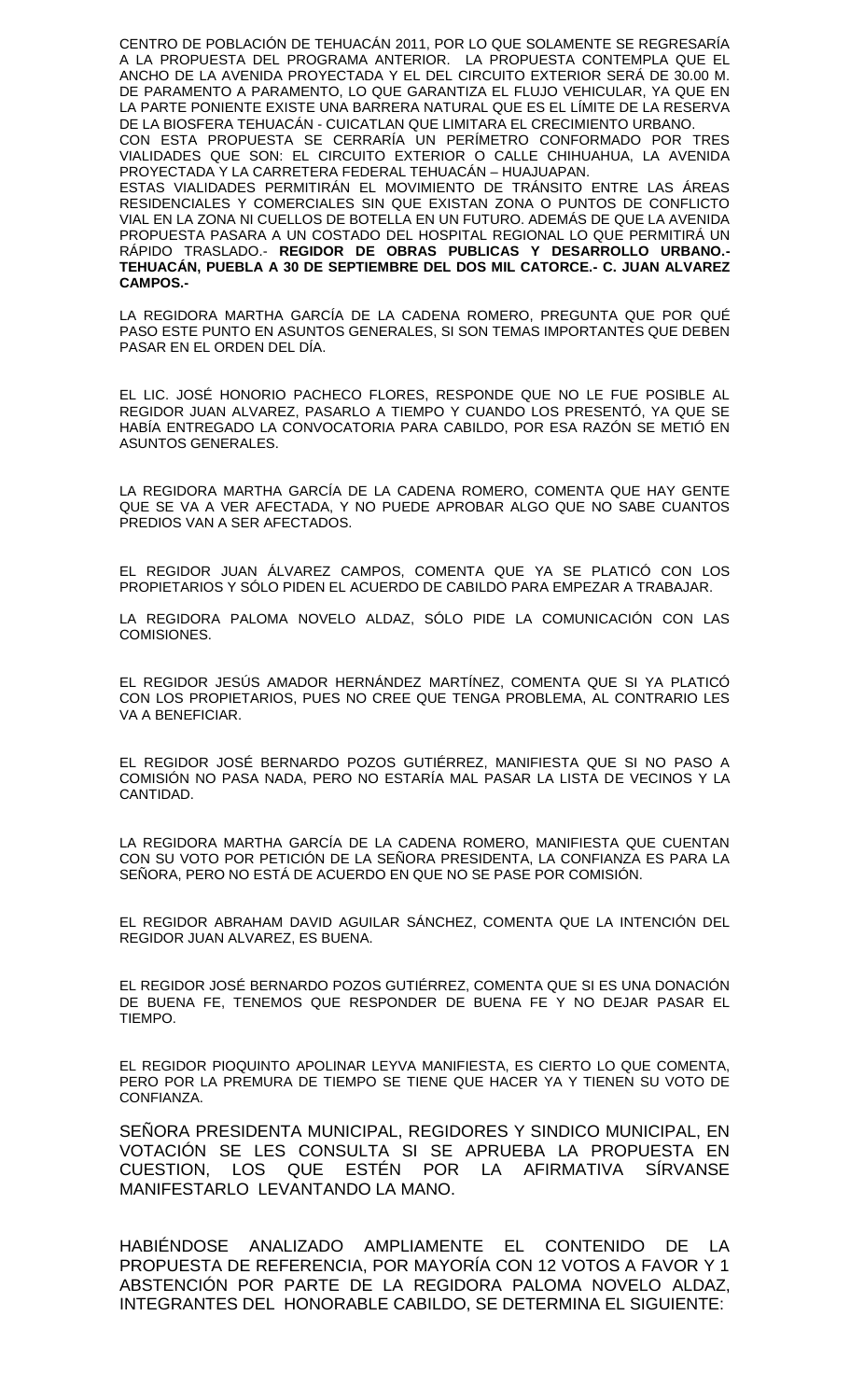**ÚNICO.-** SE APRUEBA QUE ES FACTIBLE ELIMINAR DE LA CARTA URBANA LA AVENIDA IGNACIO ZARAGOZA EN EL TRAMO QUE VA DESDE EL CIRCUITO EXTERIOR HASTA LOS LÍMITES DEL EJIDO DEL RIEGO CON EL EJIDO DE SANTA MARIA COAPAN Y SUSTITUIRLO POR UNA AVENIDA QUE COMENZARA EN LA CARRETERA FEDERAL TEHUACÁN -HUAJUAPAN Y CORRERÁ PARALELA AL LÍMITE DE LA RESERVA DE LA BIOSFERA TEHUACAN – CUICATLAN HASTA LLEGAR A LA CALLE MICHOACAN Y GIRAR A LA DERECHA PARA ENCONTRAR EL CIRCUITO EXTERIOR. ES IMPORTANTE RESALTAR QUE DICHA AVENIDA YA ESTABA CONTEMPLADA EN EL PROGRAMA DE DESARROLLO URBANO SUSTENTABLE DEL CENTRO DE POBLACIÓN DE TEHUACÁN 2011, POR LO QUE SOLAMENTE SE REGRESARÍA A LA PROPUESTA DEL PROGRAMA ANTERIOR. LA PROPUESTA CONTEMPLA QUE EL ANCHO DE LA AVENIDA PROYECTADA Y EL DEL CIRCUITO EXTERIOR SERÁ DE 30.00 M. DE PARAMENTO A PARAMENTO, LO QUE GARANTIZA EL FLUJO VEHICULAR, YA QUE EN LA PARTE PONIENTE EXISTE UNA BARRERA NATURAL QUE ES EL LÍMITE DE LA RESERVA DE LA BIOSFERA TEHUACÁN - CUICATLAN QUE LIMITARA EL CRECIMIENTO URBANO.

CON ESTA PROPUESTA SE CERRARÍA UN PERÍMETRO CONFORMADO POR TRES VIALIDADES QUE SON: EL CIRCUITO EXTERIOR O CALLE CHIHUAHUA, LA AVENIDA PROYECTADA Y LA CARRETERA FEDERAL TEHUACÁN – HUAJUAPAN.

ESTAS VIALIDADES PERMITIRÁN EL MOVIMIENTO DE TRÁNSITO ENTRE LAS ÁREAS RESIDENCIALES Y COMERCIALES, SIN QUE EXISTAN ZONA O PUNTOS DE CONFLICTO VIAL EN LA ZONA, NI CUELLOS DE BOTELLA EN UN FUTURO. ADEMÁS DE QUE LA AVENIDA PROPUESTA PASARA A UN COSTADO DEL HOSPITAL REGIONAL LO QUE PERMITIRÁ UN RÁPIDO TRASLADO.

LO ANTERIOR CON FUNDAMENTO EN LOS DISPOSITIVOS LEGALES INVOCADOS EN EL PETITORIO DE REFERENCIA.

**EN RELACIÓN A LOS DEMÁS PUNTOS QUE PRESENTA EL REGIDOR DE OBRAS PÚBLICAS JUAN ALVAREZ CAMPOS, ESTOS DEBERÁN ANÁLIZARSE DEBIDAMENTE POR TODOS LOS INTEGRANTES DE LA COMISIÓN DE OBRAS PÚBLICAS Y DESARROLLO URBANO, PARA POSTERIORMENTE SER SOMETIDOS A CONSIDERACIÓN DEL HONORABLE CABILDO.**

**ASUNTOS GENERALES.- SINDICATURA.- ANÁLISIS, DISCUSIÓN Y EN SU CASO APROBACIÓN DEL PETITORIO EN EL CUAL SE SOLICITA AUTORIZACIÓN DE ESTE HONORABLE CABILDO, PARA QUE SE EXHORTE AL DELEGADO DE SEGURIDAD VIDAL DEL ESTADO CON SEDE EN TEHUACÁN, PUEBLA, Y A SU SUPERIOR JERÁRQUICO, PARA QUE EL PRIMERO DE ESTOS, SE ABSTENGA DE INFRACCIONAR, DETENER Y PERSEGUIR CONDUCTORES Y VEHÍCULOS DEL SERVICIO PARTICULAR, DENTRO DE LA JURIDICCIÓN MUNICIPAL DE TEHUACÁN, RESPECTO A LA COMPETENCIA QUE EN MATERIA DE VIALIDAD LE OTORGA AL MUNICIPIO EL ARTÍCULO 115 CONSTITUCIONAL.**

SEÑOR SÍNDICO TIENE USTED EL USO DE LA PALABRA. EL LIC. MIGUEL ÁNGEL ROMERO CALDERON, PROCEDE A DAR LECTURA AL DICTAMEN CORRESPONDIENTE, MISMO QUE A LA LETRA DICE: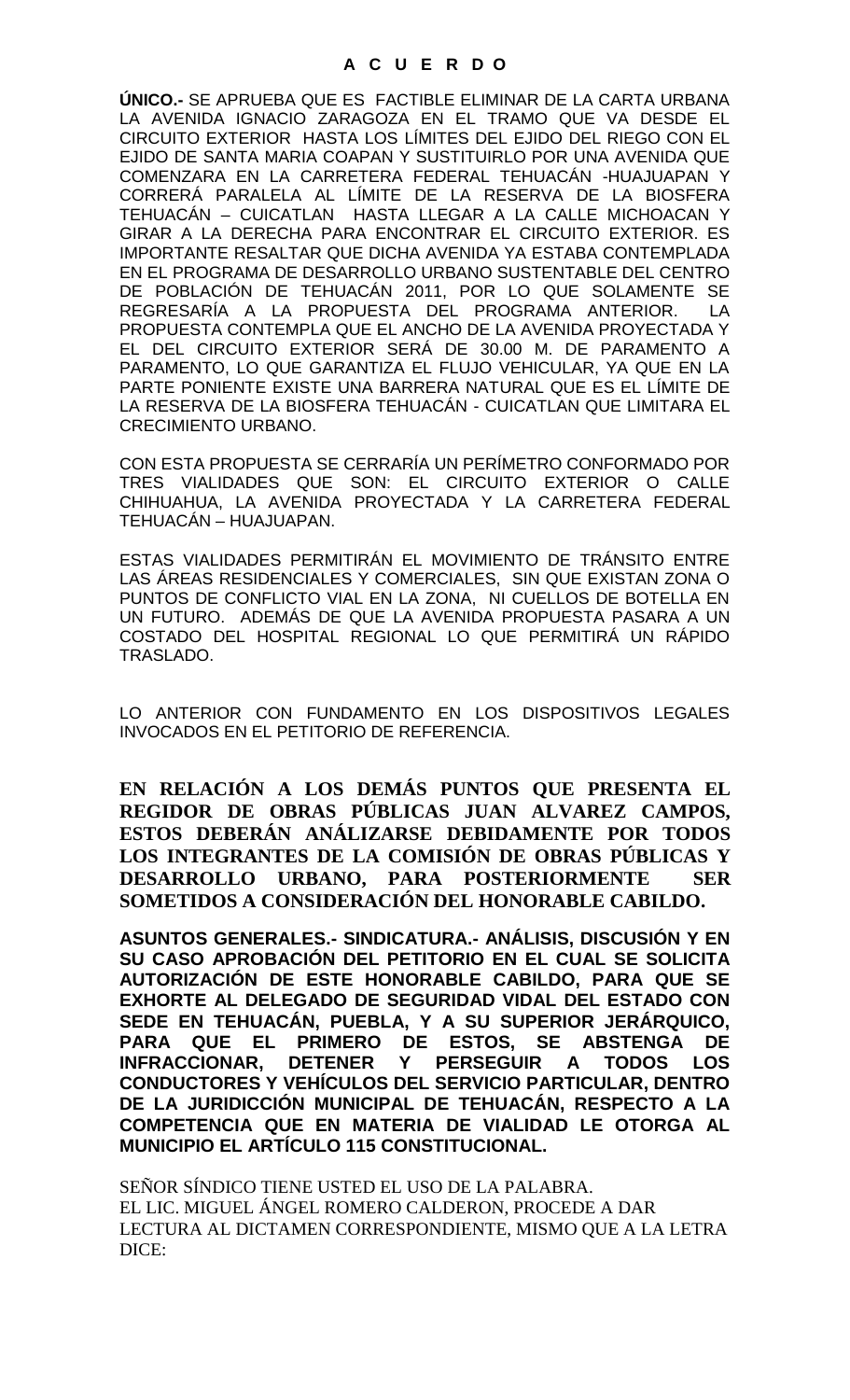# **"… HONORABLE CABILDO.**

EL SUSCRITO LIC. MIGUEL ANGEL ROMERO CALDERON SINDICO MUNICIPAL DEL HONORABLE AYUNTAMIENTO DE TEHUACÁN, PUEBLA, CON FUNDAMENTO EN EL ARTICULO 100 DE LA LEY ORGÁNICA MUNICIPAL DE ESTADO DE PUEBLA, SOMETO A ESTE CUERPO COLEGIADO EL PRESENTE DICTAMEN RESPECTO DE:

LA AUTORIZACIÓN DE ESTE HONORABLE CABILDO, PARA QUE SE EXHORTE AL DELEGADO DE SEGURIDAD VIAL DEL ESTADO CON SEDE EN TEHUACÁN, PUEBLA, Y A SU SUPERIOR JERÁRQUICO, PARA QUE EL PRIMERO DE ESTOS, SE ABSTENGA DE INFRACCIONAR, DETENER O PERSEGUIR A TODOS LOS CONDUCTORES Y VEHÍCULOS DEL SERVICIO PARTICULAR, DENTRO DE LA JURISDICCIÓN MUNICIPAL DE TEHUACÁN, PUEBLA, EN RESPETO A LA COMPETENCIA QUE EN MATERIA DE VIALIDAD LE OTORGA AL MUNICIPIO EL ARTICULO 115 CONSTITUCIONAL.

# **C O N S I D E R A N D O:**

**PRIMERO.-** QUE EL ARTÍCULO **ARTÍCULO 115 CONSTITUCIONAL DICE EN FORMA TEXTUAL LO SIGUIENTE:**

LOS ESTADOS ADOPTARÁN, PARA SU RÉGIMEN INTERIOR, LA FORMA DE GOBIERNO REPUBLICANO, REPRESENTATIVO, DEMOCRÁTICO, LAICO Y POPULAR, TENIENDO COMO BASE DE SU DIVISIÓN TERRITORIAL Y DE SU ORGANIZACIÓN POLÍTICA Y ADMINISTRATIVA, EL MUNICIPIO LIBRE, CONFORME A LAS BASES SIGUIENTES:

- **I.** CADA MUNICIPIO SERÁ GOBERNADO POR UN AYUNTAMIENTO DE ELECCIÓN POPULAR DIRECTA, INTEGRADO POR UN PRESIDENTE MUNICIPAL Y EL NÚMERO DE REGIDORES Y SÍNDICOS QUE LA LEY DETERMINE. LA COMPETENCIA QUE ESTA CONSTITUCIÓN OTORGA AL GOBIERNO MUNICIPAL SE EJERCERÁ POR EL AYUNTAMIENTO DE MANERA EXCLUSIVA Y NO HABRÁ AUTORIDAD INTERMEDIA ALGUNA ENTRE ÉSTE Y EL GOBIERNO DEL ESTADO.
- **II.** LOS MUNICIPIOS ESTARÁN INVESTIDOS DE PERSONALIDAD JURÍDICA Y MANEJARÁN SU PATRIMONIO CONFORME A LA LEY. LOS AYUNTAMIENTOS TENDRÁN FACULTADES PARA APROBAR, DE ACUERDO CON LAS LEYES EN MATERIA MUNICIPAL QUE DEBERÁN EXPEDIR LAS LEGISLATURAS DE LOS ESTADOS, LOS BANDOS DE POLICÍA Y GOBIERNO, LOS REGLAMENTOS, CIRCULARES Y DISPOSICIONES ADMINISTRATIVAS DE OBSERVANCIA GENERAL DENTRO DE SUS RESPECTIVAS JURISDICCIONES, QUE ORGANICEN LA ADMINISTRACIÓN PÚBLICA MUNICIPAL, REGULEN LAS MATERIAS, PROCEDIMIENTOS, FUNCIONES Y SERVICIOS PÚBLICOS DE SU COMPETENCIA Y ASEGUREN LA PARTICIPACIÓN CIUDADANA Y VECINAL.

EL OBJETO DE LAS LEYES A QUE SE REFIERE EL PÁRRAFO ANTERIOR SERÁ ESTABLECER:

- **III.** LOS MUNICIPIOS TENDRÁN A SU CARGO LAS FUNCIONES Y SERVICIOS PÚBLICOS SIGUIENTES:
	- **A)** AGUA POTABLE, DRENAJE, ALCANTARILLADO, TRATAMIENTO Y DISPOSICIÓN DE SUS AGUAS RESIDUALES;
	- **B)** ALUMBRADO PÚBLICO.
	- **C)** LIMPIA, RECOLECCIÓN, TRASLADO, TRATAMIENTO Y DISPOSICIÓN FINAL DE RESIDUOS;
	- **D)** MERCADOS Y CENTRALES DE ABASTO.
	- **E)** PANTEONES.
	- **F)** RASTRO.
	- **G)** CALLES, PARQUES Y JARDINES Y SU EQUIPAMIENTO;
	- **H)** SEGURIDAD PÚBLICA, EN LOS TÉRMINOS DEL ARTÍCULO 21 DE ESTA CONSTITUCIÓN, POLICÍA PREVENTIVA MUNICIPAL Y TRÁNSITO;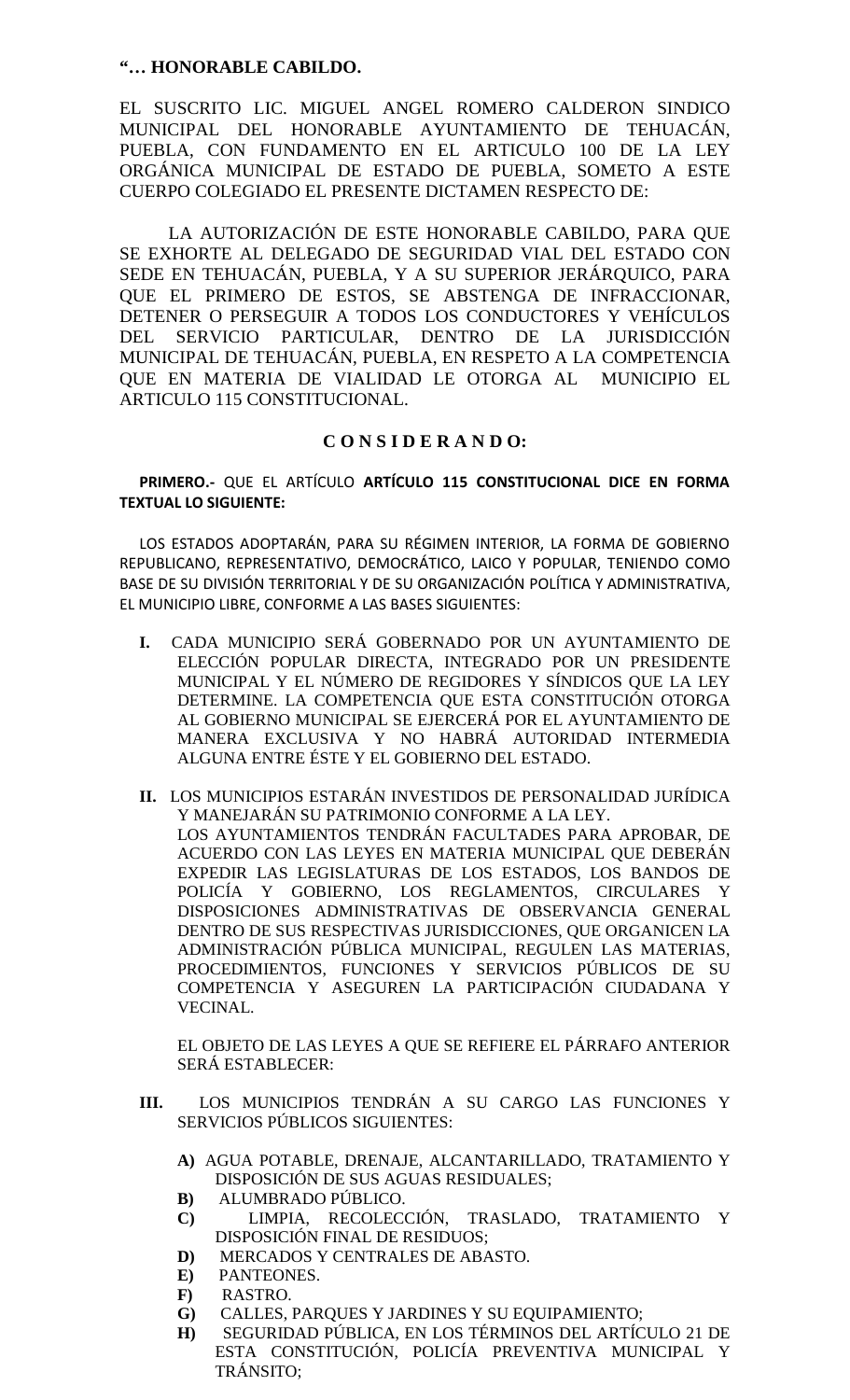# **SEGUNDO.-** QUE EL ARTÍCULO 1 LEY DE VIALIDAD PARA EL ESTADO LIBRE Y SOBERANO DE PUEBLA

#### **DICE TEXTUALMENTE:**

LA PRESENTE LEY Y SU REGLAMENTO, SON DE ORDEN PÚBLICO, INTERÉS GENERAL Y DE APLICACIÓN EN TODAS LAS VÍAS DE COMUNICACIÓN DE **JURISDICCIÓN ESTATAL** EN EL ESTADO DE PUEBLA Y TIENE POR OBJETO:

**I.** REGIR LA SEGURIDAD VIAL EN EL ESTADO DE PUEBLA PARA ESTABLECER EL ORDEN Y CONTROL DE LA CIRCULACIÓN VEHICULAR Y PEATONAL EN LAS VÍAS PÚBLICAS DE JURISDICCIÓN ESTATAL;

**II.** ESTABLECER LAS BASES PARA PROGRAMAR, ORGANIZAR, ADMINISTRAR Y CONTROLAR LA INFRAESTRUCTURA VIAL, LA INFRAESTRUCTURA CARRETERA Y EL EQUIPAMIENTO VIAL; Y

**III.** GARANTIZAR LA INTEGRIDAD Y EL RESPETO A LA PERSONA, A TRAVÉS DE UN ORDENAMIENTO Y REGULACIÓN DE LA VIALIDAD.

**TERCERO.-** QUE A LA FECHA NO OBSTANTE QUE EL AYUNTAMIENTO DE TEHUACÁN, TIENE MAS DE VEINTE AÑOS, DE HABER CREADO LA DIRECCIÓN DE TRANSITO MUNICIPAL, ASÍ COMO EL REGLAMENTO DE TRANSITO, EXISTE UNA CLARA INVASIÓN A LA COMPETENCIA EN MATERIA DE VIALIDAD POR PARTE DE LA DELEGACIÓN DE SEGURIDAD VIAL DEL ESTADO, YA QUE LOS CIUDADANOS CONTINUAMENTE SON ACOSADOS, POR ALGUNOS ELEMENTOS DE LA MISMA CORPORACIÓN, QUE MAS QUE REALIZAR UNA VIGILANCIA PARA EL BUEN ORDENAMIENTO Y REGULACIÓN DE LA VIALIDAD, SE QUEJAN DE SER EXTORSIONADOS POR LOS OFICIALES DE DICHA CORPORACION.

EN TAL VIRTUD EN CONSIDERACIÓN DE QUE LA MISMA LEY DE SEGURIDAD VIAL DEL ESTADO, DETERMINA QUE LA COMPETENCIA DE LAS CORPORACIONES DE SEGURIDAD VIAL DEL ESTADO ES ÚNICAMENTE DENTRO DE LAS VÍAS DE COMUNICACIÓN DE JURISDICCIÓN ESTATAL EN EL TERRITORIO DE LA ENTIDAD POBLANA.

Y DENTRO DE LA CIUDAD DE TEHUACÁN, PUEBLA, Y SUS JUNTAS AUXILIARES DE ACUERDO CON LOS QUE ESTABLECE LA MÁXIMA LEY DEL PAÍS, COMO LO ES LA CONSTITUCION POLITICA DE LOS ESTADOS UNIDOS MEXICANOS, ES SOLO COMPETENCIA Y JURISDICCIÓN DEL AYUNTAMIENTO DE TEHUACÁN, PUEBLA, REGULAR EN LAS VIALIDADES QUE ESTEN BAJO LA JURISDICCION DEL TERRITORIO MUNICIPAL POR LO QUE ES PROCEDENTE QUE ESTE CUERPO COLEGIADO, EXHORTE DE MANERA AMABLE PERO ESTRICTA, AL DELEGADO DE VIALIDAD DEL ESTADO CON CEDE EN ESTA CIUDAD DE TEHUACÁN, PUEBLA, PARA QUE SE ABSTENGA DE INVADIR NUESTRA COMPETENCIA Y JURISDICCIÓN EN MATERIA DE VIALIDAD DENTRO DE LA CIUDAD DE TEHUACÁN, PUEBLA Y SUS JUNTAS AUXILIARES.

POR LO ANTERIORMENTE EXPUESTO Y FUNDADO SOMETO A ESTE CUERPO EDILICIO EL SIGUIENTE:

# **D I C T A M E N.**

**ÚNICO.-** LA AUTORIZACIÓN DE ESTE HONORABLE CABILDO, PARA QUE SE EXHORTE AL DELEGADO DE SEGURIDAD VIAL DEL ESTADO CON SEDE EN TEHUACÁN, PUEBLA, Y A SU SUPERIOR JERÁRQUICO, PARA QUE EL PRIMERO DE ESTOS, SE ABSTENGA DE INFRACCIONAR, DETENER Y PERSEGUIR A TODOS LOS CONDUCTORES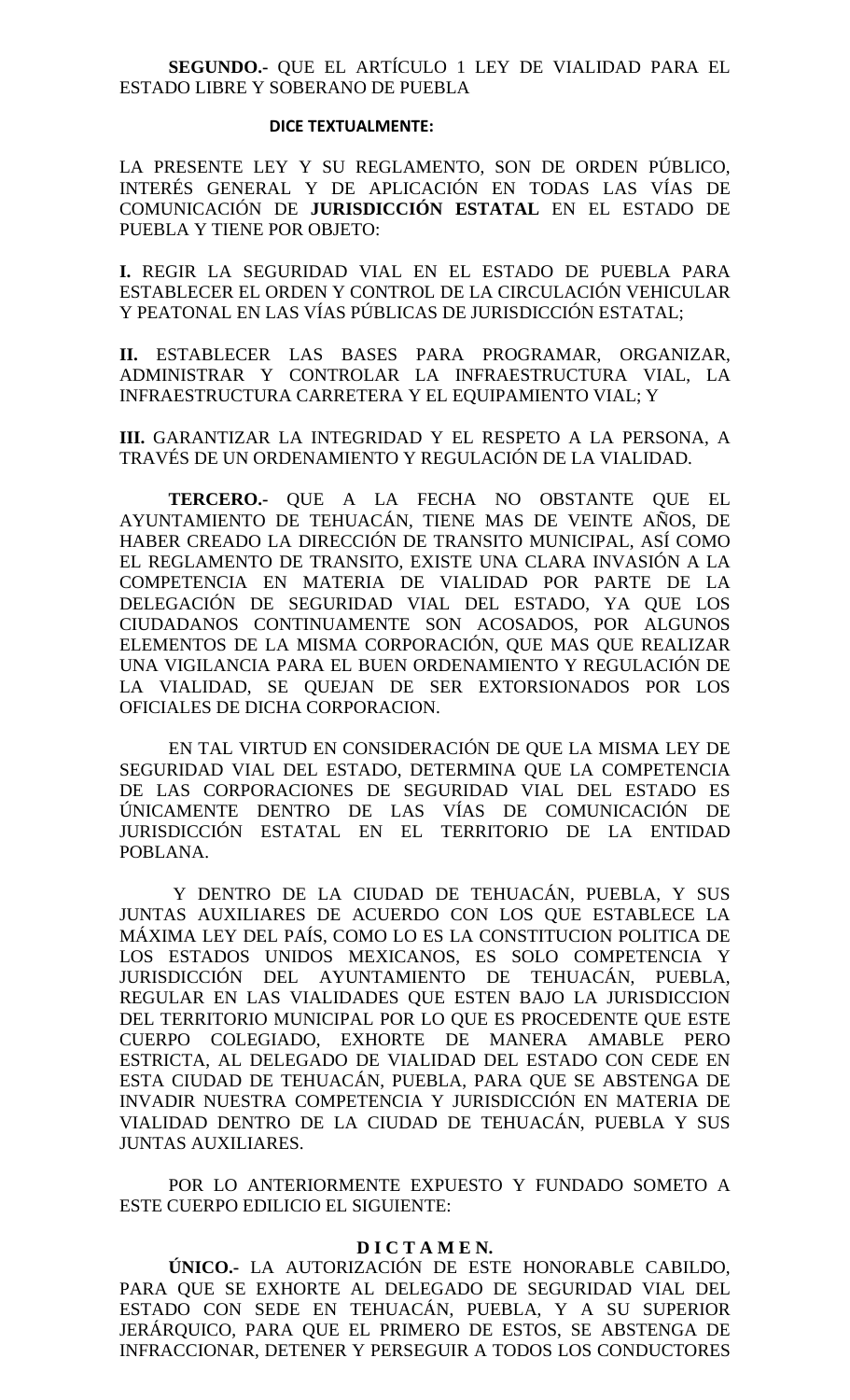Y VEHÍCULOS DEL SERVICIO PARTICULAR, DENTRO DE LA JURISDICCIÓN MUNICIPAL DE TEHUACÁN, PUEBLA, EN RESPETO A LA COMPETENCIA QUE EN MATERIA DE VIALIDAD LE OTORGA AL MUNICIPIO EL ARTICULO 115 CONSTITUCIONAL.- **"POR LA FE Y ESPERANZA DE TEHUACAN".- PRIMERO DE OCTUBRE DE DOS MIL CATORCE.- LIC. MIGUEL ÁNGEL ROMERO CALDERON.- SÍNDICO MUNICIPAL CONSTITUCIONAL DE TEHUACÁN, PUEBLA.- FIRMA ILEGIBLE".**

REGIDOR JESÚS AMADOR HERNÁNDEZ MARTÍNEZ: APOYA AL SEÑOR SÍNDICO YA TAMBIÉN SE ACERCARON A ÉL LA GENTE DEL MERCADO DE LA PURÍSIMA, QUEJÁNDOSE DE LA POLICÍA A VIAL.

REGIDOR JUAN ÁLVAREZ CAMPOS: NO ESTÁ EN CONTRA DE LA SEGURIDAD PERO SI FUERA EN COORDINACIÓN CON SEGURIDAD Y TRÁNSITO MUNICIPAL SERÍA MÁS FÁCIL, PERO SI COMENTA QUE LOS DE SEGURIDAD VÍAL SOLO AGARRAN A GENTE MUY HUMILDE Y NO SE VALE, APOYA LA PROPUESTA DEL SR. SÍNDICO.

REGIDOR ABRAHAM DAVID AGUILAR SÁNCHEZ: NO SE LE HACE JUSTO LO QUE HACE LA POLICÍA VIAL, YA QUE ES UNA INJUSTICIA Y APOYA AL SR. SÍNDICO.

REGIDORA PALOMA NOVELO ALDAZ: COMENTA QUE SE DEBE REPORTAR A LOS QUE ESTÉN TRABAJANDO MAL, SEÑALAR A LOS MALOS ELEMENTOS Y TRABAJAR EN CONJUNTO.

REGIDOR JESÚS AMADOR HERNÁNDEZ MARTÍNEZ: COMENTA QUE NO SE LE HACE JUSTO YA QUE DETIENEN A PERSONAS MUY HUMILDES.

SEÑORA PRESIDENTA MUNICIPAL, REGIDORES Y SINDICO MUNICIPAL, EN VOTACIÓN SE LES CONSULTA SI SE APRUEBA LA PROPUESTA EN CUESTION, LOS QUE ESTÉN POR LA AFIRMATIVA SÍRVANSE MANIFESTARLO LEVANTANDO LA MANO.

HABIÉNDOSE ANALIZADO AMPLIAMENTE EL CONTENIDO DE LA PROPUESTA DE REFERENCIA, POR MAYORÍA CON 12 VOTOS A FAVOR Y 1 VOTO EN CONTRA POR PARTE DE LA REGIDORA PALOMA NOVELO ALDAZ, INTEGRANTES DEL HONORABLE CABILDO, SE DETERMINA EL SIGUIENTE:

# **A C U E R D O**

**ÚNICO.-** SE AUTORIZA QUE EL LIC. MIGUEL ÁNGEL ROMERO CALDERON, HAGA LLEGAR UN EXHORTO AL DELEGADO DE SEGURIDAD VIAL DEL ESTADO CON SEDE EN TEHUACÁN, PUEBLA, Y A SU SUPERIOR JERÁRQUICO, PARA QUE EL PRIMERO DE ESTOS, SE ABSTENGA DE INFRACCIONAR, DETENER Y PERSEGUIR A TODOS LOS CONDUCTORES Y VEHÍCULOS DEL SERVICIO PARTICULAR, DENTRO DE LA JURISDICCIÓN MUNICIPAL DE TEHUACÁN, PUEBLA, EN RESPETO A LA COMPETENCIA QUE EN MATERIA DE VIALIDAD LE OTORGA AL MUNICIPIO EL ARTICULO 115 CONSTITUCIONAL.

LO ANTERIOR CON FUNDAMENTO EN LOS DISPOSTIIVOS LEGALES INVOCADOS EN EL PETITORIO DE REFERENCIA.

NO HABIÉNDO ASUNTO QUE TRATAR SE DA POR TERMINADA LA PRESENTE SESIÓN DE CABILDO, SIENDO LAS DIEZ HORAS CON CINCUENTA Y SIETE MINUTOS DEL DÍA PRIMERO DE OCTUBRE DEL AÑO DOS MIL CATORCE, PROCEDIENDOSE A LEVANTAR LA PRESENTE ACTA QUE FIRMAN LOS QUE EN ELLA INTERVINIERON.- DOY FE.-----------